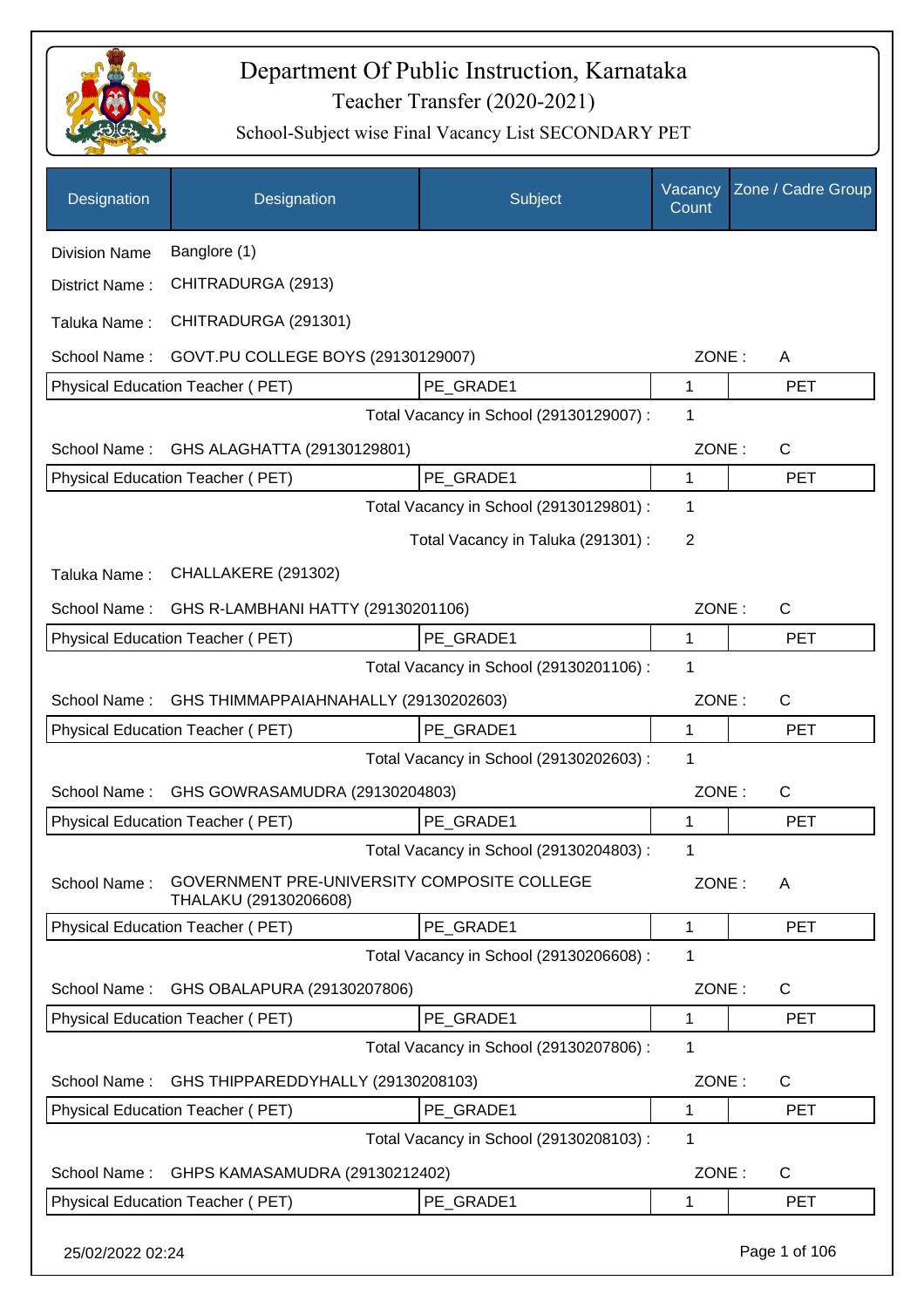

| Designation      | Designation                                                  | Subject                                 | Vacancy<br>Count | Zone / Cadre Group |
|------------------|--------------------------------------------------------------|-----------------------------------------|------------------|--------------------|
|                  |                                                              | Total Vacancy in School (29130212402) : | 1                |                    |
| School Name:     | GHS PAGADALABANDE (29130212806)                              |                                         | ZONE:            | $\mathsf{C}$       |
|                  | Physical Education Teacher (PET)                             | PE GRADE1                               | 1                | <b>PET</b>         |
|                  |                                                              | Total Vacancy in School (29130212806) : | 1                |                    |
|                  | School Name: GHPS KORLAKUNTE (29130213002)                   |                                         | ZONE:            | $\mathsf{C}$       |
|                  | Physical Education Teacher (PET)                             | PE_GRADE1                               | $\mathbf{1}$     | <b>PET</b>         |
|                  |                                                              | Total Vacancy in School (29130213002) : | 1                |                    |
| School Name:     | GOVT HIGH SCHOOL T N KOTE (29130215704)                      |                                         | ZONE:            | C                  |
|                  | Physical Education Teacher (PET)                             | PE GRADE1                               | $\mathbf{1}$     | <b>PET</b>         |
|                  |                                                              | Total Vacancy in School (29130215704) : | 1                |                    |
|                  | School Name: ADARSHA VIDYALAYA RMSA CHALLAKERE (29130219806) |                                         | ZONE:            | A                  |
|                  | <b>Physical Education Teacher (PET)</b>                      | PE_GRADE1                               | 1                | <b>PET</b>         |
|                  |                                                              | Total Vacancy in School (29130219806) : | 1                |                    |
|                  |                                                              | Total Vacancy in Taluka (291302):       | 11               |                    |
| Taluka Name:     | <b>HIRIYUR (291303)</b>                                      |                                         |                  |                    |
| School Name:     | GHS KHANDENAHALLI (29130306007)                              |                                         | ZONE:            | C                  |
|                  | <b>Physical Education Teacher (PET)</b>                      | PE_GRADE1                               | 1                | <b>PET</b>         |
|                  |                                                              | Total Vacancy in School (29130306007) : | 1                |                    |
| School Name:     | GHS V.K GUDDA (29130307302)                                  |                                         | ZONE:            | C                  |
|                  | Physical Education Teacher (PET)                             | PE_GRADE1                               | 1                | <b>PET</b>         |
|                  |                                                              | Total Vacancy in School (29130307302) : | 1                |                    |
| School Name:     | GHS IKKANUR (29130308303)                                    |                                         | ZONE:            | C                  |
|                  | Physical Education Teacher (PET)                             | PE GRADE1                               | 1                | <b>PET</b>         |
|                  |                                                              | Total Vacancy in School (29130308303) : | 1                |                    |
| School Name:     | GHS K R HALLI (29130312505)                                  |                                         | ZONE:            | C                  |
|                  | Physical Education Teacher (PET)                             | PE GRADE1                               | 1                | <b>PET</b>         |
|                  |                                                              | Total Vacancy in School (29130312505) : | 1                |                    |
| School Name:     | GHS GOWDANAHALLI (29130313506)                               |                                         | ZONE:            | $\mathsf{C}$       |
|                  | Physical Education Teacher (PET)                             | PE_GRADE1                               | 1                | <b>PET</b>         |
|                  |                                                              | Total Vacancy in School (29130313506) : | 1                |                    |
| School Name:     | GJC HIRIYUR (29130315834)                                    |                                         | ZONE:            | A                  |
|                  | Physical Education Teacher (PET)                             | PE_GRADE1                               | $\overline{2}$   | <b>PET</b>         |
| 25/02/2022 02:24 |                                                              |                                         |                  | Page 2 of 106      |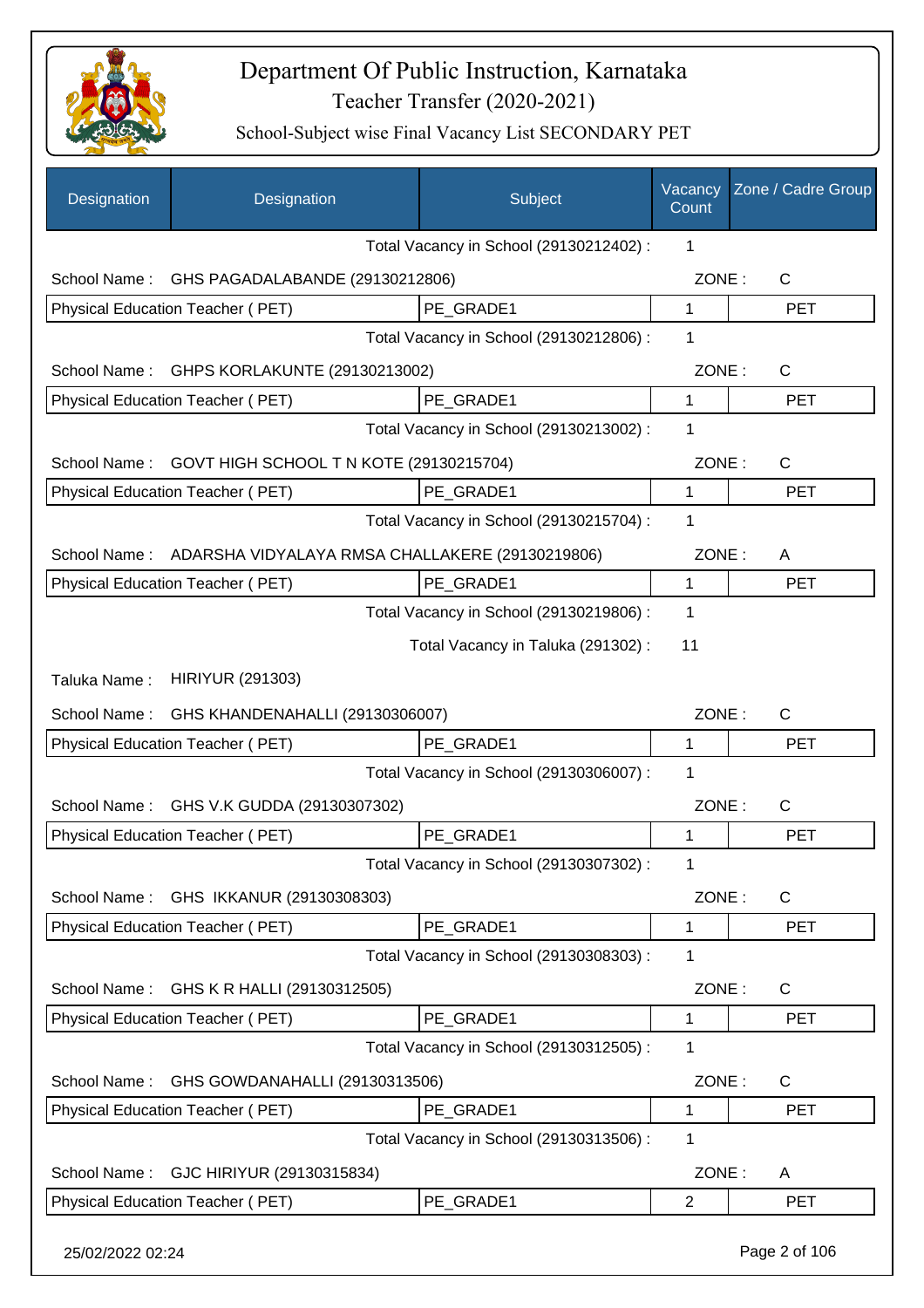

| Designation      | Designation                                     | Subject                                 | Vacancy<br>Count | Zone / Cadre Group |
|------------------|-------------------------------------------------|-----------------------------------------|------------------|--------------------|
|                  |                                                 | Total Vacancy in School (29130315834) : | 2                |                    |
| School Name:     | GHS BETHRU PALYA (29130319301)                  |                                         | ZONE:            | $\mathsf{C}$       |
|                  | Physical Education Teacher (PET)                | PE GRADE1                               | $\mathbf{1}$     | <b>PET</b>         |
|                  |                                                 | Total Vacancy in School (29130319301) : | $\mathbf 1$      |                    |
|                  |                                                 | Total Vacancy in Taluka (291303):       | 8                |                    |
| Taluka Name:     | MOLAKALMUR (291306)                             |                                         |                  |                    |
| School Name:     | ADARSHA VIDYALAYA (29130612408)                 |                                         | ZONE:            | A                  |
|                  | Physical Education Teacher (PET)                | PE_GRADE1                               | 1                | <b>PET</b>         |
|                  |                                                 | Total Vacancy in School (29130612408) : | 1                |                    |
| School Name:     | GOVT GIRLS HIGH SCHOOL MLK (29130612604)        |                                         | ZONE:            | A                  |
|                  | Physical Education Teacher (PET)                | PE GRADE1                               | 1                | <b>PET</b>         |
|                  |                                                 | Total Vacancy in School (29130612604) : | 1                |                    |
|                  |                                                 | Total Vacancy in Taluka (291306):       | 2                |                    |
|                  |                                                 | Total Vacancy in District (2913) :      | 23               |                    |
| District Name:   | DAVANAGERE (2914)                               |                                         |                  |                    |
| Taluka Name:     | CHANNAGIRI (291401)                             |                                         |                  |                    |
| School Name:     | GHS(URDU)-BASAVAPATTANA (29140101809)           |                                         | ZONE:            | C                  |
|                  | Physical Education Teacher (PET)                | PE GRADE1                               | 1                | <b>PET</b>         |
|                  |                                                 | Total Vacancy in School (29140101809) : | 1                |                    |
|                  | School Name: STJ GJC-HIREKOGALURU (29140109104) |                                         | ZONE:            | C.                 |
|                  | Physical Education Teacher (PET)                | PE_GRADE1                               | 1                | <b>PET</b>         |
|                  |                                                 | Total Vacancy in School (29140109104) : | 1                |                    |
| School Name:     | GJC-THAVAREKERE (29140120204)                   |                                         | ZONE:            | $\mathsf C$        |
|                  | Physical Education Teacher (PET)                | PE_GRADE1                               | 1                | <b>PET</b>         |
|                  |                                                 | Total Vacancy in School (29140120204) : | 1                |                    |
| School Name:     | GHS(GIRLS)-CHANNAGIRI (29140123602)             |                                         | ZONE:            | A                  |
|                  | Physical Education Teacher (PET)                | PE_GRADE1                               | 1                | <b>PET</b>         |
|                  |                                                 | Total Vacancy in School (29140123602) : | 1                |                    |
|                  |                                                 | Total Vacancy in Taluka (291401) :      | 4                |                    |
| Taluka Name:     | DAVANAGERE(S) (291403)                          |                                         |                  |                    |
| School Name:     | GHS-MUDAHADADI (29140300403)                    |                                         | ZONE:            | B                  |
| 25/02/2022 02:24 |                                                 |                                         |                  | Page 3 of 106      |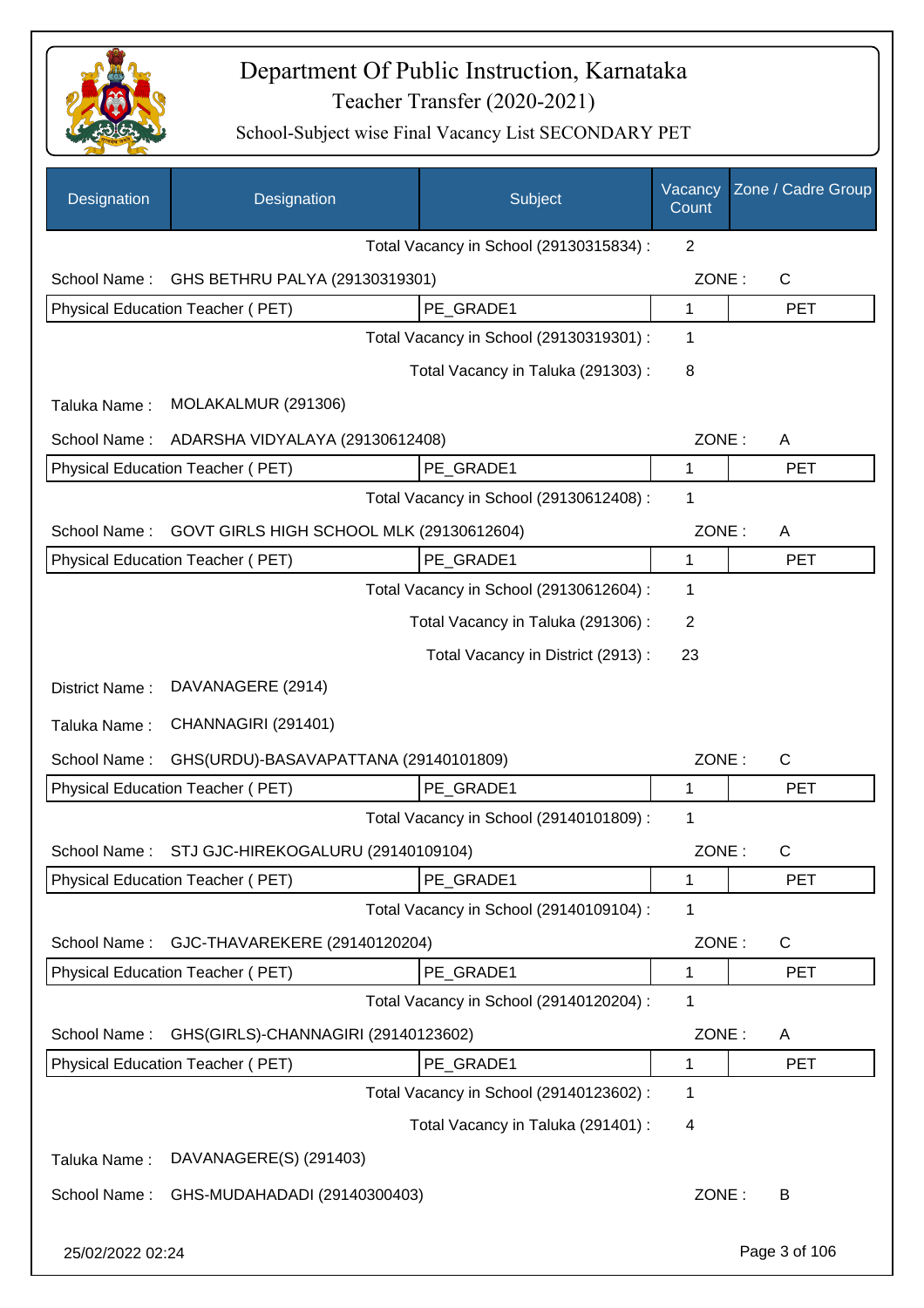

| Designation      | Designation                                                          | Subject                                 | Vacancy<br>Count | Zone / Cadre Group |
|------------------|----------------------------------------------------------------------|-----------------------------------------|------------------|--------------------|
|                  | Physical Education Teacher (PET)                                     | PE_GRADE1                               | 1                | <b>PET</b>         |
|                  |                                                                      | Total Vacancy in School (29140300403) : | 1                |                    |
| School Name:     | GHS-KABBUR (29140305202)                                             |                                         | ZONE:            | C                  |
|                  | Physical Education Teacher (PET)                                     | PE GRADE1                               | 1                | <b>PET</b>         |
|                  |                                                                      | Total Vacancy in School (29140305202) : | 1                |                    |
|                  |                                                                      | Total Vacancy in Taluka (291403):       | 2                |                    |
| Taluka Name:     | <b>HARIHARA (291404)</b>                                             |                                         |                  |                    |
| School Name:     | KARNATAKA PUBLIC SCHOOLS GJC - BANNIKODU (29140400302)               |                                         | ZONE:            | $\mathsf{C}$       |
|                  | Physical Education Teacher (PET)                                     | PE_GRADE1                               | 1                | <b>PET</b>         |
|                  |                                                                      | Total Vacancy in School (29140400302) : | 1                |                    |
| School Name:     | GHS - HALIVANA (29140402705)                                         |                                         | ZONE:            | $\mathsf{C}$       |
|                  | Physical Education Teacher (PET)                                     | PE_GRADE1                               | 1                | <b>PET</b>         |
|                  |                                                                      | Total Vacancy in School (29140402705) : | 1                |                    |
| School Name:     | GHS-KADARANAYAKANAHALLI (29140404204)                                |                                         | ZONE:            | $\mathsf{C}$       |
|                  | Physical Education Teacher (PET)                                     | PE GRADE1                               | 1                | <b>PET</b>         |
|                  |                                                                      | Total Vacancy in School (29140404204) : | 1                |                    |
| School Name:     | GHS(URDU)-MALEBENNUR (29140405624)                                   |                                         | ZONE:            | A                  |
|                  | Physical Education Teacher (PET)                                     | PE_GRADE1                               | 1                | <b>PET</b>         |
|                  |                                                                      | Total Vacancy in School (29140405624) : | 1                |                    |
|                  | School Name: GHS - SARATHI (29140407203)                             |                                         | ZONE:            | С                  |
|                  | Physical Education Teacher (PET)                                     | PE_GRADE1                               | 1                | <b>PET</b>         |
|                  |                                                                      | Total Vacancy in School (29140407203) : | 1                |                    |
| School Name:     | GJC D.R.M-HALLADAKERE (29140410102)                                  |                                         | ZONE:            | A                  |
|                  | Physical Education Teacher (PET)                                     | PE_GRADE1                               | 1                | <b>PET</b>         |
|                  |                                                                      | Total Vacancy in School (29140410102) : | 1                |                    |
|                  |                                                                      | Total Vacancy in Taluka (291404) :      | 6                |                    |
| Taluka Name:     | <b>HONNALI</b> (291405)                                              |                                         |                  |                    |
| School Name:     | KARNATAKA PUBLIC SCHOOLS GOVT PU COLLEGE SASVEHALLI<br>(29140505106) |                                         | ZONE:            | C                  |
|                  | Physical Education Teacher (PET)                                     | PE GRADE1                               | 1                | <b>PET</b>         |
|                  |                                                                      | Total Vacancy in School (29140505106) : | 1                |                    |
| School Name:     | GOVT P.U COLLEGE-SAVALANGA (29140511304)                             |                                         | ZONE:            | $\mathsf{C}$       |
| 25/02/2022 02:24 |                                                                      |                                         |                  | Page 4 of 106      |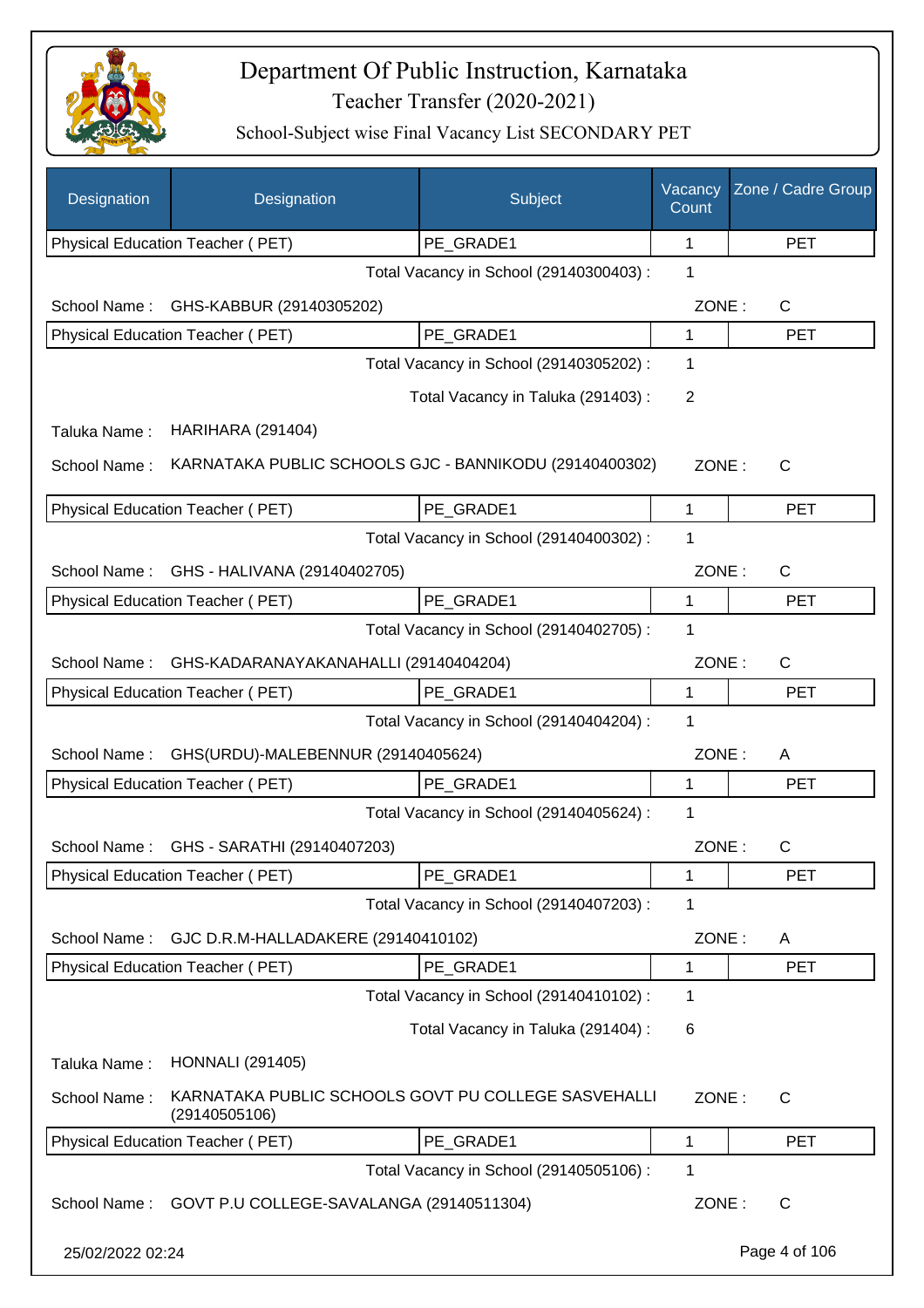

| Designation  | Designation                                                                                        | Subject                                 | Vacancy<br>Count | Zone / Cadre Group |
|--------------|----------------------------------------------------------------------------------------------------|-----------------------------------------|------------------|--------------------|
|              | Physical Education Teacher (PET)                                                                   | PE_GRADE1                               | 1                | <b>PET</b>         |
|              |                                                                                                    | Total Vacancy in School (29140511304) : | 1                |                    |
| School Name: | GJC - HONNALI (29140513405)                                                                        |                                         | ZONE:            | A                  |
|              | Physical Education Teacher (PET)                                                                   | PE_GRADE1                               | 1                | <b>PET</b>         |
|              |                                                                                                    | Total Vacancy in School (29140513405) : | 1                |                    |
| School Name: | KARNATAKA PUBLIC SCHOOLS GOVT PRE-UNIVERSITY COLLEGE<br>HIGH SCHOOL SECTION NYAMATHI (29140514709) |                                         | ZONE:            | A                  |
|              | Physical Education Teacher (PET)                                                                   | PE_GRADE1                               | 1                | <b>PET</b>         |
|              |                                                                                                    | Total Vacancy in School (29140514709) : | 1                |                    |
|              |                                                                                                    | Total Vacancy in Taluka (291405):       | 4                |                    |
| Taluka Name: | JAGALUR (291406)                                                                                   |                                         |                  |                    |
| School Name: | KARNATAKA PUBLIC SCHOOLS GJC - BILICHODU (29140601806)                                             |                                         | ZONE:            | $\mathsf{C}$       |
|              | Physical Education Teacher (PET)                                                                   | PE_GRADE1                               | 1                | <b>PET</b>         |
|              |                                                                                                    | Total Vacancy in School (29140601806) : | 1                |                    |
| School Name: | GHS - DIDDIGI (29140603502)                                                                        |                                         | ZONE:            | C                  |
|              | Physical Education Teacher (PET)                                                                   | PE_GRADE1                               | 1                | <b>PET</b>         |
|              |                                                                                                    | Total Vacancy in School (29140603502) : | 1                |                    |
| School Name: | GHS DODDABOMMANAHALLI (29140603602)                                                                |                                         | ZONE:            | C                  |
|              | Physical Education Teacher (PET)                                                                   | PE GRADE1                               | 1                | <b>PET</b>         |
|              |                                                                                                    | Total Vacancy in School (29140603602) : | 1                |                    |
|              | School Name: GHS - GOURIPURA (29140604104)                                                         |                                         | ZONE:            | C                  |
|              | Physical Education Teacher (PET)                                                                   | PE GRADE1                               | 1                | <b>PET</b>         |
|              |                                                                                                    | Total Vacancy in School (29140604104) : | 1                |                    |
| School Name: | GOVT PU COLLEGE HOSAKERE (29140606104)                                                             |                                         | ZONE:            | $\mathsf{C}$       |
|              | Physical Education Teacher (PET)                                                                   | PE GRADE1                               | 1                | <b>PET</b>         |
|              |                                                                                                    | Total Vacancy in School (29140606104) : | 1                |                    |
| School Name: | GHS - MEDIKERANAHALLI (29140609302)                                                                |                                         | ZONE:            | $\mathsf{C}$       |
|              | Physical Education Teacher (PET)                                                                   | PE_GRADE1                               | 1                | <b>PET</b>         |
|              |                                                                                                    | Total Vacancy in School (29140609302) : | 1                |                    |
| School Name: | GHS - THORANAGATTE (29140613802)                                                                   |                                         | ZONE:            | C                  |
|              | Physical Education Teacher (PET)                                                                   | PE_GRADE1                               | 1                | <b>PET</b>         |
|              |                                                                                                    | Total Vacancy in School (29140613802) : | 1                |                    |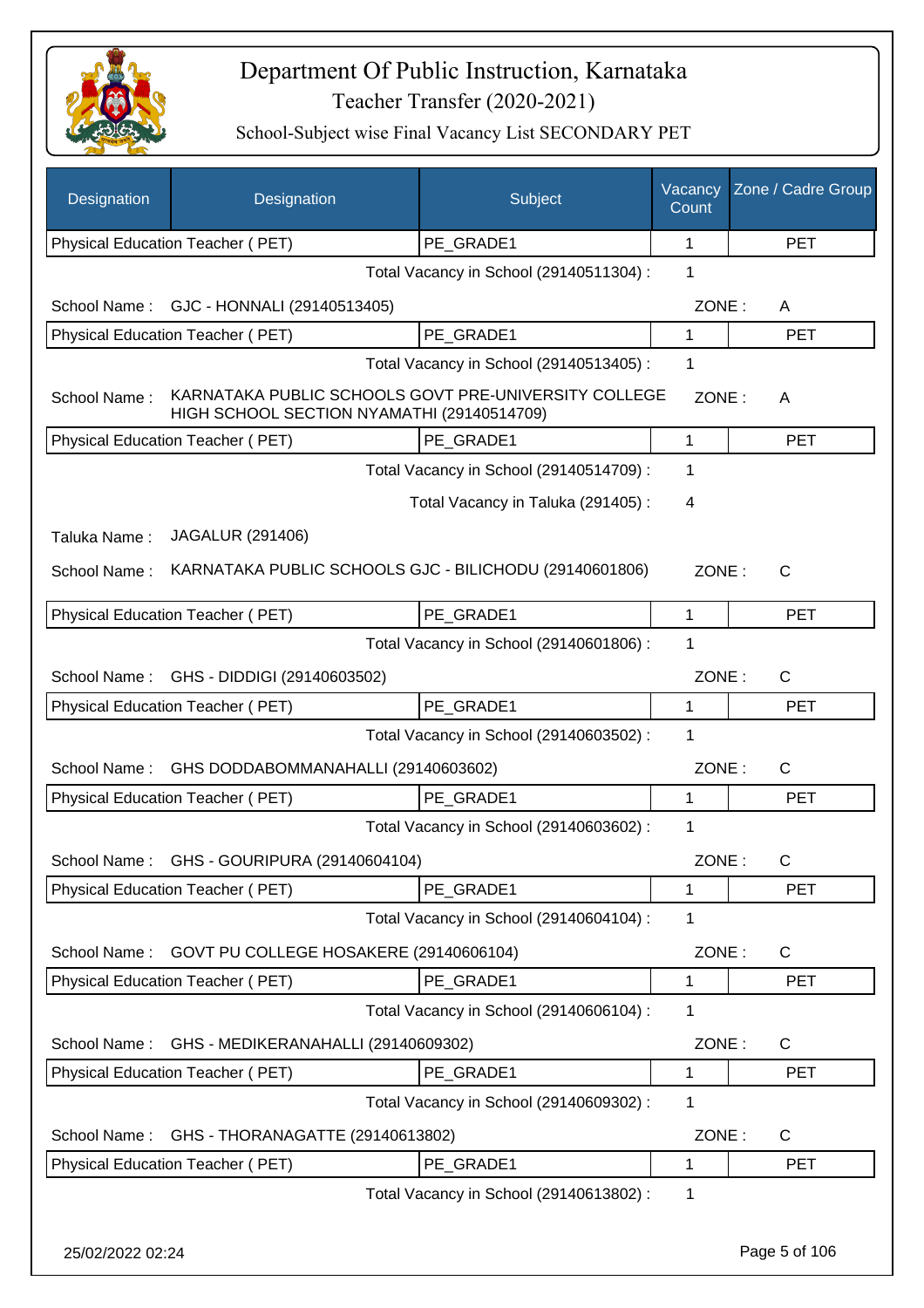

| Designation    | Designation                                  | Subject                                 | Vacancy<br>Count | Zone / Cadre Group |
|----------------|----------------------------------------------|-----------------------------------------|------------------|--------------------|
| School Name:   | GOVT PU COLLEGE JAGALUR (29140616201)        |                                         | ZONE:            | Α                  |
|                | Physical Education Teacher (PET)             | PE_GRADE1                               | 1                | <b>PET</b>         |
|                |                                              | Total Vacancy in School (29140616201) : | 1                |                    |
|                |                                              | Total Vacancy in Taluka (291406) :      | 8                |                    |
|                |                                              | Total Vacancy in District (2914) :      | 24               |                    |
| District Name: | SHIVAMOGGA (2915)                            |                                         |                  |                    |
| Taluka Name:   | BHADRAVATI (291501)                          |                                         |                  |                    |
| School Name:   | GPUC HOLEHONNUR (29150102516)                |                                         | ZONE:            | $\mathsf{C}$       |
|                | Physical Education Teacher (PET)             | PE_GRADE1                               | 1                | <b>PET</b>         |
|                |                                              | Total Vacancy in School (29150102516) : | 1                |                    |
| School Name:   | SANCHI HONNAMMA GGPUC OLD TOWN (29150116007) |                                         | ZONE:            | A                  |
|                | Physical Education Teacher (PET)             | PE_GRADE1                               | 1                | <b>PET</b>         |
|                |                                              | Total Vacancy in School (29150116007) : | 1                |                    |
|                |                                              | Total Vacancy in Taluka (291501) :      | 2                |                    |
| Taluka Name:   | HOSANAGAR (291502)                           |                                         |                  |                    |
| School Name:   | GHS HOSANADU (29150200802)                   |                                         | ZONE:            | $\mathsf{C}$       |
|                | Physical Education Teacher (PET)             | PE GRADE1                               | 1                | <b>PET</b>         |
|                |                                              | Total Vacancy in School (29150200802) : | 1                |                    |
| School Name:   | GHS KANUGODU (29150203701)                   |                                         | ZONE:            | $\mathsf{C}$       |
|                | Physical Education Teacher (PET)             | PE GRADE1                               | 1                | <b>PET</b>         |
|                |                                              | Total Vacancy in School (29150203701) : | 1                |                    |
| School Name:   | GHS BELLUR (29150211104)                     |                                         | ZONE:            | C                  |
|                | Physical Education Teacher (PET)             | PE_GRADE1                               | 1                | <b>PET</b>         |
|                |                                              | Total Vacancy in School (29150211104) : | 1                |                    |
| School Name:   | GHS SONALE (29150212903)                     |                                         | ZONE:            | C                  |
|                | Physical Education Teacher (PET)             | PE_GRADE1                               | 1                | <b>PET</b>         |
|                |                                              | Total Vacancy in School (29150212903) : | 1                |                    |
| School Name:   | GPUC RIPPONPET (29150224206)                 |                                         | ZONE:            | C                  |
|                | Physical Education Teacher (PET)             | PE_GRADE1                               | 1                | <b>PET</b>         |
|                |                                              | Total Vacancy in School (29150224206) : | 1                |                    |
|                |                                              | Total Vacancy in Taluka (291502) :      | 5                |                    |
|                |                                              |                                         |                  |                    |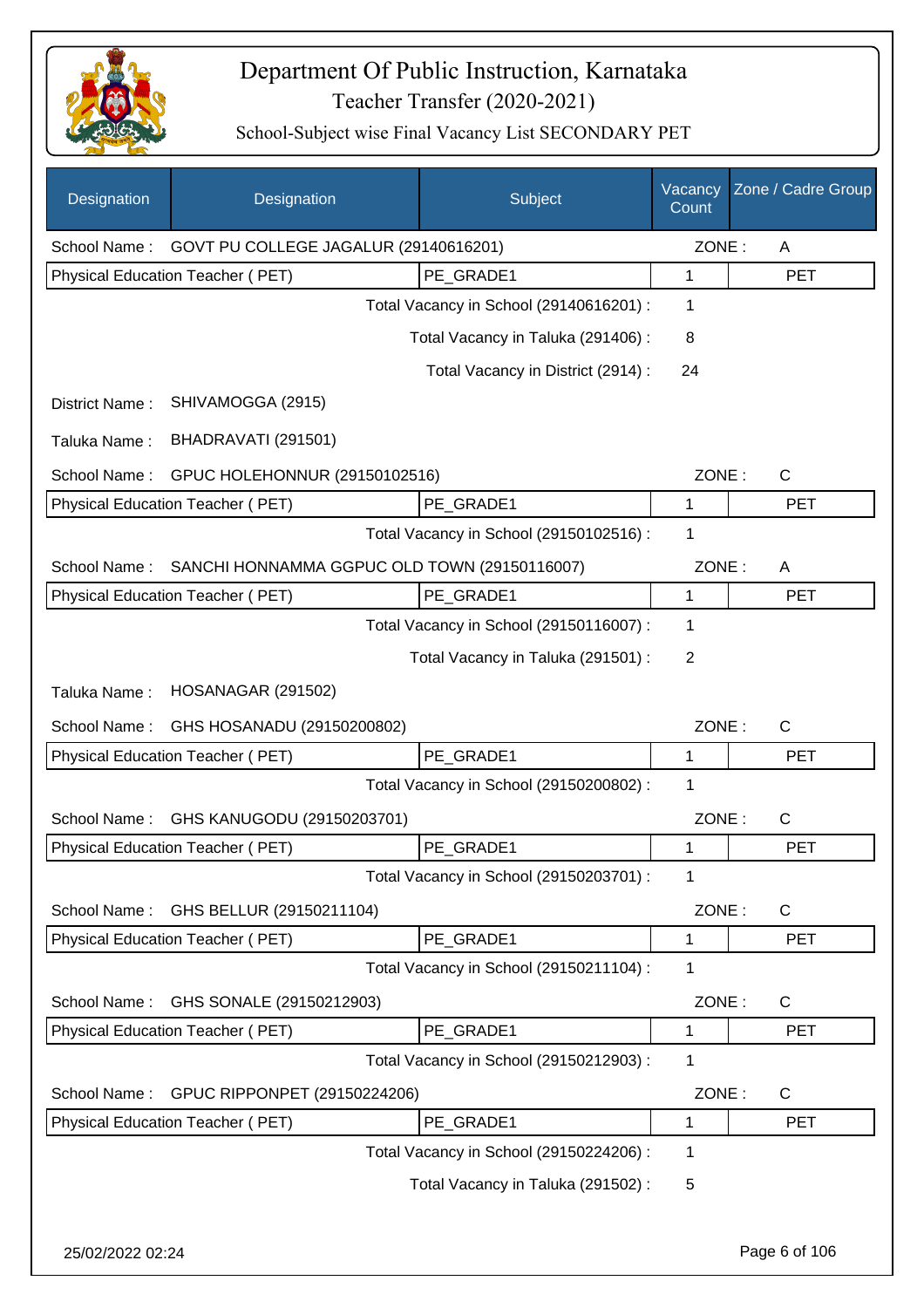

| Designation      | Designation                                                                | Subject                                 | Vacancy<br>Count | Zone / Cadre Group |
|------------------|----------------------------------------------------------------------------|-----------------------------------------|------------------|--------------------|
| Taluka Name:     | SAGAR (291503)                                                             |                                         |                  |                    |
| School Name:     | GHS KATTINAKARU (29150321303)                                              |                                         | ZONE:            | $\mathsf{C}$       |
|                  | Physical Education Teacher (PET)                                           | PE GRADE1                               | 1                | <b>PET</b>         |
|                  |                                                                            | Total Vacancy in School (29150321303) : | 1                |                    |
| School Name:     | GHS BILIGARU (29150324001)                                                 |                                         | ZONE:            | $\mathsf{C}$       |
|                  | Physical Education Teacher (PET)                                           | PE GRADE1                               | 1                | <b>PET</b>         |
|                  |                                                                            | Total Vacancy in School (29150324001) : | 1                |                    |
| School Name:     | GHS KARGAL (29150325403)                                                   |                                         | ZONE:            | A                  |
|                  | Physical Education Teacher (PET)                                           | PE_GRADE1                               | 1                | <b>PET</b>         |
|                  |                                                                            | Total Vacancy in School (29150325403) : | 1                |                    |
| School Name:     | GOVERNMENT URDU HIGH SCHOOL RMSA SAGAR (29150328802)                       |                                         | ZONE:            | A                  |
|                  | Physical Education Teacher (PET)                                           | PE GRADE1                               | $\mathbf{1}$     | <b>PET</b>         |
|                  |                                                                            | Total Vacancy in School (29150328802) : | 1                |                    |
| School Name:     | GPUC SAGAR (29150331301)                                                   |                                         | ZONE:            | A                  |
|                  | Physical Education Teacher (PET)                                           | PE_GRADE1                               | 1                | <b>PET</b>         |
|                  |                                                                            | Total Vacancy in School (29150331301) : | 1                |                    |
|                  |                                                                            | Total Vacancy in Taluka (291503) :      | 5                |                    |
| Taluka Name:     | SHIKARIPUR (291504)                                                        |                                         |                  |                    |
| School Name:     | GPUC HIGH SCHOOL SECTION HULUGINAKOPPA (29150404602)                       |                                         | ZONE:            | C                  |
|                  | Physical Education Teacher (PET)                                           | PE_GRADE1                               | 1                | <b>PET</b>         |
|                  |                                                                            | Total Vacancy in School (29150404602) : | 1                |                    |
| School Name:     | GHS BAGANAKATTE (29150411902)                                              |                                         | ZONE:            | C                  |
|                  | Physical Education Teacher (PET)                                           | PE_GRADE1                               | 1                | <b>PET</b>         |
|                  |                                                                            | Total Vacancy in School (29150411902) : | 1                |                    |
| School Name:     | KARNATAKA PUBLIC SCHOOLS GPUC HIGH SCHOOL SECTION<br>HITHALA (29150415704) |                                         | ZONE:            | C                  |
|                  | Physical Education Teacher (PET)                                           | PE_GRADE1                               | 1                | <b>PET</b>         |
|                  |                                                                            | Total Vacancy in School (29150415704) : | 1                |                    |
| School Name:     | GJC SHIRALAKOPPA (29150428601)                                             |                                         | ZONE:            | A                  |
|                  | Physical Education Teacher (PET)                                           | PE_GRADE1                               | $\mathbf 1$      | <b>PET</b>         |
|                  |                                                                            | Total Vacancy in School (29150428601) : | $\mathbf 1$      |                    |
|                  |                                                                            |                                         |                  |                    |
| 25/02/2022 02:24 |                                                                            |                                         |                  | Page 7 of 106      |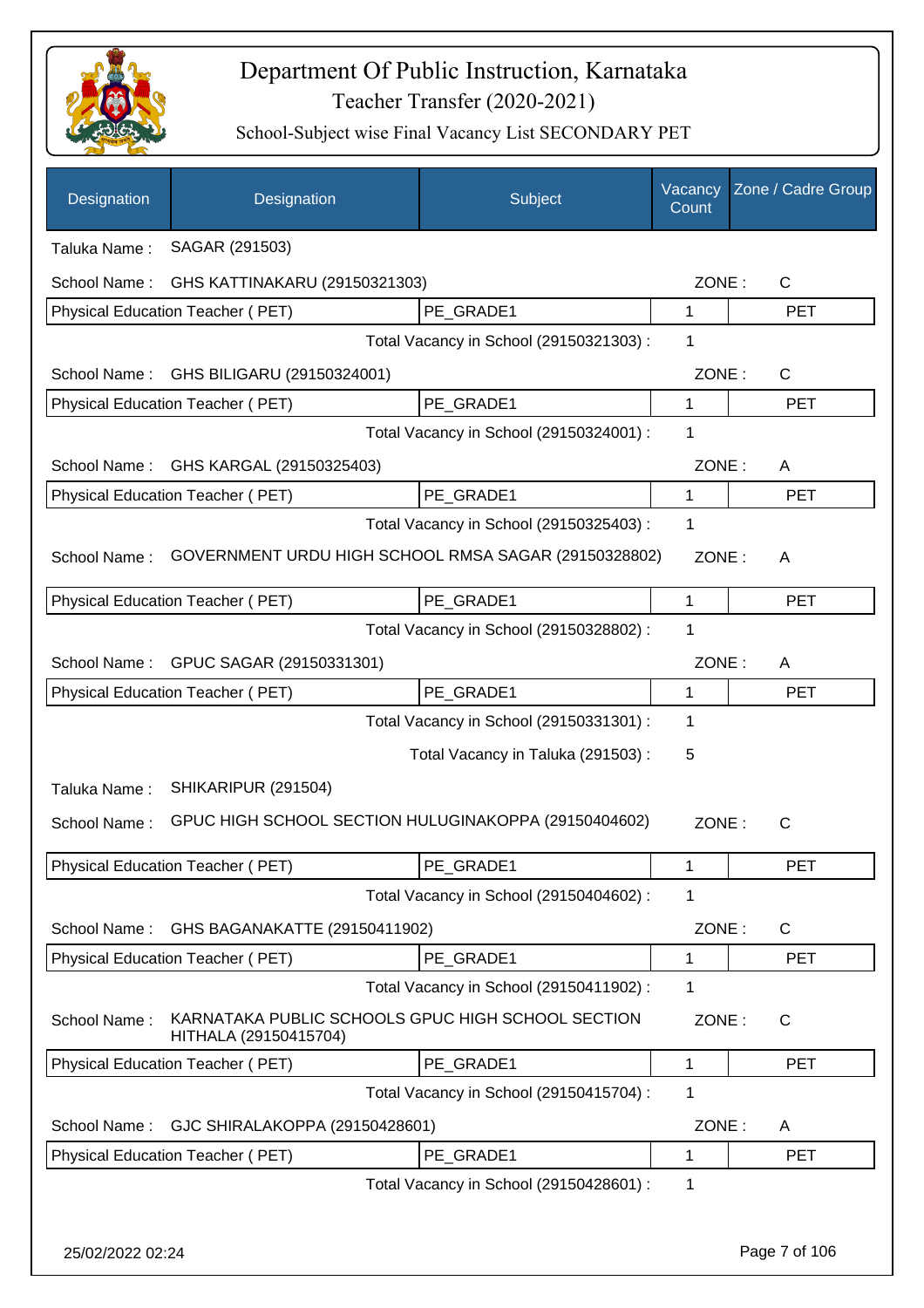

| Designation      | Designation                                                     | <b>Subject</b>                          | Vacancy<br>Count | Zone / Cadre Group |
|------------------|-----------------------------------------------------------------|-----------------------------------------|------------------|--------------------|
|                  |                                                                 | Total Vacancy in Taluka (291504) :      | 4                |                    |
| Taluka Name:     | SHIMOGA (291505)                                                |                                         |                  |                    |
| School Name:     | GHS MANDAGHATTA (29150503302)                                   |                                         | ZONE:            | $\mathsf{C}$       |
|                  | Physical Education Teacher (PET)                                | PE_GRADE1                               | 1                | <b>PET</b>         |
|                  |                                                                 | Total Vacancy in School (29150503302) : | 1                |                    |
| School Name:     | KARNATAKA PUBLIC SCHOOLS GHS GAJANURU (29150517706)             |                                         | ZONE:            | В                  |
|                  | Physical Education Teacher (PET)                                | PE GRADE1                               | 1                | <b>PET</b>         |
|                  |                                                                 | Total Vacancy in School (29150517706) : | 1                |                    |
| School Name:     | GHS GADIKOPPA (29150521604)                                     |                                         | ZONE:            | A                  |
|                  | <b>Physical Education Teacher (PET)</b>                         | PE GRADE1                               | 1                | <b>PET</b>         |
|                  |                                                                 | Total Vacancy in School (29150521604) : | 1                |                    |
| School Name:     | GPUC AYANUR (29150537606)                                       |                                         | ZONE:            | B                  |
|                  | Physical Education Teacher (PET)                                | PE GRADE1                               | $\mathbf{1}$     | <b>PET</b>         |
|                  |                                                                 | Total Vacancy in School (29150537606) : | 1                |                    |
| School Name:     | GIRLS GPUC HIGH SCHOOL SECTION BH ROAD SHIMOGA<br>(29150539609) |                                         | ZONE:            | A                  |
|                  | Physical Education Teacher (PET)                                | PE_GRADE1                               | $\mathbf{1}$     | <b>PET</b>         |
|                  |                                                                 | Total Vacancy in School (29150539609) : | 1                |                    |
|                  |                                                                 | Total Vacancy in Taluka (291505):       | 5                |                    |
| Taluka Name:     | SORAB (291506)                                                  |                                         |                  |                    |
|                  | School Name: GHPS UPGRADED KAMARURU (RMSA) (29150600701)        |                                         | ZONE:            | С                  |
|                  | Physical Education Teacher (PET)                                | PE GRADE1                               | 1                | <b>PET</b>         |
|                  |                                                                 | Total Vacancy in School (29150600701) : | 1                |                    |
| School Name:     | GHS JADE (29150600905)                                          |                                         | ZONE:            | $\mathsf{C}$       |
|                  | Physical Education Teacher (PET)                                | PE GRADE1                               | 1                | <b>PET</b>         |
|                  |                                                                 | Total Vacancy in School (29150600905) : | 1                |                    |
| School Name:     | GHS KEREHALLI (29150608702)                                     |                                         | ZONE:            | $\mathsf{C}$       |
|                  | Physical Education Teacher (PET)                                | PE_GRADE1                               | 1                | <b>PET</b>         |
|                  |                                                                 | Total Vacancy in School (29150608702) : | 1                |                    |
| School Name:     | GHS URDU SORAB (29150640701)                                    |                                         | ZONE:            | A                  |
|                  | Physical Education Teacher (PET)                                | PE_GRADE1                               | 1                | <b>PET</b>         |
|                  |                                                                 | Total Vacancy in School (29150640701) : | 1                |                    |
| 25/02/2022 02:24 |                                                                 |                                         |                  | Page 8 of 106      |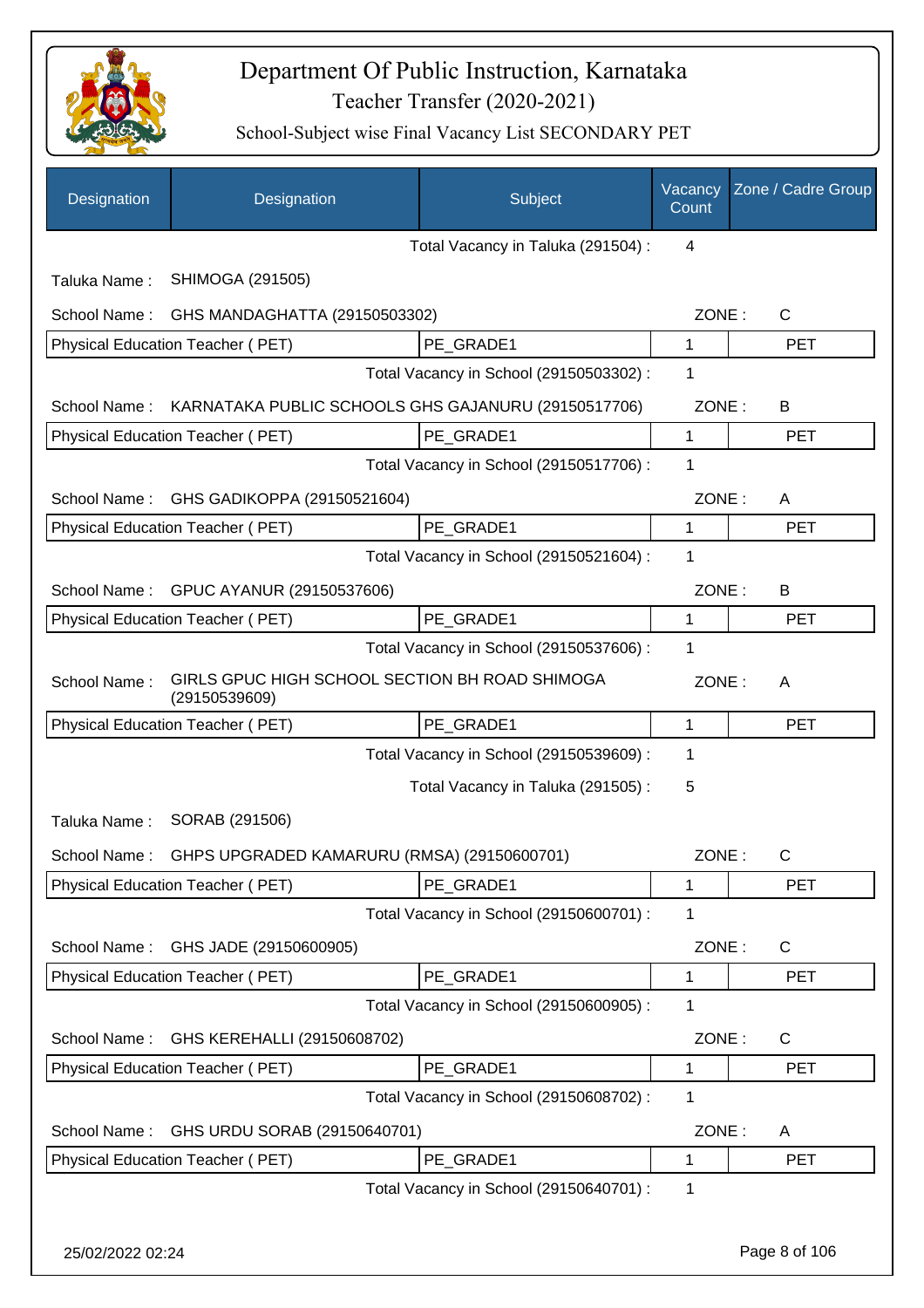

| Designation      | Designation                           | Subject                                 | Vacancy<br>Count | Zone / Cadre Group |
|------------------|---------------------------------------|-----------------------------------------|------------------|--------------------|
|                  | School Name: GPUC SORAB (29150641501) |                                         | ZONE:            | A                  |
|                  | Physical Education Teacher (PET)      | PE_GRADE1                               | 1                | <b>PET</b>         |
|                  |                                       | Total Vacancy in School (29150641501) : | 1                |                    |
|                  |                                       | Total Vacancy in Taluka (291506) :      | 5                |                    |
| Taluka Name:     | THIRTHAHALLI (291507)                 |                                         |                  |                    |
| School Name:     | GHS TUDURU (29150711201)              |                                         | ZONE:            | $\mathsf{C}$       |
|                  | Physical Education Teacher (PET)      | PE_GRADE1                               | 1                | <b>PET</b>         |
|                  |                                       | Total Vacancy in School (29150711201) : | 1                |                    |
| School Name:     | GPUC ARAGA (29150713602)              |                                         | ZONE:            | $\mathsf{C}$       |
|                  | Physical Education Teacher (PET)      | PE_GRADE1                               | 1                | <b>PET</b>         |
|                  |                                       | Total Vacancy in School (29150713602):  | 1                |                    |
| School Name:     | GHS KODLU (29150717002)               |                                         | ZONE:            | $\mathsf{C}$       |
|                  | Physical Education Teacher (PET)      | PE_GRADE1                               | 1                | <b>PET</b>         |
|                  |                                       | Total Vacancy in School (29150717002) : | 1                |                    |
| School Name:     | GJC MEGARAVALLI (29150722609)         |                                         | ZONE:            | $\mathsf{C}$       |
|                  | Physical Education Teacher (PET)      | PE GRADE1                               | 1                | <b>PET</b>         |
|                  |                                       | Total Vacancy in School (29150722609) : | 1                |                    |
| School Name:     | GJC GIRLS THIRTHAHALLI (29150736703)  |                                         | ZONE:            | A                  |
|                  | Physical Education Teacher (PET)      | PE_GRADE1                               | 1                | <b>PET</b>         |
|                  |                                       | Total Vacancy in School (29150736703) : | 1                |                    |
| School Name:     | GPUC THIRTHAHALLI (29150737804)       |                                         | ZONE:            | Α                  |
|                  | Physical Education Teacher (PET)      | PE GRADE1                               | 1                | PET                |
|                  |                                       | Total Vacancy in School (29150737804) : | 1                |                    |
|                  |                                       | Total Vacancy in Taluka (291507) :      | 6                |                    |
|                  |                                       | Total Vacancy in District (2915):       | 32               |                    |
| District Name:   | TUMAKURU (2918)                       |                                         |                  |                    |
| Taluka Name:     | CHIKNAYAKANHALLI (291801)             |                                         |                  |                    |
| School Name:     | GJC GODEKERE (29180115706)            |                                         | ZONE:            | $\mathsf{C}$       |
|                  | Physical Education Teacher (PET)      | PE_GRADE1                               | 1                | <b>PET</b>         |
|                  |                                       | Total Vacancy in School (29180115706) : | 1                |                    |
| School Name:     | GHS DASUDI (29180120309)              |                                         | ZONE:            | C                  |
|                  | Physical Education Teacher (PET)      | PE GRADE1                               | 1                | <b>PET</b>         |
| 25/02/2022 02:24 |                                       |                                         |                  | Page 9 of 106      |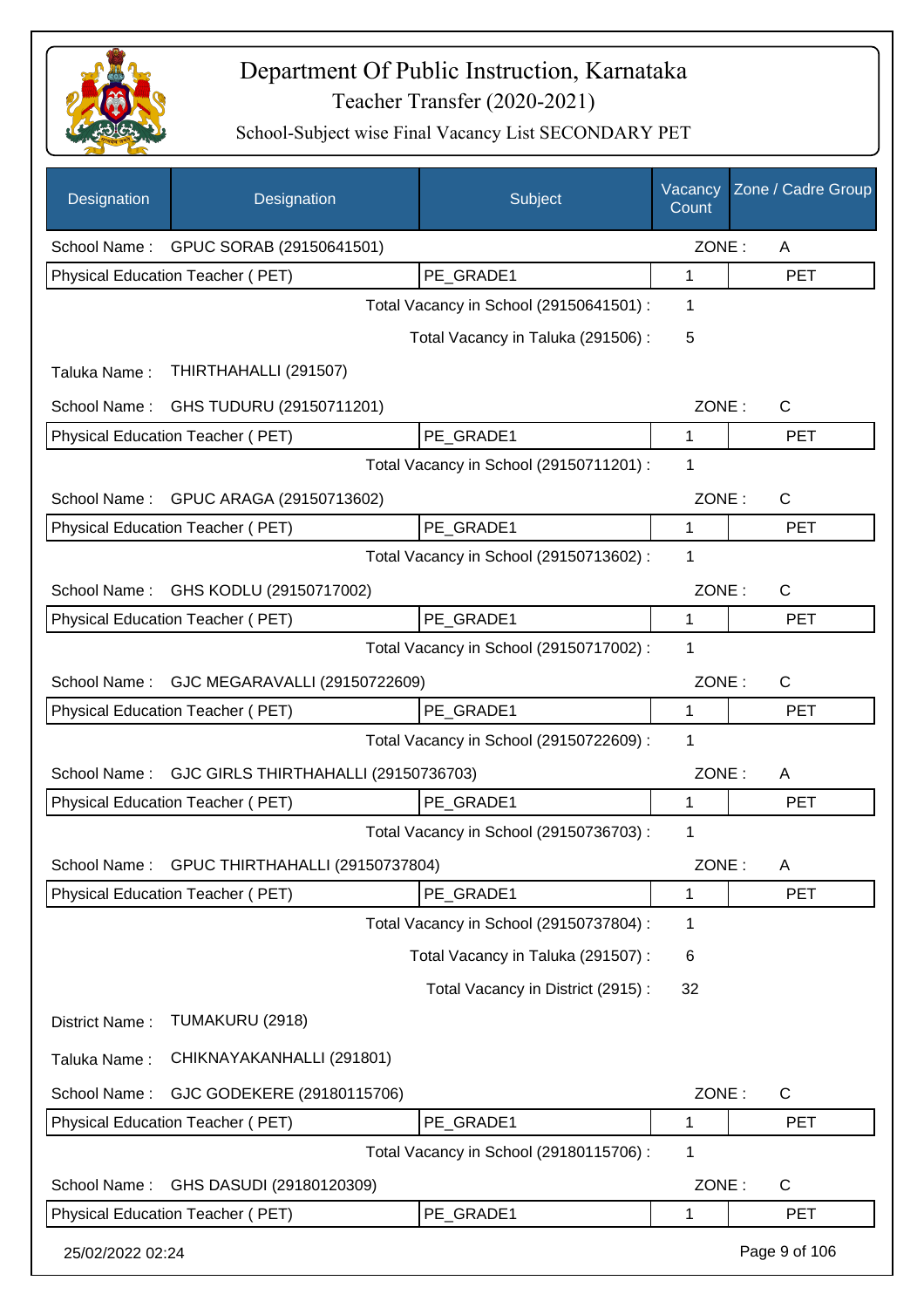

| Designation      | Designation                                                | Subject                                 | Vacancy<br>Count | Zone / Cadre Group    |
|------------------|------------------------------------------------------------|-----------------------------------------|------------------|-----------------------|
|                  |                                                            | Total Vacancy in School (29180120309) : | 1                |                       |
|                  | School Name:<br>GOVT. HIGH SCHOOL DABBAGUNTE (29180120503) |                                         |                  | $\mathsf{C}$<br>ZONE: |
|                  | Physical Education Teacher (PET)                           | PE GRADE1                               | 1                | <b>PET</b>            |
|                  |                                                            | Total Vacancy in School (29180120503) : | 1                |                       |
| School Name:     | GHS COMPOSITE BADAKEGUDLU (29180121003)                    |                                         |                  | ZONE:<br>C            |
|                  | Physical Education Teacher (PET)                           | PE GRADE1                               | $\mathbf 1$      | <b>PET</b>            |
|                  |                                                            | Total Vacancy in School (29180121003) : | 1                |                       |
|                  |                                                            | Total Vacancy in Taluka (291801) :      | 4                |                       |
| Taluka Name:     | GUBBI (291802)                                             |                                         |                  |                       |
| School Name:     | GJC GIRLS GUBBI Ward-2 (29180200208)                       |                                         | ZONE:            | A                     |
|                  | Physical Education Teacher (PET)                           | PE GRADE1                               | 1                | <b>PET</b>            |
|                  |                                                            | Total Vacancy in School (29180200208) : | 1                |                       |
| School Name:     | KARNATAKA PUBLIC SCHOOLS GJC KADABA (29180207306)          |                                         | ZONE:            | C                     |
|                  | Physical Education Teacher (PET)                           | PE GRADE1                               | $\mathbf{1}$     | <b>PET</b>            |
|                  |                                                            | Total Vacancy in School (29180207306) : | 1                |                       |
| School Name:     | GHS COMPOSITE K KALLAHALLI (29180216004)                   |                                         | ZONE:            | $\mathsf{C}$          |
|                  | Physical Education Teacher (PET)                           | PE GRADE1                               | 1                | <b>PET</b>            |
|                  |                                                            | Total Vacancy in School (29180216004) : | 1                |                       |
| School Name:     | GHS COMPOSITE IDAGUR (29180217503)                         |                                         | ZONE:            | C                     |
|                  | <b>Physical Education Teacher (PET)</b>                    | PE GRADE1                               | 1                | <b>PET</b>            |
|                  |                                                            | Total Vacancy in School (29180217503) : | 1                |                       |
| School Name:     | GJC KODIYALA (29180219402)                                 |                                         | ZONE:            | C                     |
|                  | Physical Education Teacher (PET)                           | PE GRADE1                               | 1                | <b>PET</b>            |
|                  |                                                            | Total Vacancy in School (29180219402) : | 1                |                       |
| School Name:     | GHS COMPOSITE SHESHANAHALLI (29180220803)                  |                                         | ZONE:            | $\mathsf{C}$          |
|                  | Physical Education Teacher (PET)                           | PE GRADE1                               | 1                | <b>PET</b>            |
|                  |                                                            | Total Vacancy in School (29180220803) : | 1                |                       |
| School Name:     | GJC MANCHALADORE (29180225102)                             |                                         | ZONE:            | $\mathsf{C}$          |
|                  | Physical Education Teacher (PET)                           | PE_GRADE1                               | 1                | <b>PET</b>            |
|                  |                                                            | Total Vacancy in School (29180225102) : | 1                |                       |
| School Name:     | GHS HARADAGERE (29180226203)                               |                                         | ZONE:            | C                     |
|                  | Physical Education Teacher (PET)                           | PE_GRADE1                               | 1                | <b>PET</b>            |
| 25/02/2022 02:24 |                                                            |                                         |                  | Page 10 of 106        |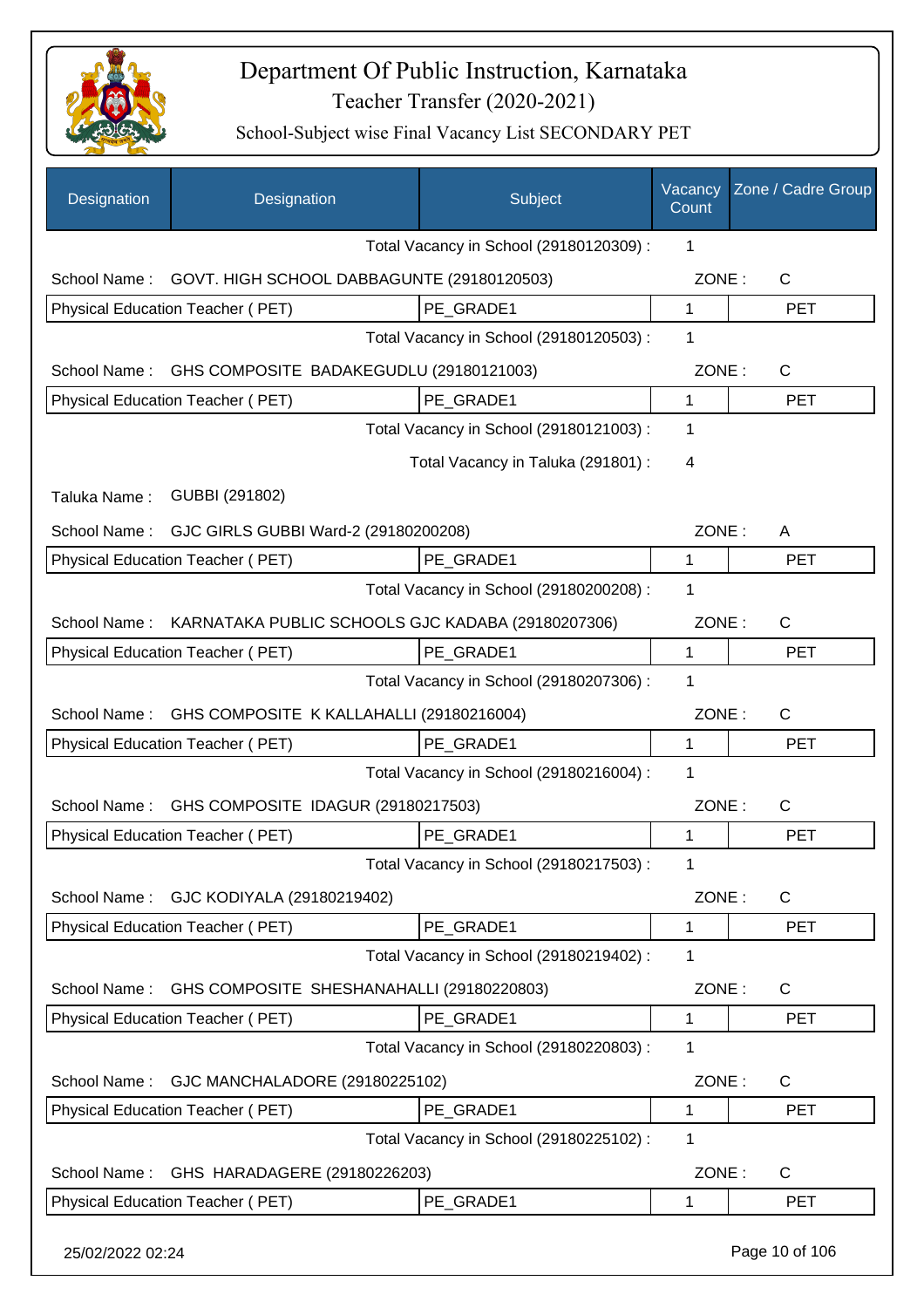

| Designation      | Designation                                       | Subject                                 | Vacancy<br>Count | Zone / Cadre Group |
|------------------|---------------------------------------------------|-----------------------------------------|------------------|--------------------|
|                  |                                                   | Total Vacancy in School (29180226203) : | 1                |                    |
| School Name:     | GHS SHIVAPURA (29180227102)                       |                                         | ZONE:            | C                  |
|                  | Physical Education Teacher (PET)                  | PE GRADE1                               | $\mathbf 1$      | <b>PET</b>         |
|                  |                                                   | Total Vacancy in School (29180227102) : | 1                |                    |
|                  |                                                   | Total Vacancy in Taluka (291802):       | 9                |                    |
| Taluka Name:     | TURUVEKERE (291807)                               |                                         |                  |                    |
| School Name:     | GHS ALADAHALLI (29180713102)                      |                                         | ZONE:            | C                  |
|                  | Physical Education Teacher (PET)                  | PE GRADE1                               | 1                | <b>PET</b>         |
|                  |                                                   | Total Vacancy in School (29180713102) : | 1                |                    |
| School Name:     | GHS HULIKAL (29180713302)                         |                                         | ZONE:            | $\mathsf{C}$       |
|                  | Physical Education Teacher (PET)                  | PE_GRADE1                               | 1                | <b>PET</b>         |
|                  |                                                   | Total Vacancy in School (29180713302) : | 1                |                    |
| School Name:     | GHS AREMALLENAHALLI (29180713703)                 |                                         | ZONE:            | C                  |
|                  | Physical Education Teacher (PET)                  | PE GRADE1                               | $\mathbf{1}$     | <b>PET</b>         |
|                  |                                                   | Total Vacancy in School (29180713703) : | 1                |                    |
| School Name:     | GHS MAVINAKERE (29180714202)                      |                                         | ZONE:            | C                  |
|                  | Physical Education Teacher (PET)                  | PE GRADE1                               | 1                | <b>PET</b>         |
|                  |                                                   | Total Vacancy in School (29180714202) : | 1                |                    |
| School Name:     | GHS COMPOSITE HULIKERE (29180719302)              |                                         | ZONE:            | C                  |
|                  | Physical Education Teacher (PET)                  | PE GRADE1                               | 1                | <b>PET</b>         |
|                  |                                                   | Total Vacancy in School (29180719302) : | 1                |                    |
| School Name:     | G J C TURUVEKERE (29180721903)                    |                                         | ZONE:            | A                  |
|                  | Physical Education Teacher (PET)                  | PE_GRADE1                               | 1                | <b>PET</b>         |
|                  |                                                   | Total Vacancy in School (29180721903) : | 1                |                    |
|                  |                                                   | Total Vacancy in Taluka (291807) :      | 6                |                    |
| Taluka Name:     | <b>TIPTUR (291808)</b>                            |                                         |                  |                    |
| School Name:     | GOVT. COMPOSITE HIGH SCHOOL SHIVARA (29180815002) |                                         | ZONE:            | $\mathsf{C}$       |
|                  | Physical Education Teacher (PET)                  | PE_GRADE1                               | 1                | <b>PET</b>         |
|                  |                                                   | Total Vacancy in School (29180815002) : | 1                |                    |
| School Name:     | GOVT HIGH SCHOOL BAJAGUR (29180817103)            |                                         | ZONE:            | $\mathsf{C}$       |
|                  | Physical Education Teacher (PET)                  | PE_GRADE1                               | $\mathbf 1$      | <b>PET</b>         |
|                  |                                                   | Total Vacancy in School (29180817103) : | 1                |                    |
| 25/02/2022 02:24 |                                                   |                                         |                  | Page 11 of 106     |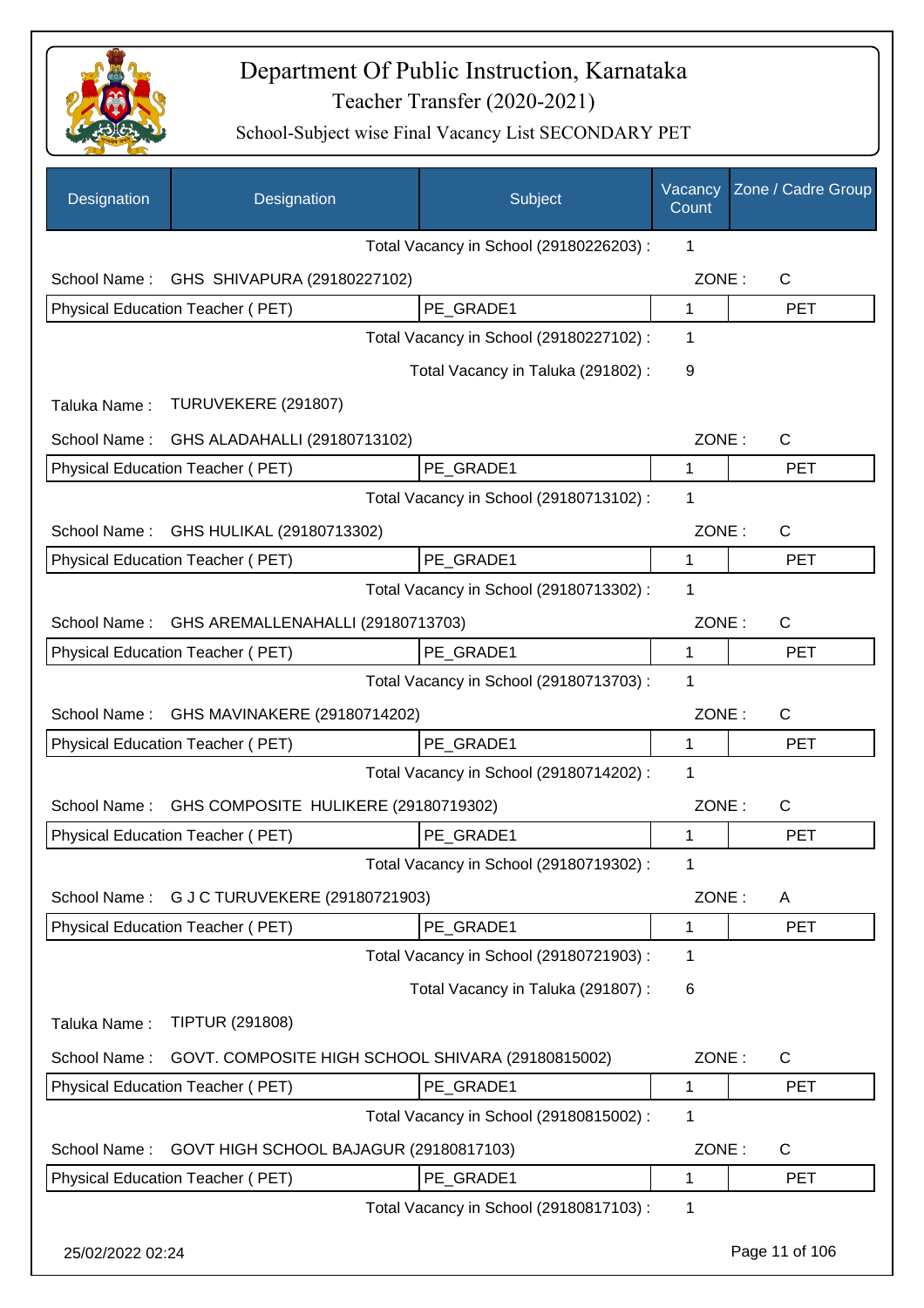

| Designation      | Designation                                                         | Subject                                 | Vacancy<br>Count | Zone / Cadre Group |
|------------------|---------------------------------------------------------------------|-----------------------------------------|------------------|--------------------|
|                  | School Name: GOVT. JUNIOR COLLEGE GIRLS TIPTUR Ward-6 (29180822804) |                                         | ZONE:            | A                  |
|                  | Physical Education Teacher (PET)                                    | PE GRADE1                               | 1                | <b>PET</b>         |
|                  |                                                                     | Total Vacancy in School (29180822804) : | 1                |                    |
|                  | School Name: GJC BOYS BOYS TIPTUR Ward-13 (29180823507)             |                                         | ZONE:            | A                  |
|                  | Physical Education Teacher (PET)                                    | PE GRADE1                               | $\mathbf{1}$     | <b>PET</b>         |
|                  |                                                                     | Total Vacancy in School (29180823507) : | 1                |                    |
| School Name:     | GOVT.HIGH SCHOOL HONGELAKSHMI KSHETRA (29180829402)                 |                                         | ZONE:            | $\mathsf{C}$       |
|                  | Physical Education Teacher (PET)                                    | PE GRADE1                               | 1                | <b>PET</b>         |
|                  |                                                                     | Total Vacancy in School (29180829402) : | 1                |                    |
|                  |                                                                     | Total Vacancy in Taluka (291808) :      | 5                |                    |
| Taluka Name:     | <b>TUMKUR (291809)</b>                                              |                                         |                  |                    |
| School Name:     | GHS COMPOSITE HEBBURU (29180904310)                                 |                                         | ZONE:            | $\mathsf{C}$       |
|                  | Physical Education Teacher (PET)                                    | PE GRADE1                               | 1                | <b>PET</b>         |
|                  |                                                                     | Total Vacancy in School (29180904310) : | 1                |                    |
| School Name:     | GHPS KATENAHALLI(RMSA) (29180910701)                                |                                         | ZONE:            | C                  |
|                  | Physical Education Teacher (PET)                                    | PE GRADE1                               | $\mathbf{1}$     | <b>PET</b>         |
|                  |                                                                     | Total Vacancy in School (29180910701) : | 1                |                    |
| School Name:     | GOVT HIGH SCHOOL GULEHARAVI (29180918002)                           |                                         | ZONE:            | B                  |
|                  | <b>Physical Education Teacher (PET)</b>                             | PE GRADE1                               | 1                | <b>PET</b>         |
|                  |                                                                     | Total Vacancy in School (29180918002) : | 1                |                    |
| School Name:     | KARNATAKA PUBLIC SCHOOLS GJC NAGAVALLI (29180926708)                |                                         | ZONE:            | B                  |
|                  | Physical Education Teacher (PET)                                    | PE_GRADE1                               | 1                | <b>PET</b>         |
|                  |                                                                     | Total Vacancy in School (29180926708) : | 1                |                    |
|                  |                                                                     | Total Vacancy in Taluka (291809):       | 4                |                    |
| Taluka Name:     | <b>KUNIGAL (291810)</b>                                             |                                         |                  |                    |
| School Name:     | GHS HOLALAGUNDA (29181002402)                                       |                                         | ZONE:            | C                  |
|                  | Physical Education Teacher (PET)                                    | PE_GRADE1                               | 1                | <b>PET</b>         |
|                  |                                                                     | Total Vacancy in School (29181002402) : | 1                |                    |
| School Name:     | GPUC NIDASALE (29181003707)                                         |                                         | ZONE:            | C                  |
|                  | Physical Education Teacher (PET)                                    | PE_GRADE1                               | 1                | <b>PET</b>         |
|                  |                                                                     | Total Vacancy in School (29181003707) : | 1                |                    |
| School Name:     | GHS YALAGALAVADI (29181007106)                                      |                                         | ZONE:            | C                  |
| 25/02/2022 02:24 |                                                                     |                                         |                  | Page 12 of 106     |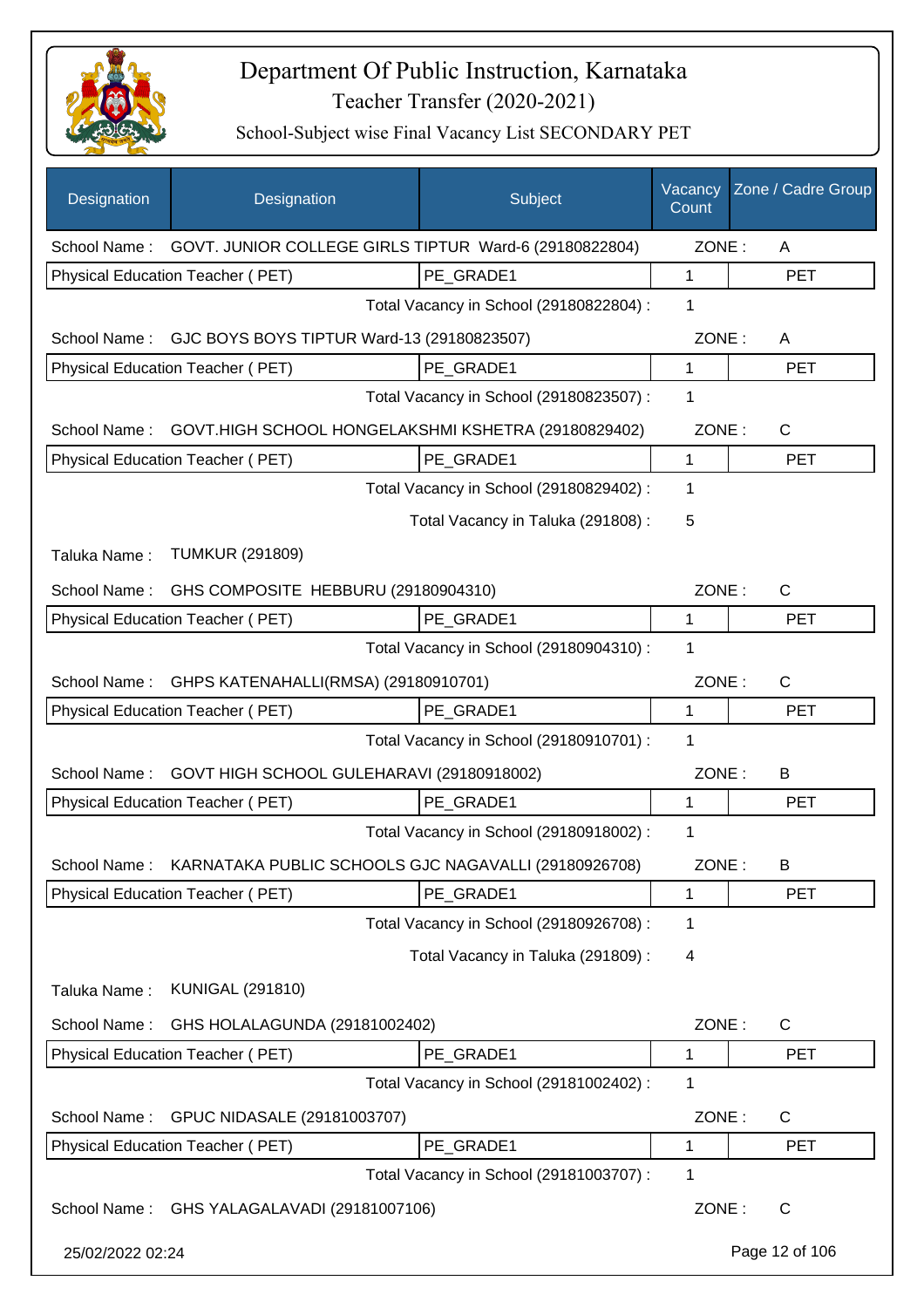

| Designation      | Designation                                         | Subject                                 | Vacancy<br>Count | Zone / Cadre Group |
|------------------|-----------------------------------------------------|-----------------------------------------|------------------|--------------------|
|                  | Physical Education Teacher (PET)                    | PE GRADE1                               | 1                | <b>PET</b>         |
|                  |                                                     | Total Vacancy in School (29181007106) : | 1                |                    |
| School Name:     | GHS DODDAMADHURE (29181008603)                      |                                         | ZONE:            | $\mathsf{C}$       |
|                  | Physical Education Teacher (PET)                    | PE GRADE1                               | 1                | <b>PET</b>         |
|                  |                                                     | Total Vacancy in School (29181008603) : | 1                |                    |
|                  | School Name: GPUC NAGASANDRA (29181010204)          |                                         | ZONE:            | C                  |
|                  | Physical Education Teacher (PET)                    | PE GRADE1                               | 1                | <b>PET</b>         |
|                  |                                                     | Total Vacancy in School (29181010204) : | 1                |                    |
| School Name:     | GHS CHOTTANAHALLI (29181010402)                     |                                         | ZONE:            | C                  |
|                  | Physical Education Teacher (PET)                    | PE GRADE1                               | 1                | <b>PET</b>         |
|                  |                                                     | Total Vacancy in School (29181010402) : | 1                |                    |
| School Name:     | GOVT.HIGH SCHOOL SANTHEMAVATHUR (29181024705)       |                                         | ZONE:            | C                  |
|                  | Physical Education Teacher (PET)                    | PE_GRADE1                               | $\mathbf{1}$     | <b>PET</b>         |
|                  |                                                     | Total Vacancy in School (29181024705) : | 1                |                    |
| School Name:     | GOVT. HIGH SCHOOL KEMPANAHALLI (29181025903)        |                                         | ZONE:            | C                  |
|                  | Physical Education Teacher (PET)                    | PE_GRADE1                               | 1                | <b>PET</b>         |
|                  |                                                     | Total Vacancy in School (29181025903) : | 1                |                    |
| School Name:     | GOVT. HIGH SCHOOL ALKERE (29181026702)              |                                         | ZONE:            | $\mathsf{C}$       |
|                  | Physical Education Teacher (PET)                    | PE GRADE1                               | 1                | <b>PET</b>         |
|                  |                                                     | Total Vacancy in School (29181026702) : | 1                |                    |
| School Name:     | MAHATHMAGANDHI GOVT PU COLLEGE (29181034601)        |                                         | ZONE:            | A                  |
|                  | <b>Physical Education Teacher (PET)</b>             | PE_GRADE1                               | 2                | <b>PET</b>         |
|                  |                                                     | Total Vacancy in School (29181034601) : | $\overline{2}$   |                    |
|                  |                                                     | Total Vacancy in Taluka (291810):       | 11               |                    |
|                  |                                                     | Total Vacancy in District (2918) :      | 39               |                    |
| District Name:   | <b>KOLAR (2919)</b>                                 |                                         |                  |                    |
|                  |                                                     |                                         |                  |                    |
| Taluka Name:     | BANGARAPETE (291902)                                |                                         |                  |                    |
| School Name:     | GHS BALAMANDE (29190201608)                         |                                         | ZONE:            | C                  |
|                  | Physical Education Teacher (PET)                    | PE_GRADE1                               | 1                | <b>PET</b>         |
|                  |                                                     | Total Vacancy in School (29190201608) : | 1                |                    |
| School Name:     | KARNATAKA PUBLIC SCHOOLS GJC BUDIKOTE (29190205004) |                                         | ZONE:            | C                  |
|                  | Physical Education Teacher (PET)                    | PE_GRADE1                               | 1                | <b>PET</b>         |
| 25/02/2022 02:24 |                                                     |                                         |                  | Page 13 of 106     |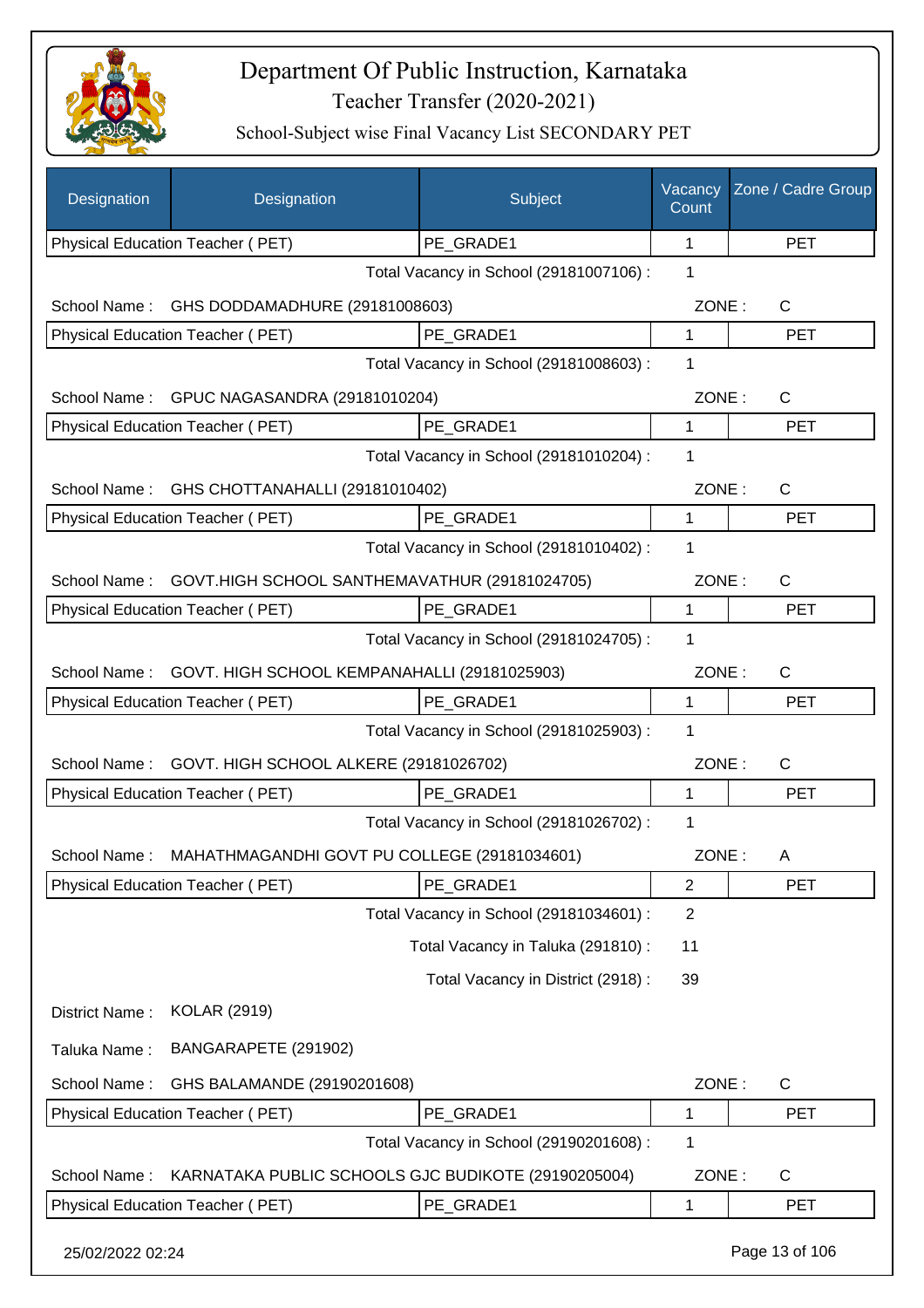

| Designation      | Designation                                           | Subject                                 | Vacancy<br>Count | Zone / Cadre Group |
|------------------|-------------------------------------------------------|-----------------------------------------|------------------|--------------------|
|                  |                                                       | Total Vacancy in School (29190205004) : | 1                |                    |
| School Name:     | GHS HUDUKULA (29190214103)                            |                                         | ZONE:            | C                  |
|                  | Physical Education Teacher (PET)                      | PE_GRADE1                               | $\mathbf{1}$     | <b>PET</b>         |
|                  |                                                       | Total Vacancy in School (29190214103) : | 1                |                    |
| School Name:     | GHS KARMANGALA (29190219002)                          |                                         | ZONE:            | C                  |
|                  | Physical Education Teacher (PET)                      | PE_GRADE1                               | $\mathbf 1$      | <b>PET</b>         |
|                  |                                                       | Total Vacancy in School (29190219002) : | 1                |                    |
| School Name:     | GHPS PARAVANAHALLI (RMSA UPG) (29190229601)           |                                         | ZONE:            | C                  |
|                  | <b>Physical Education Teacher (PET)</b>               | PE GRADE1                               | 1                | <b>PET</b>         |
|                  |                                                       | Total Vacancy in School (29190229601) : | 1                |                    |
| School Name:     | GHS BANGARUTIRUPATHI (29190240001)                    |                                         | ZONE:            | C                  |
|                  | Physical Education Teacher (PET)                      | PE_GRADE1                               | 1                | <b>PET</b>         |
|                  |                                                       | Total Vacancy in School (29190240001) : | 1                |                    |
|                  | School Name: GJC GIRLS (29190243601)                  |                                         | ZONE:            | A                  |
|                  | Physical Education Teacher (PET)                      | PE_GRADE1                               | 2                | <b>PET</b>         |
|                  |                                                       | Total Vacancy in School (29190243601) : | 2                |                    |
|                  |                                                       | Total Vacancy in Taluka (291902):       | 8                |                    |
| Taluka Name:     | KOLAR (291907)                                        |                                         |                  |                    |
| School Name:     | GHS HARATI (29190712803)                              |                                         | ZONE:            | C                  |
|                  | Physical Education Teacher (PET)                      | PE_GRADE1                               | 1                | <b>PET</b>         |
|                  |                                                       | Total Vacancy in School (29190712803) : | 1                |                    |
| School Name:     | GHS HOLUR (29190713903)                               |                                         | ZONE:            | C                  |
|                  | Physical Education Teacher (PET)                      | PE_GRADE1                               | 1                | <b>PET</b>         |
|                  |                                                       | Total Vacancy in School (29190713903) : | 1                |                    |
| School Name:     | GJC MADANAHALLI (29190721304)                         |                                         | ZONE:            | C                  |
|                  | Physical Education Teacher (PET)                      | PE_GRADE1                               | 1                | <b>PET</b>         |
|                  |                                                       | Total Vacancy in School (29190721304) : | 1                |                    |
| School Name:     | GHS MADDERI (29190721502)                             |                                         | ZONE:            | C                  |
|                  | Physical Education Teacher (PET)                      | PE_GRADE1                               | 1                | <b>PET</b>         |
|                  |                                                       | Total Vacancy in School (29190721502) : | 1                |                    |
| School Name:     | KARNATAKA PUBLIC SCHOOLS GJC NARASAPURA (29190725206) |                                         | ZONE:            | C                  |
|                  | Physical Education Teacher (PET)                      | PE_GRADE1                               | 1                | <b>PET</b>         |
| 25/02/2022 02:24 |                                                       |                                         |                  | Page 14 of 106     |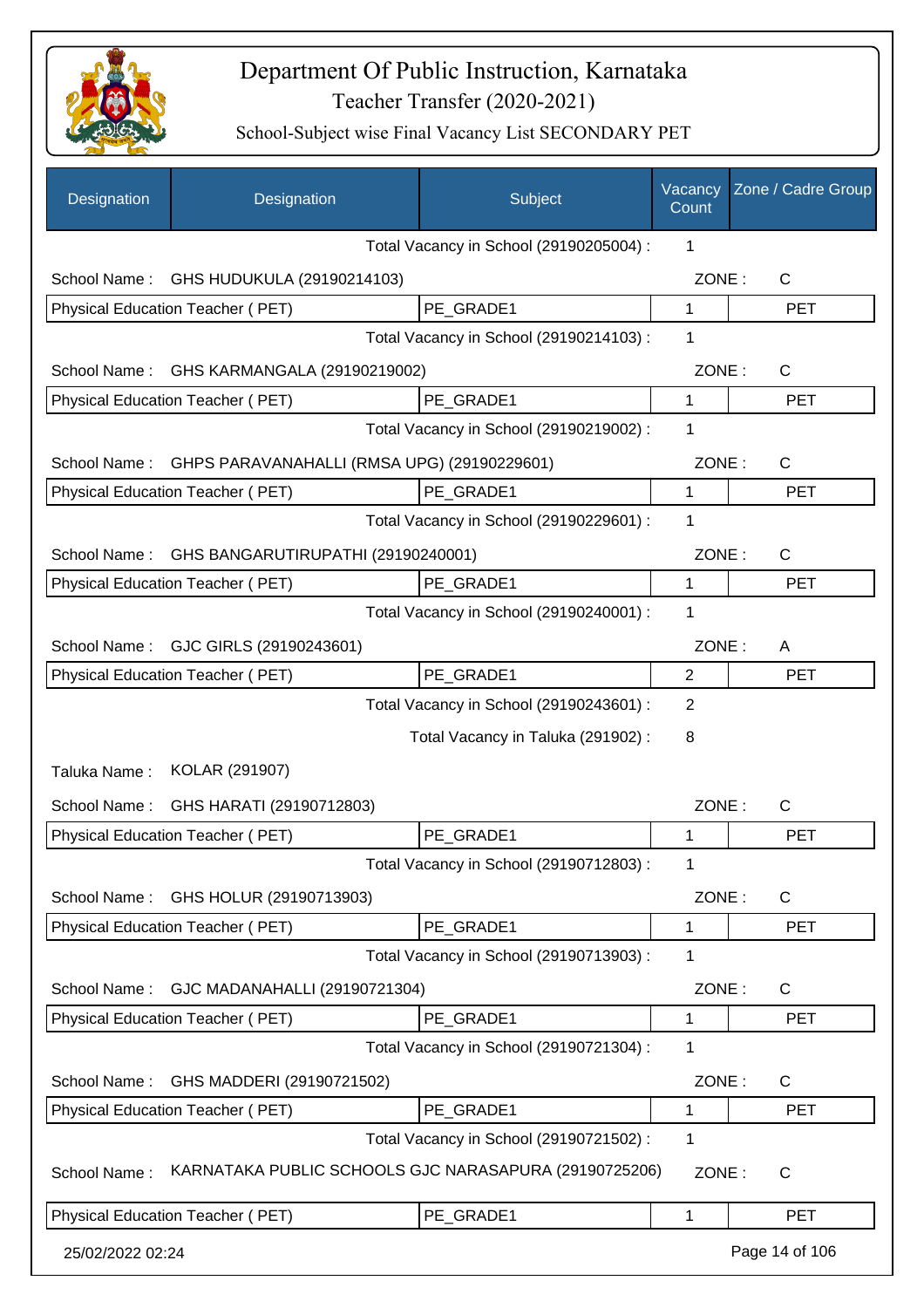

| Designation  | Designation                                  | Subject                                 | Vacancy<br>Count | Zone / Cadre Group |
|--------------|----------------------------------------------|-----------------------------------------|------------------|--------------------|
|              |                                              | Total Vacancy in School (29190725206) : | 1                |                    |
| School Name: | GHS NAYAKARAHALLI (29190725304)              |                                         | ZONE:            | $\mathsf{C}$       |
|              | Physical Education Teacher (PET)             | PE GRADE1                               | 1                | <b>PET</b>         |
|              |                                              | Total Vacancy in School (29190725304) : | 1                |                    |
| School Name: | GHS PATNA (29190726903)                      |                                         | ZONE:            | $\mathsf{C}$       |
|              | Physical Education Teacher (PET)             | PE_GRADE1                               | $\mathbf{1}$     | <b>PET</b>         |
|              |                                              | Total Vacancy in School (29190726903) : | 1                |                    |
| School Name: | GHPS RAJAKALLAHALLI (RMSA UPG) (29190727801) |                                         | ZONE:            | C                  |
|              | <b>Physical Education Teacher (PET)</b>      | PE GRADE1                               | $\mathbf{1}$     | <b>PET</b>         |
|              |                                              | Total Vacancy in School (29190727801) : | 1                |                    |
| School Name: | GHS SHAPURA (29190729902)                    |                                         | ZONE:            | $\mathsf{C}$       |
|              | Physical Education Teacher (PET)             | PE_GRADE1                               | 1                | <b>PET</b>         |
|              |                                              | Total Vacancy in School (29190729902) : | 1                |                    |
| School Name: | GHS THYAVANAHALLI (29190733102)              |                                         | ZONE:            | $\mathsf{C}$       |
|              | Physical Education Teacher (PET)             | PE_GRADE1                               | 1                | <b>PET</b>         |
|              |                                              | Total Vacancy in School (29190733102) : | 1                |                    |
|              |                                              | Total Vacancy in Taluka (291907) :      | 10               |                    |
| Taluka Name: | MALUR (291909)                               |                                         |                  |                    |
| School Name: | GHS ANEPURA (29190901603)                    |                                         | ZONE:            | C                  |
|              | <b>Physical Education Teacher (PET)</b>      | PE_GRADE1                               | 1                | <b>PET</b>         |
|              |                                              | Total Vacancy in School (29190901603) : | 1                |                    |
| School Name: | GHS CHIKKA KUNTHUR (29190907203)             |                                         | ZONE:            | C                  |
|              | Physical Education Teacher (PET)             | PE_GRADE1                               | 1                | <b>PET</b>         |
|              |                                              | Total Vacancy in School (29190907203) : | 1                |                    |
| School Name: | GHS DODDA SHIVARA (29190909802)              |                                         | ZONE:            | C                  |
|              | Physical Education Teacher (PET)             | PE GRADE1                               | 1                | <b>PET</b>         |
|              |                                              | Total Vacancy in School (29190909802) : | 1                |                    |
| School Name: | GHS KESARAGERE (29190918202)                 |                                         | ZONE:            | $\mathsf{C}$       |
|              | Physical Education Teacher (PET)             | PE_GRADE1                               | 1                | <b>PET</b>         |
|              |                                              | Total Vacancy in School (29190918202) : | 1                |                    |
| School Name: | GHPS THORALAKKI (RMSA UPG) (29190932301)     |                                         | ZONE:            | C                  |
|              | Physical Education Teacher (PET)             | PE_GRADE1                               | 1                | <b>PET</b>         |
|              |                                              |                                         |                  |                    |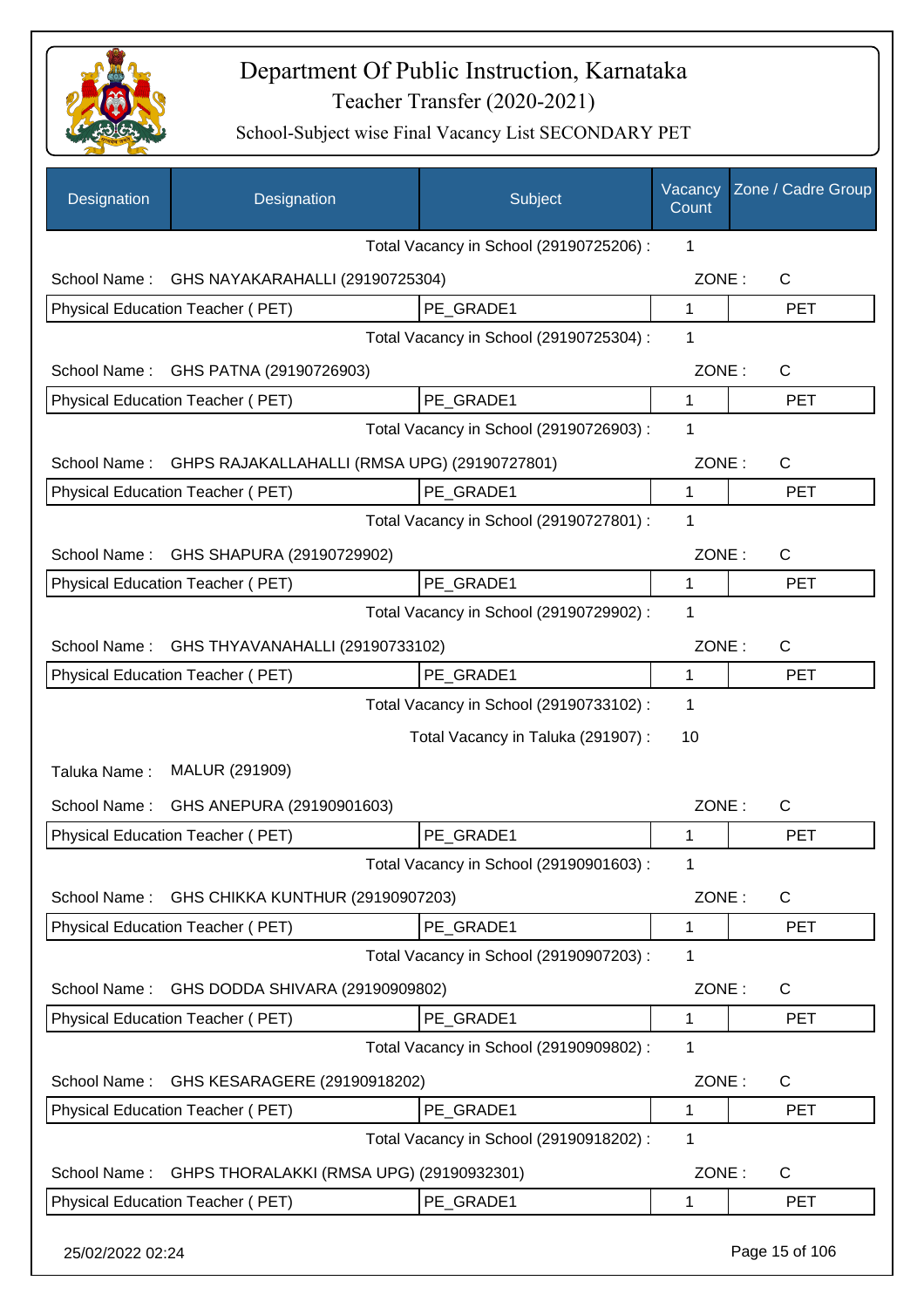

| Designation      | Designation                          | Subject                                 | Vacancy<br>Count | Zone / Cadre Group |
|------------------|--------------------------------------|-----------------------------------------|------------------|--------------------|
|                  |                                      | Total Vacancy in School (29190932301) : | 1                |                    |
|                  |                                      | Total Vacancy in Taluka (291909):       | 5                |                    |
| Taluka Name:     | <b>MULBAGAL (291910)</b>             |                                         |                  |                    |
| School Name:     | GHS ANGONDAHALLI (29191001003)       |                                         | ZONE:            | $\mathsf{C}$       |
|                  | Physical Education Teacher (PET)     | PE GRADE1                               | 1                | <b>PET</b>         |
|                  |                                      | Total Vacancy in School (29191001003) : | 1                |                    |
| School Name:     | GHS HEBBANI (29191011403)            |                                         | ZONE:            | $\mathsf{C}$       |
|                  | Physical Education Teacher (PET)     | PE GRADE1                               | 1                | <b>PET</b>         |
|                  |                                      | Total Vacancy in School (29191011403) : | 1                |                    |
| School Name:     | GJC MALLANAYAKANAHALLI (29191020603) |                                         | ZONE:            | $\mathsf{C}$       |
|                  | Physical Education Teacher (PET)     | PE GRADE1                               | 1                | <b>PET</b>         |
|                  |                                      | Total Vacancy in School (29191020603) : | 1                |                    |
| School Name:     | GJC GIRLS MULBAGAL (29191048604)     |                                         | ZONE:            | A                  |
|                  | Physical Education Teacher (PET)     | PE_GRADE1                               | 1                | <b>PET</b>         |
|                  |                                      | Total Vacancy in School (29191048604) : | 1                |                    |
|                  |                                      | Total Vacancy in Taluka (291910) :      | 4                |                    |
| Taluka Name:     | SRINIVASAPUR (291912)                |                                         |                  |                    |
| School Name:     | GHS ADDAGAL (29191200506)            |                                         | ZONE:            | $\mathsf{C}$       |
|                  | Physical Education Teacher (PET)     | PE_GRADE1                               | $\mathbf{1}$     | <b>PET</b>         |
|                  |                                      | Total Vacancy in School (29191200506) : | 1                |                    |
| School Name:     | GHS ALAVATTA (29191200902)           |                                         | ZONE:            | C                  |
|                  | Physical Education Teacher (PET)     | PE_GRADE1                               | 1                | <b>PET</b>         |
|                  |                                      | Total Vacancy in School (29191200902) : | 1                |                    |
| School Name:     | GHS KURIGEPALLI (29191218504)        |                                         | ZONE:            | $\mathsf{C}$       |
|                  | Physical Education Teacher (PET)     | PE GRADE1                               | 1                | <b>PET</b>         |
|                  |                                      | Total Vacancy in School (29191218504) : | 1                |                    |
| School Name:     | GHS LAKSHMIPURA (29191219108)        |                                         | ZONE:            | $\mathsf{C}$       |
|                  | Physical Education Teacher (PET)     | PE_GRADE1                               | 1                | <b>PET</b>         |
|                  |                                      | Total Vacancy in School (29191219108) : | 1                |                    |
| School Name:     | GHS MUTHAKAPALLI (29191222007)       |                                         | ZONE:            | $\mathsf{C}$       |
|                  | Physical Education Teacher (PET)     | PE GRADE1                               | 1                | <b>PET</b>         |
|                  |                                      | Total Vacancy in School (29191222007) : | 1                |                    |
| 25/02/2022 02:24 |                                      |                                         |                  | Page 16 of 106     |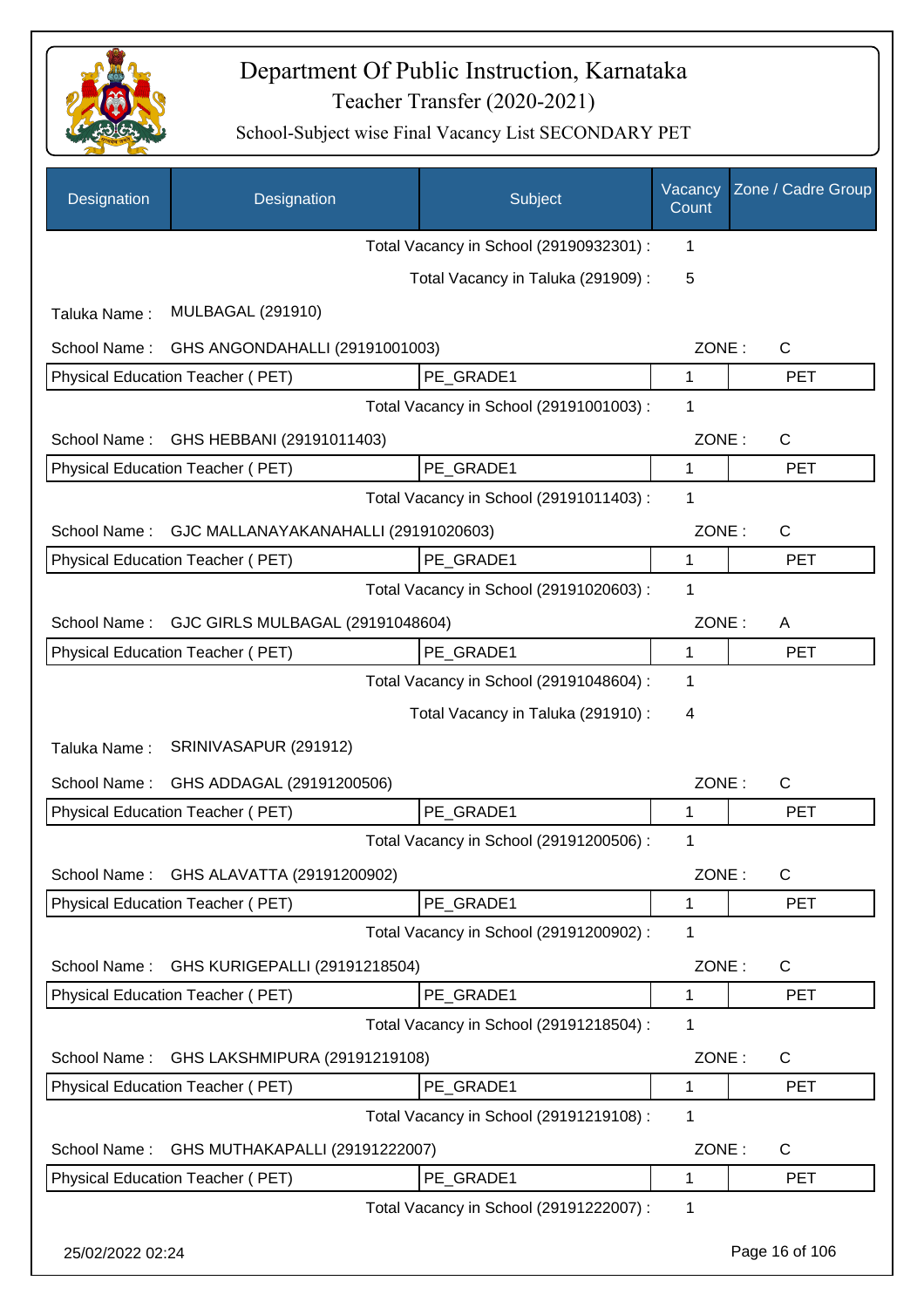

| Designation      | Designation                                                   | Subject                                 | Vacancy<br>Count | Zone / Cadre Group |
|------------------|---------------------------------------------------------------|-----------------------------------------|------------------|--------------------|
|                  | School Name: GHS RONUR (29191227302)                          |                                         | ZONE:            | $\mathsf{C}$       |
|                  | Physical Education Teacher (PET)                              | PE_GRADE1                               | 1                | <b>PET</b>         |
|                  |                                                               | Total Vacancy in School (29191227302) : | 1                |                    |
| School Name:     | KARNATAKA PUBLIC SCHOOLS GJC SOMAYAJALAHALLI<br>(29191228705) |                                         | ZONE:            | C                  |
|                  | Physical Education Teacher (PET)                              | PE_GRADE1                               | 1                | <b>PET</b>         |
|                  |                                                               | Total Vacancy in School (29191228705) : | 1                |                    |
| School Name:     | GJC(GIRLS)S.V.PURA (29191244601)                              |                                         | ZONE:            | A                  |
|                  | <b>Physical Education Teacher (PET)</b>                       | PE GRADE1                               | 1                | <b>PET</b>         |
|                  |                                                               | Total Vacancy in School (29191244601) : | 1                |                    |
| School Name:     | GJC(BOYS)S.V.PURA (29191244603)                               |                                         | ZONE:            | A                  |
|                  | Physical Education Teacher (PET)                              | PE_GRADE1                               | 1                | <b>PET</b>         |
|                  |                                                               | Total Vacancy in School (29191244603) : | 1                |                    |
|                  |                                                               | Total Vacancy in Taluka (291912) :      | 9                |                    |
| Taluka Name:     | K G F (291913)                                                |                                         |                  |                    |
| School Name:     | GHPS DONIMADAGU (RMSA UPG) (29191302801)                      |                                         | ZONE:            | C                  |
|                  | Physical Education Teacher (PET)                              | PE GRADE1                               | 1                | <b>PET</b>         |
|                  |                                                               | Total Vacancy in School (29191302801) : | 1                |                    |
| School Name:     | GHS THOPPANAHALLI (29191307602)                               |                                         | ZONE:            | C                  |
|                  | Physical Education Teacher (PET)                              | PE_GRADE1                               | 1                | <b>PET</b>         |
|                  |                                                               | Total Vacancy in School (29191307602) : | 1                |                    |
| School Name:     | GJC (GIRLS) (29191311001)                                     |                                         | ZONE:            | A                  |
|                  | Physical Education Teacher (PET)                              | PE GRADE1                               | 1                | <b>PET</b>         |
|                  |                                                               | Total Vacancy in School (29191311001) : | 1                |                    |
| School Name:     | GJC(BOYS) (29191311301)                                       |                                         | ZONE:            | A                  |
|                  | Physical Education Teacher (PET)                              | PE_GRADE1                               | 1                | <b>PET</b>         |
|                  |                                                               | Total Vacancy in School (29191311301) : | 1                |                    |
|                  |                                                               | Total Vacancy in Taluka (291913) :      | 4                |                    |
|                  |                                                               | Total Vacancy in District (2919) :      | 40               |                    |
| District Name:   | BENGALURU U SOUTH (2920)                                      |                                         |                  |                    |
| Taluka Name:     | SOUTH1 (292001)                                               |                                         |                  |                    |
| School Name:     | KARNATAKA PUBLIC SCHOOLS GHS KAGGALIPURA<br>(29200102227)     |                                         | ZONE:            | В                  |
| 25/02/2022 02:24 |                                                               |                                         |                  | Page 17 of 106     |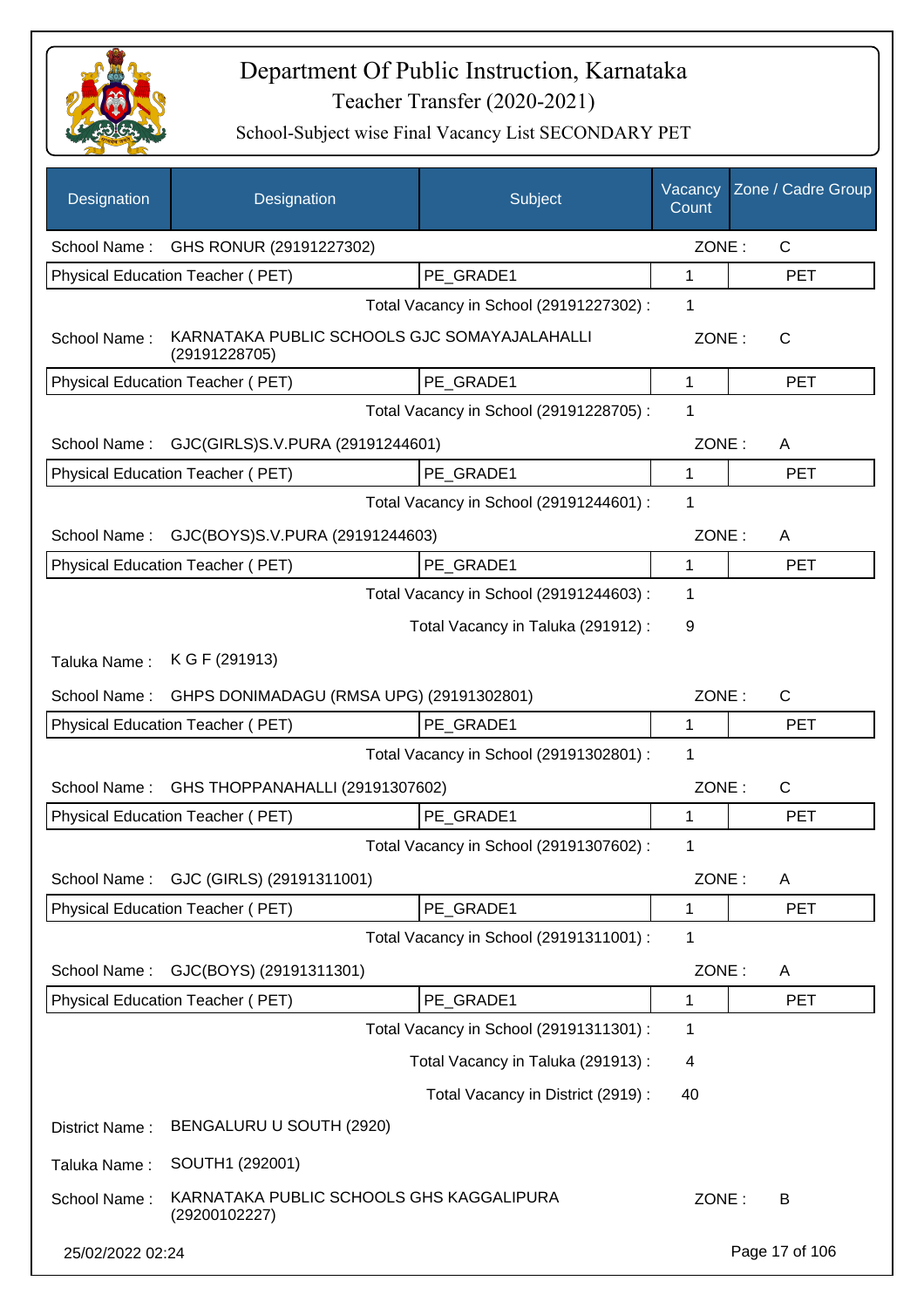

| Designation      | Designation                                                                     | Subject                                 | Vacancy<br>Count | Zone / Cadre Group |
|------------------|---------------------------------------------------------------------------------|-----------------------------------------|------------------|--------------------|
|                  | Physical Education Teacher (PET)                                                | PE GRADE1                               | 1                | <b>PET</b>         |
|                  |                                                                                 | Total Vacancy in School (29200102227) : | 1                |                    |
| School Name:     | GHS CHANDRAPPA CIRLE (29200104915)                                              |                                         | ZONE:            | B                  |
|                  | Physical Education Teacher (PET)                                                | PE GRADE1                               | 1                | <b>PET</b>         |
|                  |                                                                                 | Total Vacancy in School (29200104915) : | 1                |                    |
| School Name:     | GHS K GOLLAHALLI (29200105803)                                                  |                                         | ZONE:            | B                  |
|                  | Physical Education Teacher (PET)                                                | PE GRADE1                               | 1                | <b>PET</b>         |
|                  |                                                                                 | Total Vacancy in School (29200105803) : | 1                |                    |
| School Name:     | KARNATAKA PUBLIC SCHOOLS GOVERNMENT HIGH SCHOOL<br>HONNAGANAHATTI (29200129901) |                                         | ZONE:            | B                  |
|                  | Physical Education Teacher (PET)                                                | PE GRADE1                               | 1                | <b>PET</b>         |
|                  |                                                                                 | Total Vacancy in School (29200129901) : | 1                |                    |
|                  |                                                                                 | Total Vacancy in Taluka (292001) :      | 4                |                    |
| Taluka Name:     | SOUTH4 (292003)                                                                 |                                         |                  |                    |
| School Name:     | KARNATAKA PUBLIC SCHOOLS GJC K R PURA (29200300130)                             |                                         | ZONE:            | A                  |
|                  | <b>Physical Education Teacher (PET)</b>                                         | PE_GRADE1                               | 1                | <b>PET</b>         |
|                  |                                                                                 | Total Vacancy in School (29200300130) : | 1                |                    |
| School Name:     | KARNATAKA PUBLIC SCHOOLS KPS VARTHUR (29200301953)                              |                                         | ZONE:            | A                  |
|                  | Physical Education Teacher (PET)                                                | PE GRADE1                               | 1                | <b>PET</b>         |
|                  |                                                                                 | Total Vacancy in School (29200301953) : | 1                |                    |
| School Name:     | GHS BIDARAHALLI (29200304904)                                                   |                                         | ZONE:            | В                  |
|                  | Physical Education Teacher (PET)                                                | PE_GRADE1                               | 1                | <b>PET</b>         |
|                  |                                                                                 | Total Vacancy in School (29200304904) : | 1                |                    |
| School Name:     | GHS J HUSKUR (29200307010)                                                      |                                         | ZONE:            | B                  |
|                  | Physical Education Teacher (PET)                                                | PE_GRADE1                               | 1                | <b>PET</b>         |
|                  |                                                                                 | Total Vacancy in School (29200307010) : | 1                |                    |
| School Name:     | GHS JYOTHIPURA (29200307607)                                                    |                                         | ZONE:            | B                  |
|                  | Physical Education Teacher (PET)                                                | PE GRADE1                               | 1                | <b>PET</b>         |
|                  |                                                                                 | Total Vacancy in School (29200307607) : | 1                |                    |
| School Name:     | GHS BILISHIVALE (29200310131)                                                   |                                         | ZONE:            | A                  |
|                  | Physical Education Teacher (PET)                                                | PE_GRADE1                               | 1                | <b>PET</b>         |
|                  |                                                                                 | Total Vacancy in School (29200310131) : | 1                |                    |
|                  | School Name: GJC HOODI (29200310155)                                            |                                         | ZONE:            | A                  |
| 25/02/2022 02:24 |                                                                                 |                                         |                  | Page 18 of 106     |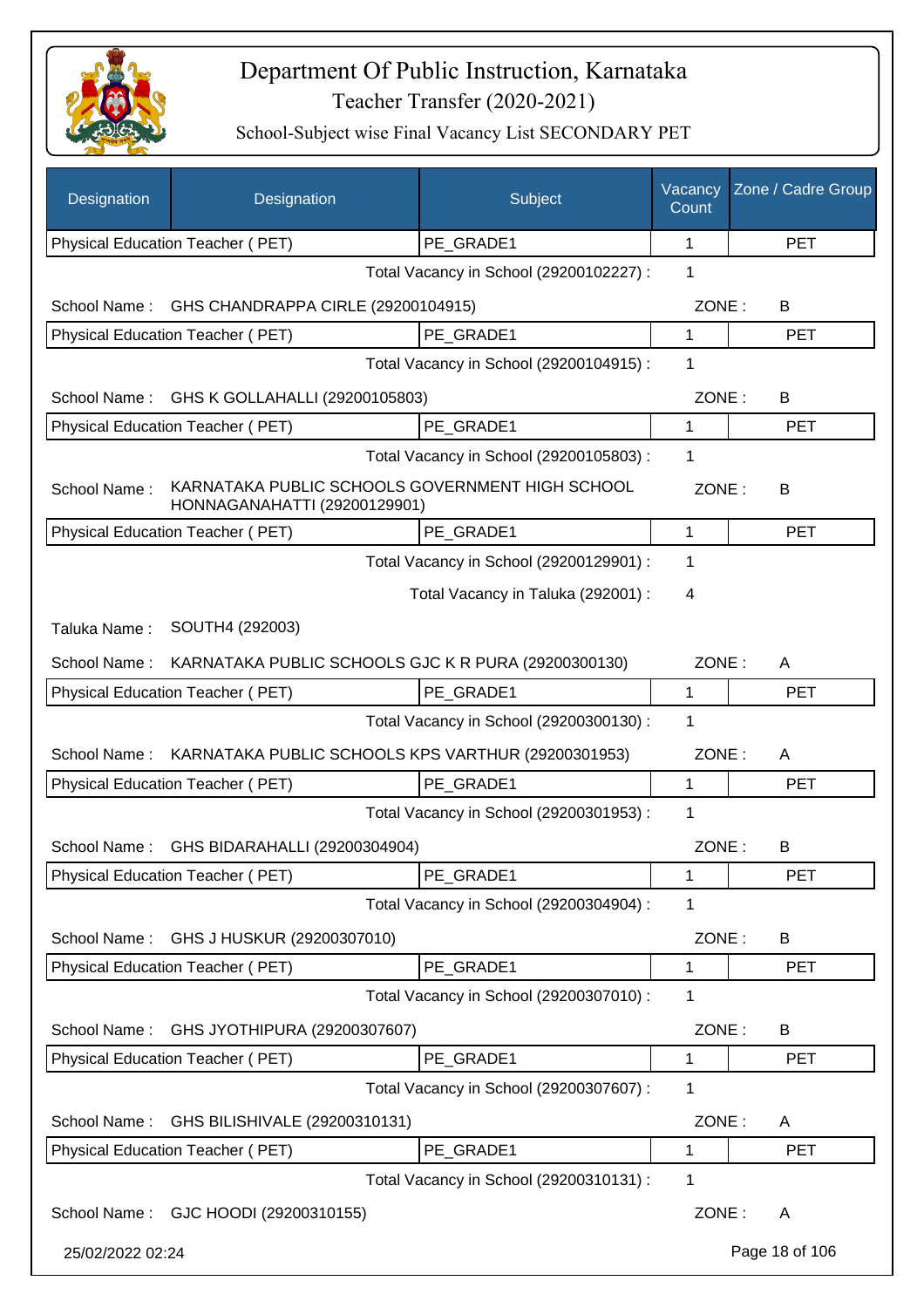

| Designation    | Designation                                                                | Subject                                 | Vacancy<br>Count | Zone / Cadre Group |
|----------------|----------------------------------------------------------------------------|-----------------------------------------|------------------|--------------------|
|                | Physical Education Teacher (PET)                                           | PE GRADE1                               | 1                | <b>PET</b>         |
|                |                                                                            | Total Vacancy in School (29200310155) : | 1                |                    |
| School Name:   | GHS THANISANDRA (29200319929)                                              |                                         | ZONE:            | A                  |
|                | Physical Education Teacher (PET)                                           | PE_GRADE1                               | 1                | <b>PET</b>         |
|                |                                                                            | Total Vacancy in School (29200319929) : | 1                |                    |
|                |                                                                            | Total Vacancy in Taluka (292003) :      | 8                |                    |
| Taluka Name:   | ANEKAL (292004)                                                            |                                         |                  |                    |
| School Name:   | GOVT HS MARASUR (29200404106)                                              |                                         | ZONE:            | $\mathsf{C}$       |
|                | Physical Education Teacher (PET)                                           | PE GRADE1                               | $\mathbf 1$      | <b>PET</b>         |
|                |                                                                            | Total Vacancy in School (29200404106) : | 1                |                    |
| School Name:   | GHS CHATRAKHANE CHANDAPURA (29200406452)                                   |                                         | ZONE:            | A                  |
|                | Physical Education Teacher (PET)                                           | PE_GRADE1                               | 1                | <b>PET</b>         |
|                |                                                                            | Total Vacancy in School (29200406452) : | 1                |                    |
| School Name:   | GOVT HS KUGUR (29200423502)                                                |                                         | ZONE:            | C                  |
|                | Physical Education Teacher (PET)                                           | PE_GRADE1                               | $\mathbf{1}$     | <b>PET</b>         |
|                |                                                                            | Total Vacancy in School (29200423502) : | 1                |                    |
| School Name:   | GOVT GIRLS HS ANEKAL (29200430802)                                         |                                         | ZONE:            | A                  |
|                | Physical Education Teacher (PET)                                           | PE_GRADE1                               | 1                | <b>PET</b>         |
|                |                                                                            | Total Vacancy in School (29200430802) : | 1                |                    |
| School Name:   | KARNATAKA PUBLIC SCHOOLS ASB GOVT PRE UNIVERSITY<br>COLLEGE (29200430803)  |                                         | ZONE:            | A                  |
|                | <b>Physical Education Teacher (PET)</b>                                    | PE_GRADE1                               | $\mathbf 1$      | <b>PET</b>         |
|                |                                                                            | Total Vacancy in School (29200430803) : | 1                |                    |
|                |                                                                            | Total Vacancy in Taluka (292004) :      | 5                |                    |
| Taluka Name:   | SOUTH3 (292009)                                                            |                                         |                  |                    |
| School Name:   | GOVT PRE UNIVERSITY COLLEGE(HIGH SCHOOL SECTION)<br>MADIVALA (29200903837) |                                         | ZONE:            | A                  |
|                | <b>Physical Education Teacher (PET)</b>                                    | PE_GRADE1                               | 1                | <b>PET</b>         |
|                |                                                                            | Total Vacancy in School (29200903837) : | 1                |                    |
|                |                                                                            | Total Vacancy in Taluka (292009) :      | 1                |                    |
|                |                                                                            | Total Vacancy in District (2920) :      | 18               |                    |
| District Name: | BENGALURU RURAL (2921)                                                     |                                         |                  |                    |
|                |                                                                            |                                         |                  |                    |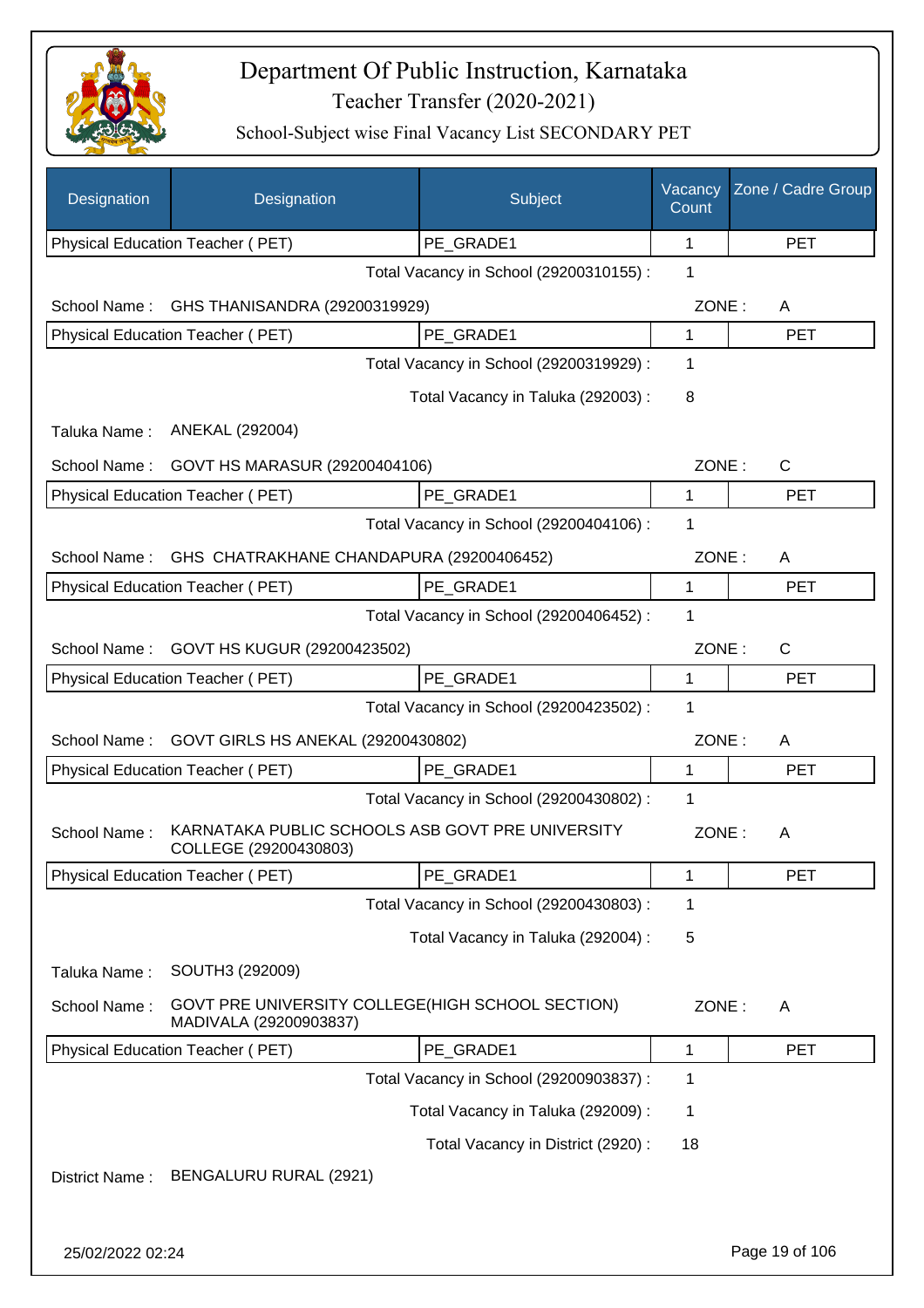

| Designation      | Designation                                     | Subject                                 | Vacancy<br>Count | Zone / Cadre Group |
|------------------|-------------------------------------------------|-----------------------------------------|------------------|--------------------|
| Taluka Name:     | NELAMANGALA (292101)                            |                                         |                  |                    |
| School Name:     | G HS (COMP) DODDABELE (29210109004)             |                                         | ZONE:            | C                  |
|                  | Physical Education Teacher (PET)                | PE GRADE1                               | 1                | <b>PET</b>         |
|                  |                                                 | Total Vacancy in School (29210109004) : | 1                |                    |
|                  | School Name: G HS BARADIMANDIGERE (29210116002) |                                         | ZONE:            | $\mathsf{C}$       |
|                  | Physical Education Teacher (PET)                | PE GRADE1                               | 1                | <b>PET</b>         |
|                  |                                                 | Total Vacancy in School (29210116002) : | 1                |                    |
|                  | School Name: GJC NELAMANGALA (29210122801)      |                                         | ZONE:            | A                  |
|                  | Physical Education Teacher (PET)                | PE_GRADE1                               | 1                | <b>PET</b>         |
|                  |                                                 | Total Vacancy in School (29210122801) : | 1                |                    |
|                  |                                                 | Total Vacancy in Taluka (292101) :      | 3                |                    |
| Taluka Name:     | DODDABALLAPURA (292102)                         |                                         |                  |                    |
| School Name:     | G HS MELEKOTE (29210208703)                     |                                         | ZONE:            | C                  |
|                  | Physical Education Teacher (PET)                | PE_GRADE1                               | 1                | <b>PET</b>         |
|                  |                                                 | Total Vacancy in School (29210208703) : | 1                |                    |
| School Name:     | GHPS KONAGHATTA (29210211501)                   |                                         | ZONE:            | C                  |
|                  | Physical Education Teacher (PET)                | PE_GRADE1                               | 1                | <b>PET</b>         |
|                  |                                                 | Total Vacancy in School (29210211501) : | 1                |                    |
| School Name:     | G HS BHASHETTIHALLI (29210215206)               |                                         | ZONE:            | B                  |
|                  | <b>Physical Education Teacher (PET)</b>         | PE GRADE1                               | 1                | <b>PET</b>         |
|                  |                                                 | Total Vacancy in School (29210215206) : | 1                |                    |
| School Name:     | G.J.C HS D.B.PURA (29210225402)                 |                                         | ZONE:            | A                  |
|                  | Physical Education Teacher (PET)                | PE_GRADE1                               | 1                | <b>PET</b>         |
|                  |                                                 | Total Vacancy in School (29210225402) : | 1                |                    |
| School Name:     | ARALUMALLIGE BAGILU HS (29210226303)            |                                         | ZONE:            | A                  |
|                  | Physical Education Teacher (PET)                | PE_GRADE1                               | 1                | <b>PET</b>         |
|                  |                                                 | Total Vacancy in School (29210226303) : | 1                |                    |
|                  |                                                 | Total Vacancy in Taluka (292102) :      | 5                |                    |
| Taluka Name:     | DEVANAHALLI (292103)                            |                                         |                  |                    |
| School Name:     | GHS KARAHALLI (29210300801)                     |                                         | ZONE:            | C                  |
|                  | Physical Education Teacher (PET)                | PE_GRADE1                               | 1                | <b>PET</b>         |
|                  |                                                 | Total Vacancy in School (29210300801) : | 1                |                    |
| 25/02/2022 02:24 |                                                 |                                         |                  | Page 20 of 106     |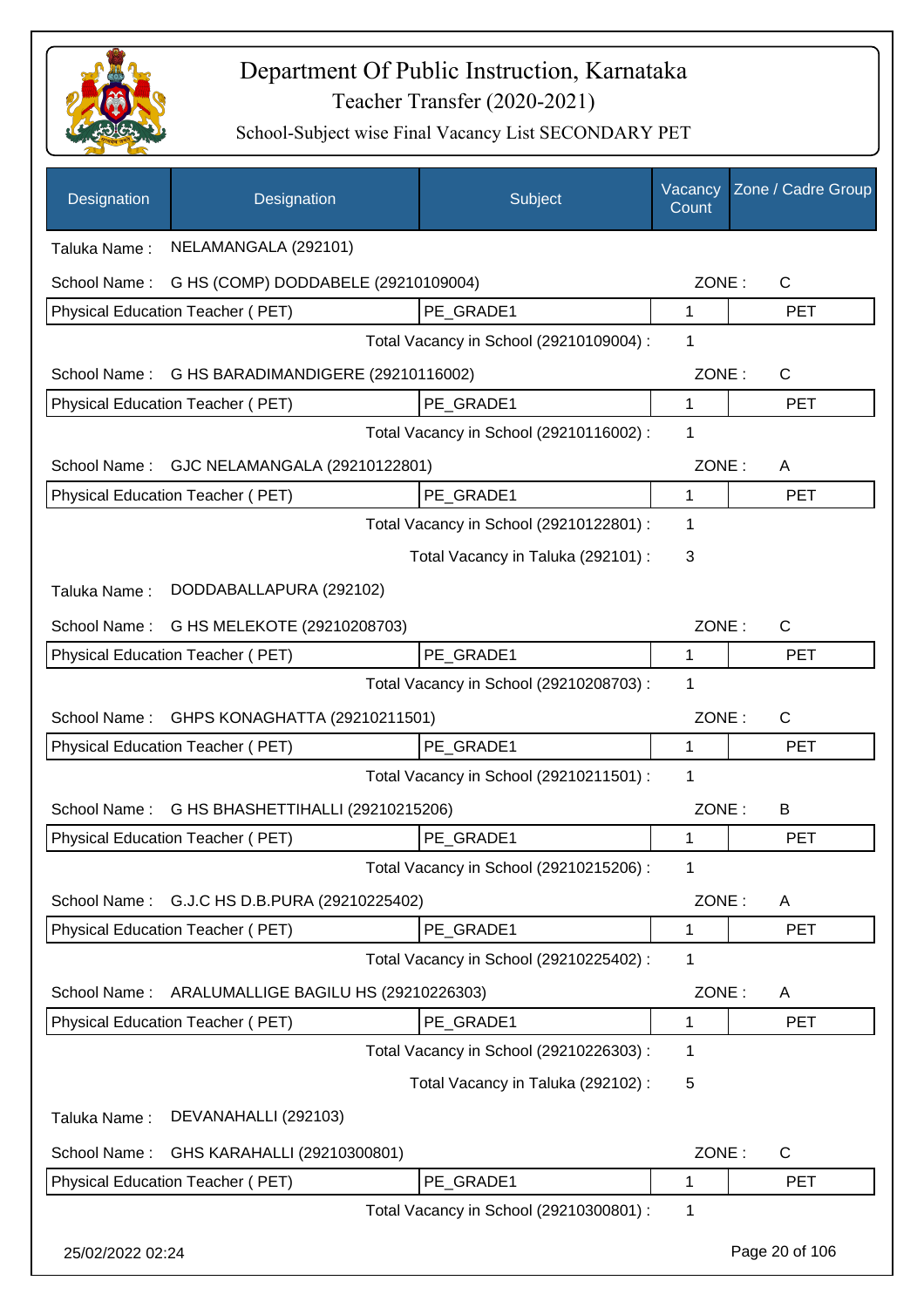

| Designation      | Designation                                  | Subject                                 | Vacancy<br>Count | Zone / Cadre Group |
|------------------|----------------------------------------------|-----------------------------------------|------------------|--------------------|
|                  | School Name: GHS KOIRA (29210302204)         |                                         | ZONE:            | C                  |
|                  | Physical Education Teacher (PET)             | PE_GRADE1                               | 1                | <b>PET</b>         |
|                  |                                              | Total Vacancy in School (29210302204) : | 1                |                    |
| School Name:     | GHS KUNDANA (29210302301)                    |                                         | ZONE:            | $\mathsf{C}$       |
|                  | Physical Education Teacher (PET)             | PE GRADE1                               | 1                | <b>PET</b>         |
|                  |                                              | Total Vacancy in School (29210302301) : | 1                |                    |
| School Name:     | G HS SADAHALLI (29210312004)                 |                                         | ZONE:            | $\mathsf{C}$       |
|                  | Physical Education Teacher (PET)             | PE GRADE1                               | 1                | <b>PET</b>         |
|                  |                                              | Total Vacancy in School (29210312004) : | 1                |                    |
|                  | School Name: GHS YALIYURU (29210313504)      |                                         | ZONE:            | $\mathsf C$        |
|                  | Physical Education Teacher (PET)             | PE GRADE1                               | $\mathbf{1}$     | <b>PET</b>         |
|                  |                                              | Total Vacancy in School (29210313504) : | 1                |                    |
|                  | School Name: G J C DEVANAHALLI (29210332503) |                                         | ZONE:            | Α                  |
|                  | Physical Education Teacher (PET)             | PE_GRADE1                               | 1                | PET                |
|                  |                                              | Total Vacancy in School (29210332503) : | 1                |                    |
| School Name:     | GGHS DEVANAHALLI (29210332603)               |                                         | ZONE:            | A                  |
|                  | Physical Education Teacher (PET)             | PE GRADE1                               | 1                | <b>PET</b>         |
|                  |                                              | Total Vacancy in School (29210332603) : | 1                |                    |
| School Name:     | G J C VIJAYAPURA (29210333603)               |                                         | ZONE:            | Α                  |
|                  | Physical Education Teacher (PET)             | PE_GRADE1                               | $\overline{2}$   | <b>PET</b>         |
|                  |                                              | Total Vacancy in School (29210333603) : | 2                |                    |
| School Name:     | GHS URDU VIJAYAPURA (29210334402)            |                                         | ZONE:            | A                  |
|                  | Physical Education Teacher (PET)             | PE_GRADE1                               | 1                | <b>PET</b>         |
|                  |                                              | Total Vacancy in School (29210334402) : | 1                |                    |
|                  |                                              | Total Vacancy in Taluka (292103):       | 10               |                    |
| Taluka Name:     | <b>HOSAKOTE (292104)</b>                     |                                         |                  |                    |
| School Name:     | GUHPS AND HS SULIBELE (29210401502)          |                                         | ZONE:            | $\mathsf C$        |
|                  | Physical Education Teacher (PET)             | PE_GRADE1                               | 1                | <b>PET</b>         |
|                  |                                              | Total Vacancy in School (29210401502) : | 1                |                    |
| School Name:     | GHS KORATI (29210406303)                     |                                         | ZONE:            | $\mathsf{C}$       |
|                  | Physical Education Teacher (PET)             | PE_GRADE1                               | 1                | <b>PET</b>         |
|                  |                                              | Total Vacancy in School (29210406303) : | 1                |                    |
| 25/02/2022 02:24 |                                              |                                         |                  | Page 21 of 106     |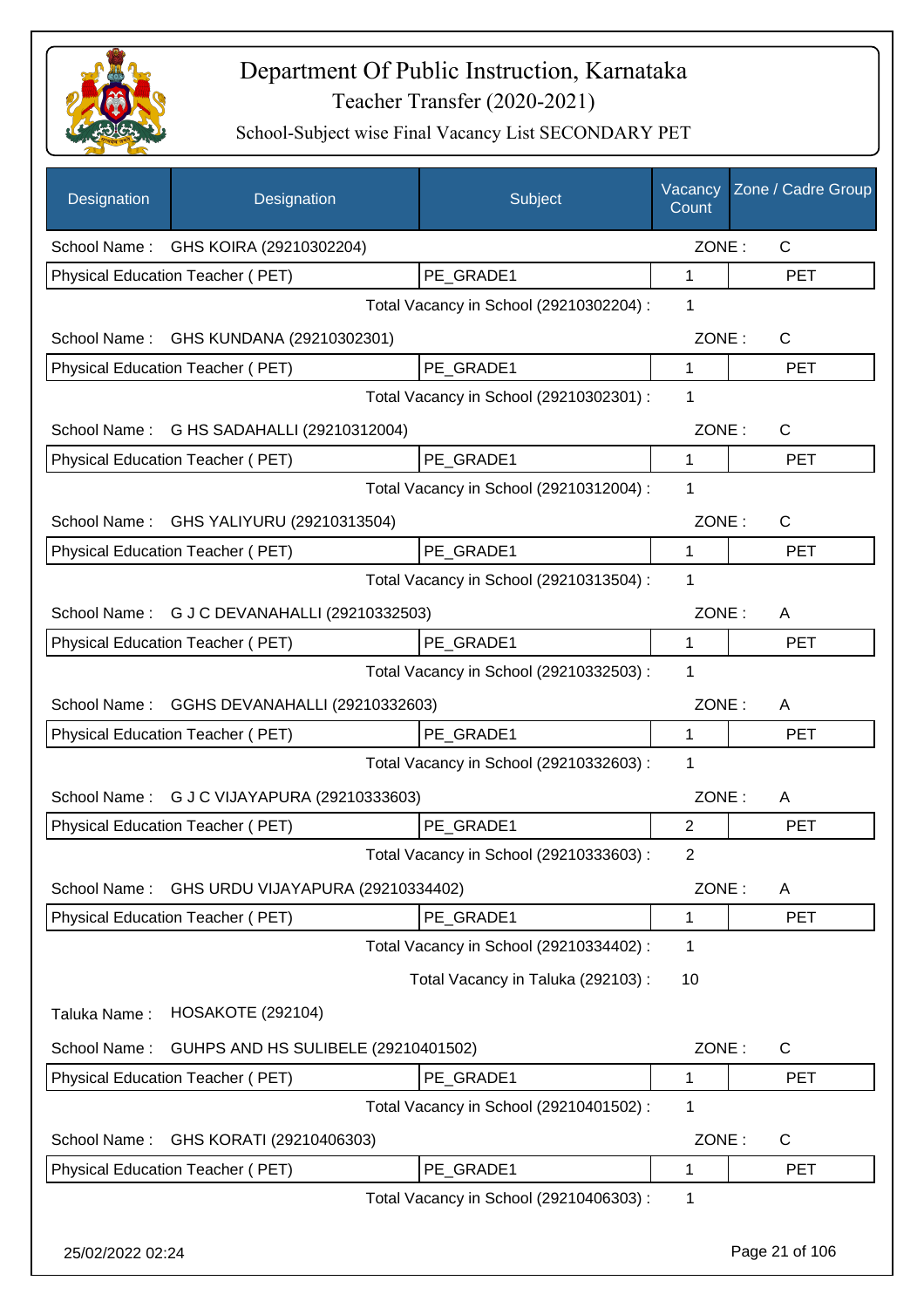

| Designation      | Designation                                                | Subject                                 | Vacancy<br>Count | Zone / Cadre Group |
|------------------|------------------------------------------------------------|-----------------------------------------|------------------|--------------------|
| School Name:     | G B HS HOSAKOTE (29210422033)                              |                                         | ZONE:            | A                  |
|                  | Physical Education Teacher (PET)                           | PE_GRADE1                               | $\overline{2}$   | <b>PET</b>         |
|                  |                                                            | Total Vacancy in School (29210422033) : | $\overline{2}$   |                    |
| School Name:     | G G H S HOSAKOTE (29210422034)                             |                                         | ZONE:            | A                  |
|                  | Physical Education Teacher (PET)                           | PE_GRADE1                               | 1                | <b>PET</b>         |
|                  |                                                            | Total Vacancy in School (29210422034) : | 1                |                    |
|                  |                                                            | Total Vacancy in Taluka (292104) :      | 5                |                    |
|                  |                                                            | Total Vacancy in District (2921) :      | 23               |                    |
| District Name:   | BENGALURU U NORTH (2928)                                   |                                         |                  |                    |
| Taluka Name:     | NORTH1 (292802)                                            |                                         |                  |                    |
| School Name:     | KARNATAKA PUBLIC SCHOOLS GHS HEGGANAHALLI<br>(29280208619) |                                         | ZONE:            | A                  |
|                  | Physical Education Teacher (PET)                           | PE_GRADE1                               | 1                | <b>PET</b>         |
|                  |                                                            | Total Vacancy in School (29280208619) : | 1                |                    |
|                  |                                                            | Total Vacancy in Taluka (292802) :      | 1                |                    |
| Taluka Name:     | NORTH2 (292805)                                            |                                         |                  |                    |
| School Name:     | KARNATAKA PUBLIC SCHOOLS GPUC JALAHALLI (29280500455)      |                                         | ZONE:            | Α                  |
|                  | Physical Education Teacher (PET)                           | PE GRADE1                               | 1                | <b>PET</b>         |
|                  |                                                            | Total Vacancy in School (29280500455) : | 1                |                    |
| School Name:     | GHS SANTEBEEDHI YESHWANTHPUR (29280503906)                 |                                         | ZONE:            | A                  |
|                  | Physical Education Teacher (PET)                           | PE_GRADE1                               | 1                | PET                |
|                  |                                                            | Total Vacancy in School (29280503906) : | 1                |                    |
|                  |                                                            | Total Vacancy in Taluka (292805) :      | 2                |                    |
| Taluka Name:     | NORTH4 (292807)                                            |                                         |                  |                    |
| School Name:     | GHS ABBIGERE (29280704510)                                 |                                         | ZONE:            | A                  |
|                  | Physical Education Teacher (PET)                           | PE_GRADE1                               | 1                | <b>PET</b>         |
|                  |                                                            | Total Vacancy in School (29280704510) : | 1                |                    |
| School Name:     | GHS CHIKKAJALA (29280706503)                               |                                         | ZONE:            | B                  |
|                  | Physical Education Teacher (PET)                           | PE_GRADE1                               | 1                | <b>PET</b>         |
|                  |                                                            | Total Vacancy in School (29280706503) : | 1                |                    |
| School Name:     | GOVT COMPOSITE HS T.DASARAHALLI (29280707226)              |                                         | ZONE:            | A                  |
|                  | Physical Education Teacher (PET)                           | PE_GRADE1                               | 1                | <b>PET</b>         |
| 25/02/2022 02:24 |                                                            |                                         |                  | Page 22 of 106     |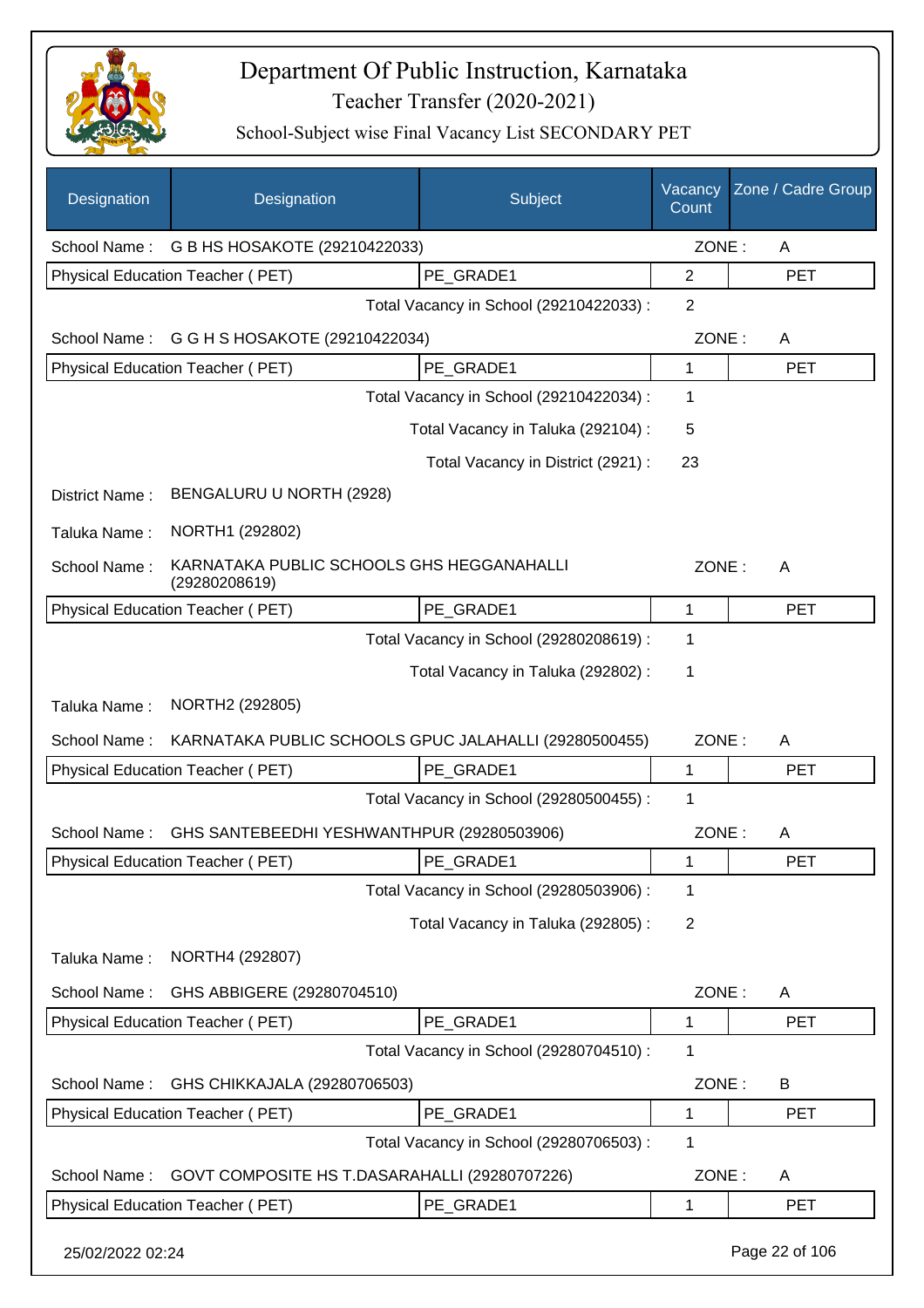

| Designation      | Designation                                               | Subject                                 | Vacancy<br>Count | Zone / Cadre Group |
|------------------|-----------------------------------------------------------|-----------------------------------------|------------------|--------------------|
|                  |                                                           | Total Vacancy in School (29280707226) : | 1                |                    |
| School Name:     | GJC HIGH SCHOOL SECTION HESARAGHATTA (29280707707)        |                                         | ZONE:            | B                  |
|                  | Physical Education Teacher (PET)                          | PE GRADE1                               | 1                | <b>PET</b>         |
|                  |                                                           | Total Vacancy in School (29280707707) : | 1                |                    |
| School Name:     | GUMPS NAGAVARA (29280718101)                              |                                         | ZONE:            | A                  |
|                  | Physical Education Teacher (PET)                          | PE GRADE1                               | $\mathbf{1}$     | <b>PET</b>         |
|                  |                                                           | Total Vacancy in School (29280718101) : | 1                |                    |
|                  |                                                           | Total Vacancy in Taluka (292807) :      | 5                |                    |
|                  |                                                           | Total Vacancy in District (2928) :      | 8                |                    |
| District Name:   | CHIKKABALLAPURA (2929)                                    |                                         |                  |                    |
| Taluka Name:     | <b>BAGEPALLY (292901)</b>                                 |                                         |                  |                    |
| School Name:     | GOVERNMENT HIGH SCHOOL KANAGAMAKALAPALLI<br>(29290109103) |                                         | ZONE:            | C                  |
|                  | Physical Education Teacher (PET)                          | PE GRADE1                               | $\mathbf{1}$     | <b>PET</b>         |
|                  |                                                           | Total Vacancy in School (29290109103) : | 1                |                    |
| School Name:     | GOVERNMENT HIGH SCHOOL THIMAMPALLI (29290119901)          |                                         | ZONE:            | $\mathsf{C}$       |
|                  | Physical Education Teacher (PET)                          | PE_GRADE1                               | $\mathbf{1}$     | <b>PET</b>         |
|                  |                                                           | Total Vacancy in School (29290119901) : | 1                |                    |
| School Name:     | GOVERNMENT GIRLS HIGH SCHOOL BAGEPALLI (29290123602)      |                                         | ZONE:            | A                  |
|                  | Physical Education Teacher (PET)                          | PE_GRADE1                               | 1                | <b>PET</b>         |
|                  |                                                           | Total Vacancy in School (29290123602) : | 1                |                    |
|                  |                                                           | Total Vacancy in Taluka (292901) :      | 3                |                    |
| Taluka Name:     | CHIKKABALLAPUR (292903)                                   |                                         |                  |                    |
| School Name:     | GHPS AND GHS ADDAGAL (29290300201)                        |                                         | ZONE:            | $\mathsf{C}$       |
|                  | Physical Education Teacher (PET)                          | PE GRADE1                               | 1                | <b>PET</b>         |
|                  |                                                           | Total Vacancy in School (29290300201) : | 1                |                    |
| School Name:     | GHS REDDYGOLLAVARAHALLI (29290320903)                     |                                         | ZONE:            | $\mathsf{C}$       |
|                  | Physical Education Teacher (PET)                          | PE_GRADE1                               | 1                | <b>PET</b>         |
|                  |                                                           | Total Vacancy in School (29290320903) : | 1                |                    |
|                  |                                                           | Total Vacancy in Taluka (292903) :      | $\overline{2}$   |                    |
| Taluka Name:     | CHINTAMANI (292904)                                       |                                         |                  |                    |
| 25/02/2022 02:24 |                                                           |                                         |                  | Page 23 of 106     |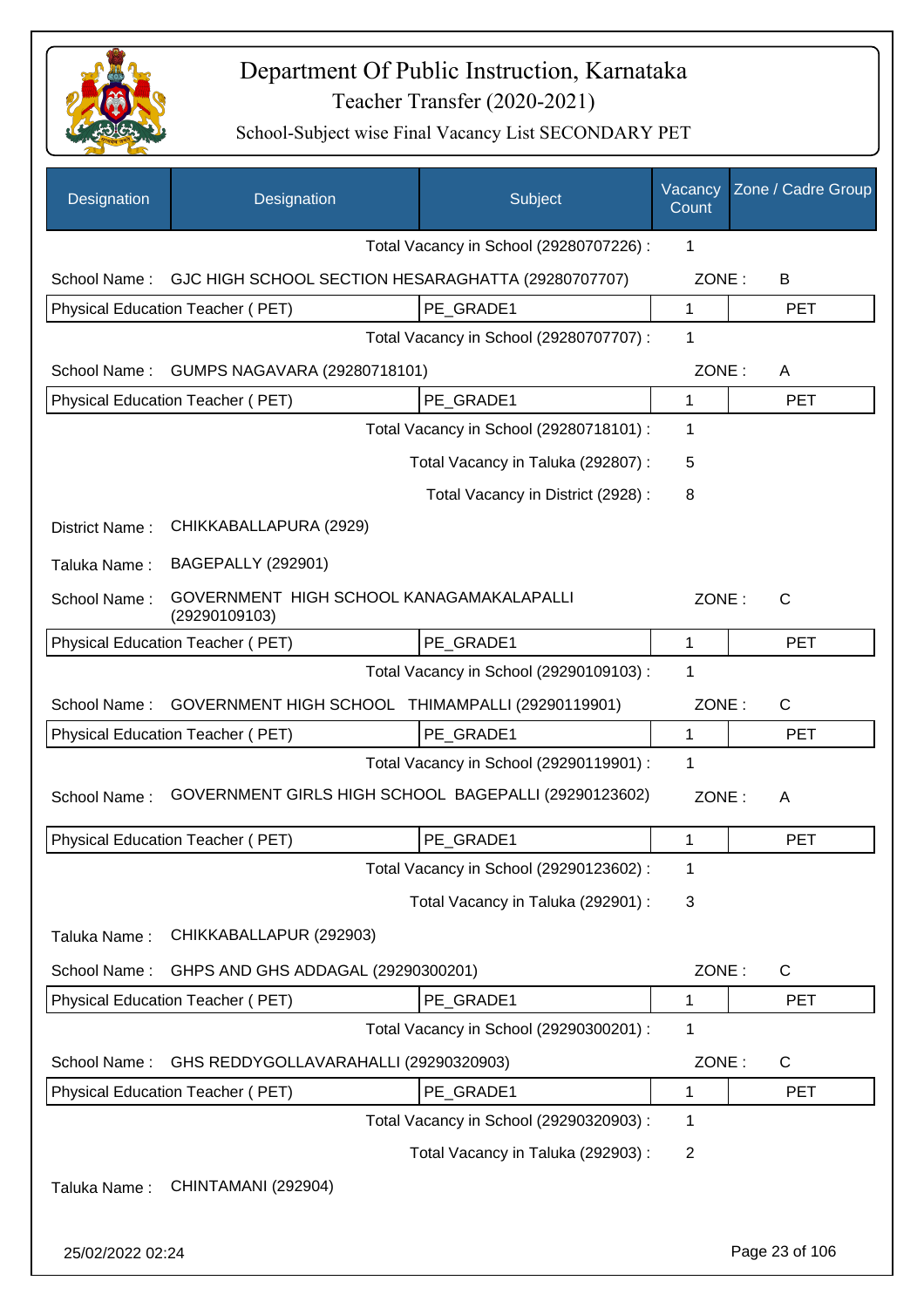

| Designation      | Designation                                                | Subject                                 | Vacancy<br>Count | Zone / Cadre Group |
|------------------|------------------------------------------------------------|-----------------------------------------|------------------|--------------------|
|                  | School Name: GOVERNMENT HIGH SCHOOL ANOOR (29290401605)    |                                         | ZONE:            | $\mathsf{C}$       |
|                  | Physical Education Teacher (PET)                           | PE GRADE1                               | 1                | <b>PET</b>         |
|                  |                                                            | Total Vacancy in School (29290401605) : | 1                |                    |
|                  | School Name: GHS CHINNASANDRA (29290407903)                |                                         | ZONE:            | C                  |
|                  | Physical Education Teacher (PET)                           | PE GRADE1                               | $\mathbf{1}$     | <b>PET</b>         |
|                  |                                                            | Total Vacancy in School (29290407903) : | 1                |                    |
| School Name:     | GOVERNMENT HIGH SCHOOL DODDA BOMMANAHALLI<br>(29290409502) |                                         | ZONE:            | C                  |
|                  | Physical Education Teacher (PET)                           | PE_GRADE1                               | 1                | <b>PET</b>         |
|                  |                                                            | Total Vacancy in School (29290409502) : | 1                |                    |
| School Name :    | GHS HIREKATTIGENAHALLI (29290415202)                       |                                         | ZONE:            | C                  |
|                  | Physical Education Teacher (PET)                           | PE GRADE1                               | 1                | <b>PET</b>         |
|                  |                                                            | Total Vacancy in School (29290415202) : | 1                |                    |
|                  | School Name: GHS KENCHARLAHALLI (29290419906)              |                                         | ZONE:            | C                  |
|                  | Physical Education Teacher (PET)                           | PE GRADE1                               | $\mathbf 1$      | <b>PET</b>         |
|                  |                                                            | Total Vacancy in School (29290419906) : | 1                |                    |
|                  | School Name: GHS LAKSHMIDEVANAKOTE (29290423702)           |                                         | ZONE:            | C                  |
|                  | Physical Education Teacher (PET)                           | PE GRADE1                               | 1                | <b>PET</b>         |
|                  |                                                            | Total Vacancy in School (29290423702) : | 1                |                    |
| School Name:     | GHS MURAGAMALE (29290426403)                               |                                         | ZONE:            | C                  |
|                  | Physical Education Teacher (PET)                           | PE_GRADE1                               | 1                | <b>PET</b>         |
|                  |                                                            | Total Vacancy in School (29290426403) : | 1                |                    |
| School Name:     | GHS MYLANDLAHALLI (29290426803)                            |                                         | ZONE:            | C                  |
|                  | Physical Education Teacher (PET)                           | PE_GRADE1                               | 1                | <b>PET</b>         |
|                  |                                                            | Total Vacancy in School (29290426803) : | 1                |                    |
| School Name:     | GHS NANDANAHOSAHALLI (29290428202)                         |                                         | ZONE:            | C                  |
|                  | Physical Education Teacher (PET)                           | PE GRADE1                               | 1                | <b>PET</b>         |
|                  |                                                            | Total Vacancy in School (29290428202) : | 1                |                    |
| School Name:     | GHS SANTHEKALLAHALLI (29290431205)                         |                                         | ZONE:            | $\mathsf{C}$       |
|                  | Physical Education Teacher (PET)                           | PE_GRADE1                               | 1                | <b>PET</b>         |
|                  |                                                            | Total Vacancy in School (29290431205) : | 1                |                    |
| School Name:     | GHS TALAGAVARA (29290433403)                               |                                         | ZONE:            | C                  |
|                  | Physical Education Teacher (PET)                           | PE_GRADE1                               | 1                | <b>PET</b>         |
| 25/02/2022 02:24 |                                                            |                                         |                  | Page 24 of 106     |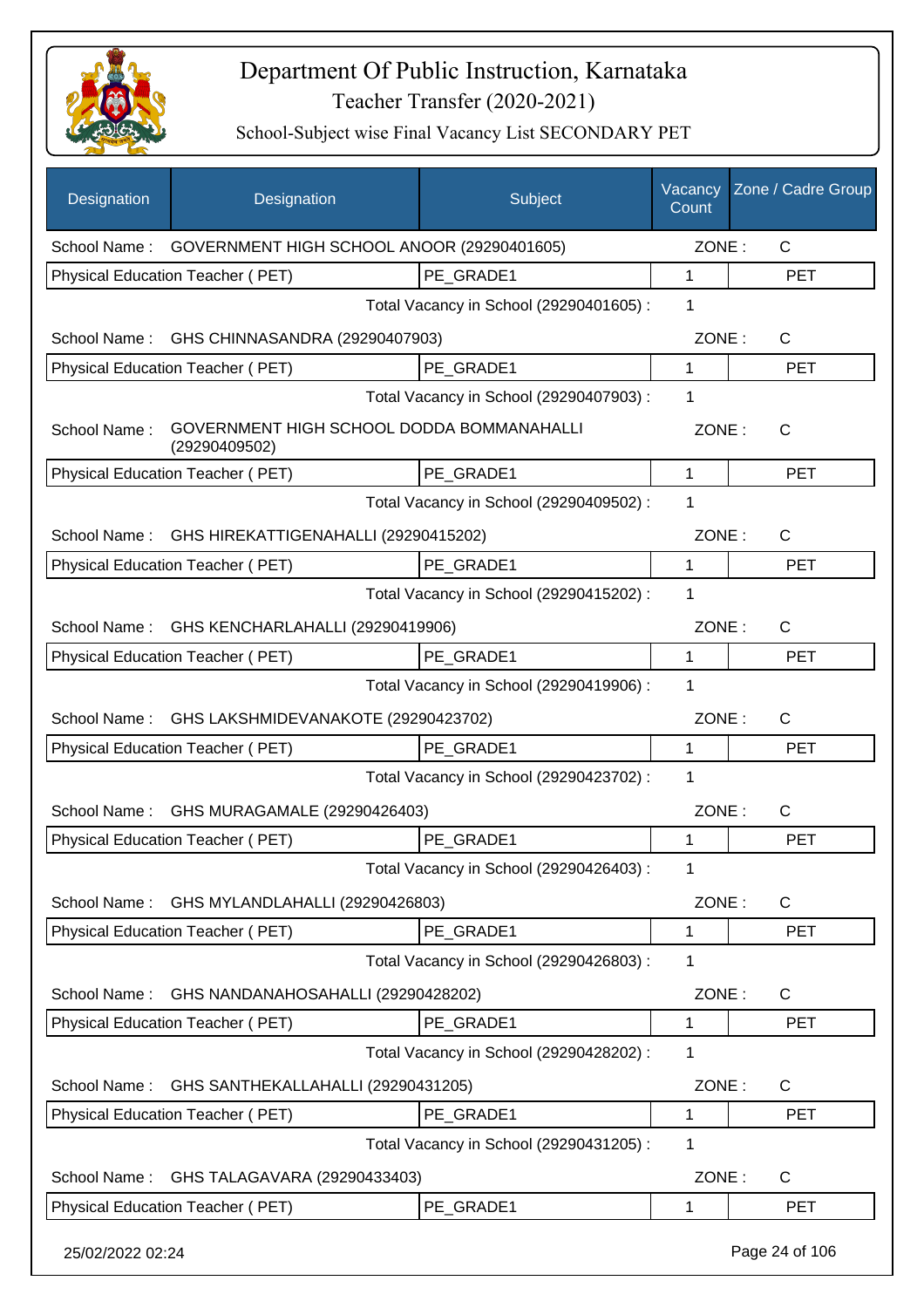

| Designation      | Designation                                        | Subject                                 | Vacancy<br>Count | Zone / Cadre Group |
|------------------|----------------------------------------------------|-----------------------------------------|------------------|--------------------|
|                  |                                                    | Total Vacancy in School (29290433403) : | 1                |                    |
|                  |                                                    | Total Vacancy in Taluka (292904) :      | 11               |                    |
| Taluka Name:     | GOWRIBIDANUR (292905)                              |                                         |                  |                    |
| School Name:     | GHS ALIPURA (29290500607)                          |                                         | ZONE:            | C                  |
|                  | Physical Education Teacher (PET)                   | PE GRADE1                               | 1                | <b>PET</b>         |
|                  |                                                    | Total Vacancy in School (29290500607) : | 1                |                    |
| School Name:     | GHS GEDARE (29290506303)                           |                                         | ZONE:            | $\mathsf{C}$       |
|                  | Physical Education Teacher (PET)                   | PE GRADE1                               | 1                | <b>PET</b>         |
|                  |                                                    | Total Vacancy in School (29290506303) : | 1                |                    |
| School Name:     | GHS KALLINAYAKANAHALLI (29290511103)               |                                         | ZONE:            | $\mathsf{C}$       |
|                  | Physical Education Teacher (PET)                   | PE GRADE1                               | 1                | <b>PET</b>         |
|                  |                                                    | Total Vacancy in School (29290511103) : | 1                |                    |
| School Name:     | GHS MANCHENAHALLI (29290514906)                    |                                         | ZONE:            | C                  |
|                  | Physical Education Teacher (PET)                   | PE GRADE1                               | 1                | <b>PET</b>         |
|                  |                                                    | Total Vacancy in School (29290514906) : | 1                |                    |
| School Name:     | GHS NAKKALAHALLI (29290516902)                     |                                         | ZONE:            | $\mathsf{C}$       |
|                  | Physical Education Teacher (PET)                   | PE GRADE1                               | 1                | <b>PET</b>         |
|                  |                                                    | Total Vacancy in School (29290516902) : | 1                |                    |
| School Name:     | GGHS KOTE (29290524001)                            |                                         | ZONE:            | A                  |
|                  | Physical Education Teacher (PET)                   | PE_GRADE1                               | 1                | <b>PET</b>         |
|                  |                                                    | Total Vacancy in School (29290524001) : | 1                |                    |
| School Name:     | GOVT JUNIOR COLLEGE GOWRIBIDANUR (29290524316)     |                                         | ZONE:            | A                  |
|                  | Physical Education Teacher (PET)                   | PE GRADE1                               | $\overline{2}$   | <b>PET</b>         |
|                  |                                                    | Total Vacancy in School (29290524316) : | $\overline{2}$   |                    |
| School Name:     | KARNATAKA PUBLIC SCHOOLS GHS D PALYA (29290526101) |                                         | ZONE:            | $\mathsf{C}$       |
|                  | Physical Education Teacher (PET)                   | PE_GRADE1                               | 1                | <b>PET</b>         |
|                  |                                                    | Total Vacancy in School (29290526101) : | 1                |                    |
|                  |                                                    | Total Vacancy in Taluka (292905):       | 9                |                    |
| Taluka Name:     | <b>GUDIBANDA (292906)</b>                          |                                         |                  |                    |
| School Name:     | GHS HAMPASANDRA (29290603803)                      |                                         | ZONE:            | C                  |
|                  | Physical Education Teacher (PET)                   | PE GRADE1                               | 1                | <b>PET</b>         |
|                  |                                                    | Total Vacancy in School (29290603803) : | 1                |                    |
| 25/02/2022 02:24 |                                                    |                                         |                  | Page 25 of 106     |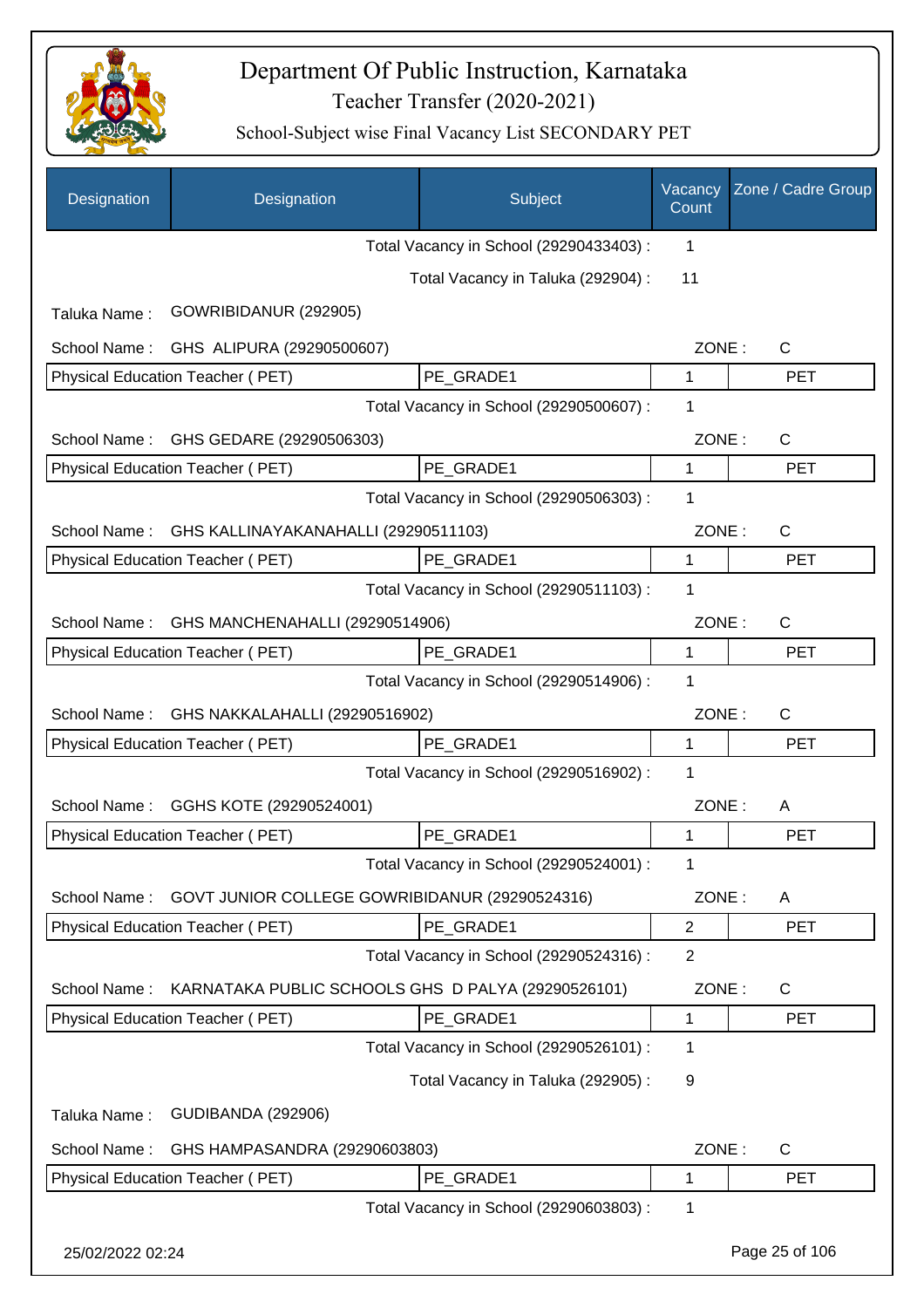

| Designation      | Designation                                                                   | Subject                                 | Vacancy<br>Count | Zone / Cadre Group |
|------------------|-------------------------------------------------------------------------------|-----------------------------------------|------------------|--------------------|
| School Name:     | KARNATAKA PUBLIC SCHOOLS GGHS GUDIBANDA (29290610901)                         |                                         | ZONE:            | A                  |
|                  | Physical Education Teacher (PET)                                              | PE GRADE1                               | 1                | <b>PET</b>         |
|                  |                                                                               | Total Vacancy in School (29290610901) : | 1                |                    |
| School Name:     | ADARSHA VIDYALAYA J P NAGARA BEECHAGANAHALLI CROSS<br>GUDIBANDE (29290611706) |                                         | ZONE:            | $\mathsf{C}$       |
|                  | Physical Education Teacher (PET)                                              | PE_GRADE1                               | 1                | <b>PET</b>         |
|                  |                                                                               | Total Vacancy in School (29290611706) : | 1                |                    |
|                  |                                                                               | Total Vacancy in Taluka (292906) :      | 3                |                    |
| Taluka Name:     | SIDLAGHATTA (292911)                                                          |                                         |                  |                    |
| School Name:     | GHS ANEMADAGU (29291101104)                                                   |                                         | ZONE:            | $\mathsf{C}$       |
|                  | Physical Education Teacher (PET)                                              | PE GRADE1                               | 1                | <b>PET</b>         |
|                  |                                                                               | Total Vacancy in School (29291101104) : | 1                |                    |
| School Name:     | GOVERNMENT HIGH SCHOOL CHEEMANGALA (29291104803)                              |                                         | ZONE:            | $\mathsf{C}$       |
|                  | Physical Education Teacher (PET)                                              | PE_GRADE1                               | 1                | <b>PET</b>         |
|                  |                                                                               | Total Vacancy in School (29291104803) : | 1                |                    |
| School Name:     | GHS JANGAMAKOTE (29291112505)                                                 |                                         | ZONE:            | C                  |
|                  | Physical Education Teacher (PET)                                              | PE_GRADE1                               | $\mathbf{1}$     | <b>PET</b>         |
|                  |                                                                               | Total Vacancy in School (29291112505) : | 1                |                    |
| School Name:     | GOVERNMENT HIGH SCHOOL MUTHUR (29291119502)                                   |                                         | ZONE:            | C                  |
|                  | <b>Physical Education Teacher (PET)</b>                                       | PE GRADE1                               | 1                | <b>PET</b>         |
|                  |                                                                               | Total Vacancy in School (29291119502) : |                  |                    |
| School Name:     | GOVERNMENT HIGH SCHOOL PALICHERLU (29291121002)                               |                                         | ZONE:            | C                  |
|                  | Physical Education Teacher (PET)                                              | PE_GRADE1                               | 1                | <b>PET</b>         |
|                  |                                                                               | Total Vacancy in School (29291121002) : | 1                |                    |
| School Name:     | GPUC SADALI (29291123305)                                                     |                                         | ZONE:            | C                  |
|                  | Physical Education Teacher (PET)                                              | PE_GRADE1                               | 1                | <b>PET</b>         |
|                  |                                                                               | Total Vacancy in School (29291123305) : | 1                |                    |
| School Name:     | GHS THIMMASANDRA E (29291126004)                                              |                                         | ZONE:            | C                  |
|                  | Physical Education Teacher (PET)                                              | PE GRADE1                               | 1                | <b>PET</b>         |
|                  |                                                                               | Total Vacancy in School (29291126004) : | 1                |                    |
|                  |                                                                               | Total Vacancy in Taluka (292911) :      | 7                |                    |
|                  |                                                                               | Total Vacancy in District (2929) :      | 35               |                    |
| 25/02/2022 02:24 |                                                                               |                                         |                  | Page 26 of 106     |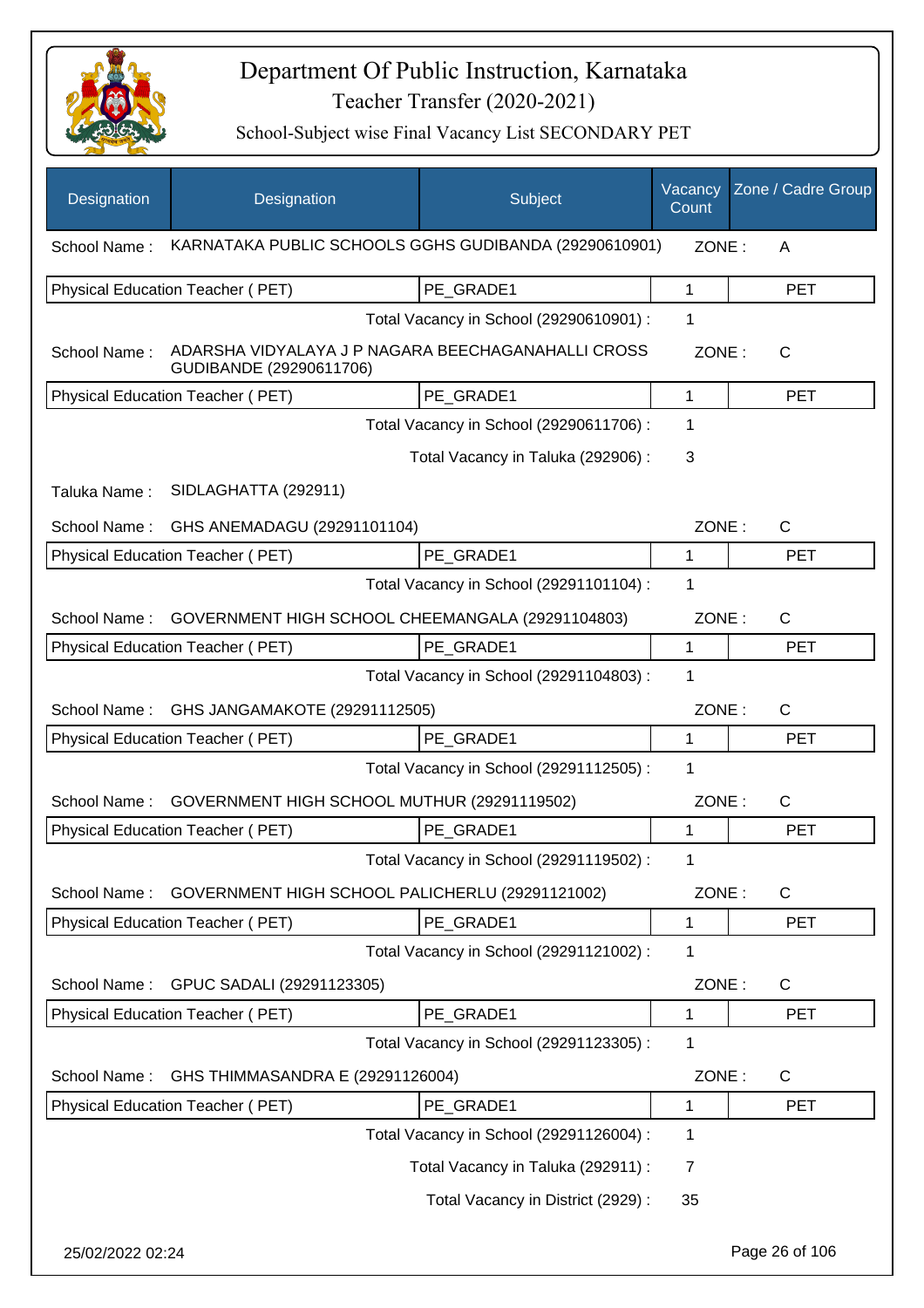

| Designation      | Designation                                          | Subject                                 | Vacancy<br>Count | Zone / Cadre Group |
|------------------|------------------------------------------------------|-----------------------------------------|------------------|--------------------|
| District Name:   | TUMAKURU MADHUGIRI (2931)                            |                                         |                  |                    |
| Taluka Name:     | KORATAGERE (293103)                                  |                                         |                  |                    |
| School Name:     | GOVT HIGH SCHOOL KODLAHALLI (29310300803)            |                                         | ZONE:            | C                  |
|                  | Physical Education Teacher (PET)                     | PE_GRADE1                               | 1                | <b>PET</b>         |
|                  |                                                      | Total Vacancy in School (29310300803) : | 1                |                    |
| School Name:     | GOVT HIGH SCHOOL LINGAPURA (29310314402)             |                                         | ZONE:            | C                  |
|                  | Physical Education Teacher (PET)                     | PE GRADE1                               | 1                | <b>PET</b>         |
|                  |                                                      | Total Vacancy in School (29310314402) : | 1                |                    |
| School Name:     | GOVT GIRLS HIGH SCHOOL KORATAGERE (29310319304)      |                                         | ZONE:            | A                  |
|                  | Physical Education Teacher (PET)                     | PE_GRADE1                               | 1                | <b>PET</b>         |
|                  |                                                      | Total Vacancy in School (29310319304) : | 1                |                    |
| School Name:     | GOVT JUNIOR COLLEGE KORATAGERE (29310328003)         |                                         | ZONE:            | A                  |
|                  | Physical Education Teacher (PET)                     | PE GRADE1                               | $\mathbf{1}$     | <b>PET</b>         |
|                  |                                                      | Total Vacancy in School (29310328003) : | 1                |                    |
|                  |                                                      | Total Vacancy in Taluka (293103) :      | 4                |                    |
| Taluka Name:     | <b>MADHUGIRI (293104)</b>                            |                                         |                  |                    |
| School Name:     | GHS GARANI (29310404206)                             |                                         | ZONE:            | C                  |
|                  | Physical Education Teacher (PET)                     | PE_GRADE1                               | 1                | <b>PET</b>         |
|                  |                                                      | Total Vacancy in School (29310404206) : | 1                |                    |
| School Name:     | GHS THONDOTI (29310406202)                           |                                         | ZONE:            | C                  |
|                  | Physical Education Teacher (PET)                     | PE GRADE1                               | 1                | <b>PET</b>         |
|                  |                                                      | Total Vacancy in School (29310406202) : | 1                |                    |
| School Name:     | GHS CHINNENAHALLI (29310407502)                      |                                         | ZONE:            | $\mathsf{C}$       |
|                  | Physical Education Teacher (PET)                     | PE GRADE1                               | 1                | <b>PET</b>         |
|                  |                                                      | Total Vacancy in School (29310407502) : | 1                |                    |
| School Name:     | KARNATAKA PUBLIC SCHOOLS GHS MIDIGESHI (29310408604) |                                         | ZONE:            | C                  |
|                  | Physical Education Teacher (PET)                     | PE_GRADE1                               | 1                | <b>PET</b>         |
|                  |                                                      | Total Vacancy in School (29310408604) : | 1                |                    |
| School Name:     | GHS MALLANAYKANAHALLI (29310410804)                  |                                         | ZONE:            | C                  |
|                  | Physical Education Teacher (PET)                     | PE_GRADE1                               | 1                | PET                |
|                  |                                                      | Total Vacancy in School (29310410804) : | 1                |                    |
| School Name:     | GHS SODENAHALLI (29310413702)                        |                                         | ZONE:            | C                  |
| 25/02/2022 02:24 |                                                      |                                         |                  | Page 27 of 106     |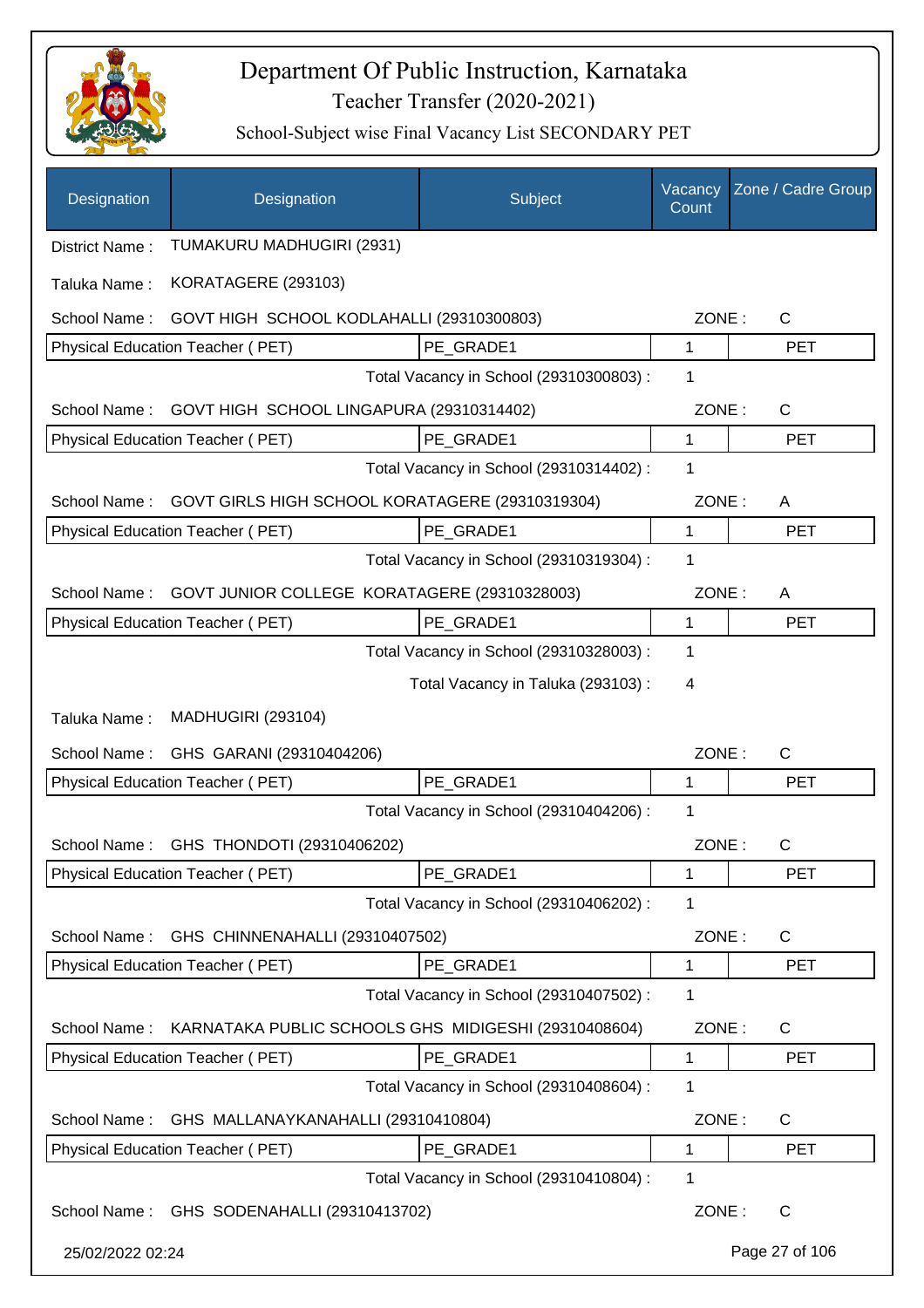

| Designation      | Designation                                 | Subject                                 | Vacancy<br>Count | Zone / Cadre Group |
|------------------|---------------------------------------------|-----------------------------------------|------------------|--------------------|
|                  | Physical Education Teacher (PET)            | PE_GRADE1                               | 1                | <b>PET</b>         |
|                  |                                             | Total Vacancy in School (29310413702) : | 1                |                    |
| School Name:     | GHS DABBEGATTA (29310415003)                |                                         | ZONE:            | C                  |
|                  | Physical Education Teacher (PET)            | PE GRADE1                               | 1                | <b>PET</b>         |
|                  |                                             | Total Vacancy in School (29310415003) : | 1                |                    |
| School Name:     | GHS BADAVANAHALLI (29310416905)             |                                         | ZONE:            | $\mathsf{C}$       |
|                  | Physical Education Teacher (PET)            | PE GRADE1                               | 1                | <b>PET</b>         |
|                  |                                             | Total Vacancy in School (29310416905) : | 1                |                    |
| School Name:     | GHS GIDADAGALAHALLI (29310417002)           |                                         | ZONE:            | $\mathsf{C}$       |
|                  | Physical Education Teacher (PET)            | PE GRADE1                               | 1                | <b>PET</b>         |
|                  |                                             | Total Vacancy in School (29310417002) : | 1                |                    |
| School Name:     | GOVT JUNIOR COLLEGE KODLAPURA (29310419103) |                                         | ZONE:            | $\mathsf{C}$       |
|                  | Physical Education Teacher (PET)            | PE GRADE1                               | 1                | <b>PET</b>         |
|                  |                                             | Total Vacancy in School (29310419103) : | 1                |                    |
| School Name:     | GOVT JUNIOR COLLEGE BYALYA (29310421204)    |                                         | ZONE:            | $\mathsf{C}$       |
|                  | Physical Education Teacher (PET)            | PE_GRADE1                               | 1                | <b>PET</b>         |
|                  |                                             | Total Vacancy in School (29310421204) : | 1                |                    |
| School Name:     | GHS KADAGATHURU (29310422306)               |                                         | ZONE:            | $\mathsf{C}$       |
|                  | Physical Education Teacher (PET)            | PE GRADE1                               | 1                | <b>PET</b>         |
|                  |                                             | Total Vacancy in School (29310422306) : | 1                |                    |
|                  | School Name: GHS GUNDAGALLU (29310425304)   |                                         | ZONE:            | C                  |
|                  | Physical Education Teacher (PET)            | PE_GRADE1                               | 1                | <b>PET</b>         |
|                  |                                             | Total Vacancy in School (29310425304) : | 1                |                    |
| School Name:     | GHS MADHUGIRI K.R extention (29310427501)   |                                         | ZONE:            | A                  |
|                  | Physical Education Teacher (PET)            | PE_GRADE1                               | 1                | <b>PET</b>         |
|                  |                                             | Total Vacancy in School (29310427501) : | 1                |                    |
|                  |                                             | Total Vacancy in Taluka (293104) :      | 14               |                    |
| Taluka Name:     | SIRA (293106)                               |                                         |                  |                    |
| School Name:     | GHS DODDABANAGERE (29310600105)             |                                         | ZONE:            | $\mathsf{C}$       |
|                  | Physical Education Teacher (PET)            | PE_GRADE1                               | 1                | <b>PET</b>         |
|                  |                                             | Total Vacancy in School (29310600105) : | 1                |                    |
| School Name:     | GHS KURUBARA RAMANAHALLI (29310600305)      |                                         | ZONE:            | $\mathsf{C}$       |
| 25/02/2022 02:24 |                                             |                                         |                  | Page 28 of 106     |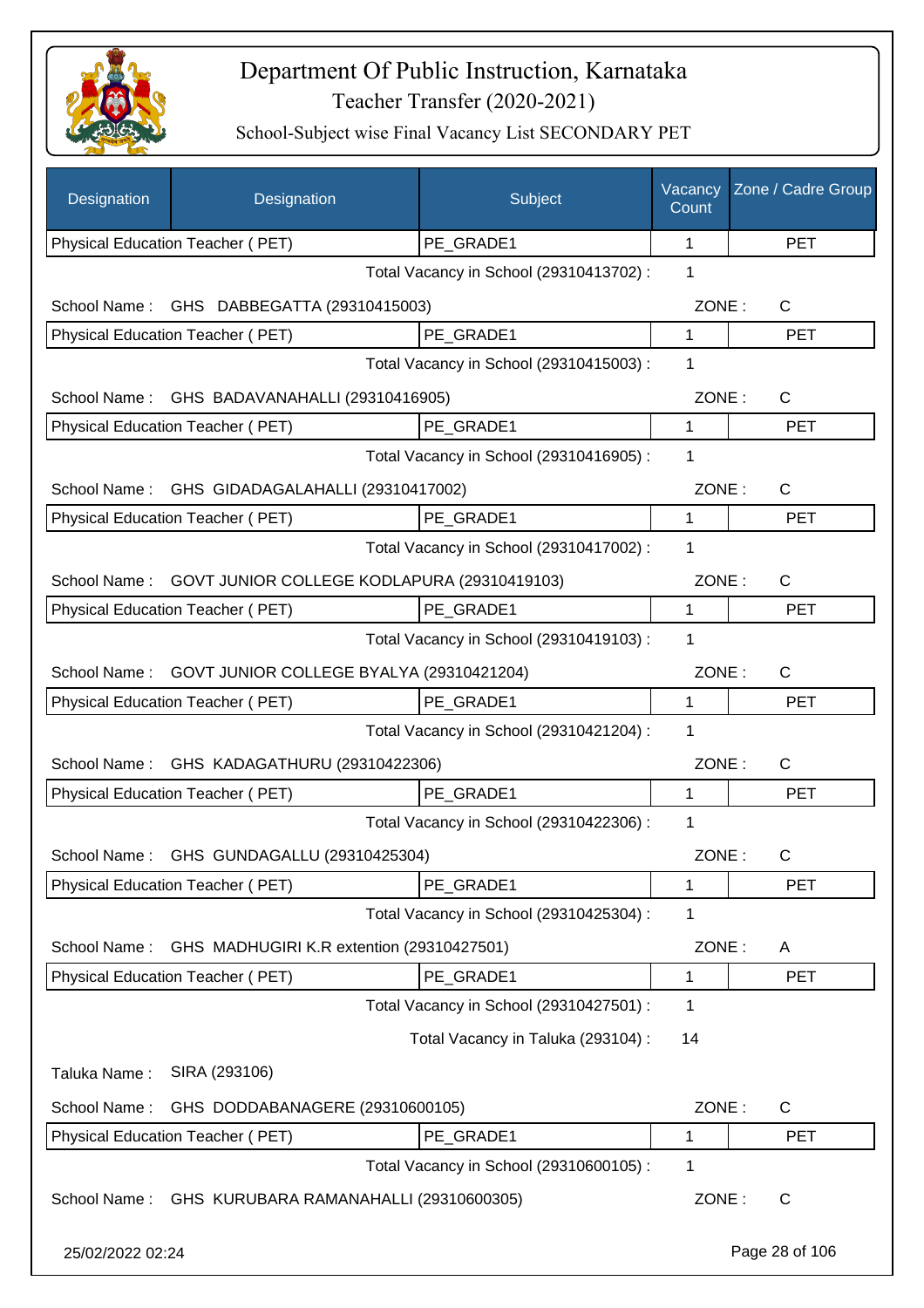

| Designation      | Designation                                                 | Subject                                 | Vacancy<br>Count | Zone / Cadre Group |
|------------------|-------------------------------------------------------------|-----------------------------------------|------------------|--------------------|
|                  | Physical Education Teacher (PET)                            | PE_GRADE1                               | 1                | <b>PET</b>         |
|                  |                                                             | Total Vacancy in School (29310600305) : | 1                |                    |
| School Name:     | GOVT JUNIOR COLLEGE LAKKANAHALLI (29310601108)              |                                         | ZONE:            | C                  |
|                  | Physical Education Teacher (PET)                            | PE GRADE1                               | 1                | <b>PET</b>         |
|                  |                                                             | Total Vacancy in School (29310601108) : | 1                |                    |
| School Name:     | GHS BARAGURU (29310601709)                                  |                                         | ZONE:            | $\mathsf{C}$       |
|                  | Physical Education Teacher (PET)                            | PE_GRADE1                               | 1                | <b>PET</b>         |
|                  |                                                             | Total Vacancy in School (29310601709) : | 1                |                    |
| School Name:     | GHS GONIHALLI (29310602802)                                 |                                         | ZONE:            | C                  |
|                  | Physical Education Teacher (PET)                            | PE GRADE1                               | 1                | <b>PET</b>         |
|                  |                                                             | Total Vacancy in School (29310602802) : | 1                |                    |
| School Name:     | GHS TAVAREKERE (29310609905)                                |                                         | ZONE:            | $\mathsf{C}$       |
|                  | Physical Education Teacher (PET)                            | PE GRADE1                               | 1                | <b>PET</b>         |
|                  |                                                             | Total Vacancy in School (29310609905) : | 1                |                    |
| School Name:     | KARNATAKA PUBLIC SCHOOLS GHS CHIKKANAHALLI<br>(29310612707) |                                         | ZONE:            | C                  |
|                  | Physical Education Teacher (PET)                            | PE_GRADE1                               | 1                | <b>PET</b>         |
|                  |                                                             | Total Vacancy in School (29310612707) : | 1                |                    |
| School Name:     | GHS HETTAPPANAHATTI (29310615409)                           |                                         | ZONE:            | $\mathsf{C}$       |
|                  | Physical Education Teacher (PET)                            | PE_GRADE1                               | 1                | <b>PET</b>         |
|                  |                                                             | Total Vacancy in School (29310615409) : | 1                |                    |
| School Name:     | GHS SAKSHIHALLI (29310617603)                               |                                         | ZONE:            | C                  |
|                  | Physical Education Teacher (PET)                            | PE_GRADE1                               | 1                | <b>PET</b>         |
|                  |                                                             | Total Vacancy in School (29310617603) : | 1                |                    |
| School Name:     | GHS BENCHE BASAVANAHALLI (29310626403)                      |                                         | ZONE:            | C                  |
|                  | Physical Education Teacher (PET)                            | PE_GRADE1                               | 1                | <b>PET</b>         |
|                  |                                                             | Total Vacancy in School (29310626403) : | 1                |                    |
|                  |                                                             | Total Vacancy in Taluka (293106):       | 10               |                    |
|                  |                                                             | Total Vacancy in District (2931) :      | 28               |                    |
| District Name:   | RAMANAGARA (2932)                                           |                                         |                  |                    |
| Taluka Name:     | MAGADI (293205)                                             |                                         |                  |                    |
| School Name:     | G HS SRIGIRIPURA (29320505203)                              |                                         | ZONE:            | $\mathsf C$        |
|                  |                                                             |                                         |                  |                    |
| 25/02/2022 02:24 |                                                             |                                         |                  | Page 29 of 106     |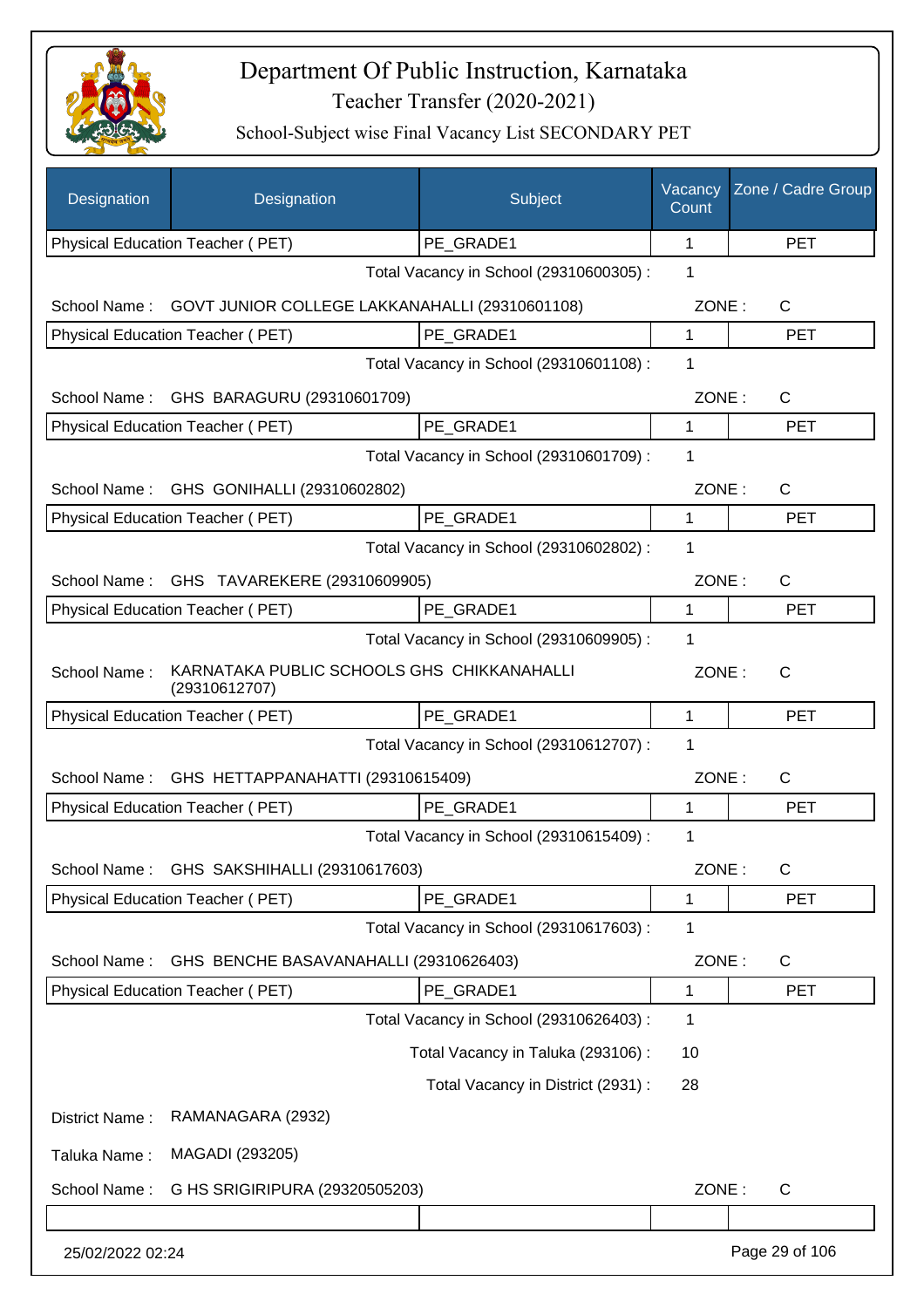

| Designation      | Designation                                       | Subject                                 | Vacancy<br>Count | Zone / Cadre Group |
|------------------|---------------------------------------------------|-----------------------------------------|------------------|--------------------|
|                  | Physical Education Teacher (PET)                  | PE GRADE1                               | 1                | <b>PET</b>         |
|                  |                                                   | Total Vacancy in School (29320505203) : | 1                |                    |
| School Name:     | KARNATAKA PUBLIC SCHOOLS GJC KUDURU (29320506514) |                                         | ZONE:            | C                  |
|                  | Physical Education Teacher (PET)                  | PE_GRADE1                               | 1                | <b>PET</b>         |
|                  |                                                   | Total Vacancy in School (29320506514) : | 1                |                    |
| School Name:     | G HS MADIGONDANAHALLI (29320507404)               |                                         | ZONE:            | C                  |
|                  | Physical Education Teacher (PET)                  | PE_GRADE1                               | 1                | <b>PET</b>         |
|                  |                                                   | Total Vacancy in School (29320507404) : | 1                |                    |
| School Name:     | GUHS MAGADI (29320526405)                         |                                         | ZONE:            | A                  |
|                  | Physical Education Teacher (PET)                  | PE GRADE1                               | 1                | <b>PET</b>         |
|                  |                                                   | Total Vacancy in School (29320526405) : | 1                |                    |
| School Name:     | GHS BHACHENAHATTI (29320527906)                   |                                         | ZONE:            | $\mathsf{C}$       |
|                  | Physical Education Teacher (PET)                  | PE GRADE1                               | 1                | <b>PET</b>         |
|                  |                                                   | Total Vacancy in School (29320527906) : | 1                |                    |
|                  |                                                   | Total Vacancy in Taluka (293205):       | 5                |                    |
| Taluka Name:     | RAMANAGARA (293206)                               |                                         |                  |                    |
| School Name:     | GJC JALAMANAGALA (29320600403)                    |                                         | ZONE:            | C                  |
|                  | Physical Education Teacher (PET)                  | PE_GRADE1                               | 1                | <b>PET</b>         |
|                  |                                                   | Total Vacancy in School (29320600403) : | 1                |                    |
|                  | School Name: G JC YAREHALLI (29320601304)         |                                         | ZONE:            | $\mathsf{C}$       |
|                  | Physical Education Teacher (PET)                  | PE_GRADE1                               | 1                | PET                |
|                  |                                                   | Total Vacancy in School (29320601304) : | 1                |                    |
| School Name:     | G H S SHYANUBHOGANAHALLI (29320601704)            |                                         | ZONE:            | B                  |
|                  | Physical Education Teacher (PET)                  | PE_GRADE1                               | 1                | <b>PET</b>         |
|                  |                                                   | Total Vacancy in School (29320601704) : | 1                |                    |
| School Name:     | G HS HARISANDRA (29320602908)                     |                                         | ZONE:            | B                  |
|                  | Physical Education Teacher (PET)                  | PE GRADE1                               | 1                | <b>PET</b>         |
|                  |                                                   | Total Vacancy in School (29320602908) : | 1                |                    |
| School Name:     | G HS GANAKAL (29320604202)                        |                                         | ZONE:            | C                  |
|                  | Physical Education Teacher (PET)                  | PE_GRADE1                               | 1                | <b>PET</b>         |
|                  |                                                   | Total Vacancy in School (29320604202) : | 1                |                    |
| School Name:     | GJC BIDADI (29320605916)                          |                                         | ZONE:            | A                  |
| 25/02/2022 02:24 |                                                   |                                         |                  | Page 30 of 106     |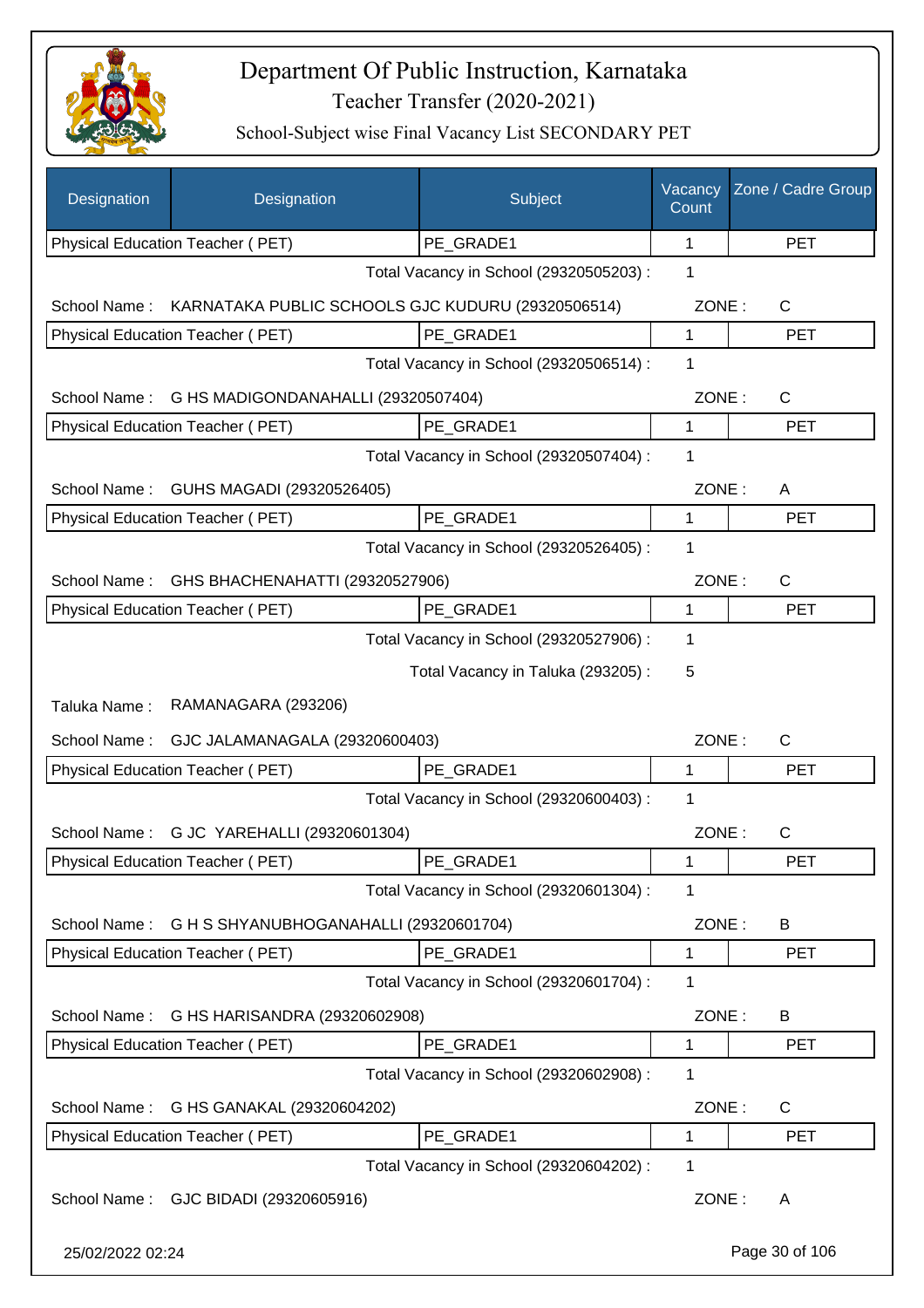

| Designation                                         | Designation                                                 | Subject                                 | Vacancy<br>Count | Zone / Cadre Group |
|-----------------------------------------------------|-------------------------------------------------------------|-----------------------------------------|------------------|--------------------|
|                                                     | Physical Education Teacher (PET)                            | PE_GRADE1                               | 1                | <b>PET</b>         |
|                                                     |                                                             | Total Vacancy in School (29320605916) : | 1                |                    |
| School Name:                                        | G HS ARALALU SANDRA (29320608205)                           |                                         | ZONE:            | C                  |
|                                                     | Physical Education Teacher (PET)                            | PE_GRADE1                               | 1                | <b>PET</b>         |
|                                                     |                                                             | Total Vacancy in School (29320608205) : | 1                |                    |
| School Name:                                        | G HS HEBBAKODI (29320608502)                                |                                         | ZONE:            | C                  |
|                                                     | Physical Education Teacher (PET)                            | PE GRADE1                               | 1                | <b>PET</b>         |
|                                                     |                                                             | Total Vacancy in School (29320608502) : | 1                |                    |
|                                                     | School Name: GJC ANNAHALLI (29320608802)                    |                                         | ZONE:            | C                  |
|                                                     | Physical Education Teacher (PET)                            | PE GRADE1                               | 1                | <b>PET</b>         |
|                                                     |                                                             | Total Vacancy in School (29320608802) : | 1                |                    |
| School Name:                                        | G HS LAKKOJANAHALLI (29320610203)                           |                                         | ZONE:            | C                  |
|                                                     | Physical Education Teacher (PET)                            | PE_GRADE1                               | $\mathbf{1}$     | <b>PET</b>         |
|                                                     |                                                             | Total Vacancy in School (29320610203) : | 1                |                    |
| School Name:<br>GHS RAMANAGARA (URDU) (29320612615) |                                                             |                                         |                  | ZONE:<br>Α         |
|                                                     | Physical Education Teacher (PET)                            | PE GRADE1                               | 1                | <b>PET</b>         |
|                                                     |                                                             | Total Vacancy in School (29320612615) : | 1                |                    |
| School Name:<br>GHS HANUMANTHANAGARA (29320613904)  |                                                             |                                         |                  | ZONE:<br>A         |
|                                                     | Physical Education Teacher (PET)                            | PE_GRADE1                               | 1                | <b>PET</b>         |
|                                                     |                                                             | Total Vacancy in School (29320613904) : | 1                |                    |
|                                                     |                                                             | Total Vacancy in Taluka (293206) :      | 12               |                    |
| Taluka Name:                                        | CHANNAPATNA (293207)                                        |                                         |                  |                    |
|                                                     |                                                             |                                         |                  |                    |
| School Name:                                        | GJC MAKALI (29320700306)                                    |                                         | ZONE:            | C                  |
|                                                     | Physical Education Teacher (PET)                            | PE_GRADE1                               | 1                | <b>PET</b>         |
|                                                     |                                                             | Total Vacancy in School (29320700306) : | 1                |                    |
| School Name:                                        | G HS HONNAYAKANAHALLI (29320701403)                         |                                         | ZONE:            | C                  |
|                                                     | Physical Education Teacher (PET)                            | PE_GRADE1                               | 1                | <b>PET</b>         |
|                                                     |                                                             | Total Vacancy in School (29320701403) : | 1                |                    |
| School Name:                                        | GHPS MUNIYYAPPANADODDI-(RMSA) (29320706302)                 |                                         | ZONE:            | B                  |
|                                                     | Physical Education Teacher (PET)                            | PE_GRADE1                               | 1                | <b>PET</b>         |
|                                                     |                                                             | Total Vacancy in School (29320706302) : | 1                |                    |
| School Name:                                        | KARNATAKA PUBLIC SCHOOLS GJC ARALALUSANDRA<br>(29320708803) |                                         | ZONE:            | C                  |
| 25/02/2022 02:24                                    |                                                             |                                         |                  | Page 31 of 106     |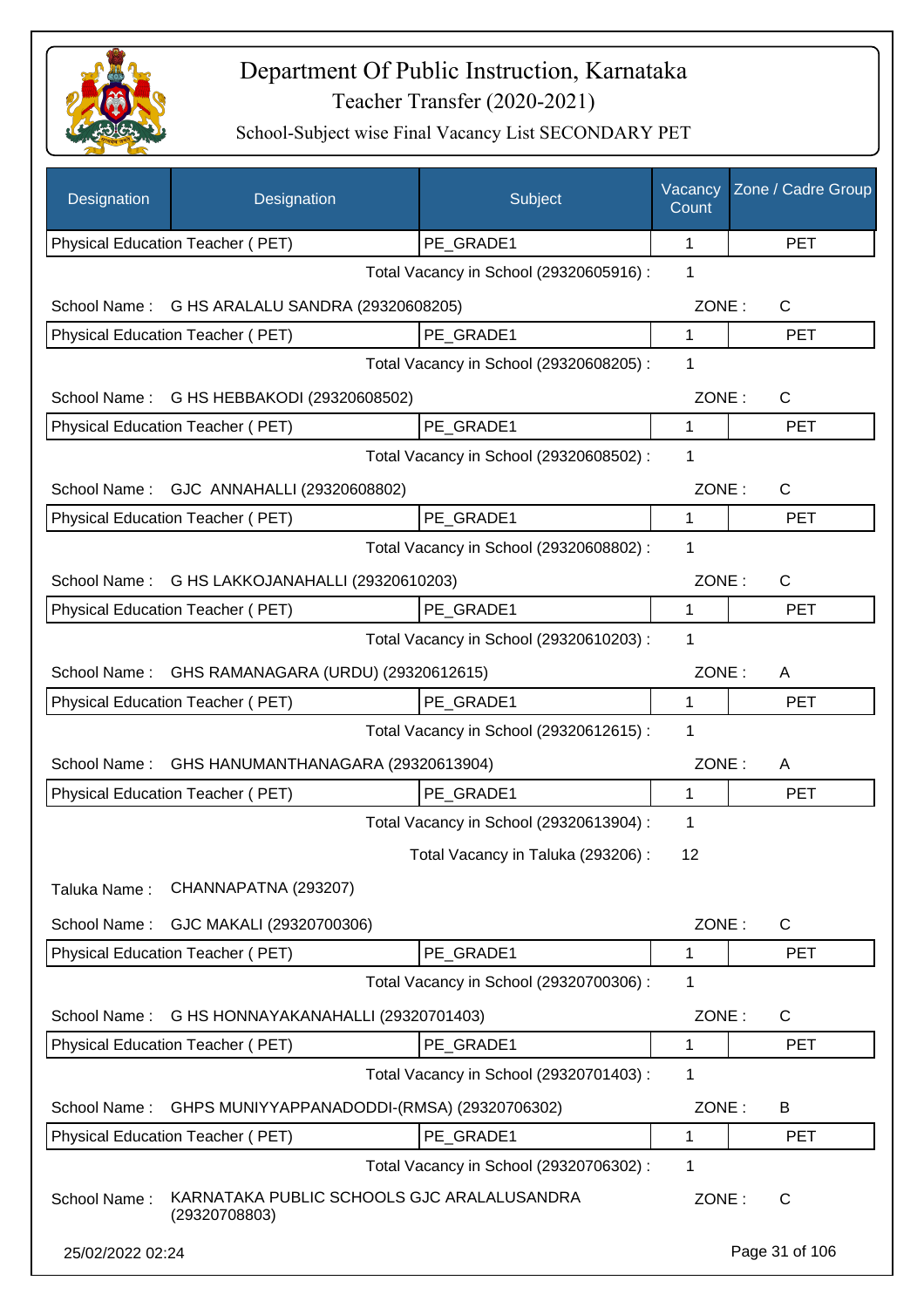

| Designation          | Designation                                                      | Subject                                 | Vacancy<br>Count | Zone / Cadre Group |
|----------------------|------------------------------------------------------------------|-----------------------------------------|------------------|--------------------|
|                      | Physical Education Teacher (PET)                                 | PE_GRADE1                               | 1                | <b>PET</b>         |
|                      |                                                                  | Total Vacancy in School (29320708803) : | 1                |                    |
| School Name:         | GJC KODAMBALLI (29320711804)                                     |                                         | ZONE:            | $\mathsf{C}$       |
|                      | Physical Education Teacher (PET)                                 | PE_GRADE1                               | 1                | <b>PET</b>         |
|                      |                                                                  | Total Vacancy in School (29320711804) : | 1                |                    |
| School Name:         | GOVT PU COLLEGE HIGH SCHOOL SECTION CHANNAPATNA<br>(29320714003) |                                         | ZONE:            | A                  |
|                      | Physical Education Teacher (PET)                                 | PE GRADE1                               | 1                | <b>PET</b>         |
|                      |                                                                  | Total Vacancy in School (29320714003) : | 1                |                    |
| School Name:         | GOVT GIRLS PU COMPOSITE COLLEGE (29320714904)                    |                                         | ZONE:            | A                  |
|                      | Physical Education Teacher (PET)                                 | PE GRADE1                               | $\overline{2}$   | <b>PET</b>         |
|                      |                                                                  | Total Vacancy in School (29320714904) : | 2                |                    |
|                      |                                                                  | Total Vacancy in Taluka (293207) :      | 8                |                    |
| Taluka Name:         | KANAKAPURA (293208)                                              |                                         |                  |                    |
| School Name:         | G HS HERINDYAPANAHALLI (29320818205)                             |                                         | ZONE:            | $\mathsf{C}$       |
|                      | Physical Education Teacher (PET)                                 | PE_GRADE1                               | 1                | <b>PET</b>         |
|                      |                                                                  | Total Vacancy in School (29320818205) : | 1                |                    |
| School Name:         | GOVERNMENT URDU HIGH SCHOOL KANAKAPURA TOWN<br>(29320824202)     |                                         | ZONE:            | A                  |
|                      | Physical Education Teacher (PET)                                 | PE_GRADE1                               | 1                | <b>PET</b>         |
|                      |                                                                  | Total Vacancy in School (29320824202) : | 1                |                    |
|                      |                                                                  | Total Vacancy in Taluka (293208) :      | 2                |                    |
|                      |                                                                  | Total Vacancy in District (2932):       | 27               |                    |
|                      |                                                                  | Total Vacancy in Division (1):          | 297              |                    |
| <b>Division Name</b> | Mysore (2)                                                       |                                         |                  |                    |
| District Name:       | <b>UDUPI (2916)</b>                                              |                                         |                  |                    |
| Taluka Name:         | <b>KARKALA (291601)</b>                                          |                                         |                  |                    |
| School Name:         | KARNATAKA PUBLIC SCHOOLS GPUC MUNIYALU (29160101003)             |                                         | ZONE:            | $\mathsf{C}$       |
|                      | Physical Education Teacher (PET)                                 | PE_GRADE1                               | 1                | <b>PET</b>         |
|                      |                                                                  | Total Vacancy in School (29160101003) : | 1                |                    |
| School Name:         | GHS SOODA (29160103405)                                          |                                         | ZONE:            | $\mathsf{C}$       |
|                      | Physical Education Teacher (PET)                                 | PE_GRADE1                               | 1                | <b>PET</b>         |
| 25/02/2022 02:24     |                                                                  |                                         |                  | Page 32 of 106     |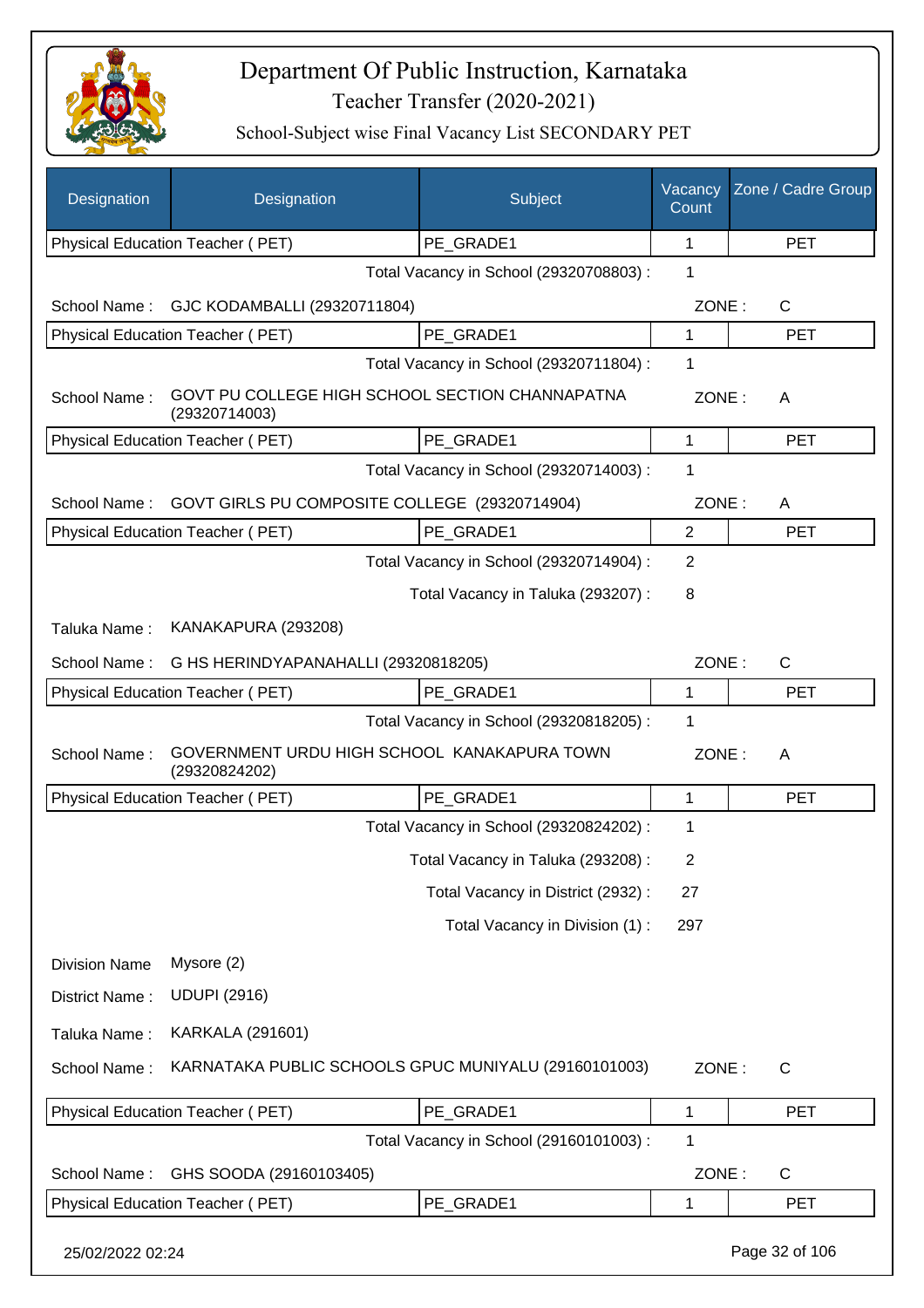

| Total Vacancy in School (29160103405) :<br>1<br>GPUC BELMAN (29160103507)<br>C<br>School Name:<br>ZONE:<br>PE GRADE1<br>Physical Education Teacher (PET)<br>1<br><b>PET</b><br>Total Vacancy in School (29160103507) :<br>1<br>GPUC SANOOR (29160104208)<br>ZONE:<br>School Name:<br>B<br>Physical Education Teacher (PET)<br>PE GRADE1<br>1<br><b>PET</b><br>Total Vacancy in School (29160104208) :<br>1<br>GHS MANJUNATHA PAI MEMORIAL DURGA TELLAR (29160104406)<br>School Name:<br>ZONE:<br>$\mathsf{C}$<br>Physical Education Teacher (PET)<br>PE_GRADE1<br><b>PET</b><br>1<br>1<br>Total Vacancy in School (29160104406) :<br>GHS KABETTU (29160105505)<br>ZONE:<br>School Name:<br>A<br>PE_GRADE1<br>Physical Education Teacher (PET)<br><b>PET</b><br>1<br>Total Vacancy in School (29160105505) :<br>1<br>Total Vacancy in Taluka (291601) :<br>6<br><b>UDUPI (291602)</b><br>Taluka Name:<br>GHS MOOLUR (29160203908)<br>ZONE:<br>School Name:<br>A<br>Physical Education Teacher (PET)<br>PE GRADE1<br><b>PET</b><br>1<br>Total Vacancy in School (29160203908) :<br>1<br>ZONE:<br>C<br>School Name:<br>GHS HEJAMDI KODI (29160204905)<br>Physical Education Teacher (PET)<br>PE_GRADE1<br>PET<br>Total Vacancy in School (29160204905) :<br>1<br>GPUC PALIMAR (29160205002)<br>ZONE:<br>C<br>School Name:<br>Physical Education Teacher (PET)<br>PE GRADE1<br><b>PET</b><br>1<br>Total Vacancy in School (29160205002) :<br>1<br>GOVT PRE-UNIVERSITY COLLEGE MALPE (29160210901)<br>ZONE:<br>School Name:<br>A<br>PE GRADE1<br>Physical Education Teacher (PET)<br><b>PET</b><br>1<br>Total Vacancy in School (29160210901) :<br>1<br>GHS VOLAKADU (29160212202)<br>ZONE:<br>School Name:<br>A<br>Physical Education Teacher (PET)<br>PE_GRADE1<br><b>PET</b><br>1<br>Total Vacancy in School (29160212202) :<br>1 | Designation | Designation | Subject | Vacancy<br>Count | Zone / Cadre Group |
|---------------------------------------------------------------------------------------------------------------------------------------------------------------------------------------------------------------------------------------------------------------------------------------------------------------------------------------------------------------------------------------------------------------------------------------------------------------------------------------------------------------------------------------------------------------------------------------------------------------------------------------------------------------------------------------------------------------------------------------------------------------------------------------------------------------------------------------------------------------------------------------------------------------------------------------------------------------------------------------------------------------------------------------------------------------------------------------------------------------------------------------------------------------------------------------------------------------------------------------------------------------------------------------------------------------------------------------------------------------------------------------------------------------------------------------------------------------------------------------------------------------------------------------------------------------------------------------------------------------------------------------------------------------------------------------------------------------------------------------------------------------------------------------------------------------------------------|-------------|-------------|---------|------------------|--------------------|
|                                                                                                                                                                                                                                                                                                                                                                                                                                                                                                                                                                                                                                                                                                                                                                                                                                                                                                                                                                                                                                                                                                                                                                                                                                                                                                                                                                                                                                                                                                                                                                                                                                                                                                                                                                                                                                 |             |             |         |                  |                    |
|                                                                                                                                                                                                                                                                                                                                                                                                                                                                                                                                                                                                                                                                                                                                                                                                                                                                                                                                                                                                                                                                                                                                                                                                                                                                                                                                                                                                                                                                                                                                                                                                                                                                                                                                                                                                                                 |             |             |         |                  |                    |
|                                                                                                                                                                                                                                                                                                                                                                                                                                                                                                                                                                                                                                                                                                                                                                                                                                                                                                                                                                                                                                                                                                                                                                                                                                                                                                                                                                                                                                                                                                                                                                                                                                                                                                                                                                                                                                 |             |             |         |                  |                    |
|                                                                                                                                                                                                                                                                                                                                                                                                                                                                                                                                                                                                                                                                                                                                                                                                                                                                                                                                                                                                                                                                                                                                                                                                                                                                                                                                                                                                                                                                                                                                                                                                                                                                                                                                                                                                                                 |             |             |         |                  |                    |
|                                                                                                                                                                                                                                                                                                                                                                                                                                                                                                                                                                                                                                                                                                                                                                                                                                                                                                                                                                                                                                                                                                                                                                                                                                                                                                                                                                                                                                                                                                                                                                                                                                                                                                                                                                                                                                 |             |             |         |                  |                    |
|                                                                                                                                                                                                                                                                                                                                                                                                                                                                                                                                                                                                                                                                                                                                                                                                                                                                                                                                                                                                                                                                                                                                                                                                                                                                                                                                                                                                                                                                                                                                                                                                                                                                                                                                                                                                                                 |             |             |         |                  |                    |
|                                                                                                                                                                                                                                                                                                                                                                                                                                                                                                                                                                                                                                                                                                                                                                                                                                                                                                                                                                                                                                                                                                                                                                                                                                                                                                                                                                                                                                                                                                                                                                                                                                                                                                                                                                                                                                 |             |             |         |                  |                    |
|                                                                                                                                                                                                                                                                                                                                                                                                                                                                                                                                                                                                                                                                                                                                                                                                                                                                                                                                                                                                                                                                                                                                                                                                                                                                                                                                                                                                                                                                                                                                                                                                                                                                                                                                                                                                                                 |             |             |         |                  |                    |
|                                                                                                                                                                                                                                                                                                                                                                                                                                                                                                                                                                                                                                                                                                                                                                                                                                                                                                                                                                                                                                                                                                                                                                                                                                                                                                                                                                                                                                                                                                                                                                                                                                                                                                                                                                                                                                 |             |             |         |                  |                    |
|                                                                                                                                                                                                                                                                                                                                                                                                                                                                                                                                                                                                                                                                                                                                                                                                                                                                                                                                                                                                                                                                                                                                                                                                                                                                                                                                                                                                                                                                                                                                                                                                                                                                                                                                                                                                                                 |             |             |         |                  |                    |
|                                                                                                                                                                                                                                                                                                                                                                                                                                                                                                                                                                                                                                                                                                                                                                                                                                                                                                                                                                                                                                                                                                                                                                                                                                                                                                                                                                                                                                                                                                                                                                                                                                                                                                                                                                                                                                 |             |             |         |                  |                    |
|                                                                                                                                                                                                                                                                                                                                                                                                                                                                                                                                                                                                                                                                                                                                                                                                                                                                                                                                                                                                                                                                                                                                                                                                                                                                                                                                                                                                                                                                                                                                                                                                                                                                                                                                                                                                                                 |             |             |         |                  |                    |
|                                                                                                                                                                                                                                                                                                                                                                                                                                                                                                                                                                                                                                                                                                                                                                                                                                                                                                                                                                                                                                                                                                                                                                                                                                                                                                                                                                                                                                                                                                                                                                                                                                                                                                                                                                                                                                 |             |             |         |                  |                    |
|                                                                                                                                                                                                                                                                                                                                                                                                                                                                                                                                                                                                                                                                                                                                                                                                                                                                                                                                                                                                                                                                                                                                                                                                                                                                                                                                                                                                                                                                                                                                                                                                                                                                                                                                                                                                                                 |             |             |         |                  |                    |
|                                                                                                                                                                                                                                                                                                                                                                                                                                                                                                                                                                                                                                                                                                                                                                                                                                                                                                                                                                                                                                                                                                                                                                                                                                                                                                                                                                                                                                                                                                                                                                                                                                                                                                                                                                                                                                 |             |             |         |                  |                    |
|                                                                                                                                                                                                                                                                                                                                                                                                                                                                                                                                                                                                                                                                                                                                                                                                                                                                                                                                                                                                                                                                                                                                                                                                                                                                                                                                                                                                                                                                                                                                                                                                                                                                                                                                                                                                                                 |             |             |         |                  |                    |
|                                                                                                                                                                                                                                                                                                                                                                                                                                                                                                                                                                                                                                                                                                                                                                                                                                                                                                                                                                                                                                                                                                                                                                                                                                                                                                                                                                                                                                                                                                                                                                                                                                                                                                                                                                                                                                 |             |             |         |                  |                    |
|                                                                                                                                                                                                                                                                                                                                                                                                                                                                                                                                                                                                                                                                                                                                                                                                                                                                                                                                                                                                                                                                                                                                                                                                                                                                                                                                                                                                                                                                                                                                                                                                                                                                                                                                                                                                                                 |             |             |         |                  |                    |
|                                                                                                                                                                                                                                                                                                                                                                                                                                                                                                                                                                                                                                                                                                                                                                                                                                                                                                                                                                                                                                                                                                                                                                                                                                                                                                                                                                                                                                                                                                                                                                                                                                                                                                                                                                                                                                 |             |             |         |                  |                    |
|                                                                                                                                                                                                                                                                                                                                                                                                                                                                                                                                                                                                                                                                                                                                                                                                                                                                                                                                                                                                                                                                                                                                                                                                                                                                                                                                                                                                                                                                                                                                                                                                                                                                                                                                                                                                                                 |             |             |         |                  |                    |
|                                                                                                                                                                                                                                                                                                                                                                                                                                                                                                                                                                                                                                                                                                                                                                                                                                                                                                                                                                                                                                                                                                                                                                                                                                                                                                                                                                                                                                                                                                                                                                                                                                                                                                                                                                                                                                 |             |             |         |                  |                    |
|                                                                                                                                                                                                                                                                                                                                                                                                                                                                                                                                                                                                                                                                                                                                                                                                                                                                                                                                                                                                                                                                                                                                                                                                                                                                                                                                                                                                                                                                                                                                                                                                                                                                                                                                                                                                                                 |             |             |         |                  |                    |
|                                                                                                                                                                                                                                                                                                                                                                                                                                                                                                                                                                                                                                                                                                                                                                                                                                                                                                                                                                                                                                                                                                                                                                                                                                                                                                                                                                                                                                                                                                                                                                                                                                                                                                                                                                                                                                 |             |             |         |                  |                    |
|                                                                                                                                                                                                                                                                                                                                                                                                                                                                                                                                                                                                                                                                                                                                                                                                                                                                                                                                                                                                                                                                                                                                                                                                                                                                                                                                                                                                                                                                                                                                                                                                                                                                                                                                                                                                                                 |             |             |         |                  |                    |
|                                                                                                                                                                                                                                                                                                                                                                                                                                                                                                                                                                                                                                                                                                                                                                                                                                                                                                                                                                                                                                                                                                                                                                                                                                                                                                                                                                                                                                                                                                                                                                                                                                                                                                                                                                                                                                 |             |             |         |                  |                    |
|                                                                                                                                                                                                                                                                                                                                                                                                                                                                                                                                                                                                                                                                                                                                                                                                                                                                                                                                                                                                                                                                                                                                                                                                                                                                                                                                                                                                                                                                                                                                                                                                                                                                                                                                                                                                                                 |             |             |         |                  |                    |
|                                                                                                                                                                                                                                                                                                                                                                                                                                                                                                                                                                                                                                                                                                                                                                                                                                                                                                                                                                                                                                                                                                                                                                                                                                                                                                                                                                                                                                                                                                                                                                                                                                                                                                                                                                                                                                 |             |             |         |                  |                    |
|                                                                                                                                                                                                                                                                                                                                                                                                                                                                                                                                                                                                                                                                                                                                                                                                                                                                                                                                                                                                                                                                                                                                                                                                                                                                                                                                                                                                                                                                                                                                                                                                                                                                                                                                                                                                                                 |             |             |         |                  |                    |
|                                                                                                                                                                                                                                                                                                                                                                                                                                                                                                                                                                                                                                                                                                                                                                                                                                                                                                                                                                                                                                                                                                                                                                                                                                                                                                                                                                                                                                                                                                                                                                                                                                                                                                                                                                                                                                 |             |             |         |                  |                    |
|                                                                                                                                                                                                                                                                                                                                                                                                                                                                                                                                                                                                                                                                                                                                                                                                                                                                                                                                                                                                                                                                                                                                                                                                                                                                                                                                                                                                                                                                                                                                                                                                                                                                                                                                                                                                                                 |             |             |         |                  |                    |
| Total Vacancy in Taluka (291602) :<br>5                                                                                                                                                                                                                                                                                                                                                                                                                                                                                                                                                                                                                                                                                                                                                                                                                                                                                                                                                                                                                                                                                                                                                                                                                                                                                                                                                                                                                                                                                                                                                                                                                                                                                                                                                                                         |             |             |         |                  |                    |
|                                                                                                                                                                                                                                                                                                                                                                                                                                                                                                                                                                                                                                                                                                                                                                                                                                                                                                                                                                                                                                                                                                                                                                                                                                                                                                                                                                                                                                                                                                                                                                                                                                                                                                                                                                                                                                 |             |             |         |                  |                    |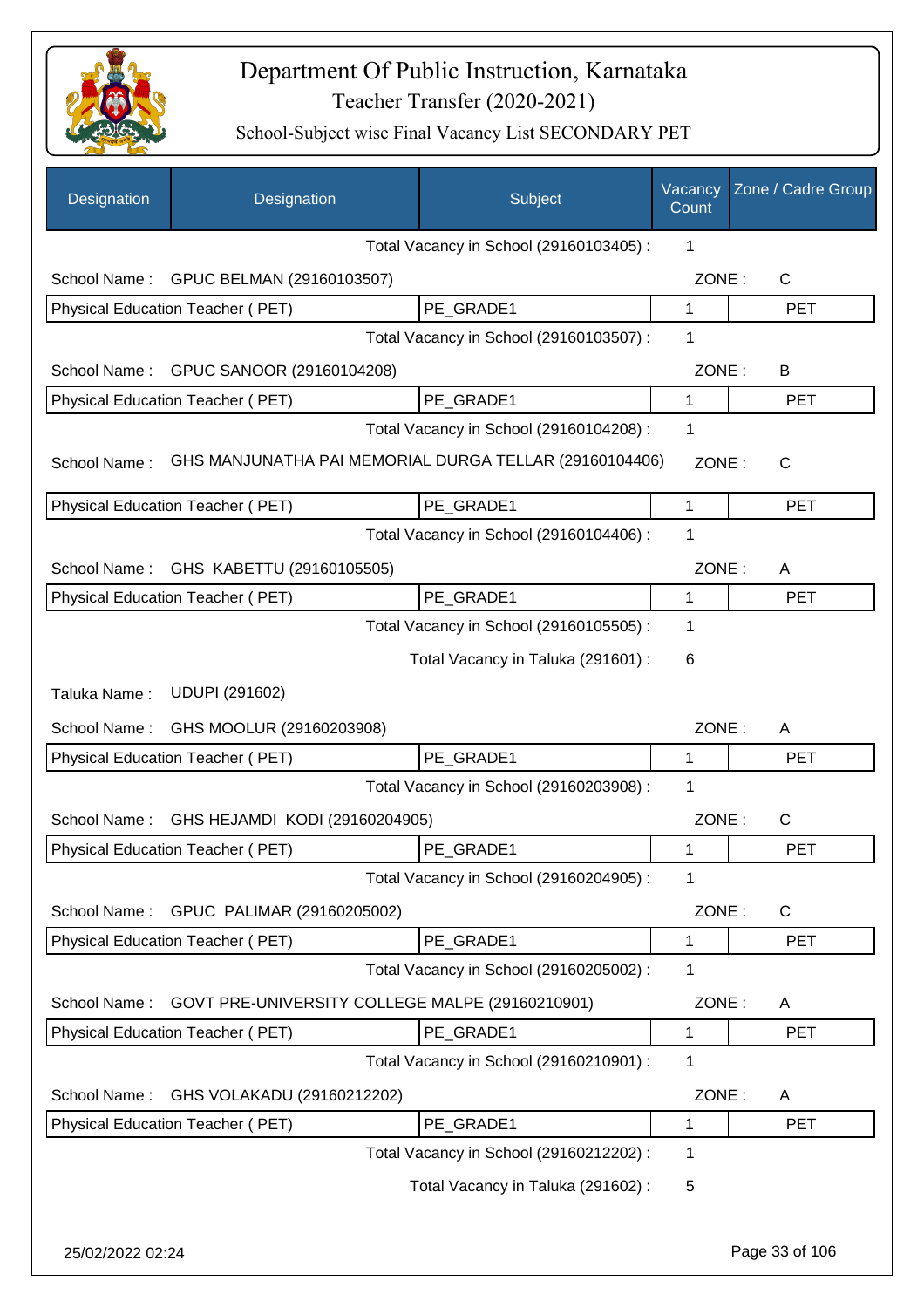

| Designation      | Designation                                                                      | Subject                                 | Vacancy<br>Count | Zone / Cadre Group |
|------------------|----------------------------------------------------------------------------------|-----------------------------------------|------------------|--------------------|
| Taluka Name:     | <b>KUNDAPURA (291603)</b>                                                        |                                         |                  |                    |
| School Name:     | GHS VAKWADI (29160307104)                                                        |                                         | ZONE:            | $\mathsf C$        |
|                  | Physical Education Teacher (PET)                                                 | PE GRADE1                               | 1                | <b>PET</b>         |
|                  |                                                                                  | Total Vacancy in School (29160307104) : | 1                |                    |
| School Name:     | GPUC HALADI (29160309203)                                                        |                                         | ZONE:            | $\mathsf C$        |
|                  | Physical Education Teacher (PET)                                                 | PE GRADE1                               | $\mathbf{1}$     | <b>PET</b>         |
|                  |                                                                                  | Total Vacancy in School (29160309203) : | 1                |                    |
| School Name:     | GHS AMASEBAILU (29160309807)                                                     |                                         | ZONE:            | $\mathsf C$        |
|                  | Physical Education Teacher (PET)                                                 | PE GRADE1                               | 1                | <b>PET</b>         |
|                  |                                                                                  | Total Vacancy in School (29160309807) : | 1                |                    |
|                  |                                                                                  | Total Vacancy in Taluka (291603):       | 3                |                    |
| Taluka Name:     | <b>BYNDOOR (291604)</b>                                                          |                                         |                  |                    |
| School Name:     | GHS BIJOORU (29160400306)                                                        |                                         | ZONE:            | A                  |
|                  | Physical Education Teacher (PET)                                                 | PE GRADE1                               | 1                | <b>PET</b>         |
|                  |                                                                                  | Total Vacancy in School (29160400306) : | 1                |                    |
| School Name:     | GOVERNMENT UPGRADED HIGH SCHOOL CHITTUR 576233 -<br>CHITTUR (rmsa) (29160400504) |                                         | ZONE:            | C                  |
|                  | Physical Education Teacher (PET)                                                 | PE GRADE1                               | $\mathbf{1}$     | <b>PET</b>         |
|                  |                                                                                  | Total Vacancy in School (29160400504) : | 1                |                    |
| School Name:     | SHRI K.S.S.G.H.S HAKLADY (29160401003)                                           |                                         | ZONE:            | C                  |
|                  | Physical Education Teacher (PET)                                                 | PE GRADE1                               |                  | PET                |
|                  |                                                                                  | Total Vacancy in School (29160401003) : | 1                |                    |
| School Name:     | GPUC KAMBADAKONE (29160402605)                                                   |                                         | ZONE:            | B                  |
|                  | <b>Physical Education Teacher (PET)</b>                                          | PE_GRADE1                               | 1                | <b>PET</b>         |
|                  |                                                                                  | Total Vacancy in School (29160402605) : | 1                |                    |
| School Name:     | KARNATAKA PUBLIC SCHOOLS GPUC VANDSE (29160402906)                               |                                         | ZONE:            | $\mathsf{C}$       |
|                  | Physical Education Teacher (PET)                                                 | PE_GRADE1                               | 1                | <b>PET</b>         |
|                  |                                                                                  | Total Vacancy in School (29160402906) : | 1                |                    |
| School Name:     | GPUC NAVUNDA (29160404108)                                                       |                                         | ZONE:            | C                  |
|                  | Physical Education Teacher (PET)                                                 | PE_GRADE1                               | 1                | <b>PET</b>         |
|                  |                                                                                  | Total Vacancy in School (29160404108) : | 1                |                    |
|                  |                                                                                  | Total Vacancy in Taluka (291604) :      | 6                |                    |
| 25/02/2022 02:24 |                                                                                  |                                         |                  | Page 34 of 106     |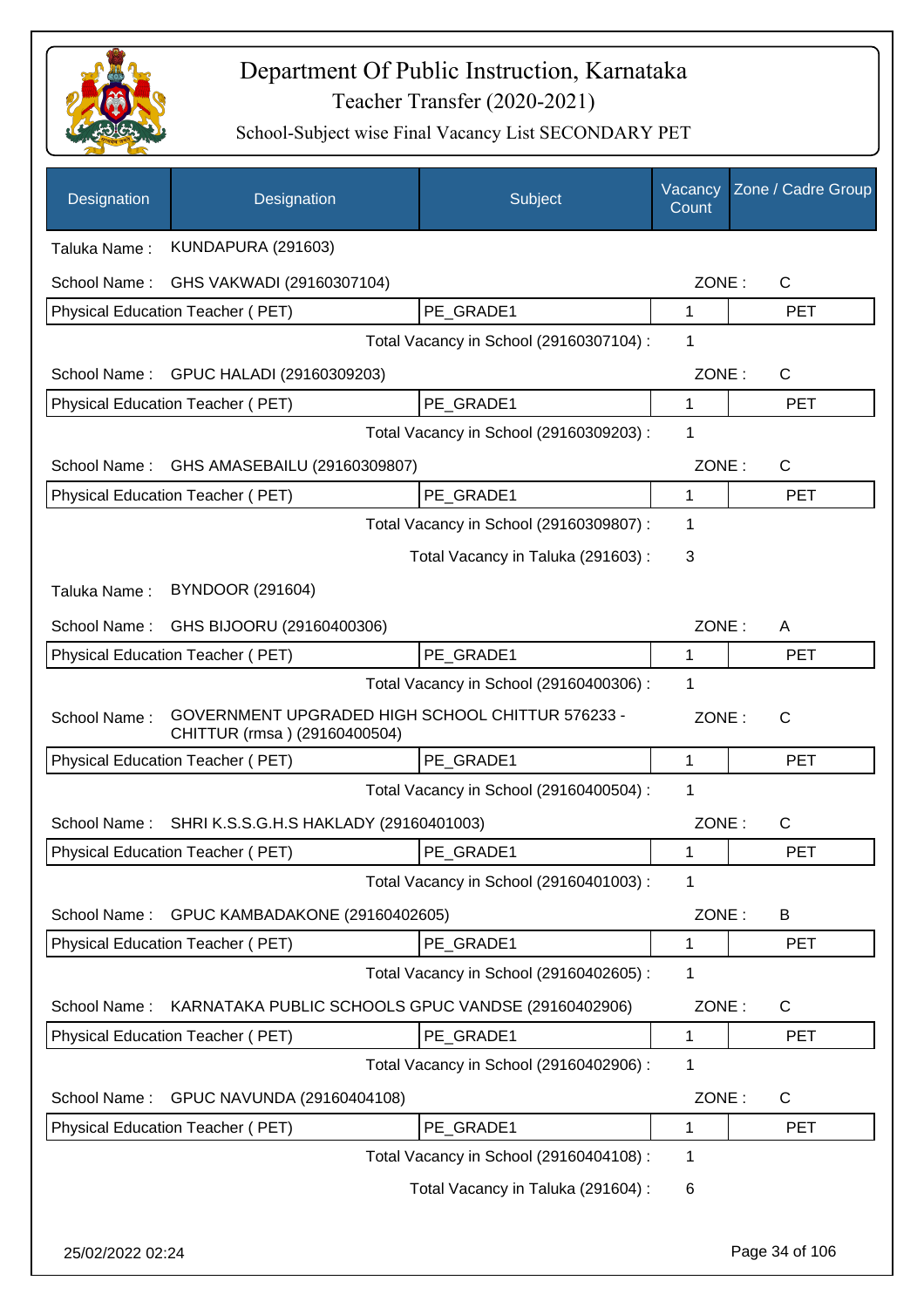

| Designation      | Designation                                                    | Subject                                 | Vacancy<br>Count | Zone / Cadre Group |
|------------------|----------------------------------------------------------------|-----------------------------------------|------------------|--------------------|
| Taluka Name:     | BRAHAMAVARA (291605)                                           |                                         |                  |                    |
| School Name:     | GHS NUKKURU 576234 (29160503104)                               |                                         | ZONE:            | $\mathsf{C}$       |
|                  | Physical Education Teacher (PET)                               | PE GRADE1                               | 1                | <b>PET</b>         |
|                  |                                                                | Total Vacancy in School (29160503104) : | 1                |                    |
| School Name:     | GHS MANOOR (29160503204)                                       |                                         | ZONE:            | B                  |
|                  | Physical Education Teacher (PET)                               | PE GRADE1                               | 1                | <b>PET</b>         |
|                  |                                                                | Total Vacancy in School (29160503204) : | 1                |                    |
| School Name:     | KARNATAKA PUBLIC SCHOOLS GPUC KOKKARNE (29160505806)           |                                         | ZONE:            | $\mathsf{C}$       |
|                  | Physical Education Teacher (PET)                               | PE_GRADE1                               | $\mathbf{1}$     | <b>PET</b>         |
|                  |                                                                | Total Vacancy in School (29160505806) : | 1                |                    |
| School Name:     | GOVERNMENT COMPOSITE HIGH SCHOOL, SHETTYBETTU<br>(29160507303) |                                         | ZONE:            | A                  |
|                  | Physical Education Teacher (PET)                               | PE GRADE1                               | 1                | <b>PET</b>         |
|                  |                                                                | Total Vacancy in School (29160507303) : | 1                |                    |
|                  |                                                                | Total Vacancy in Taluka (291605):       | 4                |                    |
|                  |                                                                | Total Vacancy in District (2916) :      | 24               |                    |
| District Name:   | CHIKKAMANGALURU (2917)                                         |                                         |                  |                    |
| Taluka Name:     | <b>SRINGERI (291701)</b>                                       |                                         |                  |                    |
| School Name:     | GHS THOREHADLU (29170103104)                                   |                                         | ZONE:            | $\mathsf{C}$       |
|                  | Physical Education Teacher (PET)                               | PE_GRADE1                               | 1                | <b>PET</b>         |
|                  |                                                                | Total Vacancy in School (29170103104) : | 1                |                    |
|                  |                                                                | Total Vacancy in Taluka (291701) :      | 1                |                    |
| Taluka Name:     | KOPPA (291702)                                                 |                                         |                  |                    |
| School Name:     | GHS SIDDARAMATTA (29170202902)                                 |                                         | ZONE:            | C                  |
|                  | Physical Education Teacher (PET)                               | PE_GRADE1                               | 1                | <b>PET</b>         |
|                  |                                                                | Total Vacancy in School (29170202902) : | 1                |                    |
| School Name:     | GHS AGALAGANDI (29170205904)                                   |                                         | ZONE:            | C                  |
|                  | Physical Education Teacher (PET)                               | PE_GRADE1                               | 1                | <b>PET</b>         |
|                  |                                                                | Total Vacancy in School (29170205904) : | 1                |                    |
|                  |                                                                | Total Vacancy in Taluka (291702) :      | $\overline{2}$   |                    |
| Taluka Name:     | NARASIMHARAJAPURA (291703)                                     |                                         |                  |                    |
| 25/02/2022 02:24 |                                                                |                                         |                  | Page 35 of 106     |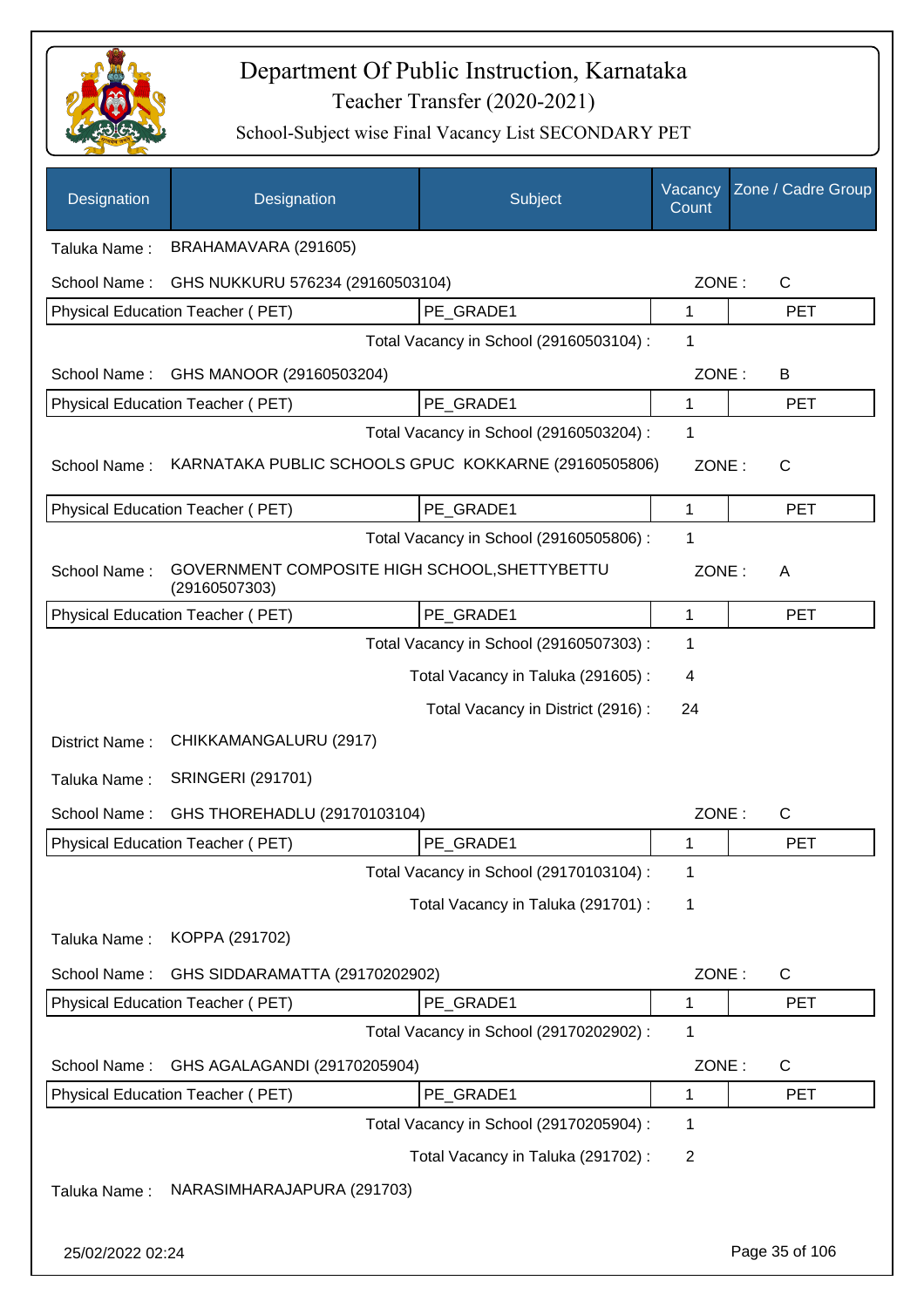

| Designation                             | Designation                                        | Subject                                 | Vacancy<br>Count | Zone / Cadre Group |
|-----------------------------------------|----------------------------------------------------|-----------------------------------------|------------------|--------------------|
| School Name:                            | KARNATAKA PUBLIC SCHOOLS GJC, NRPURA (29170350301) |                                         | ZONE:            | A                  |
|                                         | Physical Education Teacher (PET)                   | PE_GRADE1                               | 1                | <b>PET</b>         |
|                                         |                                                    | Total Vacancy in School (29170350301) : | 1                |                    |
|                                         |                                                    | Total Vacancy in Taluka (291703) :      | 1                |                    |
| Taluka Name:                            | <b>TARIKERE (291704)</b>                           |                                         |                  |                    |
| School Name:                            | GHS BAVIKERE (29170400708)                         |                                         | ZONE:            | $\mathsf{C}$       |
|                                         | Physical Education Teacher (PET)                   | PE_GRADE1                               | 1                | <b>PET</b>         |
|                                         |                                                    | Total Vacancy in School (29170400708) : | 1                |                    |
| School Name:                            | GJC BOYS TARIKERE (29170425811)                    |                                         | ZONE:            | A                  |
|                                         | Physical Education Teacher (PET)                   | PE_GRADE1                               | 1                | <b>PET</b>         |
|                                         |                                                    | Total Vacancy in School (29170425811) : | 1                |                    |
|                                         |                                                    | Total Vacancy in Taluka (291704) :      | 2                |                    |
| Taluka Name:                            | KADUR (291705)                                     |                                         |                  |                    |
| School Name:                            | GHS GARAGADAHALLI (29170521304)                    |                                         | ZONE:            | C                  |
|                                         | Physical Education Teacher (PET)                   | PE GRADE1                               | 1                | <b>PET</b>         |
| Total Vacancy in School (29170521304) : |                                                    |                                         |                  |                    |
| School Name:                            | G.J.C. PANCHANAHALLI (29170523007)                 |                                         |                  | ZONE:<br>C         |
|                                         | <b>Physical Education Teacher (PET)</b>            | PE_GRADE1                               | 1                | <b>PET</b>         |
|                                         |                                                    | Total Vacancy in School (29170523007) : | 1                |                    |
| School Name:                            | GHPS URDU KM ROAD (29170533105)                    |                                         | ZONE:            | A                  |
|                                         | Physical Education Teacher (PET)                   | PE_GRADE1                               | 1                | <b>PET</b>         |
|                                         |                                                    | Total Vacancy in School (29170533105) : | 1                |                    |
|                                         |                                                    | Total Vacancy in Taluka (291705):       | 3                |                    |
| Taluka Name:                            | CHIKMAGALUR (291706)                               |                                         |                  |                    |
| School Name:                            | GHS SANGAMESHWARAPETE (29170600617)                |                                         | ZONE:            | C                  |
|                                         | Physical Education Teacher (PET)                   | PE_GRADE1                               | 1                | <b>PET</b>         |
|                                         |                                                    | Total Vacancy in School (29170600617) : | 1                |                    |
| School Name:                            | GHS THOGARIHANKAL (29170601804)                    |                                         | ZONE:            | C                  |
|                                         | Physical Education Teacher (PET)                   | PE_GRADE1                               | 1                | <b>PET</b>         |
|                                         |                                                    | Total Vacancy in School (29170601804) : | 1                |                    |
| School Name:                            | GHS KANATHI (29170604903)                          |                                         | ZONE:            | C                  |
|                                         | Physical Education Teacher (PET)                   | PE GRADE1                               | 1                | <b>PET</b>         |
| 25/02/2022 02:24                        |                                                    |                                         |                  | Page 36 of 106     |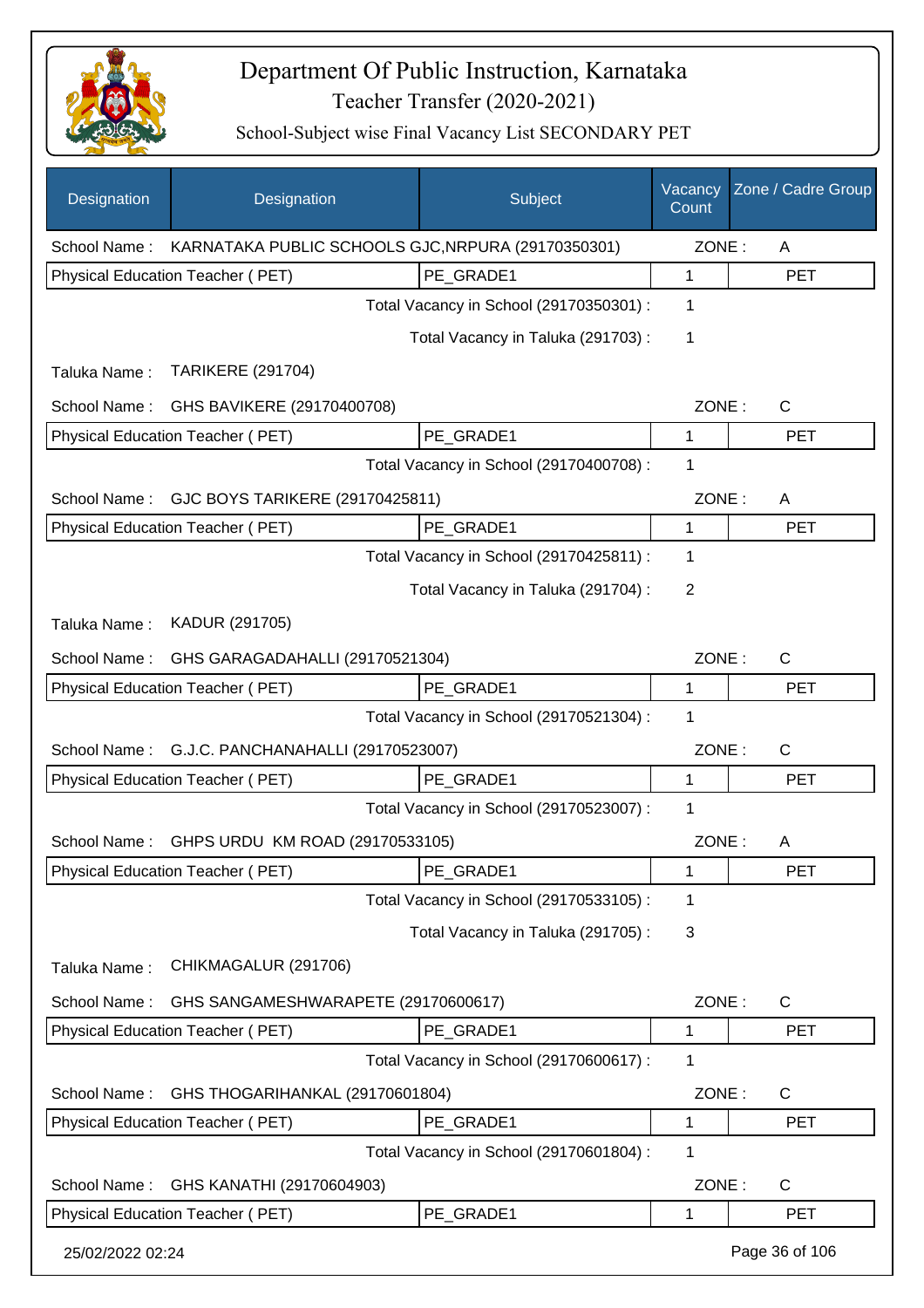

| Designation      | Designation                                                                            | Subject                                 | Vacancy<br>Count | Zone / Cadre Group |
|------------------|----------------------------------------------------------------------------------------|-----------------------------------------|------------------|--------------------|
|                  |                                                                                        | Total Vacancy in School (29170604903) : | 1                |                    |
| School Name:     | GHS HIREGOWJA (29170611002)                                                            |                                         | ZONE:            | B                  |
|                  | Physical Education Teacher (PET)                                                       | PE_GRADE1                               | $\mathbf 1$      | <b>PET</b>         |
|                  |                                                                                        | Total Vacancy in School (29170611002):  | 1                |                    |
| School Name:     | GJC K B HALL (29170615003)                                                             |                                         | ZONE:            | C                  |
|                  | Physical Education Teacher (PET)                                                       | PE_GRADE1                               | 1                | <b>PET</b>         |
|                  |                                                                                        | Total Vacancy in School (29170615003) : | 1                |                    |
| School Name:     | GHS THALIHALLA (29170615103)                                                           |                                         | ZONE:            | C                  |
|                  | Physical Education Teacher (PET)                                                       | PE_GRADE1                               | 1                | <b>PET</b>         |
|                  |                                                                                        | Total Vacancy in School (29170615103) : | 1                |                    |
|                  |                                                                                        | Total Vacancy in Taluka (291706):       | 6                |                    |
| Taluka Name:     | <b>MOODIGERE (291707)</b>                                                              |                                         |                  |                    |
| School Name:     | GHS, HIREBYLU (29170701305)                                                            |                                         | ZONE:            | C                  |
|                  | Physical Education Teacher (PET)                                                       | PE GRADE1                               | 1                | <b>PET</b>         |
|                  |                                                                                        | Total Vacancy in School (29170701305) : | 1                |                    |
| School Name:     | GHS KUNDURU (29170704009)                                                              |                                         | ZONE:            | C                  |
|                  | Physical Education Teacher (PET)                                                       | PE GRADE1                               | 1                | <b>PET</b>         |
|                  |                                                                                        | Total Vacancy in School (29170704009) : | 1                |                    |
| School Name:     | GHPS MUTTIGEPURA (29170709901)                                                         |                                         | ZONE:            | B                  |
|                  | Physical Education Teacher (PET)                                                       | PE GRADE1                               | 1                | <b>PET</b>         |
|                  |                                                                                        | Total Vacancy in School (29170709901) : | 1                |                    |
| School Name:     | GHS GOWDAHALLI (29170712103)                                                           |                                         | ZONE:            | C                  |
|                  | Physical Education Teacher (PET)                                                       | PE GRADE1                               | 1                | <b>PET</b>         |
|                  |                                                                                        | Total Vacancy in School (29170712103) : | 1                |                    |
| School Name:     | GJC KUDUREMUKHA (29170716001)                                                          |                                         | ZONE:            | $\mathsf{C}$       |
|                  | <b>Physical Education Teacher (PET)</b>                                                | PE_GRADE1                               | 1                | <b>PET</b>         |
|                  |                                                                                        | Total Vacancy in School (29170716001) : | 1                |                    |
| School Name:     |                                                                                        |                                         | ZONE:            | $\mathsf{C}$       |
|                  | KARNATAKA PUBLIC SCHOOLS GJC, KALASA (29170716312)<br>Physical Education Teacher (PET) | PE_GRADE1                               | 1                | <b>PET</b>         |
|                  |                                                                                        | Total Vacancy in School (29170716312) : | 1                |                    |
|                  |                                                                                        | Total Vacancy in Taluka (291707) :      | 6                |                    |
|                  |                                                                                        |                                         |                  |                    |
| Taluka Name:     | <b>BIRURU (291708)</b>                                                                 |                                         |                  |                    |
| 25/02/2022 02:24 |                                                                                        |                                         |                  | Page 37 of 106     |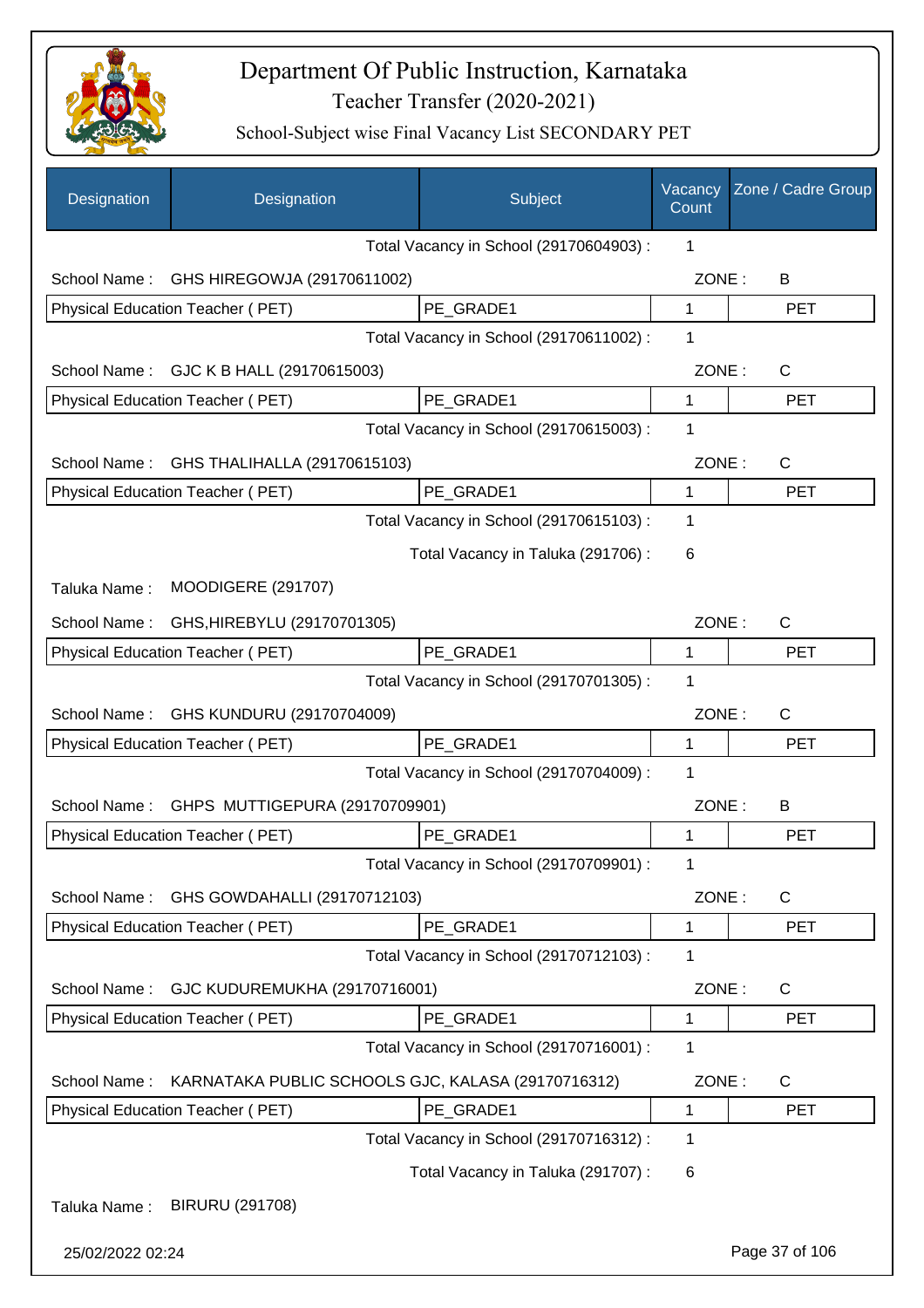

| Designation      | Designation                                                      | Subject                                 | Vacancy<br>Count | Zone / Cadre Group |
|------------------|------------------------------------------------------------------|-----------------------------------------|------------------|--------------------|
|                  | School Name: GHS UDEVA (29170800902)                             |                                         | ZONE:            | $\mathsf{C}$       |
|                  | <b>Physical Education Teacher (PET)</b>                          | PE_GRADE1                               | 1                | <b>PET</b>         |
|                  |                                                                  | Total Vacancy in School (29170800902):  | 1                |                    |
| School Name:     | GHS ALAGHATTA-Panchehosalli (29170801503)                        |                                         | ZONE:            | C                  |
|                  | <b>Physical Education Teacher (PET)</b>                          | PE_GRADE1                               | 1                | <b>PET</b>         |
|                  |                                                                  | Total Vacancy in School (29170801503) : | 1                |                    |
| School Name:     | GHSGUBBIHALLI (29170804102)                                      |                                         | ZONE:            | $\mathsf{C}$       |
|                  | Physical Education Teacher (PET)                                 | PE GRADE1                               | $\mathbf{1}$     | <b>PET</b>         |
|                  |                                                                  | Total Vacancy in School (29170804102) : | 1                |                    |
|                  |                                                                  | Total Vacancy in Taluka (291708) :      | 3                |                    |
|                  |                                                                  | Total Vacancy in District (2917) :      | 24               |                    |
| District Name:   | <b>MANDYA (2922)</b>                                             |                                         |                  |                    |
| Taluka Name:     | KRISHNARAJA PET (292201)                                         |                                         |                  |                    |
| School Name:     | GHS AGRAHARABACHAHALLY (29220100602)                             |                                         | ZONE:            | B                  |
|                  | Physical Education Teacher (PET)                                 | PE GRADE1                               | 1                | <b>PET</b>         |
|                  |                                                                  | Total Vacancy in School (29220100602) : | 1                |                    |
| School Name:     | GJC AKKIHEBBALU (29220100705)                                    |                                         | ZONE:            | C                  |
|                  | <b>Physical Education Teacher (PET)</b>                          | PE_GRADE1                               | 1                | <b>PET</b>         |
|                  |                                                                  | Total Vacancy in School (29220100705) : | 1                |                    |
| School Name:     | GJC BALLENAHALLY (29220103202)                                   |                                         | ZONE:            | $\mathsf{C}$       |
|                  | Physical Education Teacher (PET)                                 | PE_GRADE1                               | 1                | PET                |
|                  |                                                                  | Total Vacancy in School (29220103202) : | 1                |                    |
| School Name:     | GHS BILLENHALLY (29220105302)                                    |                                         | ZONE:            | C                  |
|                  | Physical Education Teacher (PET)                                 | PE_GRADE1                               | 1                | <b>PET</b>         |
|                  |                                                                  | Total Vacancy in School (29220105302) : | 1                |                    |
| School Name:     | GJC BOOKANAKERE (29220106405)                                    |                                         | ZONE:            | C                  |
|                  | Physical Education Teacher (PET)                                 | PE_GRADE1                               | 1                | <b>PET</b>         |
|                  |                                                                  | Total Vacancy in School (29220106405) : | 1                |                    |
| School Name:     | GHS CHATAMGERE (29220107002)                                     |                                         | ZONE:            | C                  |
|                  | Physical Education Teacher (PET)                                 | PE_GRADE1                               | 1                | <b>PET</b>         |
|                  |                                                                  | Total Vacancy in School (29220107002) : | 1                |                    |
|                  | School Name: KARNATAKA PUBLIC SCHOOLS GPUC KIKKERI (29220118014) |                                         | ZONE:            | C                  |
| 25/02/2022 02:24 |                                                                  |                                         |                  | Page 38 of 106     |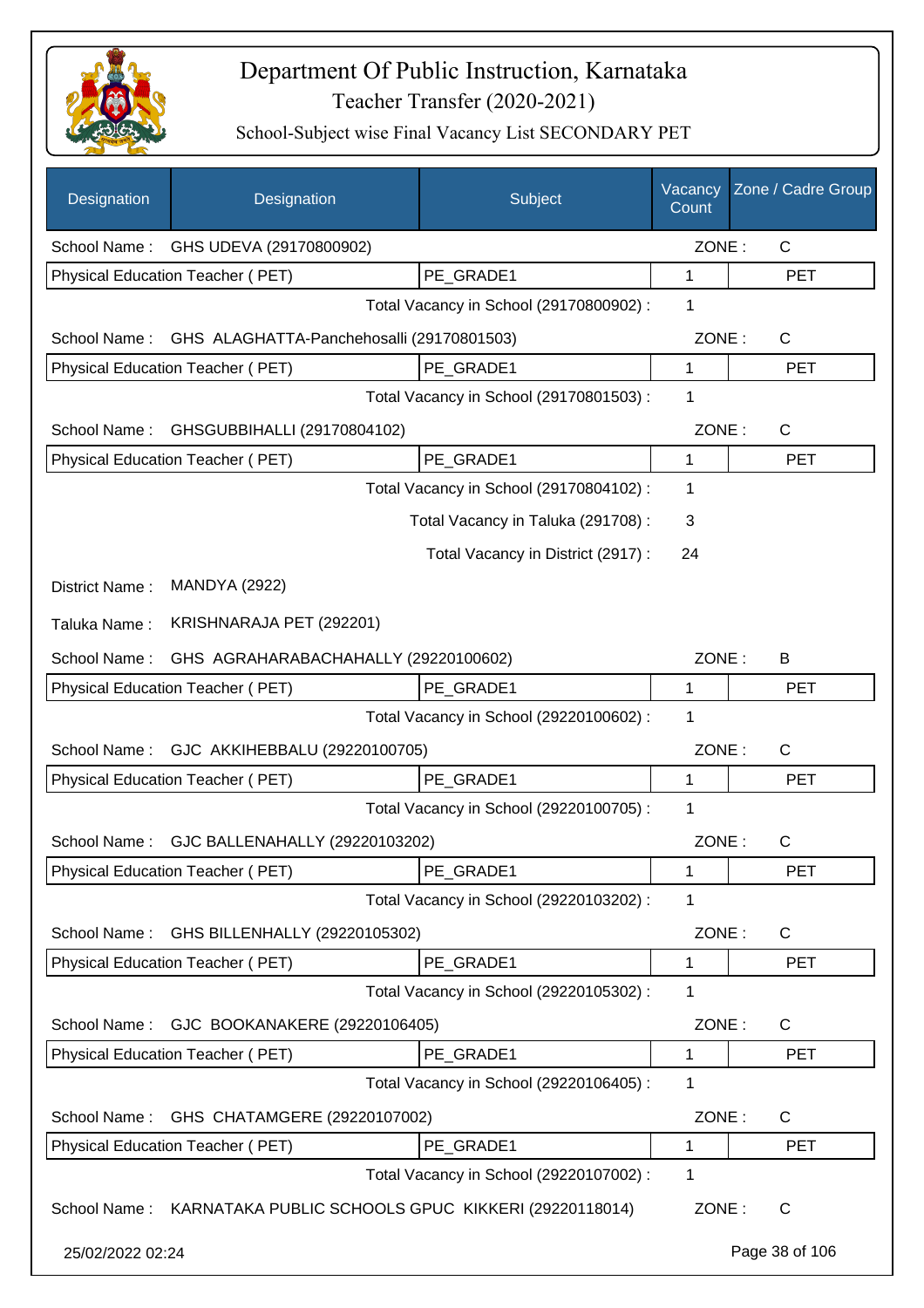

| Designation      | Designation                                                 | Subject                                 | Vacancy<br>Count | Zone / Cadre Group |
|------------------|-------------------------------------------------------------|-----------------------------------------|------------------|--------------------|
|                  | Physical Education Teacher (PET)                            | PE_GRADE1                               | 1                | <b>PET</b>         |
|                  |                                                             | Total Vacancy in School (29220118014) : | 1                |                    |
| School Name:     | GHS MADAPURA (29220121004)                                  |                                         | ZONE:            | C                  |
|                  | Physical Education Teacher (PET)                            | PE_GRADE1                               | 1                | <b>PET</b>         |
|                  |                                                             | Total Vacancy in School (29220121004) : | 1                |                    |
| School Name:     | GHS MADUVINAKODI (29220121104)                              |                                         | ZONE:            | C                  |
|                  | Physical Education Teacher (PET)                            | PE_GRADE1                               | 1                | <b>PET</b>         |
|                  |                                                             | Total Vacancy in School (29220121104) : | 1                |                    |
| School Name:     | GJC VITTALA PURA (29220130804)                              |                                         | ZONE:            | C                  |
|                  | Physical Education Teacher (PET)                            | PE GRADE1                               | 1                | <b>PET</b>         |
|                  |                                                             | Total Vacancy in School (29220130804) : | 1                |                    |
| School Name:     | Gpu college K R PET (29220133402)                           |                                         | ZONE:            | A                  |
|                  | Physical Education Teacher (PET)                            | PE_GRADE1                               | 1                | <b>PET</b>         |
|                  |                                                             | Total Vacancy in School (29220133402) : | 1                |                    |
|                  |                                                             | Total Vacancy in Taluka (292201) :      | 11               |                    |
| Taluka Name:     | MADDUR (292202)                                             |                                         |                  |                    |
| School Name:     | GHS ABALAVADI (29220200102)                                 |                                         | ZONE:            | C                  |
|                  | Physical Education Teacher (PET)                            | PE_GRADE1                               | 1                | <b>PET</b>         |
|                  |                                                             | Total Vacancy in School (29220200102) : | 1                |                    |
|                  | School Name: GHS ALUR (29220200603)                         |                                         | ZONE:            | B                  |
|                  | <b>Physical Education Teacher (PET)</b>                     | PE_GRADE1                               | 1                | <b>PET</b>         |
|                  |                                                             | Total Vacancy in School (29220200603) : | 1                |                    |
| School Name:     | KARNATAKA PUBLIC SCHOOLS GJC BESAGARAHALLY<br>(29220201814) |                                         | ZONE:            | C                  |
|                  | Physical Education Teacher (PET)                            | PE GRADE1                               | 1                | <b>PET</b>         |
|                  |                                                             | Total Vacancy in School (29220201814) : | 1                |                    |
| School Name:     | GJC CHIKKANKANAHALLY (29220203403)                          |                                         | ZONE:            | $\mathsf{C}$       |
|                  | Physical Education Teacher (PET)                            | PE_GRADE1                               | 1                | <b>PET</b>         |
|                  |                                                             | Total Vacancy in School (29220203403) : | 1                |                    |
| School Name:     | GHS HALEHALLY (29220205102)                                 |                                         | ZONE:            | C                  |
|                  | Physical Education Teacher (PET)                            | PE_GRADE1                               | 1                | <b>PET</b>         |
|                  |                                                             | Total Vacancy in School (29220205102) : | 1                |                    |
|                  | School Name: GHS HOOTAGERE (29220206004)                    |                                         | ZONE:            | C                  |
| 25/02/2022 02:24 |                                                             |                                         |                  | Page 39 of 106     |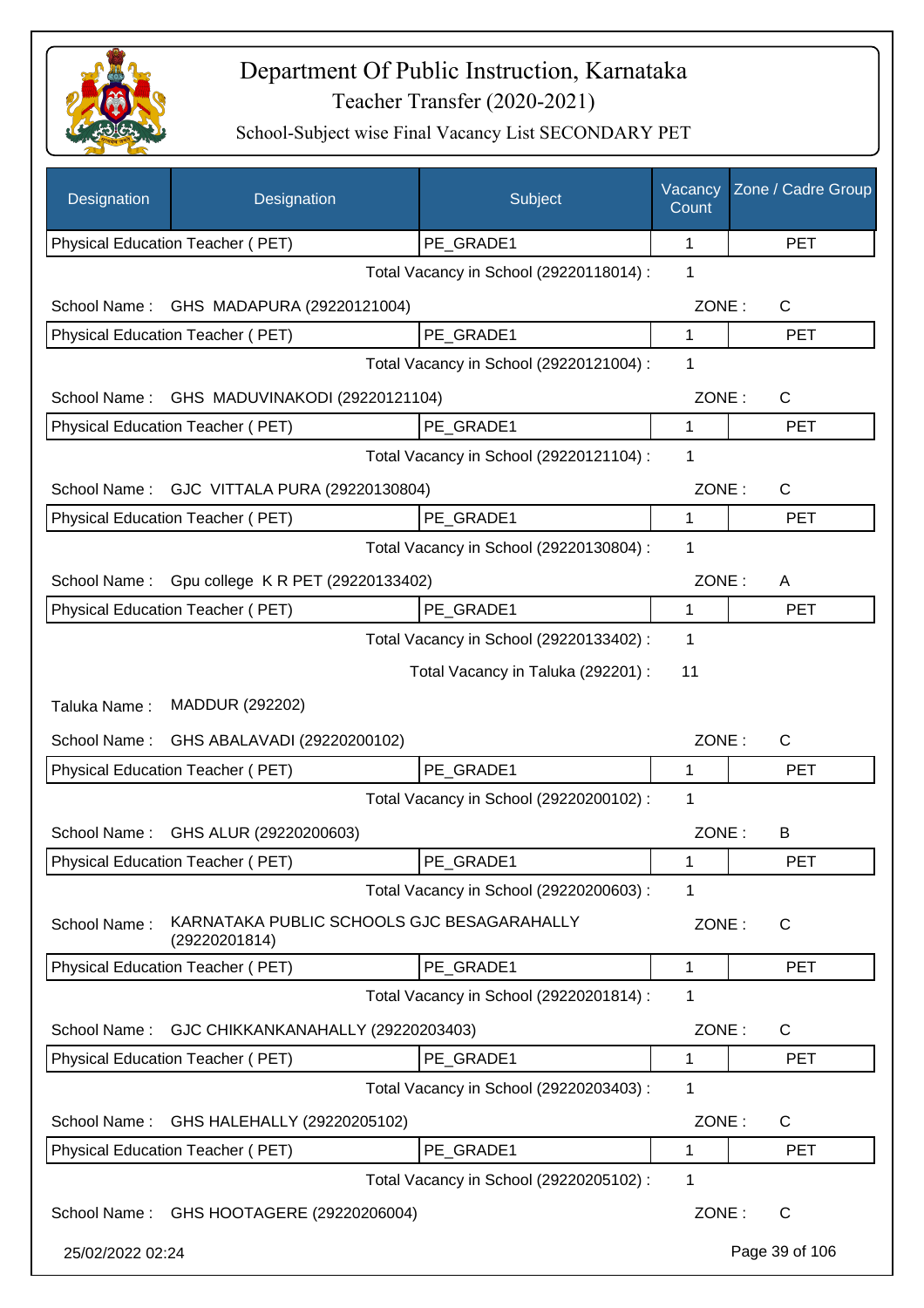

| Designation      | Designation                               | Subject                                           | Vacancy<br>Count | Zone / Cadre Group |
|------------------|-------------------------------------------|---------------------------------------------------|------------------|--------------------|
|                  | Physical Education Teacher (PET)          | PE_GRADE1                                         | 1                | <b>PET</b>         |
|                  |                                           | Total Vacancy in School (29220206004) :           | 1                |                    |
| School Name:     | GHS HOSAGAVI (29220206305)                |                                                   | ZONE:            | C                  |
|                  | Physical Education Teacher (PET)          | PE_GRADE1                                         | 1                | <b>PET</b>         |
|                  |                                           | Total Vacancy in School (29220206305) :           | 1                |                    |
| School Name:     | GHS KADILUVAGILU (29220207703)            |                                                   | ZONE:            | C                  |
|                  | Physical Education Teacher (PET)          | PE_GRADE1                                         | 1                | <b>PET</b>         |
|                  |                                           | Total Vacancy in School (29220207703) :           | 1                |                    |
| School Name:     | GHS KOOLAGERE GATE (29220208504)          |                                                   | ZONE:            | C                  |
|                  | Physical Education Teacher (PET)          | PE_GRADE1                                         | 1                | <b>PET</b>         |
|                  |                                           | Total Vacancy in School (29220208504) :           | 1                |                    |
| School Name:     | GHS KONGABORANA DODDI (29220209803)       |                                                   | ZONE:            | C                  |
|                  | Physical Education Teacher (PET)          | PE GRADE1                                         | 1                | <b>PET</b>         |
|                  |                                           | Total Vacancy in School (29220209803) :           | 1                |                    |
| School Name:     | GHS MADENAHALLY (29220210105)             |                                                   | ZONE:            | C                  |
|                  | Physical Education Teacher (PET)          | PE_GRADE1                                         | 1                | <b>PET</b>         |
|                  |                                           | Total Vacancy in School (29220210105) :           | 1                |                    |
| School Name:     | GHS TYLOORU (29220214803)                 |                                                   | ZONE:            | $\mathsf{C}$       |
|                  | Physical Education Teacher (PET)          | PE_GRADE1                                         | 1                | <b>PET</b>         |
|                  |                                           | Total Vacancy in School (29220214803) :           | 1                |                    |
|                  | School Name: GJC CHANDUPURA (29220216301) |                                                   | ZONE:            | C.                 |
|                  | <b>Physical Education Teacher (PET)</b>   | PE_GRADE1                                         | 1                | <b>PET</b>         |
|                  |                                           | Total Vacancy in School (29220216301) :           | 1                |                    |
|                  |                                           | Total Vacancy in Taluka (292202) :                | 13               |                    |
| Taluka Name:     | <b>MALAVALLY (292203)</b>                 |                                                   |                  |                    |
| School Name:     | (29220304102)                             | GHPS DHANAGOORU(SHEEP BREEDIN RMSA UPGRADED)      | ZONE:            | $\mathsf{C}$       |
|                  | Physical Education Teacher (PET)          | PE_GRADE1                                         | 1                | <b>PET</b>         |
|                  |                                           | Total Vacancy in School (29220304102) :           | 1                |                    |
| School Name:     |                                           | KARNATAKA PUBLIC SCHOOL GJC HALAGUR (29220306017) | ZONE:            | C                  |
|                  | Physical Education Teacher (PET)          | PE_GRADE1                                         | 1                | <b>PET</b>         |
|                  |                                           | Total Vacancy in School (29220306017) :           | 1                |                    |
|                  | School Name: GHS HUSKURU (29220307707)    |                                                   | ZONE:            | $\mathsf{C}$       |
| 25/02/2022 02:24 |                                           |                                                   |                  | Page 40 of 106     |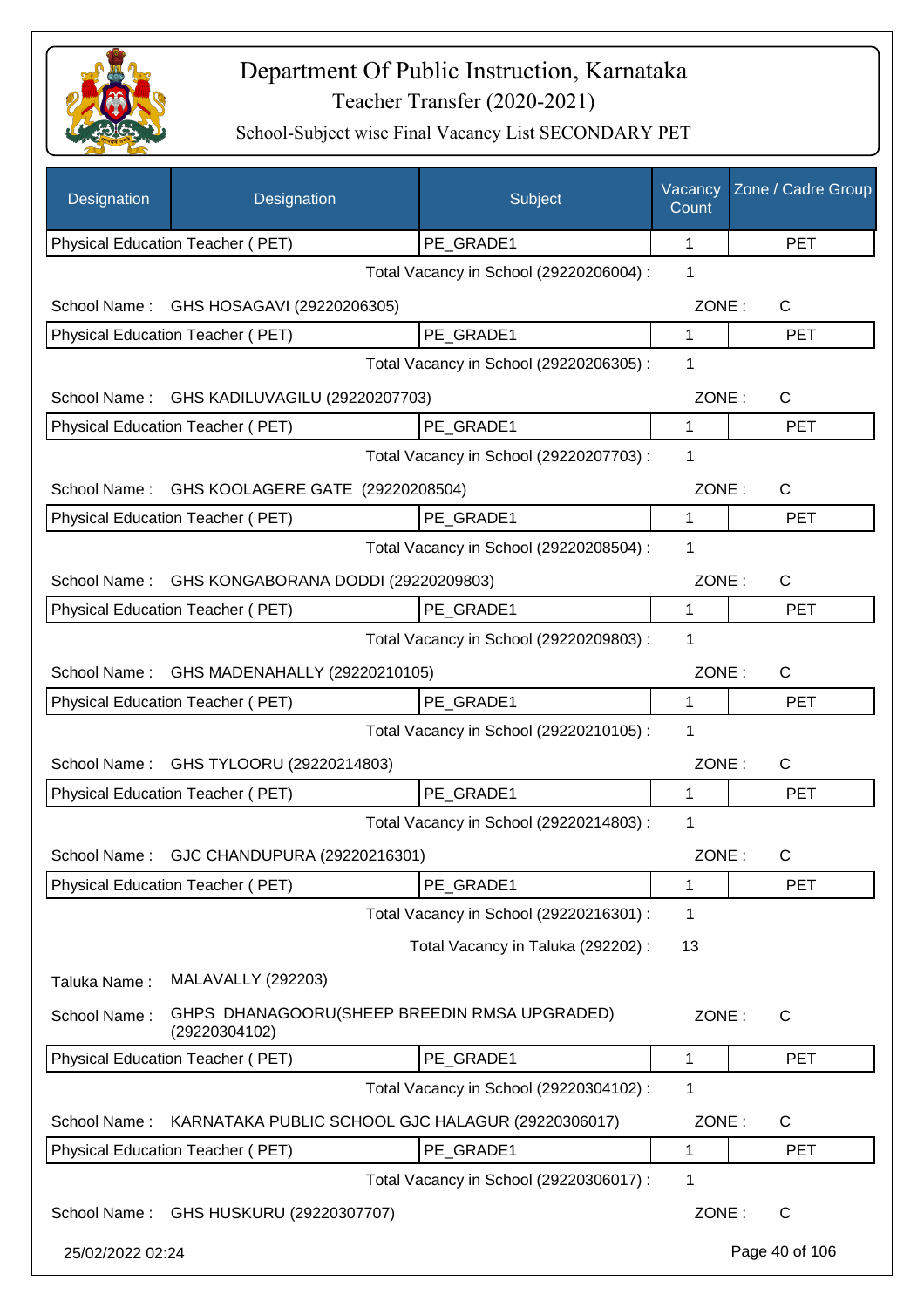

| Designation      | Designation                            | Subject                                 | Vacancy<br>Count | Zone / Cadre Group |
|------------------|----------------------------------------|-----------------------------------------|------------------|--------------------|
|                  | Physical Education Teacher (PET)       | PE_GRADE1                               | 1                | <b>PET</b>         |
|                  |                                        | Total Vacancy in School (29220307707) : | 1                |                    |
| School Name:     | GHS KIRUGAVALU (29220309509)           |                                         | ZONE:            | C                  |
|                  | Physical Education Teacher (PET)       | PE GRADE1                               | 1                | <b>PET</b>         |
|                  |                                        | Total Vacancy in School (29220309509) : | 1                |                    |
| School Name:     | GHS MARAGOWDANA HALLY (29220311703)    |                                         | ZONE:            | $\mathsf C$        |
|                  | Physical Education Teacher (PET)       | PE_GRADE1                               | 1                | <b>PET</b>         |
|                  |                                        | Total Vacancy in School (29220311703) : | 1                |                    |
| School Name:     | GHS MIKKERE (29220312103)              |                                         | ZONE:            | C                  |
|                  | Physical Education Teacher (PET)       | PE GRADE1                               | 1                | <b>PET</b>         |
|                  |                                        | Total Vacancy in School (29220312103) : | 1                |                    |
| School Name:     | GOVT HIGH SCHOOL NITTURU (29220313608) |                                         | ZONE:            | C                  |
|                  | Physical Education Teacher (PET)       | PE GRADE1                               | 1                | <b>PET</b>         |
|                  |                                        | Total Vacancy in School (29220313608) : | 1                |                    |
| School Name:     | GHS SARAGOORU (29220314306)            |                                         | ZONE:            | C                  |
|                  | Physical Education Teacher (PET)       | PE_GRADE1                               | 1                | <b>PET</b>         |
|                  |                                        | Total Vacancy in School (29220314306) : | 1                |                    |
| School Name:     | GHS SUJJALURU (29220315206)            |                                         | ZONE:            | C                  |
|                  | Physical Education Teacher (PET)       | PE_GRADE1                               | 1                | PET                |
|                  |                                        | Total Vacancy in School (29220315206) : | 1                |                    |
| School Name :    | GHS GIRLS NEW MALAVALLI (29220320701)  |                                         | ZONE:            | A                  |
|                  | Physical Education Teacher (PET)       | PE_GRADE1                               | 1                | <b>PET</b>         |
|                  |                                        | Total Vacancy in School (29220320701) : | 1                |                    |
|                  |                                        | Total Vacancy in Taluka (292203) :      | 10               |                    |
| Taluka Name:     | MANDYA SOUTH (292204)                  |                                         |                  |                    |
|                  |                                        |                                         |                  |                    |
| School Name:     | GHS CHIKKAMANDYA (29220412207)         |                                         | ZONE:            | B                  |
|                  | Physical Education Teacher (PET)       | PE_GRADE1                               | 1                | <b>PET</b>         |
|                  |                                        | Total Vacancy in School (29220412207) : | 1                |                    |
| School Name:     | GHS URAMARAKASALAGERE (29220417304)    |                                         | ZONE:            | C                  |
|                  | Physical Education Teacher (PET)       | PE_GRADE1                               | 1                | <b>PET</b>         |
|                  |                                        | Total Vacancy in School (29220417304) : | 1                |                    |
|                  |                                        | Total Vacancy in Taluka (292204) :      | $\overline{2}$   |                    |
| 25/02/2022 02:24 |                                        |                                         |                  | Page 41 of 106     |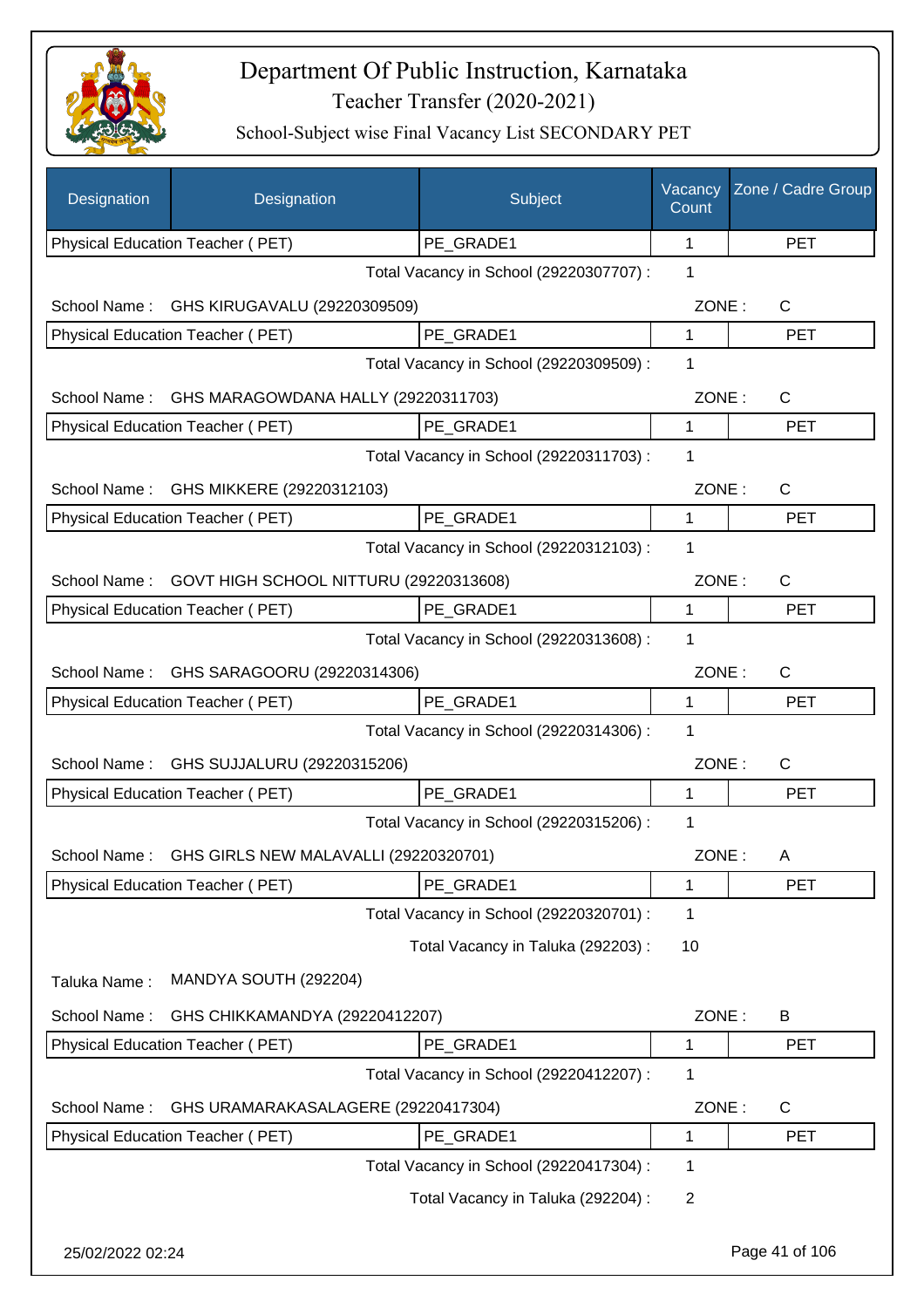

| Designation      | Designation                                  | Subject                                 | Vacancy<br>Count | Zone / Cadre Group |
|------------------|----------------------------------------------|-----------------------------------------|------------------|--------------------|
| Taluka Name:     | NAGAMANGALA (292205)                         |                                         |                  |                    |
| School Name:     | RDS GGHS BELLUR (29220503911)                |                                         | ZONE:            | A                  |
|                  | Physical Education Teacher (PET)             | PE GRADE1                               | 1                | <b>PET</b>         |
|                  |                                              | Total Vacancy in School (29220503911) : | 1                |                    |
|                  | School Name: GJC BELLUR (29220503912)        |                                         | ZONE:            | A                  |
|                  | Physical Education Teacher (PET)             | PE GRADE1                               | 1                | <b>PET</b>         |
|                  |                                              | Total Vacancy in School (29220503912) : | 1                |                    |
| School Name:     | HS BHIMANA HALLI (29220504307)               |                                         | ZONE:            | C                  |
|                  | Physical Education Teacher (PET)             | PE_GRADE1                               | $\mathbf{1}$     | <b>PET</b>         |
|                  |                                              | Total Vacancy in School (29220504307) : | 1                |                    |
|                  | School Name: GJC BOGADI (29220504906)        |                                         | ZONE:            | C                  |
|                  | Physical Education Teacher (PET)             | PE GRADE1                               | $\mathbf{1}$     | <b>PET</b>         |
|                  |                                              | Total Vacancy in School (29220504906) : | 1                |                    |
| School Name:     | GHS BOMMANAHALLI(KEMBARE) (29220505003)      |                                         | ZONE:            | A                  |
|                  | Physical Education Teacher (PET)             | PE_GRADE1                               | 1                | <b>PET</b>         |
|                  |                                              | Total Vacancy in School (29220505003) : | 1                |                    |
| School Name:     | GJC HARADANA HALLI (29220514607)             |                                         | ZONE:            | $\mathsf{C}$       |
|                  | Physical Education Teacher (PET)             | PE_GRADE1                               | 1                | <b>PET</b>         |
|                  |                                              | Total Vacancy in School (29220514607) : | 1                |                    |
| School Name:     | GJC KADABA HALLY (29220518905)               |                                         | ZONE:            | C                  |
|                  | Physical Education Teacher (PET)             | PE_GRADE1                               | 1                | <b>PET</b>         |
|                  |                                              | Total Vacancy in School (29220518905) : | 1                |                    |
| School Name:     | GHS HATNA (29220519605)                      |                                         | ZONE:            | C                  |
|                  | Physical Education Teacher (PET)             | PE GRADE1                               | 1                | <b>PET</b>         |
|                  |                                              | Total Vacancy in School (29220519605) : | 1                |                    |
| School Name:     | GHS KANTHAPURA (29220521406)                 |                                         | ZONE:            | C                  |
|                  | Physical Education Teacher (PET)             | PE_GRADE1                               | 1                | <b>PET</b>         |
|                  |                                              | Total Vacancy in School (29220521406) : | 1                |                    |
| School Name:     | GHS P NERALAKERE (29220529902)               |                                         | ZONE:            | C                  |
|                  | Physical Education Teacher (PET)             | PE_GRADE1                               | 1                | <b>PET</b>         |
|                  |                                              | Total Vacancy in School (29220529902) : | 1                |                    |
|                  | School Name: GHS SATHENA HALLI (29220531402) |                                         | ZONE:            | C                  |
| 25/02/2022 02:24 |                                              |                                         |                  | Page 42 of 106     |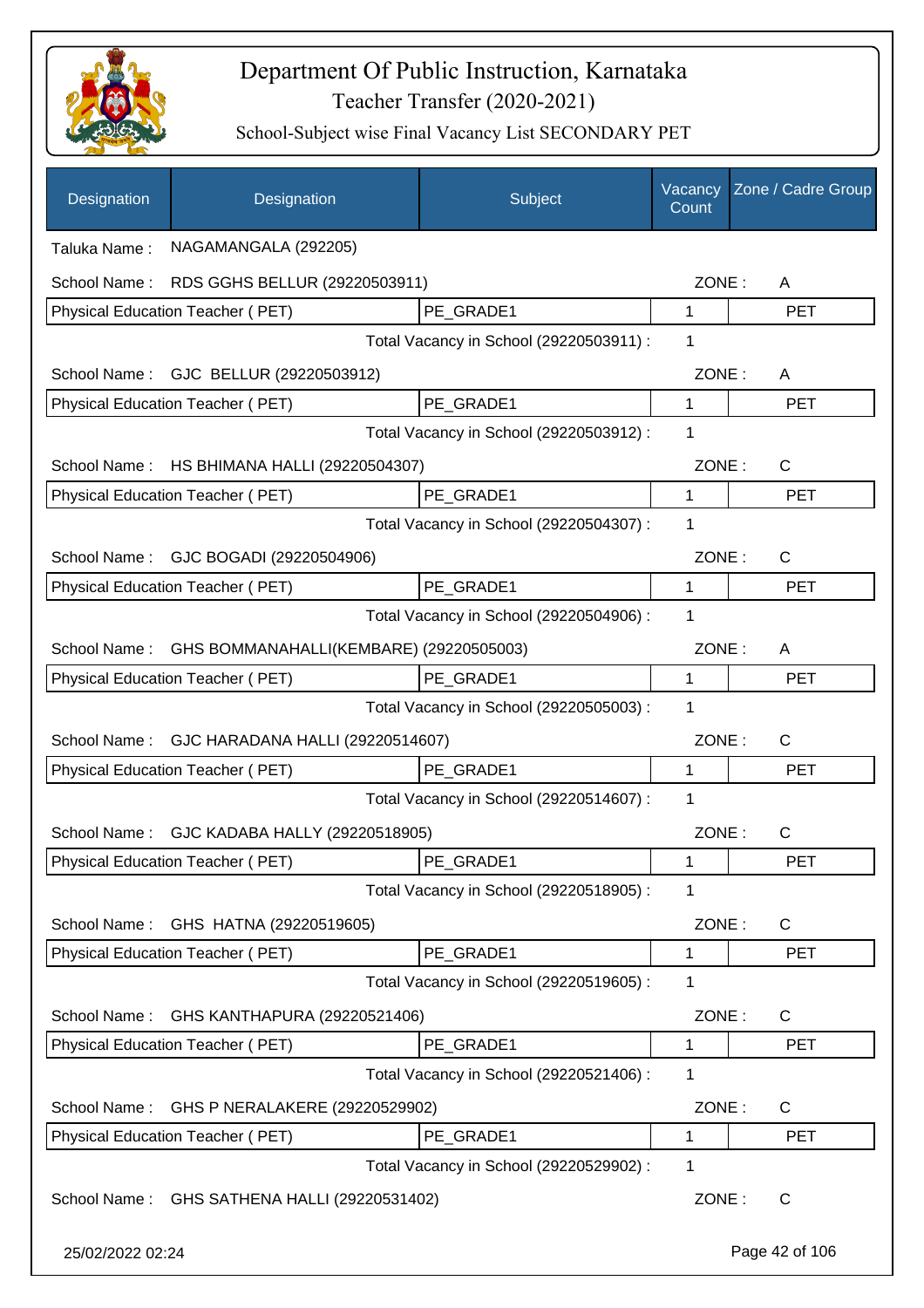

| Designation      | Designation                                            | Subject                                 | Vacancy<br>Count | Zone / Cadre Group |
|------------------|--------------------------------------------------------|-----------------------------------------|------------------|--------------------|
|                  | Physical Education Teacher (PET)                       | PE_GRADE1                               | 1                | <b>PET</b>         |
|                  |                                                        | Total Vacancy in School (29220531402) : | 1                |                    |
| School Name:     | GHS NAGAMANAGALA GIRLS (29220538805)                   |                                         | ZONE:            | A                  |
|                  | Physical Education Teacher (PET)                       | PE_GRADE1                               | 1                | <b>PET</b>         |
|                  |                                                        | Total Vacancy in School (29220538805) : | 1                |                    |
|                  |                                                        | Total Vacancy in Taluka (292205):       | 12               |                    |
| Taluka Name:     | PANDAVAPURA (292206)                                   |                                         |                  |                    |
| School Name:     | GHS BABY (29220601104)                                 |                                         | ZONE:            | C                  |
|                  | Physical Education Teacher (PET)                       | PE_GRADE1                               | 1                | <b>PET</b>         |
|                  |                                                        | Total Vacancy in School (29220601104) : | 1                |                    |
| School Name:     | GJC CHIKKABYADARAHALLI (29220603003)                   |                                         | ZONE:            | C                  |
|                  | Physical Education Teacher (PET)                       | PE_GRADE1                               | 1                | <b>PET</b>         |
|                  |                                                        | Total Vacancy in School (29220603003) : | 1                |                    |
| School Name:     | KARNATAKA PUBLIC SCHOOLS GJC CHINAKURALI (29220603406) |                                         | ZONE:            | C                  |
|                  | Physical Education Teacher (PET)                       | PE_GRADE1                               | 1                | <b>PET</b>         |
|                  |                                                        | Total Vacancy in School (29220603406) : | 1                |                    |
| School Name:     | GHS CHITTANAHALLI (29220603502)                        |                                         | ZONE:            | C                  |
|                  | Physical Education Teacher (PET)                       | PE_GRADE1                               | 1                | <b>PET</b>         |
|                  |                                                        | Total Vacancy in School (29220603502) : | 1                |                    |
| School Name:     | GHS DINKA (29220603903)                                |                                         | ZONE:            | С                  |
|                  | Physical Education Teacher (PET)                       | PE_GRADE1                               | 1                | <b>PET</b>         |
|                  |                                                        | Total Vacancy in School (29220603903) : | 1                |                    |
| School Name:     | GHS RAGIMUDDANAHALLI (29220604910)                     |                                         | ZONE:            | C                  |
|                  | Physical Education Teacher (PET)                       | PE GRADE1                               | 1                | <b>PET</b>         |
|                  |                                                        | Total Vacancy in School (29220604910) : | 1                |                    |
| School Name:     | GHS LAKSHMISAGARA (29220609106)                        |                                         | ZONE:            | $\mathsf{C}$       |
|                  | Physical Education Teacher (PET)                       | PE GRADE1                               | 1                | <b>PET</b>         |
|                  |                                                        | Total Vacancy in School (29220609106) : | 1                |                    |
| School Name:     | GJC SUNKATHONNUR (29220613105)                         |                                         | ZONE:            | C                  |
|                  | Physical Education Teacher (PET)                       | PE_GRADE1                               | 1                | <b>PET</b>         |
|                  |                                                        | Total Vacancy in School (29220613105) : | 1                |                    |
|                  |                                                        | Total Vacancy in Taluka (292206) :      | 8                |                    |
| 25/02/2022 02:24 |                                                        |                                         |                  | Page 43 of 106     |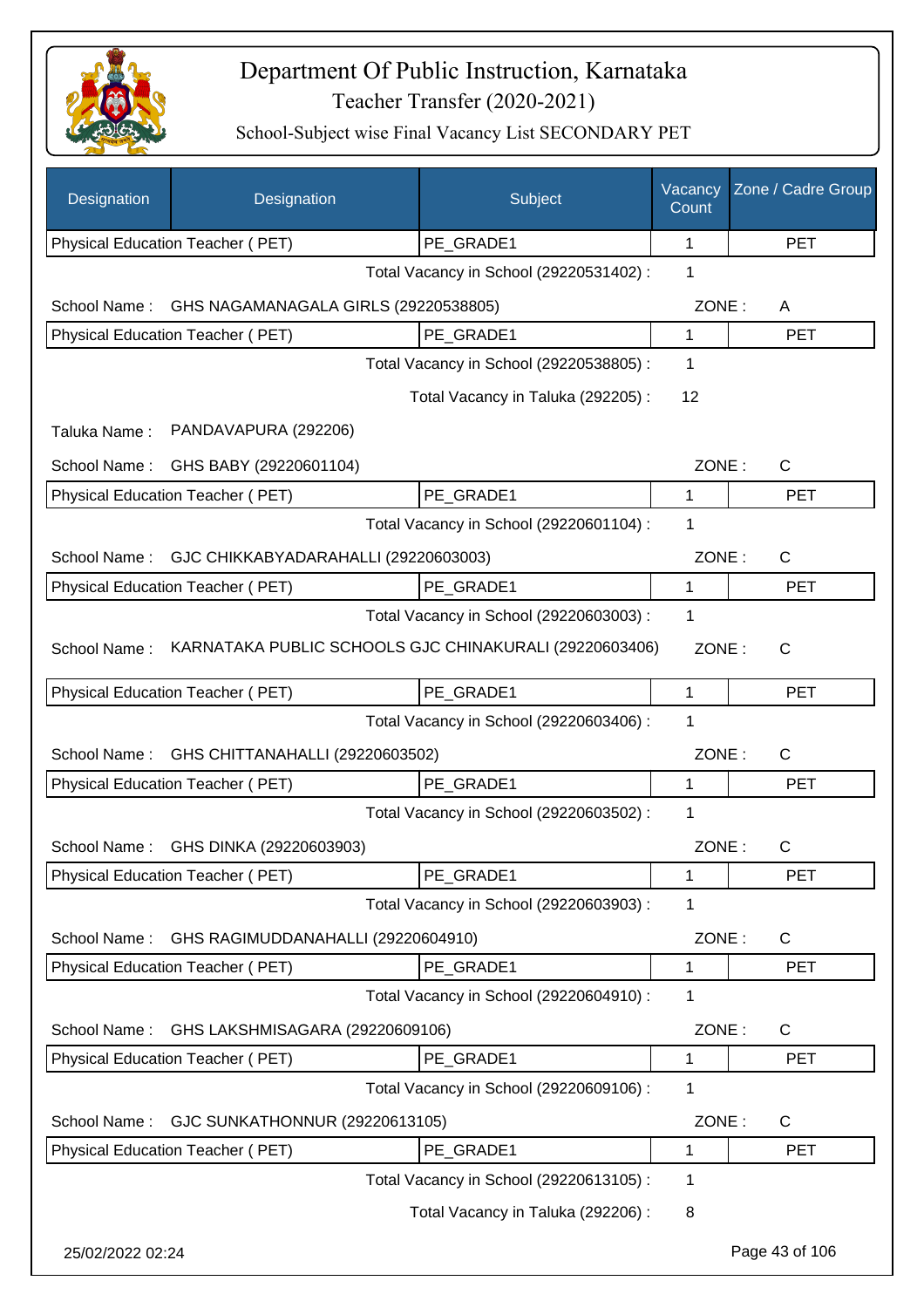

| Designation      | Designation                                                         | Subject                                 | Vacancy<br>Count | Zone / Cadre Group |
|------------------|---------------------------------------------------------------------|-----------------------------------------|------------------|--------------------|
| Taluka Name:     | SRIRANGA PATNA (292207)                                             |                                         |                  |                    |
| School Name:     | GHS BALLENAHALLY (29220701304)                                      |                                         | ZONE:            | $\mathsf C$        |
|                  | Physical Education Teacher (PET)                                    | PE_GRADE1                               | 1                | <b>PET</b>         |
|                  |                                                                     | Total Vacancy in School (29220701304) : | 1                |                    |
| School Name:     | GHS GANANGOORU (29220703802)                                        |                                         | ZONE:            | C                  |
|                  | Physical Education Teacher (PET)                                    | PE GRADE1                               | 1                | <b>PET</b>         |
|                  |                                                                     | Total Vacancy in School (29220703802) : | 1                |                    |
| School Name:     | GHS MAHADEVPURA BORE (29220706907)                                  |                                         | ZONE:            | C                  |
|                  | Physical Education Teacher (PET)                                    | PE GRADE1                               | 1                | <b>PET</b>         |
|                  |                                                                     | Total Vacancy in School (29220706907) : | 1                |                    |
| School Name:     | GHS NERALEKERE (29220708202)                                        |                                         | ZONE:            | $\mathsf{C}$       |
|                  | Physical Education Teacher (PET)                                    | PE_GRADE1                               | 1                | <b>PET</b>         |
|                  |                                                                     | Total Vacancy in School (29220708202) : | 1                |                    |
|                  |                                                                     | Total Vacancy in Taluka (292207) :      | 4                |                    |
| Taluka Name:     | MANDYA NORTH (292208)                                               |                                         |                  |                    |
| School Name:     | KARNATAKA PUBLIC SCHOOLS G.P.U.C. COLLEGE BASARALU<br>(29220801705) |                                         | ZONE:            | $\mathsf{C}$       |
|                  | Physical Education Teacher (PET)                                    | PE_GRADE1                               | 1                | <b>PET</b>         |
|                  |                                                                     | Total Vacancy in School (29220801705) : | 1                |                    |
| School Name:     | GHS COMPOSITE HOLALU (29220803303)                                  |                                         | ZONE:            | B                  |
|                  | Physical Education Teacher (PET)                                    | PE_GRADE1                               | 1                | <b>PET</b>         |
|                  |                                                                     | Total Vacancy in School (29220803303) : | 1                |                    |
|                  | School Name: GHS BABY (29220804202)                                 |                                         | ZONE:            | C                  |
|                  | Physical Education Teacher (PET)                                    | PE_GRADE1                               | 1                | <b>PET</b>         |
|                  |                                                                     | Total Vacancy in School (29220804202) : | 1                |                    |
| School Name:     | GHS COMPOSITE JODIHODAGHATTA (29220804603)                          |                                         | ZONE:            | C                  |
|                  | Physical Education Teacher (PET)                                    | PE GRADE1                               | 1                | <b>PET</b>         |
|                  |                                                                     | Total Vacancy in School (29220804603) : | 1                |                    |
| School Name:     | GHS SHIVAPURA (29220805406)                                         |                                         | ZONE:            | $\mathsf{C}$       |
|                  | Physical Education Teacher (PET)                                    | PE_GRADE1                               | $\mathbf 1$      | <b>PET</b>         |
|                  |                                                                     | Total Vacancy in School (29220805406) : | 1                |                    |
| School Name:     | GHS COMPOSITE G. MALLIGERE (29220806003)                            |                                         | ZONE:            | $\mathsf C$        |
|                  |                                                                     |                                         |                  |                    |
| 25/02/2022 02:24 |                                                                     |                                         |                  | Page 44 of 106     |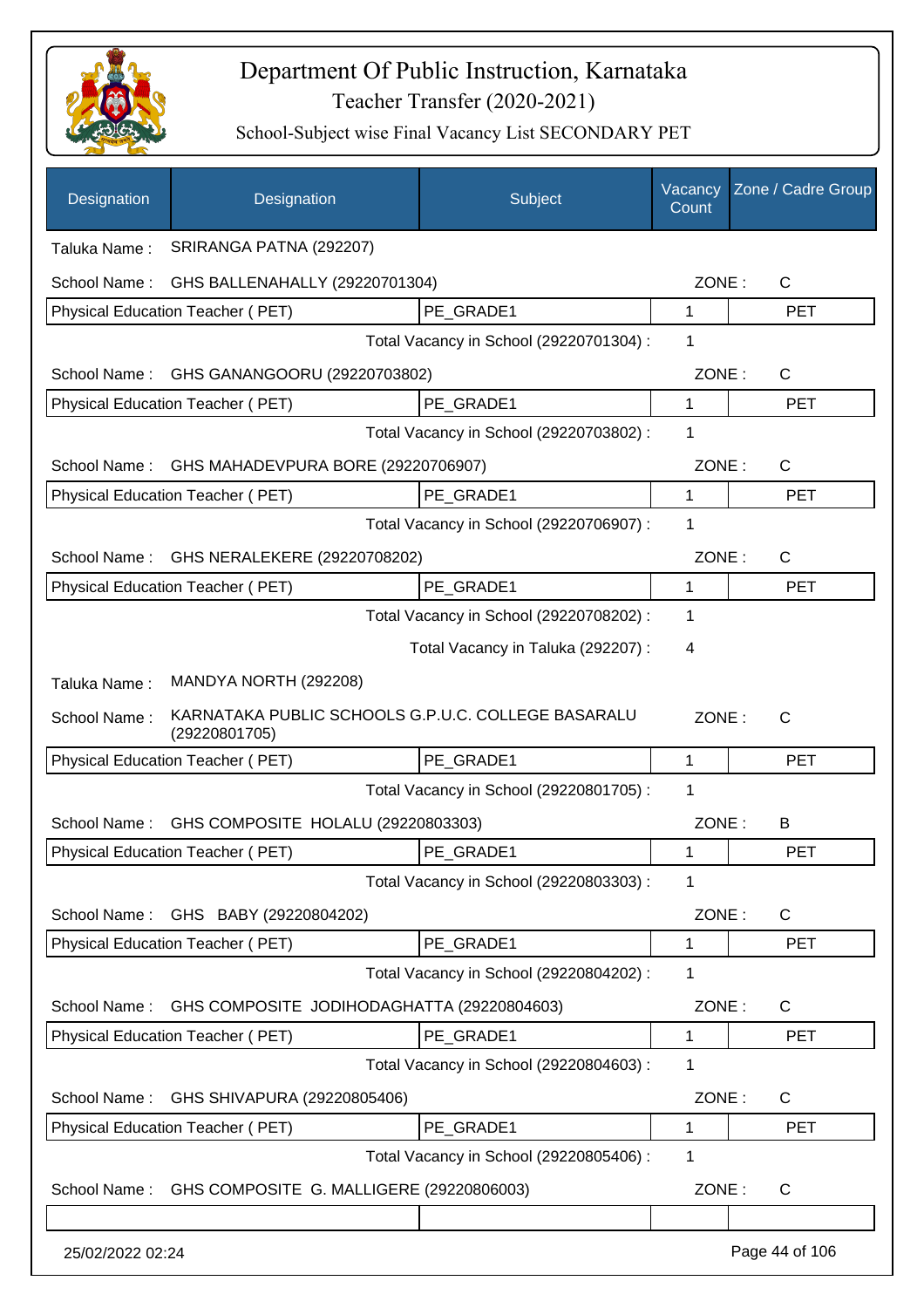

| Physical Education Teacher (PET)<br>PE GRADE1<br>1<br><b>PET</b><br>Total Vacancy in School (29220806003) :<br>1<br>GHS COMPOSITE HULIKERE (29220806105)<br>ZONE:<br>$\mathsf{C}$<br>School Name:<br>PE GRADE1<br>Physical Education Teacher (PET)<br>1<br><b>PET</b><br>Total Vacancy in School (29220806105) :<br>1<br>ZONE:<br>C<br>School Name:<br>GHS DODDAKOTHAGERE (29220809902)<br>PE_GRADE1<br>Physical Education Teacher (PET)<br>1<br><b>PET</b><br>Total Vacancy in School (29220809902) :<br>1<br>Total Vacancy in Taluka (292208) :<br>8<br>Total Vacancy in District (2922) :<br>68<br><b>HASSAN (2923)</b><br>District Name:<br>ALUR (292301)<br>Taluka Name:<br>ZONE:<br>School Name:<br>GHS KADALU (29230100802)<br>B<br>Physical Education Teacher (PET)<br>PE_GRADE1<br>1<br><b>PET</b><br>1<br>Total Vacancy in School (29230100802) :<br>GOVT HIGH SCHOOL HARIHALLY (29230102602)<br>ZONE:<br>School Name:<br>C |  |
|---------------------------------------------------------------------------------------------------------------------------------------------------------------------------------------------------------------------------------------------------------------------------------------------------------------------------------------------------------------------------------------------------------------------------------------------------------------------------------------------------------------------------------------------------------------------------------------------------------------------------------------------------------------------------------------------------------------------------------------------------------------------------------------------------------------------------------------------------------------------------------------------------------------------------------------|--|
|                                                                                                                                                                                                                                                                                                                                                                                                                                                                                                                                                                                                                                                                                                                                                                                                                                                                                                                                       |  |
|                                                                                                                                                                                                                                                                                                                                                                                                                                                                                                                                                                                                                                                                                                                                                                                                                                                                                                                                       |  |
|                                                                                                                                                                                                                                                                                                                                                                                                                                                                                                                                                                                                                                                                                                                                                                                                                                                                                                                                       |  |
|                                                                                                                                                                                                                                                                                                                                                                                                                                                                                                                                                                                                                                                                                                                                                                                                                                                                                                                                       |  |
|                                                                                                                                                                                                                                                                                                                                                                                                                                                                                                                                                                                                                                                                                                                                                                                                                                                                                                                                       |  |
|                                                                                                                                                                                                                                                                                                                                                                                                                                                                                                                                                                                                                                                                                                                                                                                                                                                                                                                                       |  |
|                                                                                                                                                                                                                                                                                                                                                                                                                                                                                                                                                                                                                                                                                                                                                                                                                                                                                                                                       |  |
|                                                                                                                                                                                                                                                                                                                                                                                                                                                                                                                                                                                                                                                                                                                                                                                                                                                                                                                                       |  |
|                                                                                                                                                                                                                                                                                                                                                                                                                                                                                                                                                                                                                                                                                                                                                                                                                                                                                                                                       |  |
|                                                                                                                                                                                                                                                                                                                                                                                                                                                                                                                                                                                                                                                                                                                                                                                                                                                                                                                                       |  |
|                                                                                                                                                                                                                                                                                                                                                                                                                                                                                                                                                                                                                                                                                                                                                                                                                                                                                                                                       |  |
|                                                                                                                                                                                                                                                                                                                                                                                                                                                                                                                                                                                                                                                                                                                                                                                                                                                                                                                                       |  |
|                                                                                                                                                                                                                                                                                                                                                                                                                                                                                                                                                                                                                                                                                                                                                                                                                                                                                                                                       |  |
|                                                                                                                                                                                                                                                                                                                                                                                                                                                                                                                                                                                                                                                                                                                                                                                                                                                                                                                                       |  |
|                                                                                                                                                                                                                                                                                                                                                                                                                                                                                                                                                                                                                                                                                                                                                                                                                                                                                                                                       |  |
|                                                                                                                                                                                                                                                                                                                                                                                                                                                                                                                                                                                                                                                                                                                                                                                                                                                                                                                                       |  |
| Physical Education Teacher (PET)<br>PE GRADE1<br>1<br><b>PET</b>                                                                                                                                                                                                                                                                                                                                                                                                                                                                                                                                                                                                                                                                                                                                                                                                                                                                      |  |
| 1<br>Total Vacancy in School (29230102602) :                                                                                                                                                                                                                                                                                                                                                                                                                                                                                                                                                                                                                                                                                                                                                                                                                                                                                          |  |
| GOVT HIGH SCHOOL JINAGARAVALLI (29230104002)<br>ZONE:<br>School Name:<br>C                                                                                                                                                                                                                                                                                                                                                                                                                                                                                                                                                                                                                                                                                                                                                                                                                                                            |  |
| Physical Education Teacher (PET)<br>PE GRADE1<br><b>PET</b><br>1                                                                                                                                                                                                                                                                                                                                                                                                                                                                                                                                                                                                                                                                                                                                                                                                                                                                      |  |
| Total Vacancy in School (29230104002) :<br>1                                                                                                                                                                                                                                                                                                                                                                                                                                                                                                                                                                                                                                                                                                                                                                                                                                                                                          |  |
| GHS HANCHURU (29230104802)<br>ZONE:<br>C<br>School Name:                                                                                                                                                                                                                                                                                                                                                                                                                                                                                                                                                                                                                                                                                                                                                                                                                                                                              |  |
| Physical Education Teacher (PET)<br>PE_GRADE1<br><b>PET</b><br>1                                                                                                                                                                                                                                                                                                                                                                                                                                                                                                                                                                                                                                                                                                                                                                                                                                                                      |  |
| Total Vacancy in School (29230104802) :<br>1                                                                                                                                                                                                                                                                                                                                                                                                                                                                                                                                                                                                                                                                                                                                                                                                                                                                                          |  |
| GHS KUNDUR (29230109802)<br>ZONE:<br>C<br>School Name:                                                                                                                                                                                                                                                                                                                                                                                                                                                                                                                                                                                                                                                                                                                                                                                                                                                                                |  |
| Physical Education Teacher (PET)<br>PE_GRADE1<br><b>PET</b><br>1                                                                                                                                                                                                                                                                                                                                                                                                                                                                                                                                                                                                                                                                                                                                                                                                                                                                      |  |
| Total Vacancy in School (29230109802) :<br>1                                                                                                                                                                                                                                                                                                                                                                                                                                                                                                                                                                                                                                                                                                                                                                                                                                                                                          |  |
| GHS MADABALU (29230110202)<br>ZONE:<br>C<br>School Name:                                                                                                                                                                                                                                                                                                                                                                                                                                                                                                                                                                                                                                                                                                                                                                                                                                                                              |  |
| Physical Education Teacher (PET)<br>PE GRADE1<br>1<br><b>PET</b>                                                                                                                                                                                                                                                                                                                                                                                                                                                                                                                                                                                                                                                                                                                                                                                                                                                                      |  |
| Total Vacancy in School (29230110202) :<br>1                                                                                                                                                                                                                                                                                                                                                                                                                                                                                                                                                                                                                                                                                                                                                                                                                                                                                          |  |
| GOVERNMENT HIGH SCHOOL THIPPANAHALLY (29230113302)<br>ZONE:<br>School Name:<br>C                                                                                                                                                                                                                                                                                                                                                                                                                                                                                                                                                                                                                                                                                                                                                                                                                                                      |  |
| Physical Education Teacher (PET)<br>PE_GRADE1<br>1<br><b>PET</b>                                                                                                                                                                                                                                                                                                                                                                                                                                                                                                                                                                                                                                                                                                                                                                                                                                                                      |  |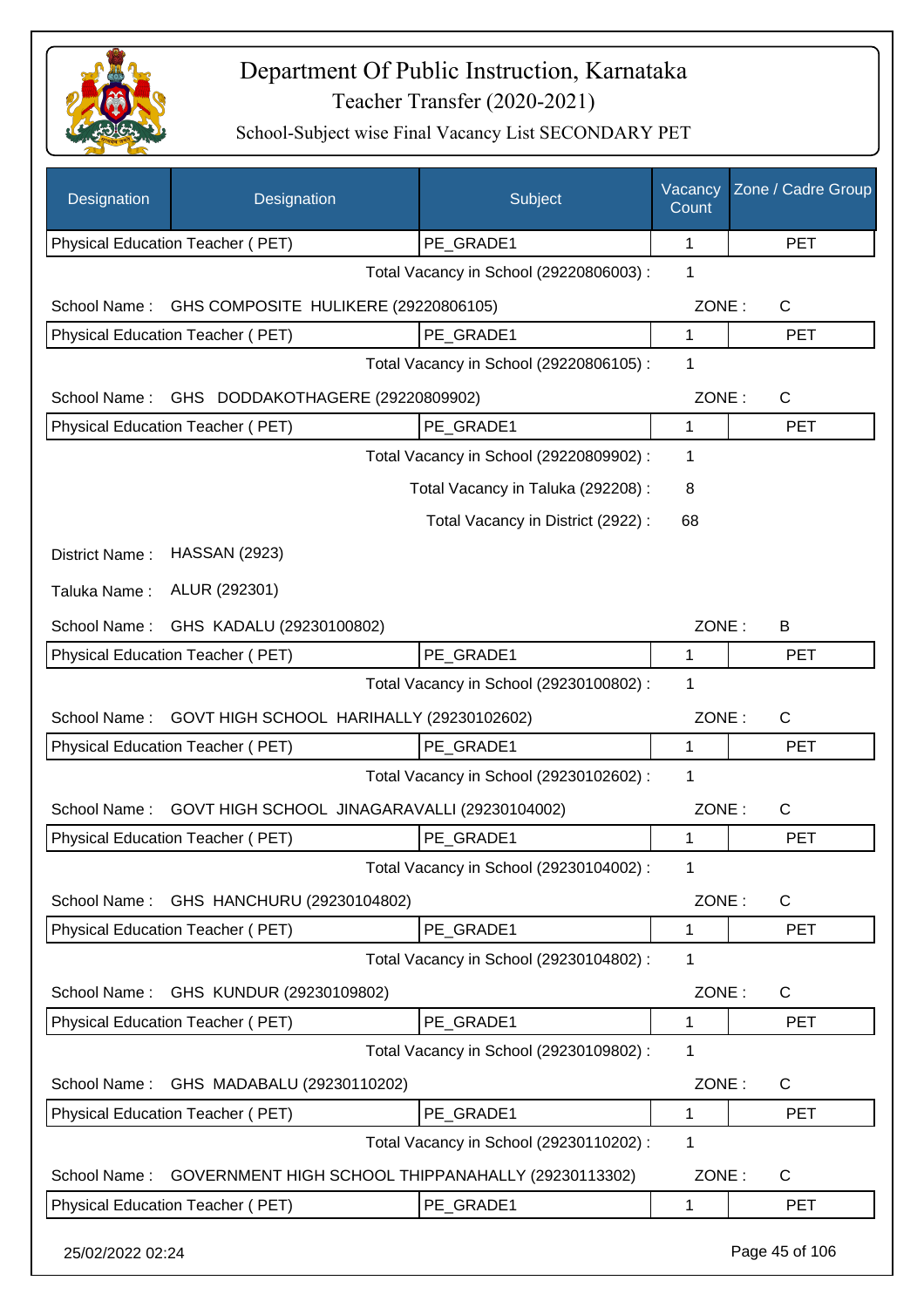

| Designation      | Designation                                                                 | Subject                                 | Vacancy<br>Count | Zone / Cadre Group |
|------------------|-----------------------------------------------------------------------------|-----------------------------------------|------------------|--------------------|
|                  |                                                                             | Total Vacancy in School (29230113302) : | 1                |                    |
| School Name:     | GHS KALLARE (29230114902)                                                   |                                         | ZONE:            | $\mathsf{C}$       |
|                  | Physical Education Teacher (PET)                                            | PE GRADE1                               | 1                | <b>PET</b>         |
|                  |                                                                             | Total Vacancy in School (29230114902) : | 1                |                    |
|                  |                                                                             | Total Vacancy in Taluka (292301) :      | 8                |                    |
| Taluka Name:     | ARAKALAGUDU (292302)                                                        |                                         |                  |                    |
| School Name:     | GHS HANDARANGI (29230200304)                                                |                                         | ZONE:            | $\mathsf{C}$       |
|                  | Physical Education Teacher (PET)                                            | PE_GRADE1                               | 1                | <b>PET</b>         |
|                  |                                                                             | Total Vacancy in School (29230200304) : | 1                |                    |
| School Name:     | B.S.S.GOVT JUNIOR COLLEGE, KONANUR (29230202508)                            |                                         | ZONE:            | $\mathsf{C}$       |
|                  | Physical Education Teacher (PET)                                            | PE GRADE1                               | 1                | <b>PET</b>         |
|                  |                                                                             | Total Vacancy in School (29230202508) : | 1                |                    |
| School Name:     | KARNATAKA PUBLIC SCHOOLS GOVT JUNIER COLLEGE<br>BASAVAPATTANA (29230203605) |                                         | ZONE:            | $\mathsf{C}$       |
|                  | Physical Education Teacher (PET)                                            | PE GRADE1                               | 1                | <b>PET</b>         |
|                  |                                                                             | Total Vacancy in School (29230203605) : | 1                |                    |
| School Name:     | GHS ABM HALLY (29230208603)                                                 |                                         | ZONE:            | $\mathsf{C}$       |
|                  | Physical Education Teacher (PET)                                            | PE GRADE1                               | 1                | <b>PET</b>         |
|                  |                                                                             | Total Vacancy in School (29230208603) : | 1                |                    |
| School Name:     | GHS GANJALAGUDU (29230212904)                                               |                                         | ZONE:            | $\mathsf{C}$       |
|                  | Physical Education Teacher (PET)                                            | PE GRADE1                               | 1                | <b>PET</b>         |
|                  |                                                                             | Total Vacancy in School (29230212904) : | 1                |                    |
| School Name:     | GHS KATTEPURA (29230213303)                                                 |                                         | ZONE:            | C                  |
|                  | Physical Education Teacher (PET)                                            | PE_GRADE1                               | 1                | <b>PET</b>         |
|                  |                                                                             | Total Vacancy in School (29230213303) : | 1                |                    |
| School Name:     | GHS HANYALU (29230216402)                                                   |                                         | ZONE:            | C                  |
|                  | Physical Education Teacher (PET)                                            | PE GRADE1                               | 1                | <b>PET</b>         |
|                  |                                                                             | Total Vacancy in School (29230216402) : | 1                |                    |
| School Name:     | GOVT HIGH SCHOOL HULIKAL (29230219004)                                      |                                         | ZONE:            | C                  |
|                  | Physical Education Teacher (PET)                                            | PE_GRADE1                               | 1                | <b>PET</b>         |
|                  |                                                                             | Total Vacancy in School (29230219004) : | 1                |                    |
| School Name:     | GOVT JUNIER COLLEGE HEBBALE (29230224003)                                   |                                         | ZONE:            | C                  |
|                  | Physical Education Teacher (PET)                                            | PE_GRADE1                               | 1                | <b>PET</b>         |
| 25/02/2022 02:24 |                                                                             |                                         |                  | Page 46 of 106     |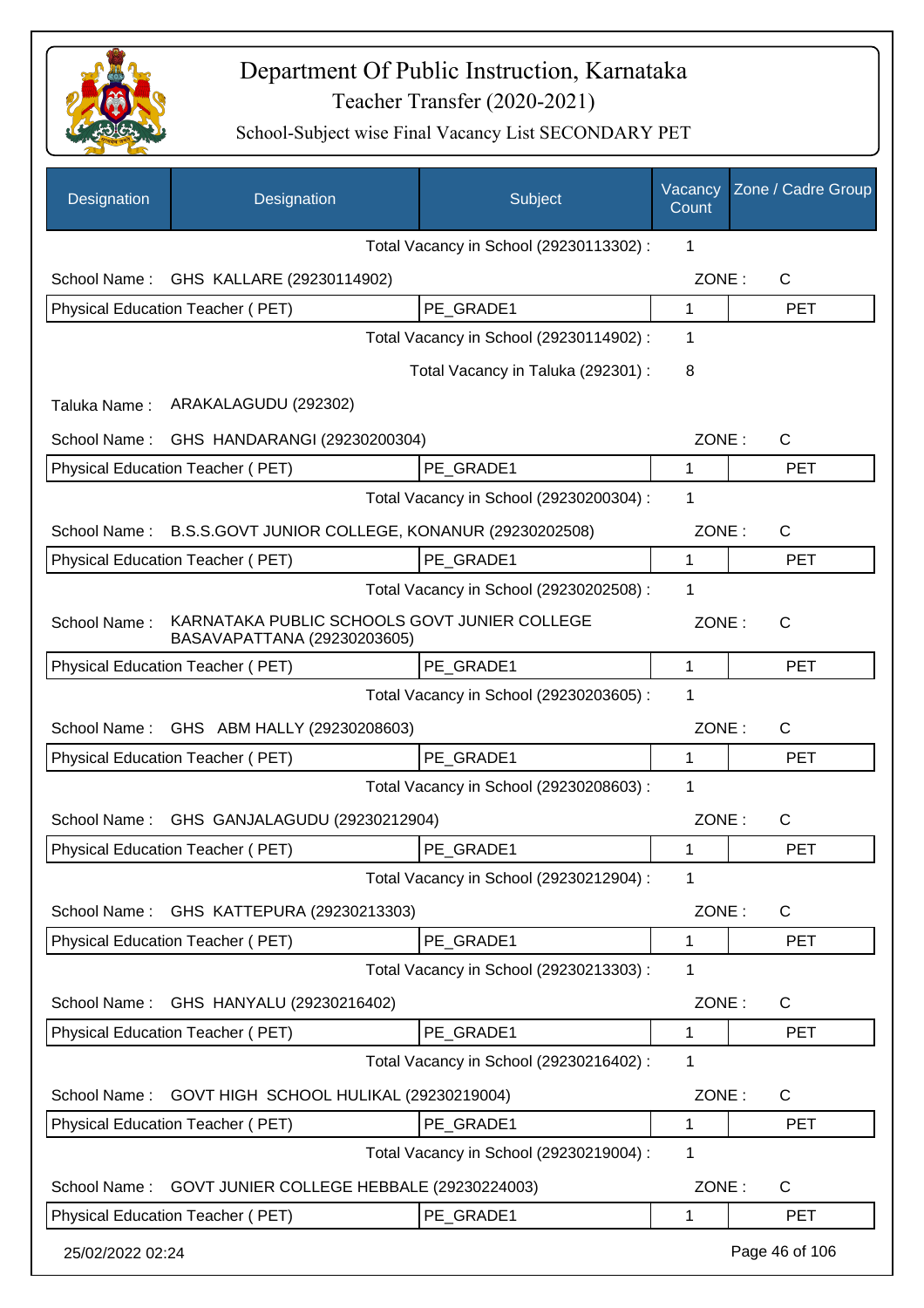

| Designation      | Designation                                                        | Subject                                 | Vacancy<br>Count | Zone / Cadre Group |
|------------------|--------------------------------------------------------------------|-----------------------------------------|------------------|--------------------|
|                  |                                                                    | Total Vacancy in School (29230224003) : | 1                |                    |
|                  |                                                                    | Total Vacancy in Taluka (292302) :      | 9                |                    |
| Taluka Name:     | <b>ARASIKERE (292303)</b>                                          |                                         |                  |                    |
| School Name:     | GHS KALYADI (29230300402)                                          |                                         | ZONE:            | $\mathsf{C}$       |
|                  | <b>Physical Education Teacher (PET)</b>                            | PE GRADE1                               | 1                | <b>PET</b>         |
|                  |                                                                    | Total Vacancy in School (29230300402) : | 1                |                    |
| School Name:     | GHS KENKERE (29230305302)                                          |                                         | ZONE:            | $\mathsf{C}$       |
|                  | Physical Education Teacher (PET)                                   | PE_GRADE1                               | 1                | <b>PET</b>         |
|                  |                                                                    | Total Vacancy in School (29230305302) : | 1                |                    |
| School Name:     | KARNATAKA PUBLIC SCHOOLS GPUC CHINDENA HALLY GATE<br>(29230305310) |                                         | ZONE:            | $\mathsf{C}$       |
|                  | <b>Physical Education Teacher (PET)</b>                            | PE GRADE1                               | 1                | <b>PET</b>         |
|                  |                                                                    | Total Vacancy in School (29230305310) : | 1                |                    |
| School Name:     | GHS BAGESHAPURA (29230308802)                                      |                                         | ZONE:            | $\mathsf{C}$       |
|                  | Physical Education Teacher (PET)                                   | PE GRADE1                               | $\mathbf{1}$     | <b>PET</b>         |
|                  |                                                                    | Total Vacancy in School (29230308802) : | 1                |                    |
| School Name:     | GHS BELAVATTHAHALLY (29230312102)                                  |                                         | ZONE:            | C                  |
|                  | Physical Education Teacher (PET)                                   | PE_GRADE1                               | 1                | <b>PET</b>         |
|                  |                                                                    | Total Vacancy in School (29230312102) : | 1                |                    |
| School Name:     | GHS CHAGACHAGERE (29230312502)                                     |                                         | ZONE:            | C                  |
|                  | Physical Education Teacher (PET)                                   | PE GRADE1                               | 1                | <b>PET</b>         |
|                  |                                                                    | Total Vacancy in School (29230312502) : | 1                |                    |
| School Name:     | GHS CHALLAPURA (29230324603)                                       |                                         | ZONE:            | C                  |
|                  | Physical Education Teacher (PET)                                   | PE GRADE1                               | 1                | <b>PET</b>         |
|                  |                                                                    | Total Vacancy in School (29230324603) : | 1                |                    |
| School Name:     | GHS NAGAVEDI (29230326702)                                         |                                         | ZONE:            | C                  |
|                  | Physical Education Teacher (PET)                                   | PE GRADE1                               | 1                | <b>PET</b>         |
|                  |                                                                    | Total Vacancy in School (29230326702) : | 1                |                    |
| School Name:     | GHS J.C.PURA (29230326805)                                         |                                         | ZONE:            | C                  |
|                  | Physical Education Teacher (PET)                                   | PE GRADE1                               | 1                | <b>PET</b>         |
|                  |                                                                    | Total Vacancy in School (29230326805) : | 1                |                    |
| School Name:     | G.P.U COLLEGE D.M.KURKE (29230327205)                              |                                         | ZONE:            | C                  |
|                  | Physical Education Teacher (PET)                                   | PE GRADE1                               | 1                | <b>PET</b>         |
| 25/02/2022 02:24 |                                                                    |                                         |                  | Page 47 of 106     |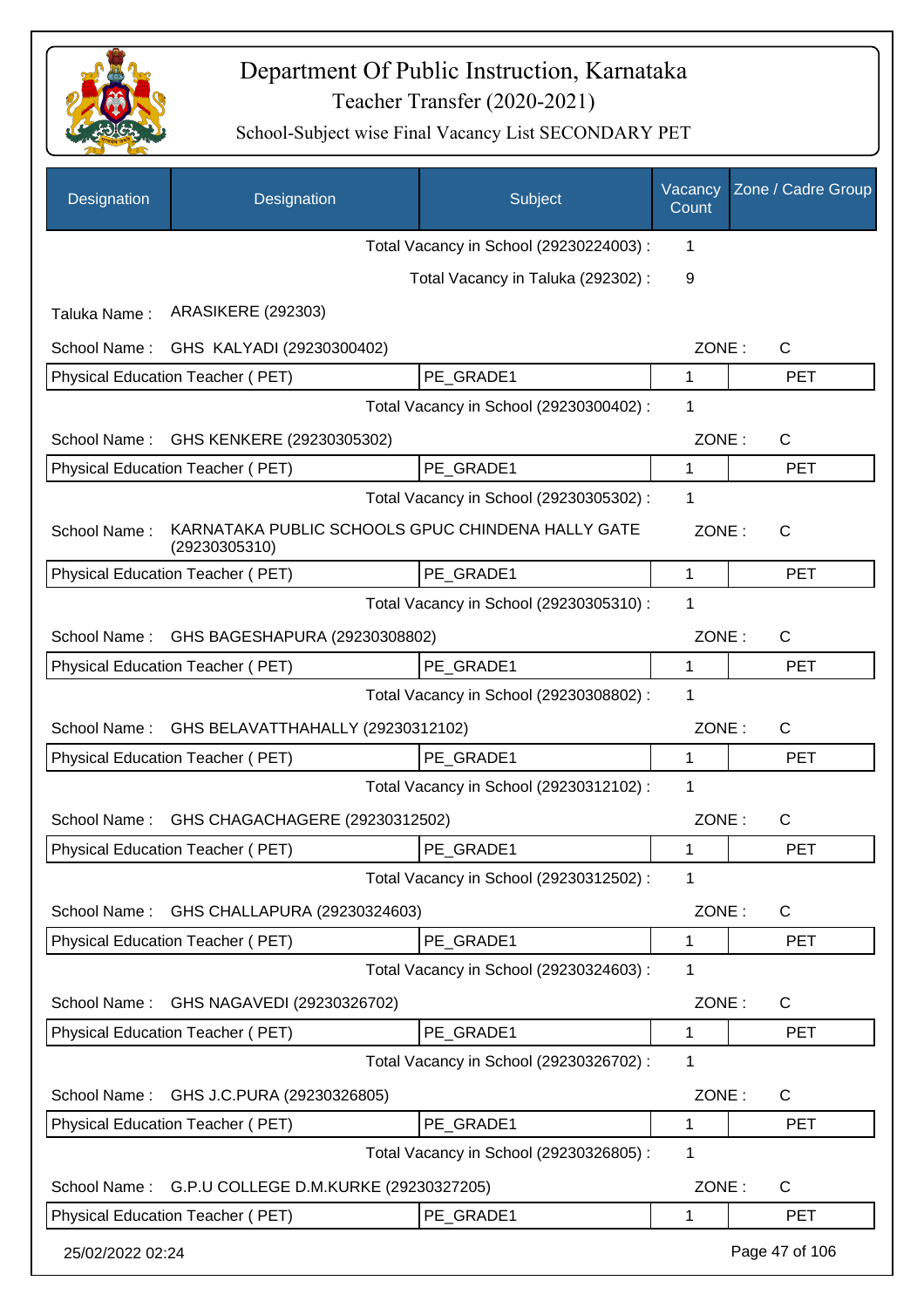

| Designation      | Designation                                            | Subject                                 | Vacancy<br>Count | Zone / Cadre Group |
|------------------|--------------------------------------------------------|-----------------------------------------|------------------|--------------------|
|                  |                                                        | Total Vacancy in School (29230327205) : | 1                |                    |
| School Name:     | GHS KALLUSADARAHALLY (29230330103)                     |                                         | ZONE:            | $\mathsf{C}$       |
|                  | Physical Education Teacher (PET)                       | PE GRADE1                               | 1                | <b>PET</b>         |
|                  |                                                        | Total Vacancy in School (29230330103) : | 1                |                    |
|                  | School Name: GPUC JAVAGAL (29230333207)                |                                         | ZONE:            | $\mathsf{C}$       |
|                  | Physical Education Teacher (PET)                       | PE_GRADE1                               | 1                | <b>PET</b>         |
|                  |                                                        | Total Vacancy in School (29230333207) : | 1                |                    |
| School Name:     | GHS NERLIGE (29230333604)                              |                                         | ZONE:            | C                  |
|                  | Physical Education Teacher (PET)                       | PE_GRADE1                               | 1                | <b>PET</b>         |
|                  |                                                        | Total Vacancy in School (29230333604) : | 1                |                    |
| School Name:     | GHS BANDUR (29230335002)                               |                                         | ZONE:            | C                  |
|                  | Physical Education Teacher (PET)                       | PE GRADE1                               | 1                | <b>PET</b>         |
|                  |                                                        | Total Vacancy in School (29230335002) : | 1                |                    |
| School Name:     | GOVT JUNIOR COLLAGE GANDASI SANTE MYDANA (29230335413) |                                         | ZONE:            | $\mathsf{C}$       |
|                  | Physical Education Teacher (PET)                       | PE_GRADE1                               | 1                | <b>PET</b>         |
|                  |                                                        | Total Vacancy in School (29230335413) : | 1                |                    |
| School Name:     | GHS K.SHANKARANAHALLI (29230342801)                    |                                         | ZONE:            | C                  |
|                  | Physical Education Teacher (PET)                       | PE_GRADE1                               | 1                | <b>PET</b>         |
|                  |                                                        | Total Vacancy in School (29230342801) : | 1                |                    |
| School Name:     | GHS ARAKERE (29230419302)                              |                                         | ZONE:            | С                  |
|                  | Physical Education Teacher (PET)                       | PE_GRADE1                               | 1                | <b>PET</b>         |
|                  |                                                        | Total Vacancy in School (29230419302) : | 1                |                    |
|                  |                                                        | Total Vacancy in Taluka (292303) :      | 17               |                    |
| Taluka Name:     | BELUR (292304)                                         |                                         |                  |                    |
| School Name:     | GHS BIKKODU (29230402805)                              |                                         | ZONE:            | C                  |
|                  | Physical Education Teacher (PET)                       | PE GRADE1                               | 1                | <b>PET</b>         |
|                  |                                                        | Total Vacancy in School (29230402805) : | 1                |                    |
| School Name:     | GOVT PU COLLEGE GENDEHALLY (29230405606)               |                                         | ZONE:            | C                  |
|                  | Physical Education Teacher (PET)                       | PE_GRADE1                               | 1                | <b>PET</b>         |
|                  |                                                        | Total Vacancy in School (29230405606) : | 1                |                    |
| School Name:     | GHS DODDA KODIHALLY (29230417402)                      |                                         | ZONE:            | C                  |
|                  | Physical Education Teacher (PET)                       | PE_GRADE1                               | 1                | <b>PET</b>         |
|                  |                                                        |                                         |                  |                    |
| 25/02/2022 02:24 |                                                        |                                         |                  | Page 48 of 106     |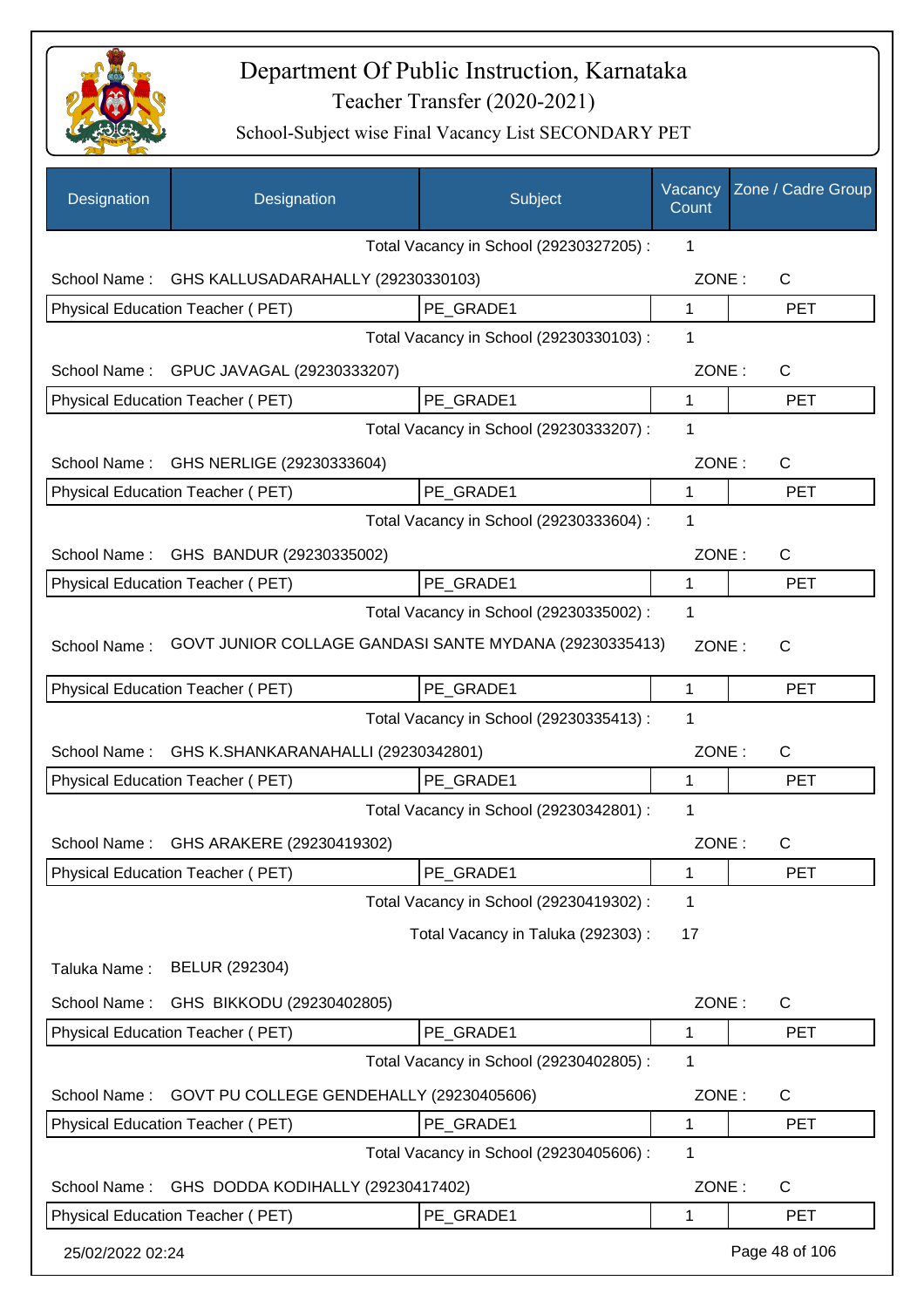

| Designation      | Designation                                                      | Subject                                 | Vacancy<br>Count | Zone / Cadre Group |
|------------------|------------------------------------------------------------------|-----------------------------------------|------------------|--------------------|
|                  |                                                                  | Total Vacancy in School (29230417402) : | 1                |                    |
| School Name:     | GOVT PU COLLEGE HIGH SCHOOL SECTION SANENAHALLY<br>(29230417802) |                                         | ZONE:            | C                  |
|                  | <b>Physical Education Teacher (PET)</b>                          | PE GRADE1                               | 1                | <b>PET</b>         |
|                  |                                                                  | Total Vacancy in School (29230417802) : | 1                |                    |
| School Name:     | GHS TARIMARA (29230426202)                                       |                                         | ZONE:            | $\mathsf{C}$       |
|                  | Physical Education Teacher (PET)                                 | PE_GRADE1                               | 1                | <b>PET</b>         |
|                  |                                                                  | Total Vacancy in School (29230426202) : | 1                |                    |
| School Name:     | GOVT PU COLLEGE AREHALLY (29230426409)                           |                                         | ZONE:            | C                  |
|                  | Physical Education Teacher (PET)                                 | PE_GRADE1                               | 1                | <b>PET</b>         |
|                  |                                                                  | Total Vacancy in School (29230426409) : | 1                |                    |
| School Name:     | GHS ANUGATTA (29230427102)                                       |                                         | ZONE:            | C                  |
|                  | Physical Education Teacher (PET)                                 | PE GRADE1                               | 1                | <b>PET</b>         |
|                  |                                                                  | Total Vacancy in School (29230427102) : | 1                |                    |
|                  |                                                                  | Total Vacancy in Taluka (292304) :      | $\overline{7}$   |                    |
| Taluka Name:     | CHANNARAYAPATNA (292305)                                         |                                         |                  |                    |
| School Name:     | GJC UDAYAPURA (29230502506)                                      |                                         | ZONE:            | $\mathsf{C}$       |
|                  | Physical Education Teacher (PET)                                 | PE_GRADE1                               | 1                | <b>PET</b>         |
|                  |                                                                  | Total Vacancy in School (29230502506) : | 1                |                    |
| School Name:     | GOVT.HIGH SCHOOL DIDAGA (29230503305)                            |                                         | ZONE:            | C                  |
|                  | Physical Education Teacher (PET)                                 | PE_GRADE1                               |                  | <b>PET</b>         |
|                  |                                                                  | Total Vacancy in School (29230503305) : | 1                |                    |
| School Name:     | GOVT.HIGH SCHOOL KEMBALU (29230511003)                           |                                         | ZONE:            | $\mathsf{C}$       |
|                  | Physical Education Teacher (PET)                                 | PE GRADE1                               | 1                | <b>PET</b>         |
|                  |                                                                  | Total Vacancy in School (29230511003):  | 1                |                    |
| School Name:     | GOVT.HIGH SCHOOL GOVINAKERE (29230511402)                        |                                         | ZONE:            | C                  |
|                  | Physical Education Teacher (PET)                                 | PE GRADE1                               | 1                | <b>PET</b>         |
|                  |                                                                  | Total Vacancy in School (29230511402) : | 1                |                    |
| School Name:     | GOVT.HIGH SCHOOL OBALAPURA (29230511502)                         |                                         | ZONE:            | C                  |
|                  | Physical Education Teacher (PET)                                 | PE GRADE1                               | 1                | <b>PET</b>         |
|                  |                                                                  | Total Vacancy in School (29230511502) : | 1                |                    |
| School Name:     | GOVT.HIGH SCHOOL BAGUR (29230511805)                             |                                         | ZONE:            | C                  |
|                  | Physical Education Teacher (PET)                                 | PE_GRADE1                               | 1                | <b>PET</b>         |
| 25/02/2022 02:24 |                                                                  |                                         |                  | Page 49 of 106     |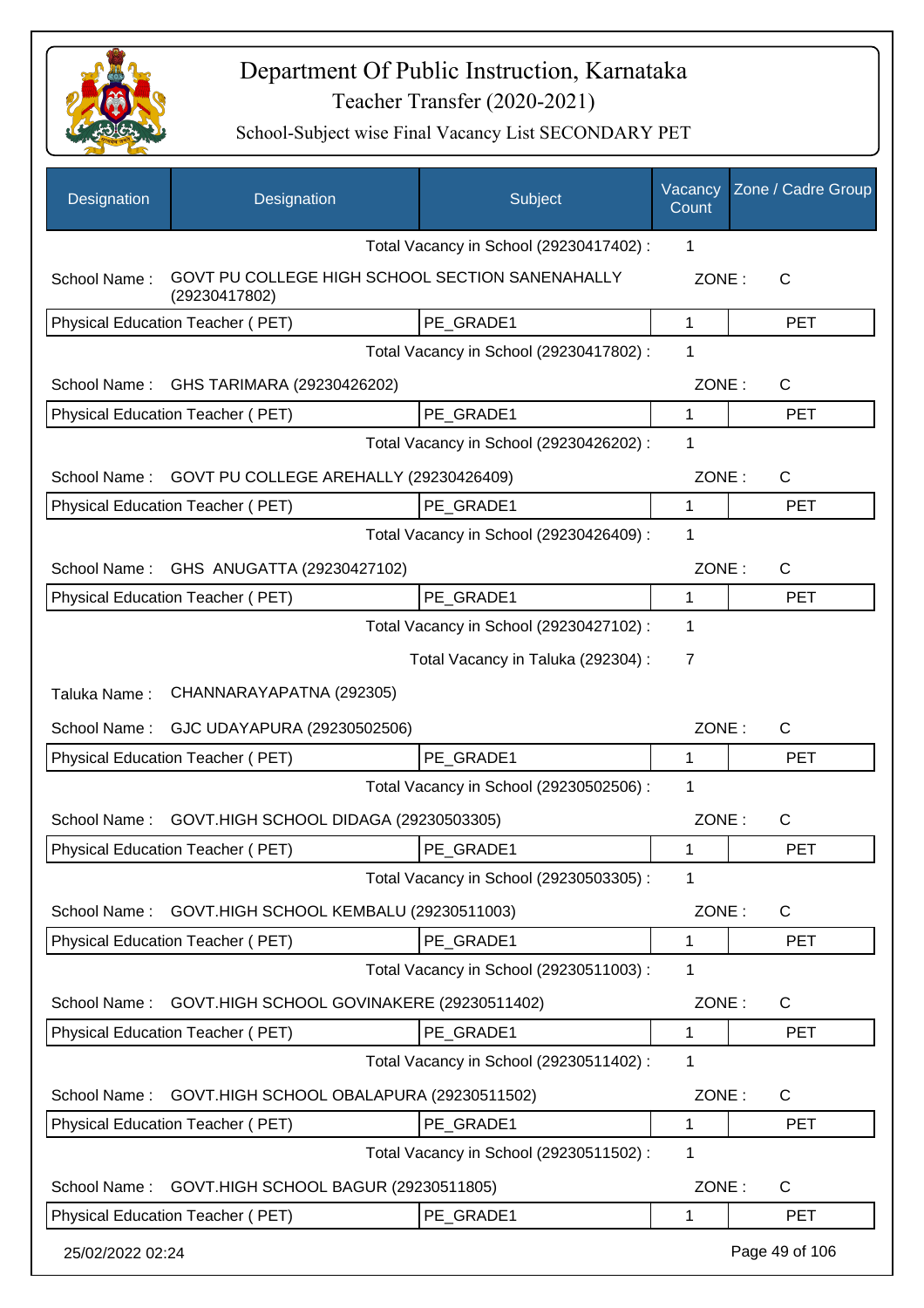

| Designation      | Designation                                                       | Subject                                 | Vacancy<br>Count | Zone / Cadre Group |
|------------------|-------------------------------------------------------------------|-----------------------------------------|------------------|--------------------|
|                  |                                                                   | Total Vacancy in School (29230511805) : | 1                |                    |
| School Name:     | GOVT.HIGH SCHOOL HEBBALALU (29230514402)                          |                                         | ZONE:            | C                  |
|                  | Physical Education Teacher (PET)                                  | PE GRADE1                               | $\mathbf 1$      | <b>PET</b>         |
|                  |                                                                   | Total Vacancy in School (29230514402) : | 1                |                    |
| School Name:     | GOVT.HIGH SCHOOL CHANNARAYAPATNA(BEHIND BEO OFF)<br>(29230515434) |                                         | ZONE:            | A                  |
|                  | Physical Education Teacher (PET)                                  | PE GRADE1                               | 1                | <b>PET</b>         |
|                  |                                                                   | Total Vacancy in School (29230515434) : | 1                |                    |
| School Name:     | GOVT.HIGH SCHOOL KAREHALLY (29230521004)                          |                                         | ZONE:            | C                  |
|                  | Physical Education Teacher (PET)                                  | PE GRADE1                               | 1                | <b>PET</b>         |
|                  |                                                                   | Total Vacancy in School (29230521004) : | 1                |                    |
|                  | School Name: GOVT.HIGH SCHOOL BIDARE (29230521302)                |                                         | ZONE:            | C                  |
|                  | Physical Education Teacher (PET)                                  | PE GRADE1                               | 1                | <b>PET</b>         |
|                  |                                                                   | Total Vacancy in School (29230521302) : | $\mathbf{1}$     |                    |
| School Name:     | GOVT.HIGH SCHOOL NAVILE (29230521804)                             |                                         | ZONE:            | C                  |
|                  | Physical Education Teacher (PET)                                  | PE GRADE1                               | 1                | <b>PET</b>         |
|                  |                                                                   | Total Vacancy in School (29230521804) : | 1                |                    |
| School Name:     | GOVT.HIGH SCHOOL VALAGERAHALLY (29230522002)                      |                                         | ZONE:            | C                  |
|                  | Physical Education Teacher (PET)                                  | PE_GRADE1                               | 1                | <b>PET</b>         |
|                  |                                                                   | Total Vacancy in School (29230522002) : | 1                |                    |
| School Name:     | GOVT.HIGH SCHOOL KUMBENAHALLY (29230524002)                       |                                         | ZONE:            | $\mathsf{C}$       |
|                  | Physical Education Teacher (PET)                                  | PE_GRADE1                               | 1                | <b>PET</b>         |
|                  |                                                                   | Total Vacancy in School (29230524002) : | 1                |                    |
| School Name:     | GOVT.HIGH SCHOOL PADUVANAHALLY (29230524402)                      |                                         | ZONE:            | $\mathsf{C}$       |
|                  | Physical Education Teacher (PET)                                  | PE_GRADE1                               | 1                | <b>PET</b>         |
|                  |                                                                   | Total Vacancy in School (29230524402) : | 1                |                    |
| School Name:     | GOVT.HIGH SCHOOL SATHENAHALLY (29230524902)                       |                                         | ZONE:            | C                  |
|                  | Physical Education Teacher (PET)                                  | PE GRADE1                               | 1                | <b>PET</b>         |
|                  |                                                                   | Total Vacancy in School (29230524902) : | 1                |                    |
| School Name:     | GOVT.HIGH SCHOOL KUNDUR MUTT (29230525302)                        |                                         | ZONE:            | C                  |
|                  | Physical Education Teacher (PET)                                  | PE_GRADE1                               | 1                | <b>PET</b>         |
|                  |                                                                   | Total Vacancy in School (29230525302) : | 1                |                    |
| School Name:     | GOVT.HIGH SCHOOL MATTANAVILE (29230530002)                        |                                         | ZONE:            | C                  |
| 25/02/2022 02:24 |                                                                   |                                         |                  | Page 50 of 106     |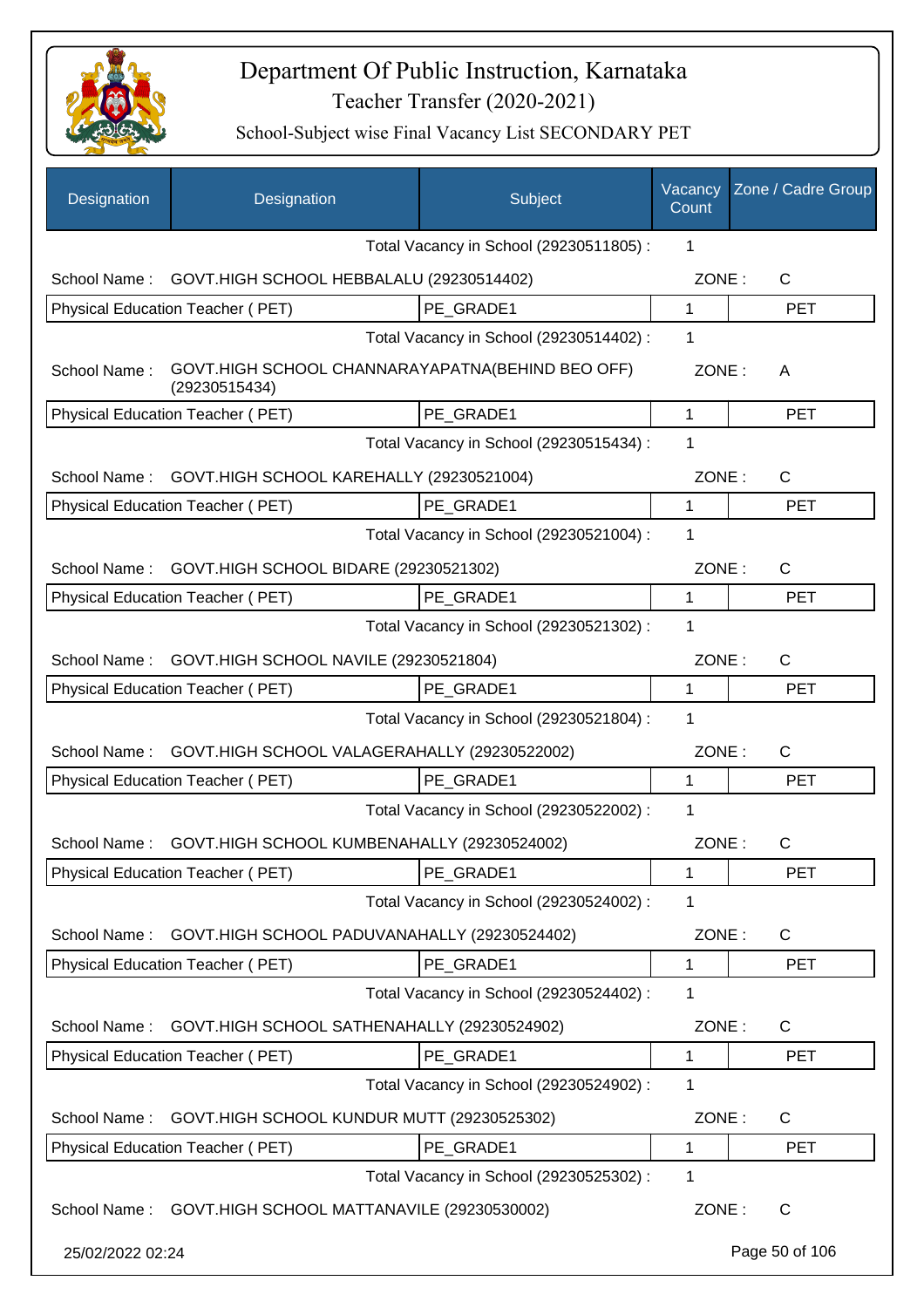

| Designation      | Designation                                                                | Subject                                 | Vacancy<br>Count | Zone / Cadre Group |
|------------------|----------------------------------------------------------------------------|-----------------------------------------|------------------|--------------------|
|                  | Physical Education Teacher (PET)                                           | PE_GRADE1                               | 1                | <b>PET</b>         |
|                  |                                                                            | Total Vacancy in School (29230530002) : | 1                |                    |
| School Name:     | GOVT.HIGH SCHOOL HAROSOMANAHALLY (29230532602)                             |                                         | ZONE:            | $\mathsf{C}$       |
|                  | Physical Education Teacher (PET)                                           | PE GRADE1                               | 1                | <b>PET</b>         |
|                  |                                                                            | Total Vacancy in School (29230532602) : | 1                |                    |
| School Name:     | GOVT.HIGH SCHOOL JINNENAHALLI (29230533503)                                |                                         | ZONE:            | C                  |
|                  | Physical Education Teacher (PET)                                           | PE GRADE1                               | 1                | <b>PET</b>         |
|                  |                                                                            | Total Vacancy in School (29230533503) : | 1                |                    |
|                  | School Name: GOVT.HIGH SCHOOL BELAGIHALLY (29230535002)                    |                                         | ZONE:            | $\mathsf{C}$       |
|                  | Physical Education Teacher (PET)                                           | PE GRADE1                               | 1                | <b>PET</b>         |
|                  |                                                                            | Total Vacancy in School (29230535002) : | 1                |                    |
| School Name:     | GOVT.GIRLS HIGH SCHOOL SRAVANABELAGOLA (29230535720)                       |                                         | ZONE:            | C                  |
|                  | Physical Education Teacher (PET)                                           | PE GRADE1                               | $\mathbf{1}$     | <b>PET</b>         |
|                  |                                                                            | Total Vacancy in School (29230535720) : | 1                |                    |
| School Name:     | GOVT.HIGH SCHOOL JUTTNAHALLY (29230537503)                                 |                                         | ZONE:            | C                  |
|                  | Physical Education Teacher (PET)                                           | PE GRADE1                               | 1                | <b>PET</b>         |
|                  |                                                                            | Total Vacancy in School (29230537503) : | 1                |                    |
| School Name:     | GOVT.HIGH SCHOOL TAGADURU (29230542402)                                    |                                         | ZONE:            | $\mathsf{C}$       |
|                  | Physical Education Teacher (PET)                                           | PE GRADE1                               | 1                | <b>PET</b>         |
|                  |                                                                            | Total Vacancy in School (29230542402) : | 1                |                    |
|                  |                                                                            | Total Vacancy in Taluka (292305):       | 23               |                    |
| Taluka Name:     | HOLENARASIPURA (292306)                                                    |                                         |                  |                    |
| School Name:     | GOVT JUNIOR COLLEGE DODDAHALLY (29230600102)                               |                                         | ZONE:            | $\mathsf{C}$       |
|                  | Physical Education Teacher (PET)                                           | PE GRADE1                               | 1                | <b>PET</b>         |
|                  |                                                                            | Total Vacancy in School (29230600102) : | 1                |                    |
| School Name:     | GOVT JUNIOR COLLEGE NAGARANAHALLI (29230601702)                            |                                         | ZONE:            | $\mathsf{C}$       |
|                  | <b>Physical Education Teacher (PET)</b>                                    | PE_GRADE1                               | 1                | <b>PET</b>         |
|                  |                                                                            | Total Vacancy in School (29230601702) : | 1                |                    |
| School Name:     | KARNATAKA PUBLIC SCHOOLS GOVT JUNIOR COLLEGE<br>HARIHARAPURA (29230603103) |                                         | ZONE:            | C                  |
|                  | Physical Education Teacher (PET)                                           | PE GRADE1                               | 1                | <b>PET</b>         |
|                  |                                                                            | Total Vacancy in School (29230603103) : | 1                |                    |
| 25/02/2022 02:24 |                                                                            |                                         |                  | Page 51 of 106     |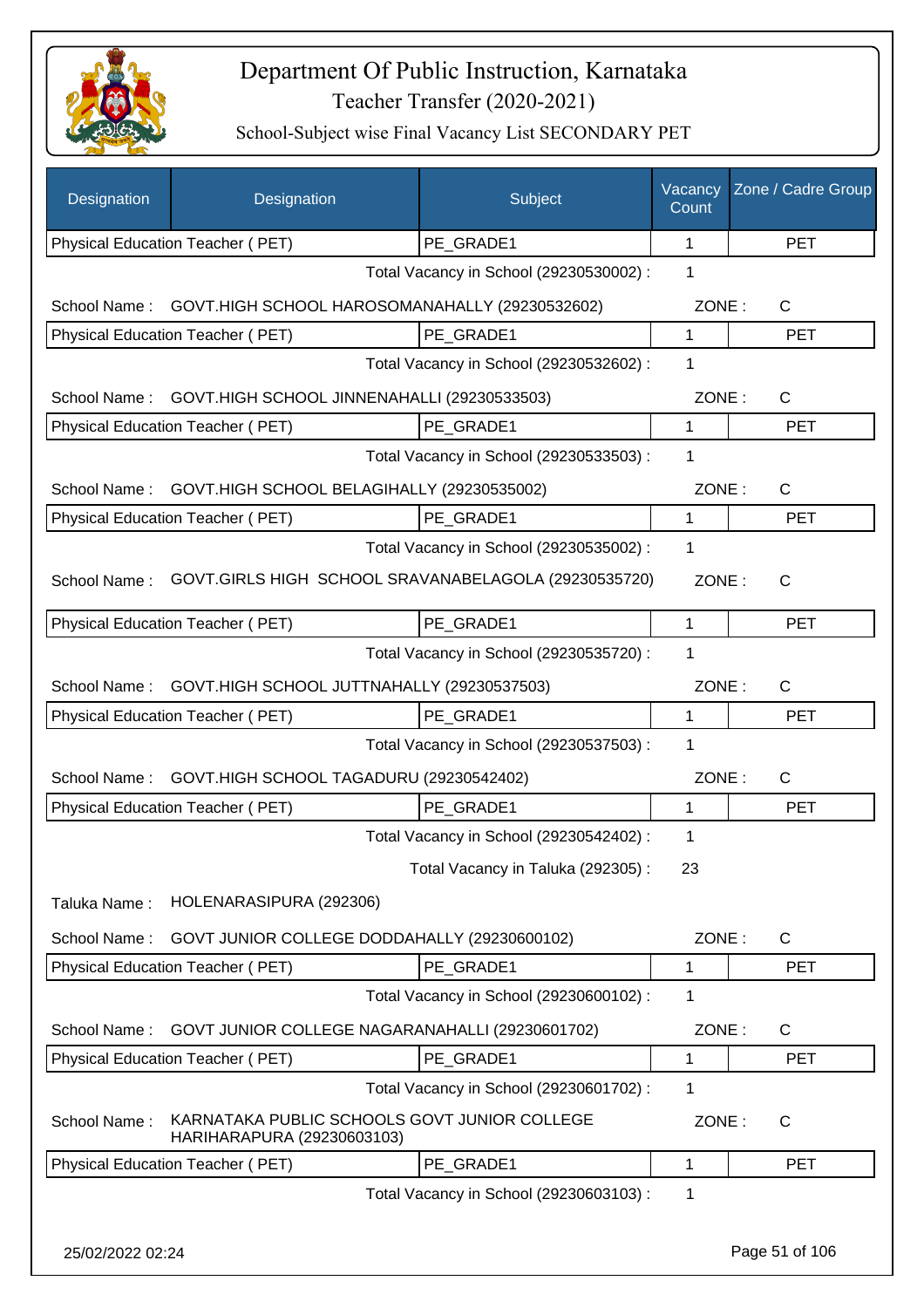

| <b>Designation</b> | Designation                                                 | Subject                                 | Vacancy<br>Count | Zone / Cadre Group |
|--------------------|-------------------------------------------------------------|-----------------------------------------|------------------|--------------------|
|                    | School Name: GOVT JUNIOR COLLEGE CHAKENAHALLY (29230603203) |                                         | ZONE:            | $\mathsf{C}$       |
|                    | <b>Physical Education Teacher (PET)</b>                     | PE GRADE1                               | 1                | <b>PET</b>         |
|                    |                                                             | Total Vacancy in School (29230603203) : | 1                |                    |
|                    | School Name: GOVT JUNIOR COLLEGE MALALI (29230603402)       |                                         | ZONE:            | $\mathsf{C}$       |
|                    | Physical Education Teacher (PET)                            | PE_GRADE1                               | 1                | <b>PET</b>         |
|                    |                                                             | Total Vacancy in School (29230603402) : | 1                |                    |
| School Name:       | GHS BEDIGANAHALLY (29230603802)                             |                                         | ZONE:            | C                  |
|                    | Physical Education Teacher (PET)                            | PE GRADE1                               | $\mathbf{1}$     | <b>PET</b>         |
|                    |                                                             | Total Vacancy in School (29230603802) : | 1                |                    |
| School Name:       | GHS YELLESHAPURA (29230607002)                              |                                         | ZONE:            | B                  |
|                    | Physical Education Teacher (PET)                            | PE_GRADE1                               | 1                | <b>PET</b>         |
|                    |                                                             | Total Vacancy in School (29230607002) : | 1                |                    |
| School Name:       | GOVT JUNIOR COLLEGE HALEKOTE (29230607803)                  |                                         | ZONE:            | $\mathsf{C}$       |
|                    | Physical Education Teacher (PET)                            | PE_GRADE1                               | 1                | <b>PET</b>         |
|                    |                                                             | Total Vacancy in School (29230607803) : | 1                |                    |
| School Name:       | GHS HARADANAHALLY (29230607902)                             |                                         | ZONE:            | C                  |
|                    | Physical Education Teacher (PET)                            | PE GRADE1                               | 1                | <b>PET</b>         |
|                    |                                                             | Total Vacancy in School (29230607902) : | 1                |                    |
|                    | School Name: GHS SANKANAHALLY (29230609102)                 |                                         | ZONE:            | B                  |
|                    | Physical Education Teacher (PET)                            | PE_GRADE1                               | 1                | <b>PET</b>         |
|                    |                                                             | Total Vacancy in School (29230609102) : | 1                |                    |
| School Name:       | GOVT GIRLS HIGH SCHOOL HOLENARASIPURA (29230612136)         |                                         | ZONE:            | A                  |
|                    | Physical Education Teacher (PET)                            | PE_GRADE1                               | 1                | <b>PET</b>         |
|                    |                                                             | Total Vacancy in School (29230612136) : | 1                |                    |
| School Name:       | GOVT JUNIOR COLLEGE KERAGODU (29230613402)                  |                                         | ZONE:            | C                  |
|                    | Physical Education Teacher (PET)                            | PE GRADE1                               | 1                | <b>PET</b>         |
|                    |                                                             | Total Vacancy in School (29230613402) : | 1                |                    |
| School Name:       | GHS ATTICHOWDENAHALLY (29230615402)                         |                                         | ZONE:            | C                  |
|                    | Physical Education Teacher (PET)                            | PE_GRADE1                               | 1                | <b>PET</b>         |
|                    |                                                             | Total Vacancy in School (29230615402) : | 1                |                    |
| School Name:       | GHS SINGAPURA (29230617502)                                 |                                         | ZONE:            | C                  |
|                    | Physical Education Teacher (PET)                            | PE_GRADE1                               | 1                | <b>PET</b>         |
| 25/02/2022 02:24   |                                                             |                                         |                  | Page 52 of 106     |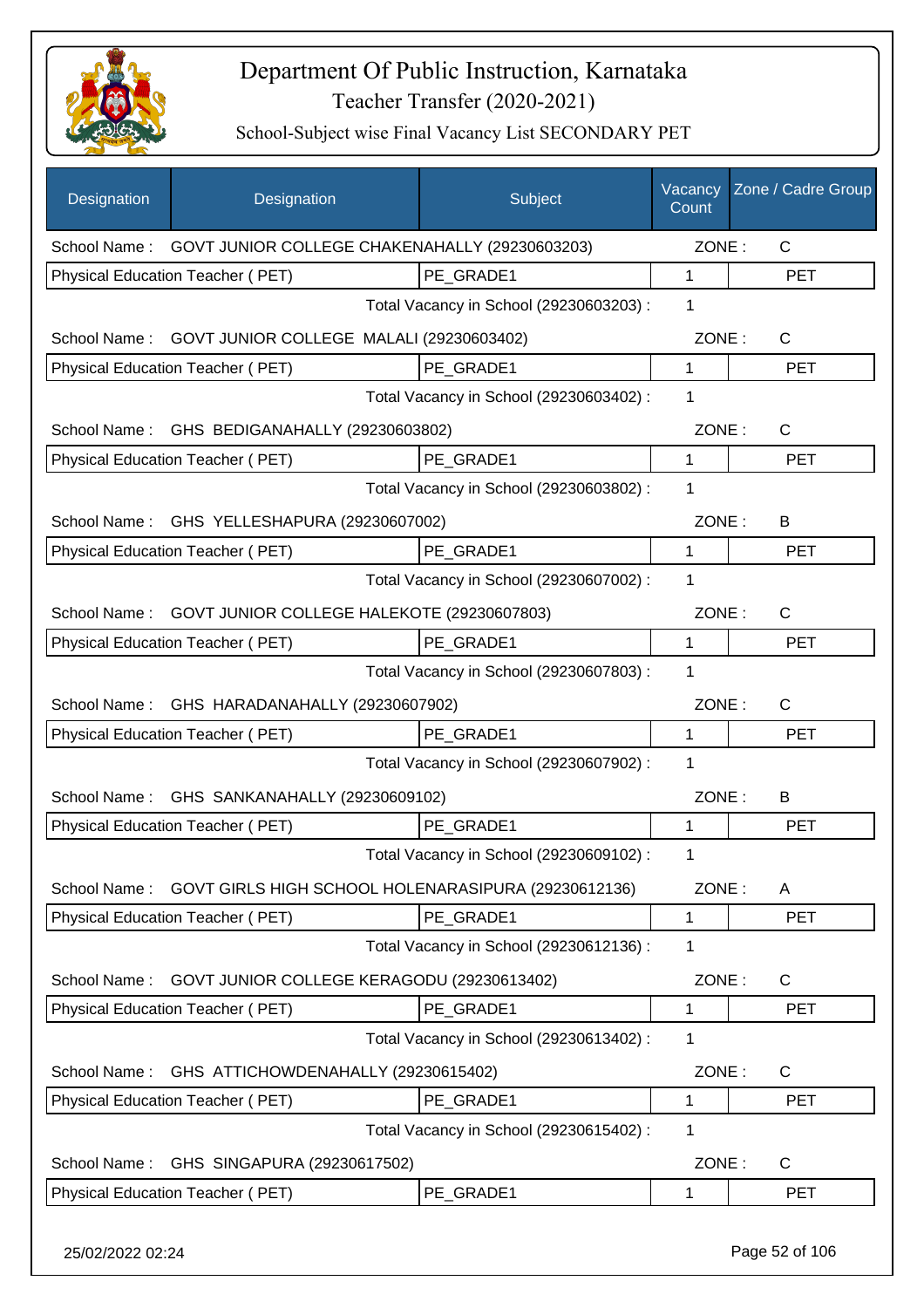

| Designation      | Designation                                                           | Subject                                 | Vacancy<br>Count | Zone / Cadre Group |
|------------------|-----------------------------------------------------------------------|-----------------------------------------|------------------|--------------------|
|                  |                                                                       | Total Vacancy in School (29230617502) : | 1                |                    |
| School Name:     | GOVT JUNIOR COLLEGE MUDALHIPPE (29230617701)                          |                                         | ZONE:            | $\mathsf{C}$       |
|                  | Physical Education Teacher (PET)                                      | PE GRADE1                               | $\mathbf{1}$     | <b>PET</b>         |
|                  |                                                                       | Total Vacancy in School (29230617701) : | 1                |                    |
| School Name:     | GHS ANNEKANAMBODY (29230621203)                                       |                                         | ZONE:            | C                  |
|                  | Physical Education Teacher (PET)                                      | PE GRADE1                               | $\mathbf{1}$     | <b>PET</b>         |
|                  |                                                                       | Total Vacancy in School (29230621203) : | 1                |                    |
| School Name:     | GOVT JUNIOR COLLEGE HALLYMYSORE (29230621606)                         |                                         | ZONE:            | $\mathsf{C}$       |
|                  | Physical Education Teacher (PET)                                      | PE GRADE1                               | 1                | <b>PET</b>         |
|                  |                                                                       | Total Vacancy in School (29230621606) : | 1                |                    |
| School Name:     | GHS NIDUVANI (29230623503)                                            |                                         | ZONE:            | C                  |
|                  | Physical Education Teacher (PET)                                      | PE_GRADE1                               | 1                | <b>PET</b>         |
|                  |                                                                       | Total Vacancy in School (29230623503) : | 1                |                    |
|                  |                                                                       | Total Vacancy in Taluka (292306) :      | 18               |                    |
| Taluka Name:     | HASSAN (292307)                                                       |                                         |                  |                    |
| School Name:     | Govt High School SANTHE KOPPALU (29230728702)                         |                                         | ZONE:            | C                  |
|                  | Physical Education Teacher (PET)                                      | PE GRADE1                               | 1                | <b>PET</b>         |
|                  |                                                                       | Total Vacancy in School (29230728702) : | 1                |                    |
| School Name:     | Govt High School DODDAGADDAVALLY (29230732602)                        |                                         | ZONE:            | С                  |
|                  | Physical Education Teacher (PET)                                      | PE GRADE1                               | 1                | <b>PET</b>         |
|                  |                                                                       | Total Vacancy in School (29230732602) : | 1                |                    |
|                  |                                                                       | Total Vacancy in Taluka (292307) :      | 2                |                    |
| Taluka Name:     | SAKALESHAPURA (292308)                                                |                                         |                  |                    |
| School Name:     | GHS UDEVARA (29230800202)                                             |                                         | ZONE:            | C                  |
|                  | Physical Education Teacher (PET)                                      | PE_GRADE1                               | 1                | <b>PET</b>         |
|                  |                                                                       | Total Vacancy in School (29230800202) : | 1                |                    |
| School Name:     | KARNATAKA PUBLIC SCHOOLS GOVT JUNIOR COLLEGE<br>HANBALU (29230803606) |                                         | ZONE:            | C                  |
|                  | Physical Education Teacher (PET)                                      | PE_GRADE1                               | 1                | <b>PET</b>         |
|                  |                                                                       | Total Vacancy in School (29230803606) : | 1                |                    |
| School Name:     | GHS DEVALADAKERE (29230804802)                                        |                                         | ZONE:            | C                  |
|                  | Physical Education Teacher (PET)                                      | PE_GRADE1                               | 1                | <b>PET</b>         |
| 25/02/2022 02:24 |                                                                       |                                         |                  | Page 53 of 106     |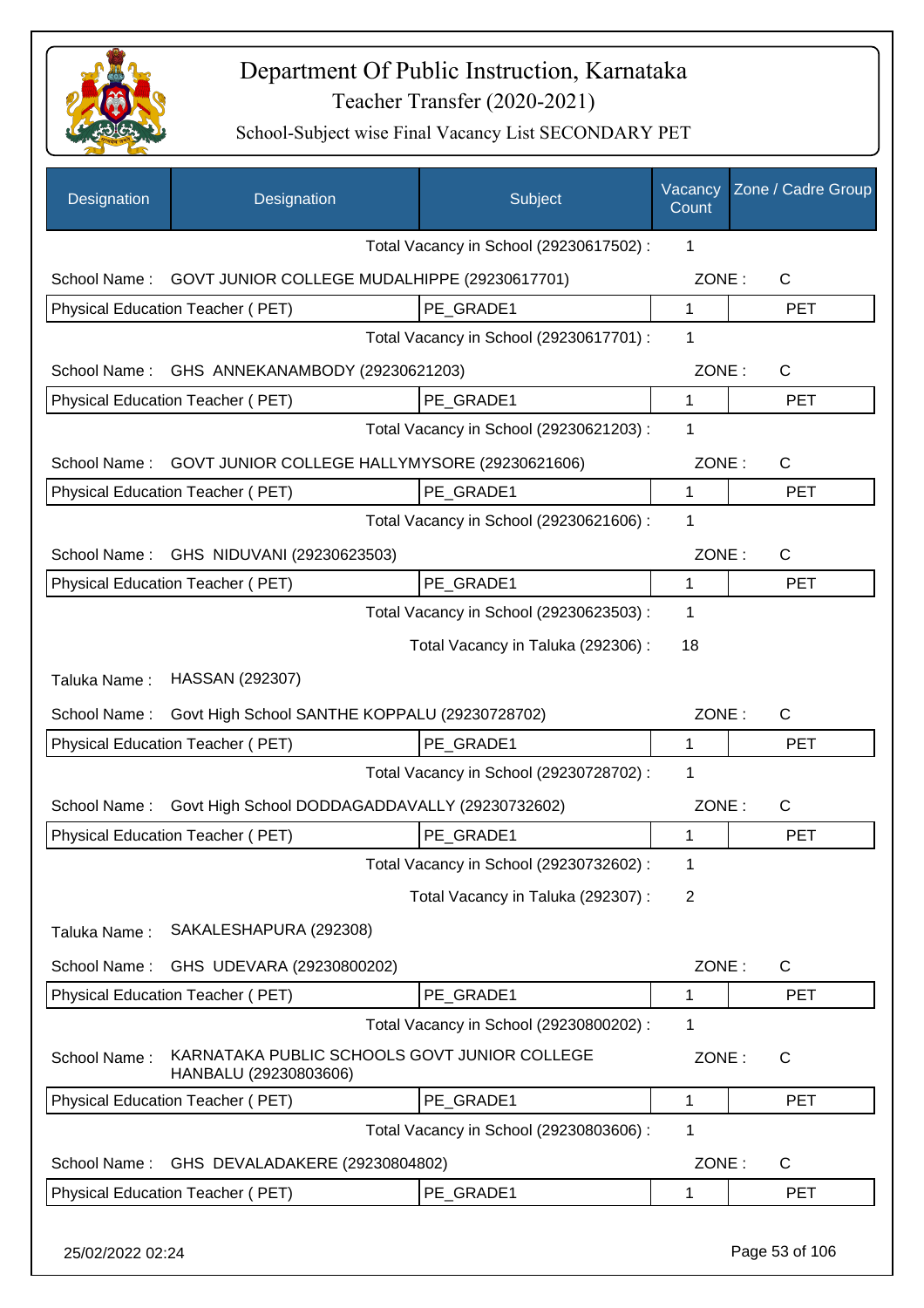

| Designation      | Designation                                                           | Subject                                 | Vacancy<br>Count | Zone / Cadre Group |
|------------------|-----------------------------------------------------------------------|-----------------------------------------|------------------|--------------------|
|                  |                                                                       | Total Vacancy in School (29230804802) : | 1                |                    |
| School Name:     | GOVT JUNIOR COLLEGE SAKALESHPURA (29230806938)                        |                                         | ZONE:            | A                  |
|                  | Physical Education Teacher (PET)                                      | PE GRADE1                               | $\mathbf 1$      | <b>PET</b>         |
|                  |                                                                       | Total Vacancy in School (29230806938) : | 1                |                    |
| School Name:     | GHS ADARAVALLI (29230808102)                                          |                                         | ZONE:            | $\mathsf{C}$       |
|                  | Physical Education Teacher (PET)                                      | PE_GRADE1                               | $\mathbf 1$      | <b>PET</b>         |
|                  |                                                                       | Total Vacancy in School (29230808102) : | 1                |                    |
| School Name:     | GHS ECHALABEEDU (29230812502)                                         |                                         | ZONE:            | $\mathsf{C}$       |
|                  | Physical Education Teacher (PET)                                      | PE GRADE1                               | 1                | <b>PET</b>         |
|                  |                                                                       | Total Vacancy in School (29230812502) : | $\mathbf 1$      |                    |
| School Name:     | KARNATAKA PUBLIC SCHOOLS GOVT JUNIOR COLLEGE HETHUR<br>(29230813303)  |                                         | ZONE:            | $\mathsf{C}$       |
|                  | Physical Education Teacher (PET)                                      | PE GRADE1                               | $\mathbf{1}$     | <b>PET</b>         |
|                  |                                                                       | Total Vacancy in School (29230813303) : | 1                |                    |
|                  |                                                                       | Total Vacancy in Taluka (292308) :      | $\overline{7}$   |                    |
|                  |                                                                       | Total Vacancy in District (2923):       | 91               |                    |
| District Name:   | DAKSHINA KANNADA (2924)                                               |                                         |                  |                    |
| Taluka Name:     | <b>BANTWAL (292401)</b>                                               |                                         |                  |                    |
| School Name:     | DKZP GOVT. HIGH SCHOOL GOLTHAMAJAL (29240102106)                      |                                         | ZONE:            | B                  |
|                  | Physical Education Teacher (PET)                                      | PE_GRADE1                               | 1                | <b>PET</b>         |
|                  |                                                                       | Total Vacancy in School (29240102106) : | 1.               |                    |
| School Name:     | DKZP GOVT. PRE UNIVERSITY COLLEGE KAVALA PADUR VAGGA<br>(29240103406) |                                         | ZONE:            | $\mathsf{C}$       |
|                  | Physical Education Teacher (PET)                                      | PE_GRADE1                               | $\mathbf 1$      | <b>PET</b>         |
|                  |                                                                       | Total Vacancy in School (29240103406) : | 1                |                    |
| School Name:     | DKZP GOVT. HIGH SCHOOL SURIBAILU - RMSA (29240103908)                 |                                         | ZONE:            | C                  |
|                  | Physical Education Teacher (PET)                                      | PE_GRADE1                               | 1                | <b>PET</b>         |
|                  |                                                                       | Total Vacancy in School (29240103908) : | $\mathbf 1$      |                    |
| School Name:     | DKZP GOVT. HIGH SCHOOL DADDALAKADU (29240105001)                      |                                         | ZONE:            | B                  |
|                  | Physical Education Teacher (PET)                                      | PE_GRADE1                               | 1                | <b>PET</b>         |
|                  |                                                                       | Total Vacancy in School (29240105001) : | 1                |                    |
| School Name:     | DKZP GOVT. HIGH SCHOOL SUJEER (29240106305)                           |                                         | ZONE:            | B                  |
|                  | Physical Education Teacher (PET)                                      | PE_GRADE1                               | 1                | <b>PET</b>         |
| 25/02/2022 02:24 |                                                                       |                                         |                  | Page 54 of 106     |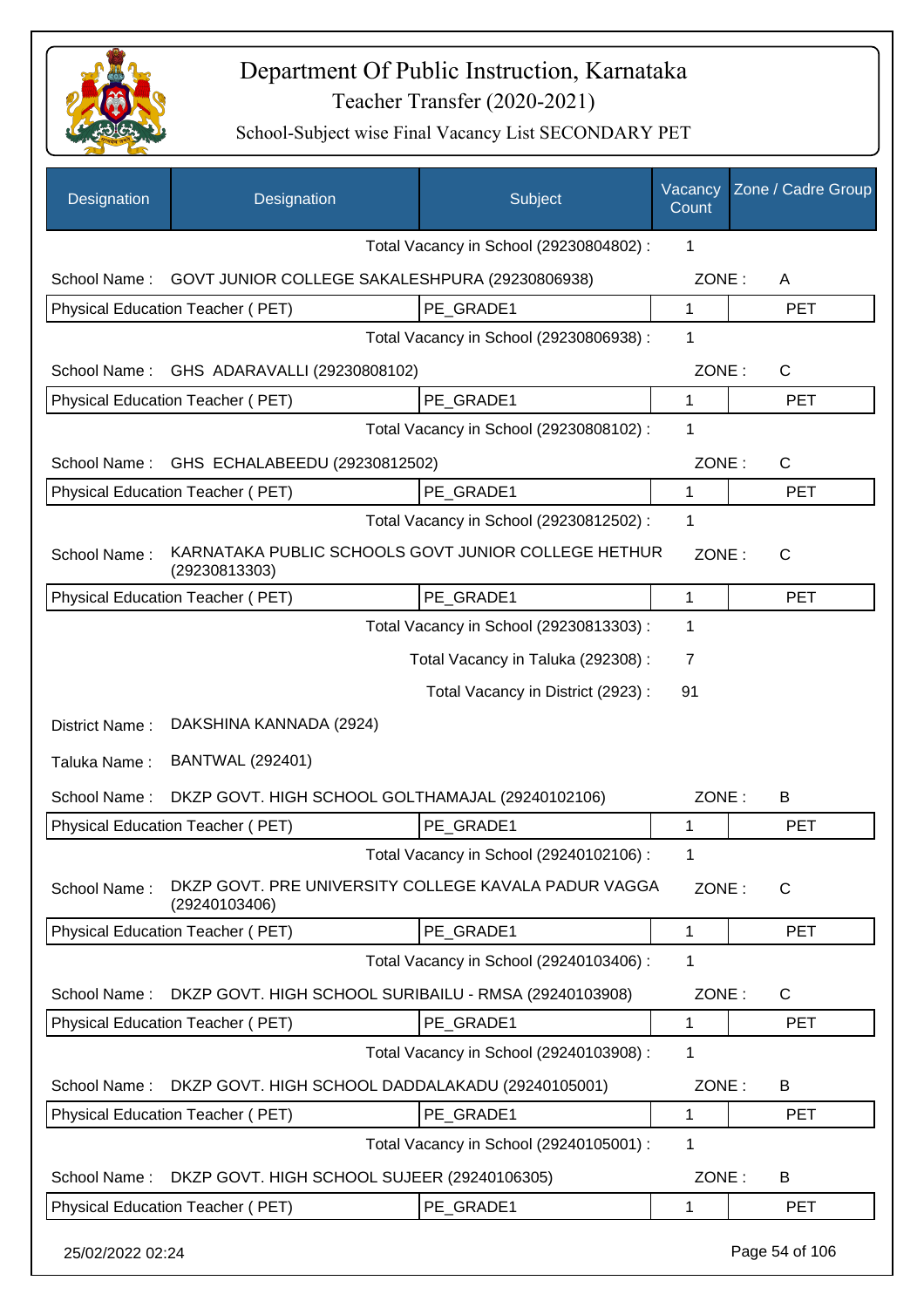

| Designation      | Designation                                                                          | Subject                                 | Vacancy<br>Count | Zone / Cadre Group |
|------------------|--------------------------------------------------------------------------------------|-----------------------------------------|------------------|--------------------|
|                  |                                                                                      | Total Vacancy in School (29240106305) : | 1                |                    |
| School Name:     | DKZP GOVT. PRE UNIVERSITY COLLEGE SIDDAKATTE<br>(29240107106)                        |                                         | ZONE:            | $\mathsf{C}$       |
|                  | Physical Education Teacher (PET)                                                     | PE GRADE1                               | 1                | <b>PET</b>         |
|                  |                                                                                      | Total Vacancy in School (29240107106) : | 1                |                    |
| School Name:     | DKZP GOVT. HIGH SCHOOL SARAPADY (29240107205)                                        |                                         | ZONE:            | $\mathsf{C}$       |
|                  | Physical Education Teacher (PET)                                                     | PE GRADE1                               | 1                | <b>PET</b>         |
|                  |                                                                                      | Total Vacancy in School (29240107205) : | 1                |                    |
| School Name:     | BONDALA JAGANNATHA SHETTY MEMORIAL DKZP GOVT. HIGH<br>SCHOOL SHAMBHOOR (29240107302) |                                         | ZONE:            | B                  |
|                  | Physical Education Teacher (PET)                                                     | PE GRADE1                               | 1                | <b>PET</b>         |
|                  |                                                                                      | Total Vacancy in School (29240107302) : | 1                |                    |
|                  |                                                                                      | Total Vacancy in Taluka (292401) :      | 8                |                    |
| Taluka Name:     | BELTHANGADY (292402)                                                                 |                                         |                  |                    |
| School Name:     | DKZP GOVT. HIGH SCHOOL KARAYA (29240202605)                                          |                                         | ZONE:            | $\mathsf{C}$       |
|                  | Physical Education Teacher (PET)                                                     | PE GRADE1                               | 1                | <b>PET</b>         |
|                  |                                                                                      | Total Vacancy in School (29240202605) : | 1                |                    |
| School Name:     | DKZP GOVT. HIGH SCHOOL KASHIPATNA (29240202803)                                      |                                         | ZONE:            | $\mathsf{C}$       |
|                  | Physical Education Teacher (PET)                                                     | PE GRADE1                               | 1                | <b>PET</b>         |
|                  |                                                                                      | Total Vacancy in School (29240202803) : | $\mathbf 1$      |                    |
| School Name:     | DKZP GOVT. HIGH SCHOOL GURUVAINAKERE (29240203604)                                   |                                         | ZONE:            | B                  |
|                  | Physical Education Teacher (PET)                                                     | PE_GRADE1                               | 1                | PET                |
|                  |                                                                                      | Total Vacancy in School (29240203604) : | 1                |                    |
| School Name:     | DKZP GOVT. HIGH SCHOOL MITTABAGILU (29240204304)                                     |                                         | ZONE:            | $\mathsf{C}$       |
|                  | Physical Education Teacher (PET)                                                     | PE_GRADE1                               | 1                | <b>PET</b>         |
|                  |                                                                                      | Total Vacancy in School (29240204304) : | 1                |                    |
| School Name:     | DKZP GOVT. HIGH SCHOOL BULERI - MOGRU (29240204405)                                  |                                         | ZONE:            | $\mathsf{C}$       |
|                  | Physical Education Teacher (PET)                                                     | PE_GRADE1                               | 1                | <b>PET</b>         |
|                  |                                                                                      | Total Vacancy in School (29240204405) : | 1                |                    |
| School Name:     | DKZP GOVT. HIGH SCHOOL NIDLE (29240205404)                                           |                                         | ZONE:            | $\mathsf{C}$       |
|                  | Physical Education Teacher (PET)                                                     | PE_GRADE1                               | 1                | <b>PET</b>         |
|                  |                                                                                      | Total Vacancy in School (29240205404) : | 1                |                    |
| School Name:     | DKZP GOVT. HIGH SCHOOL PADANGADY (29240205702)                                       |                                         | ZONE:            | $\mathsf{C}$       |
| 25/02/2022 02:24 |                                                                                      |                                         |                  | Page 55 of 106     |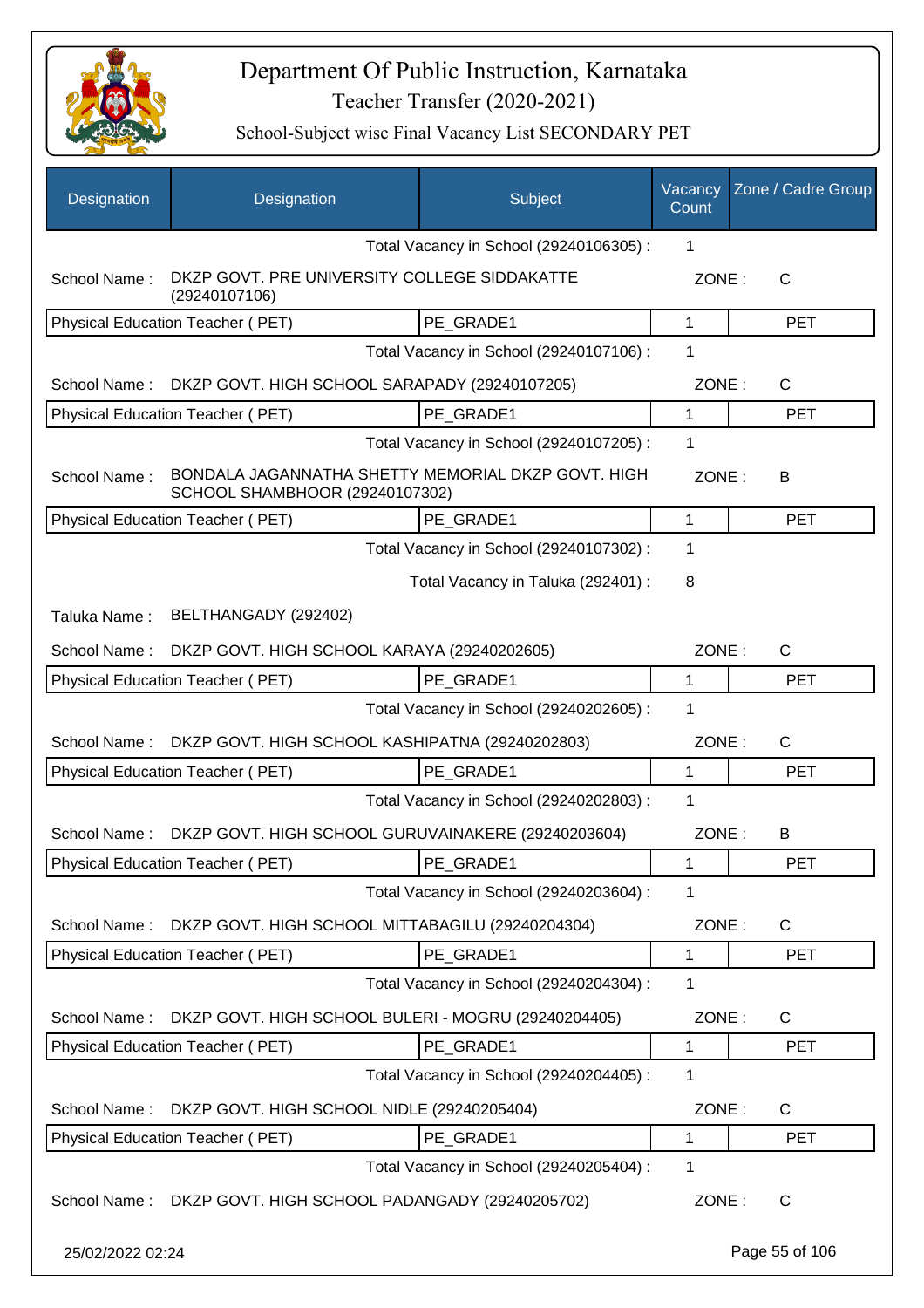

| Designation      | Designation                                                                  | Subject                                 | Vacancy<br>Count | Zone / Cadre Group |
|------------------|------------------------------------------------------------------------------|-----------------------------------------|------------------|--------------------|
|                  | Physical Education Teacher (PET)                                             | PE GRADE1                               | 1                | <b>PET</b>         |
|                  |                                                                              | Total Vacancy in School (29240205702) : | 1                |                    |
| School Name:     | NETHAJI SUBHASHCHANDRA BOSE DKZP GOVT. HIGH SCHOOL<br>SAVANALU (29240206503) |                                         | ZONE:            | C                  |
|                  | Physical Education Teacher (PET)                                             | PE GRADE1                               | $\mathbf 1$      | <b>PET</b>         |
|                  |                                                                              | Total Vacancy in School (29240206503) : | 1                |                    |
| School Name:     | DKZP GOVT. HIGH SCHOOL HALEPETE UJIRE (29240207712)                          |                                         | ZONE:            | B                  |
|                  | Physical Education Teacher (PET)                                             | PE_GRADE1                               | 1                | <b>PET</b>         |
|                  |                                                                              | Total Vacancy in School (29240207712) : | $\mathbf 1$      |                    |
| School Name:     | DKZP GOVT. PRE UNIVERSITY COLLEGE VENOOR (29240207902)                       |                                         | ZONE:            | $\mathsf{C}$       |
|                  | Physical Education Teacher (PET)                                             | PE GRADE1                               | 1                | <b>PET</b>         |
|                  |                                                                              | Total Vacancy in School (29240207902) : | $\mathbf{1}$     |                    |
|                  |                                                                              | Total Vacancy in Taluka (292402) :      | 10               |                    |
| Taluka Name:     | MANGALURU NORTH (292403)                                                     |                                         |                  |                    |
| School Name:     | DKZP GOVT. HIGH SCHOOL KENJAR (29240308102)                                  |                                         | ZONE:            | B                  |
|                  | Physical Education Teacher (PET)                                             | PE GRADE1                               | $\mathbf{1}$     | <b>PET</b>         |
|                  |                                                                              | Total Vacancy in School (29240308102) : | $\mathbf 1$      |                    |
| School Name:     | GOVT.HIGH SCHOOL, KATIPALLA FIFTH BLOCK (29240309102)                        |                                         | ZONE:            | A                  |
|                  | Physical Education Teacher (PET)                                             | PE GRADE1                               | $\mathbf{1}$     | <b>PET</b>         |
|                  |                                                                              | Total Vacancy in School (29240309102) : | 1                |                    |
|                  | School Name: DKZP GOVT. PRE UNIVERSITY COLLEGE KATIPALLA<br>(29240309204)    |                                         | ZONE:            | A                  |
|                  | <b>Physical Education Teacher (PET)</b>                                      | PE GRADE1                               | 1                | <b>PET</b>         |
|                  |                                                                              | Total Vacancy in School (29240309204) : | 1                |                    |
| School Name:     | DKZP GOVT. HIGH SCHOOL CHITRAPURA (29240309605)                              |                                         | ZONE:            | A                  |
|                  | Physical Education Teacher (PET)                                             | PE GRADE1                               | 1                | <b>PET</b>         |
|                  |                                                                              | Total Vacancy in School (29240309605) : | 1                |                    |
| School Name:     | DKZP GOVT. MODEL HIGH SCHOOL K.S.RAO NAGAR - RMSA<br>(29240309901)           |                                         | ZONE:            | A                  |
|                  | Physical Education Teacher (PET)                                             | PE_GRADE1                               | 1                | <b>PET</b>         |
|                  |                                                                              | Total Vacancy in School (29240309901) : | $\mathbf 1$      |                    |
| School Name:     | KS RAO MEMORIAL DKZP GOVT. HIGH SCHOOL CHITRAPU<br>(29240309912)             |                                         | ZONE:            | A                  |
|                  | Physical Education Teacher (PET)                                             | PE_GRADE1                               | 1                | <b>PET</b>         |
| 25/02/2022 02:24 |                                                                              |                                         |                  | Page 56 of 106     |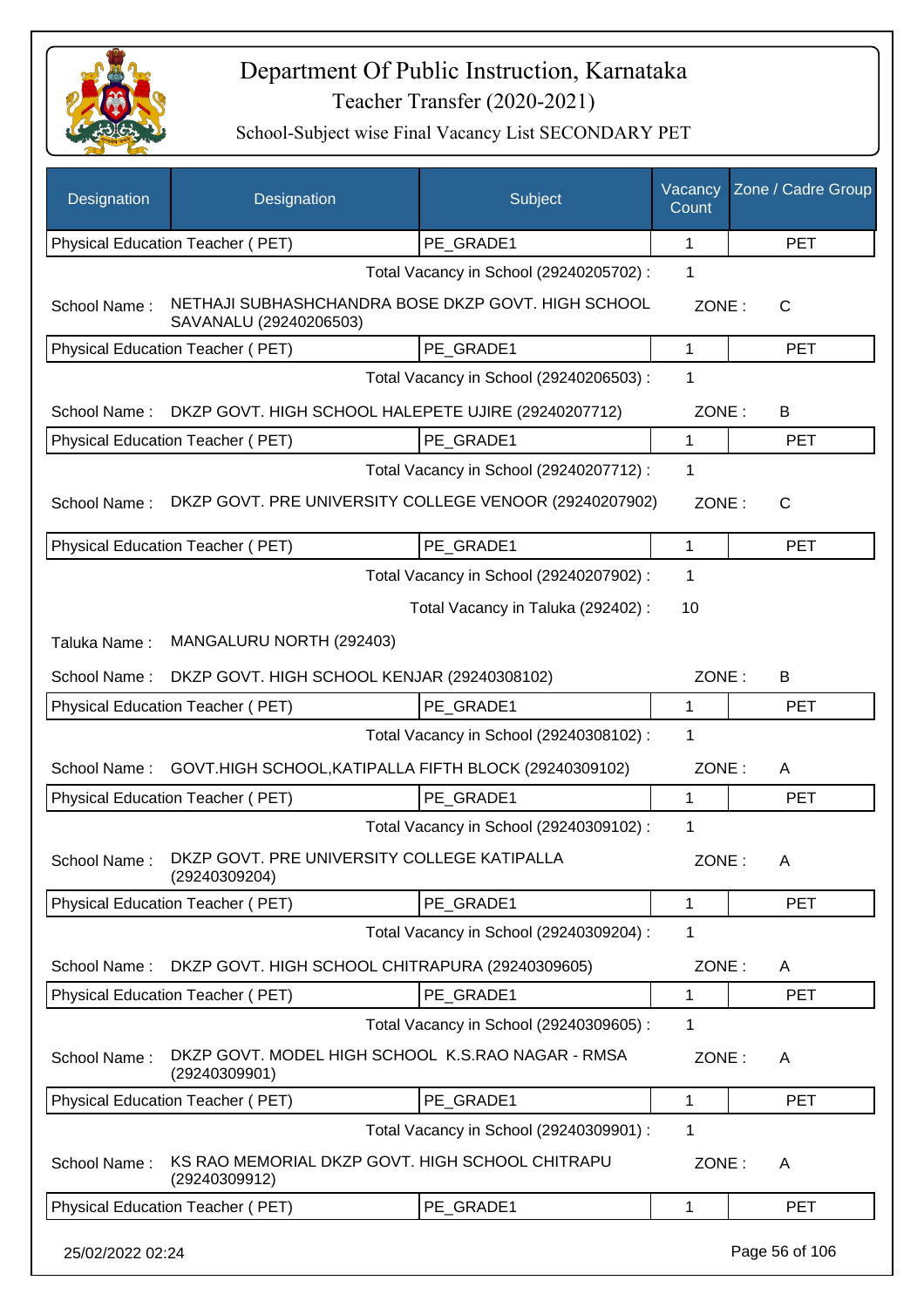

| Designation      | Designation                                                           | Subject                                 | Vacancy<br>Count | Zone / Cadre Group |
|------------------|-----------------------------------------------------------------------|-----------------------------------------|------------------|--------------------|
|                  |                                                                       | Total Vacancy in School (29240309912) : | 1                |                    |
| School Name:     | DKZP GOVT. PRE UNIVERSITY COLLEGE MULKY (HS SECTION)<br>(29240309916) |                                         | ZONE:            | A                  |
|                  | Physical Education Teacher (PET)                                      | PE_GRADE1                               | $\mathbf{1}$     | <b>PET</b>         |
|                  |                                                                       | Total Vacancy in School (29240309916) : | 1                |                    |
|                  |                                                                       | Total Vacancy in Taluka (292403) :      | $\overline{7}$   |                    |
| Taluka Name:     | <b>PUTTUR (292404)</b>                                                |                                         |                  |                    |
| School Name:     | KARNATAKA PUBLIC SCHOOL KUMBRA - SECONDARY<br>(29240406707)           |                                         | ZONE:            | C                  |
|                  | Physical Education Teacher (PET)                                      | PE GRADE1                               | $\mathbf 1$      | <b>PET</b>         |
|                  |                                                                       | Total Vacancy in School (29240406707) : | 1                |                    |
|                  |                                                                       | Total Vacancy in Taluka (292404) :      | 1                |                    |
| Taluka Name:     | MANGALURU SOUTH (292406)                                              |                                         |                  |                    |
| School Name:     | NETAJI S BOSE DKZP GOVT. HIGH SCHOOL DERALAKATTE<br>(29240602307)     |                                         | ZONE:            | B                  |
|                  | Physical Education Teacher (PET)                                      | PE GRADE1                               | 1                | <b>PET</b>         |
|                  |                                                                       | Total Vacancy in School (29240602307) : | 1                |                    |
| School Name:     | DKZP GOVT. HIGH SCHOOL KALKATTA (29240605008)                         |                                         | ZONE:            | $\mathsf{C}$       |
|                  | Physical Education Teacher (PET)                                      | PE_GRADE1                               | 1                | <b>PET</b>         |
|                  |                                                                       | Total Vacancy in School (29240605008) : | 1                |                    |
| School Name:     | DKZP GOVT. HIGH SCHOOL TALAPADY (29240606708)                         |                                         | ZONE:            | C                  |
|                  | Physical Education Teacher (PET)                                      | PE_GRADE1                               | 1                | PET                |
|                  |                                                                       | Total Vacancy in School (29240606708) : | 1                |                    |
| School Name:     | DKZP GOVT. HIGH SCHOOL MELANGADY (URDU) (29240607632)                 |                                         | ZONE:            | A                  |
|                  | Physical Education Teacher (PET)                                      | PE GRADE1                               | 1                | <b>PET</b>         |
|                  |                                                                       | Total Vacancy in School (29240607632) : | 1                |                    |
| School Name:     | DKZP GOVT. HIGH SCHOOL KANNUR (29240608905)                           |                                         | ZONE:            | A                  |
|                  | Physical Education Teacher (PET)                                      | PE_GRADE1                               | 1                | <b>PET</b>         |
|                  |                                                                       | Total Vacancy in School (29240608905) : | 1                |                    |
|                  |                                                                       | Total Vacancy in Taluka (292406):       | 5                |                    |
| Taluka Name:     | MOODABIDRE (292407)                                                   |                                         |                  |                    |
| School Name:     | KARNATAKA PUBLIC SCHOOL MIJAR - SECONDARY<br>(29240700105)            |                                         | ZONE:            | B                  |
| 25/02/2022 02:24 |                                                                       |                                         |                  | Page 57 of 106     |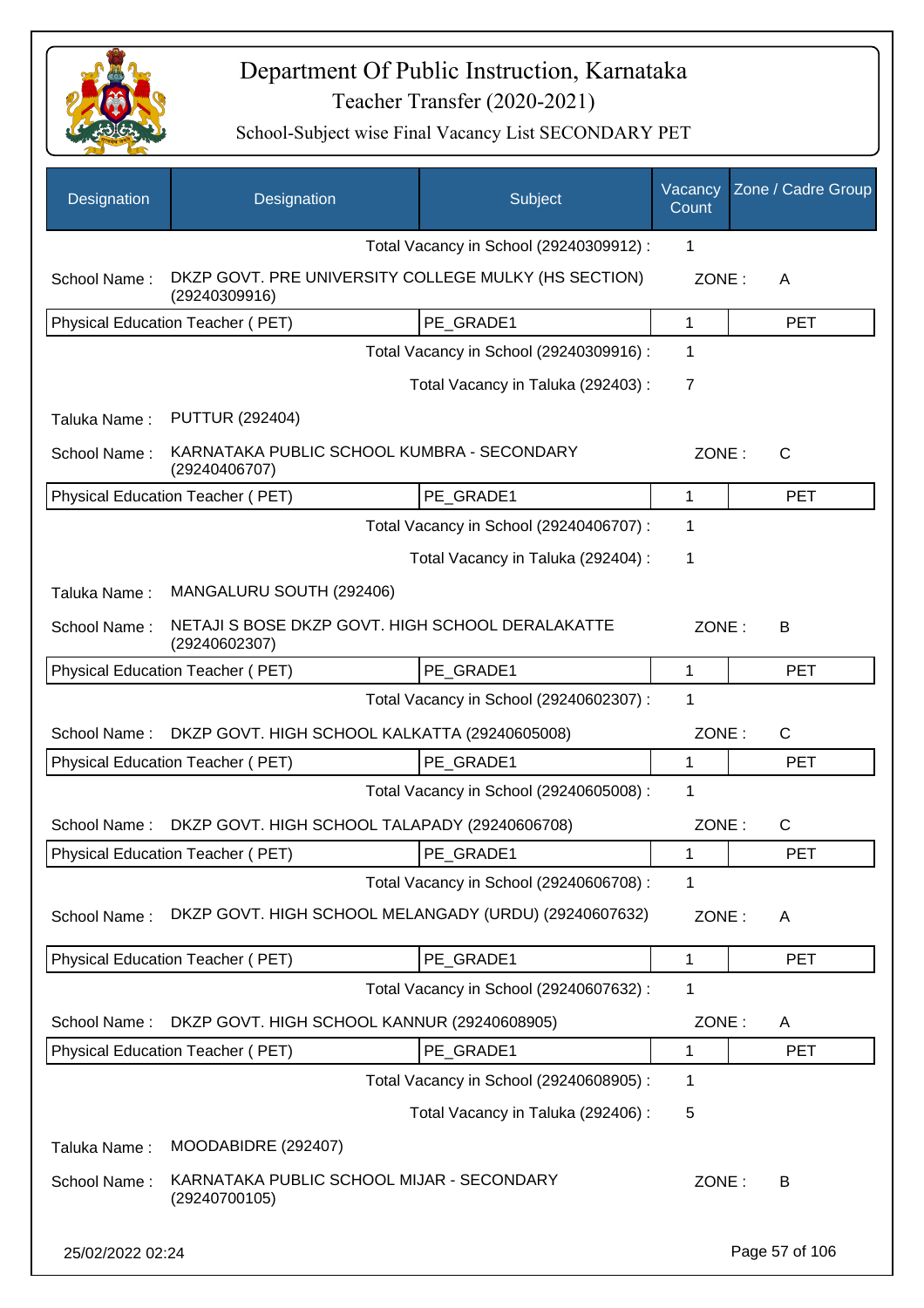

| Designation      | Designation                                                    | Subject                                 | Vacancy<br>Count | Zone / Cadre Group |
|------------------|----------------------------------------------------------------|-----------------------------------------|------------------|--------------------|
|                  | Physical Education Teacher (PET)                               | PE_GRADE1                               | 1                | <b>PET</b>         |
|                  |                                                                | Total Vacancy in School (29240700105) : | 1                |                    |
| School Name:     | DKZP GOVT. HIGH SCHOOL ALIYOOR (29240702305)                   |                                         | ZONE:            | $\mathsf C$        |
|                  | Physical Education Teacher (PET)                               | PE_GRADE1                               | 1                | <b>PET</b>         |
|                  |                                                                | Total Vacancy in School (29240702305) : | 1                |                    |
|                  |                                                                | Total Vacancy in Taluka (292407) :      | 2                |                    |
|                  |                                                                | Total Vacancy in District (2924) :      | 33               |                    |
| District Name:   | <b>KODAGU (2925)</b>                                           |                                         |                  |                    |
| Taluka Name:     | <b>MADIKERI (292501)</b>                                       |                                         |                  |                    |
| School Name:     | KARNATAKA PUBLIC SCHOOLS HIGH SCHOOL, NAPOKLU<br>(29250102306) |                                         | ZONE:            | $\mathsf{C}$       |
|                  | <b>Physical Education Teacher (PET)</b>                        | PE GRADE1                               | 1                | <b>PET</b>         |
|                  |                                                                | Total Vacancy in School (29250102306) : | 1                |                    |
| School Name:     | HIGH SCHOOL, YEMMEMADU (29250104004)                           |                                         | ZONE:            | $\mathsf C$        |
|                  | Physical Education Teacher (PET)                               | PE GRADE1                               | $\mathbf 1$      | <b>PET</b>         |
|                  |                                                                | Total Vacancy in School (29250104004) : | 1                |                    |
| School Name:     | GHS COMPOSITE KARIKE (29250105506)                             |                                         | ZONE:            | C                  |
|                  | Physical Education Teacher (PET)                               | PE GRADE1                               | $\mathbf{1}$     | <b>PET</b>         |
|                  |                                                                | Total Vacancy in School (29250105506) : | 1                |                    |
|                  |                                                                | Total Vacancy in Taluka (292501) :      | 3                |                    |
| Taluka Name:     | SOMAVARPET (292502)                                            |                                         |                  |                    |
| School Name:     | GHS GONIMARUR (29250200404)                                    |                                         | ZONE:            | $\mathsf C$        |
|                  | Physical Education Teacher (PET)                               | PE GRADE1                               | 1                | <b>PET</b>         |
|                  |                                                                | Total Vacancy in School (29250200404) : | 1                |                    |
| School Name:     | G P U COLLEGE SOMVERPET (29250202007)                          |                                         | ZONE:            | B                  |
|                  | Physical Education Teacher (PET)                               | PE GRADE1                               | 1                | <b>PET</b>         |
|                  |                                                                | Total Vacancy in School (29250202007) : | 1                |                    |
| School Name:     | GHS NIDTHA (29250206702)                                       |                                         | ZONE:            | $\mathsf C$        |
|                  | Physical Education Teacher (PET)                               | PE_GRADE1                               | $\mathbf{1}$     | <b>PET</b>         |
|                  |                                                                | Total Vacancy in School (29250206702) : | 1                |                    |
| School Name:     | GHS ANKANAHALLI (29250206903)                                  |                                         | ZONE:            | $\mathsf C$        |
|                  | Physical Education Teacher (PET)                               | PE_GRADE1                               | 1                | PET                |
| 25/02/2022 02:24 |                                                                |                                         |                  | Page 58 of 106     |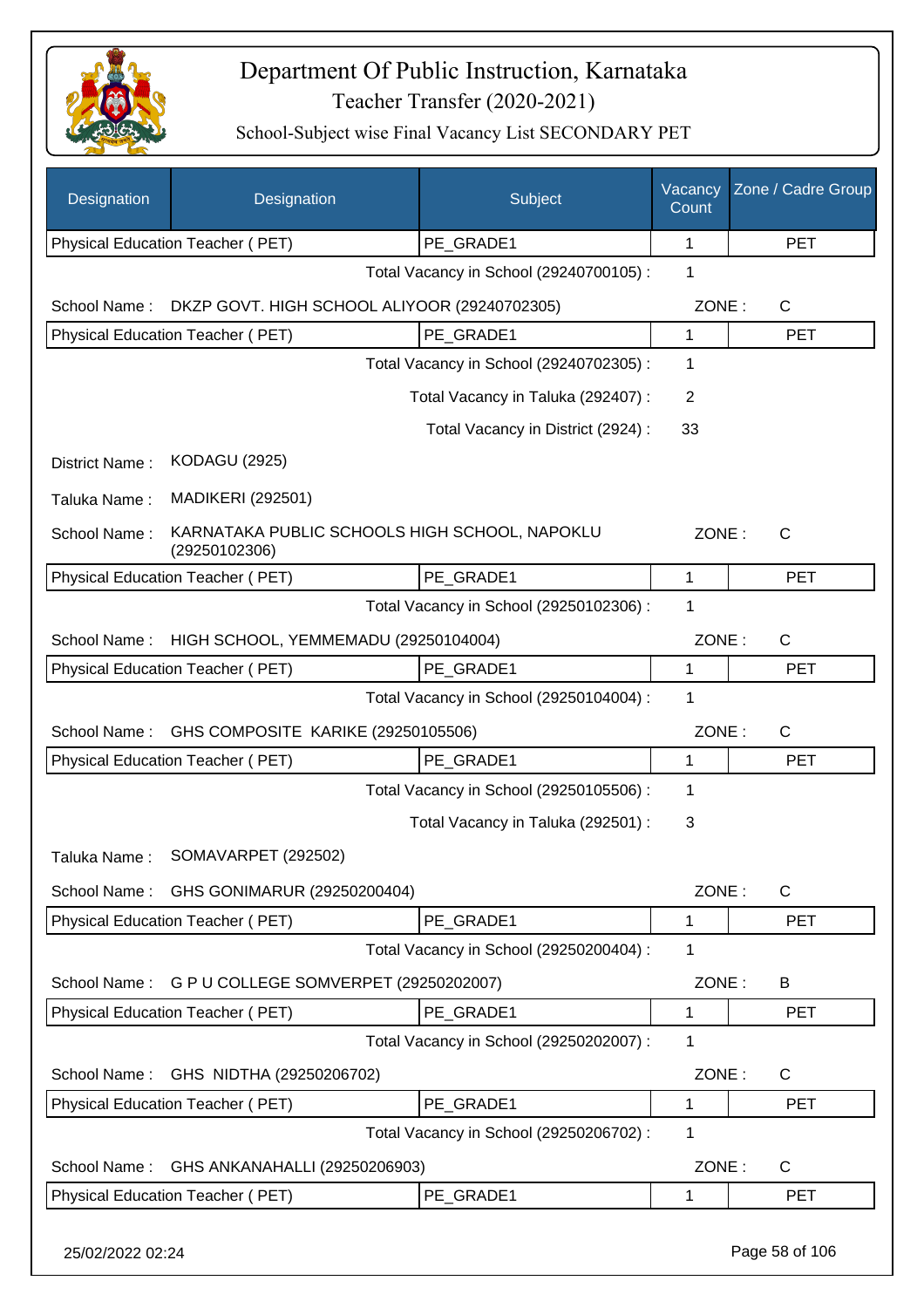

| Designation      | Designation                                   | Subject                                 | Vacancy<br>Count | Zone / Cadre Group |
|------------------|-----------------------------------------------|-----------------------------------------|------------------|--------------------|
|                  |                                               | Total Vacancy in School (29250206903) : | 1                |                    |
| School Name:     | GHS TORENUR (29250210505)                     |                                         | ZONE:            | $\mathsf{C}$       |
|                  | Physical Education Teacher (PET)              | PE_GRADE1                               | $\mathbf{1}$     | <b>PET</b>         |
|                  |                                               | Total Vacancy in School (29250210505) : | 1                |                    |
| School Name:     | GHS KUDMANGALUR (29250211109)                 |                                         | ZONE:            | В                  |
|                  | Physical Education Teacher (PET)              | PE GRADE1                               | $\mathbf{1}$     | <b>PET</b>         |
|                  |                                               | Total Vacancy in School (29250211109) : | 1                |                    |
|                  |                                               | Total Vacancy in Taluka (292502) :      | 6                |                    |
| Taluka Name:     | <b>VIRAJPET (292503)</b>                      |                                         |                  |                    |
| School Name:     | GOV HIGH SCHOOL POLLIBETTA (29250302508)      |                                         | ZONE:            | $\mathsf{C}$       |
|                  | Physical Education Teacher (PET)              | PE GRADE1                               | 1                | <b>PET</b>         |
|                  |                                               | Total Vacancy in School (29250302508) : | 1                |                    |
| School Name:     | GOV HIGH SCHOOL THITHIMATHI (29250306210)     |                                         | ZONE:            | C                  |
|                  | Physical Education Teacher (PET)              | PE GRADE1                               | 1                | <b>PET</b>         |
|                  |                                               | Total Vacancy in School (29250306210) : | 1                |                    |
| School Name:     | GOV HIGH SCHOOL KUTTA (29250307705)           |                                         | ZONE:            | $\mathsf{C}$       |
|                  | Physical Education Teacher (PET)              | PE GRADE1                               | 1                | <b>PET</b>         |
|                  |                                               | Total Vacancy in School (29250307705) : | 1                |                    |
|                  |                                               | Total Vacancy in Taluka (292503) :      | 3                |                    |
|                  |                                               | Total Vacancy in District (2925):       | 12               |                    |
| District Name:   | <b>MYSURU (2926)</b>                          |                                         |                  |                    |
| Taluka Name:     | H.D.KOTE (292603)                             |                                         |                  |                    |
| School Name:     | GHS HEBBALAGUPPE (29260308104)                |                                         | ZONE:            | $\mathsf{C}$       |
|                  | Physical Education Teacher (PET)              | PE GRADE1                               | 1                | <b>PET</b>         |
|                  |                                               | Total Vacancy in School (29260308104) : | 1                |                    |
| School Name:     | GHPS KATTE HUNASURU(RMSA) (29260310201)       |                                         | ZONE:            | C                  |
|                  | Physical Education Teacher (PET)              | PE_GRADE1                               | 1                | <b>PET</b>         |
|                  |                                               | Total Vacancy in School (29260310201) : | 1                |                    |
| School Name:     | GOVT ADARSHA VIDYALAYA H.D.KOTE (29260334207) |                                         | ZONE:            | A                  |
|                  | Physical Education Teacher (PET)              | PE_GRADE1                               | 1                | <b>PET</b>         |
|                  |                                               | Total Vacancy in School (29260334207) : | 1                |                    |
|                  |                                               |                                         |                  |                    |
| 25/02/2022 02:24 |                                               |                                         |                  | Page 59 of 106     |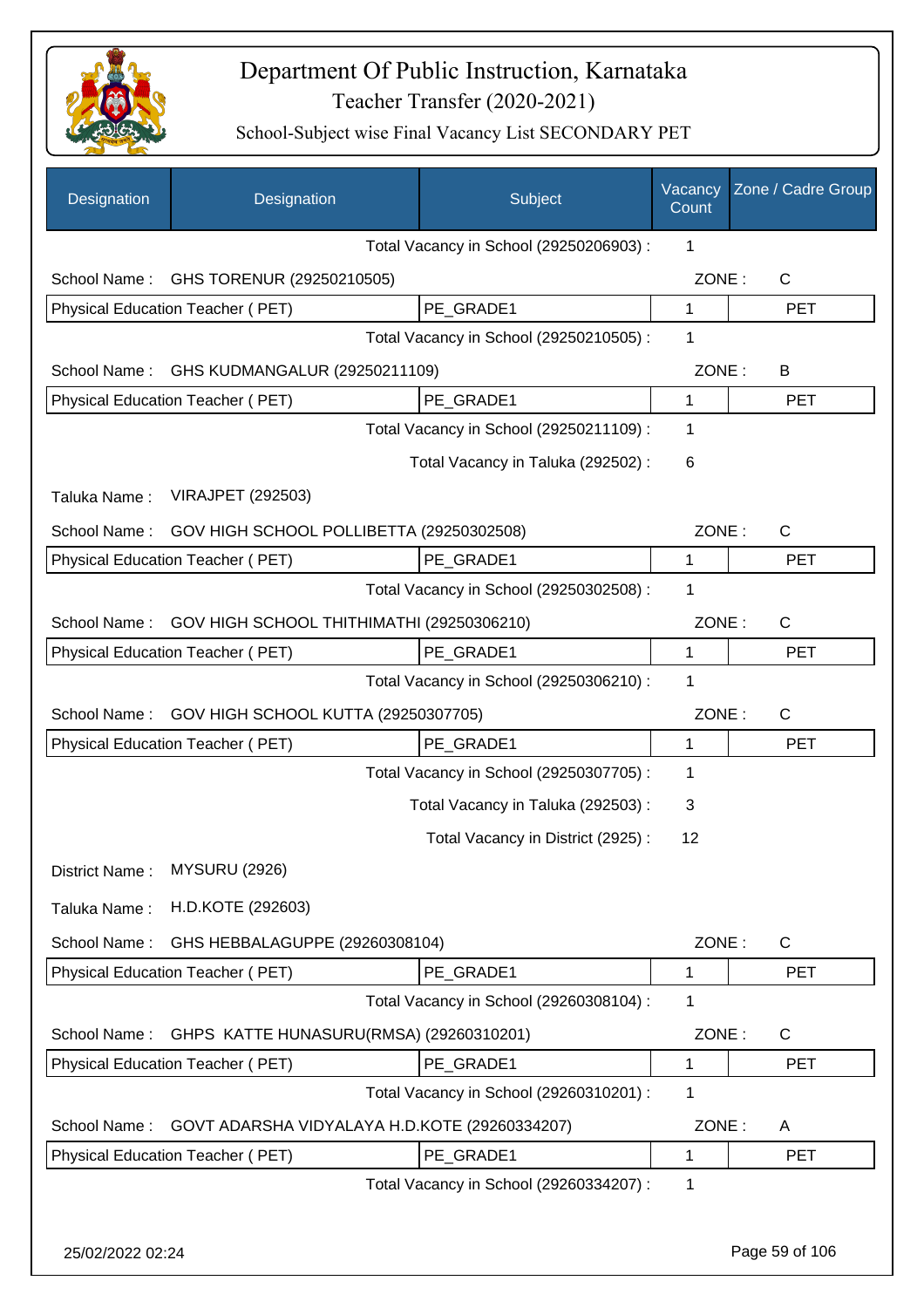

| Designation      | Designation                                                          | Subject                                 | Vacancy<br>Count | Zone / Cadre Group |
|------------------|----------------------------------------------------------------------|-----------------------------------------|------------------|--------------------|
|                  |                                                                      | Total Vacancy in Taluka (292603) :      | 3                |                    |
| Taluka Name:     | <b>HUNSUR (292604)</b>                                               |                                         |                  |                    |
| School Name:     | GOVERNMENT HIGH SCHOOL THENKALAKOPPALU (29260412004)                 |                                         | ZONE:            | $\mathsf{C}$       |
|                  | Physical Education Teacher (PET)                                     | PE_GRADE1                               | 1                | <b>PET</b>         |
|                  |                                                                      | Total Vacancy in School (29260412004) : | 1                |                    |
| School Name:     | GOVERNMENT HIGH SCHOOL SINGARAMARANAHALLI<br>(29260418102)           |                                         | ZONE:            | C                  |
|                  | Physical Education Teacher (PET)                                     | PE GRADE1                               | 1                | <b>PET</b>         |
|                  |                                                                      | Total Vacancy in School (29260418102) : | 1                |                    |
| School Name:     | GOVERNMENT HIGH SCHOOL GURUPURA HUNSUR TALUK<br>MYSORE (29260419104) |                                         | ZONE:            | $\mathsf{C}$       |
|                  | Physical Education Teacher (PET)                                     | PE GRADE1                               | 1                | <b>PET</b>         |
|                  |                                                                      | Total Vacancy in School (29260419104) : | 1                |                    |
| School Name:     | GOVERNMENT ADARSHA VIDYALAYA (29260427501)                           |                                         | ZONE:            | B                  |
|                  | Physical Education Teacher (PET)                                     | PE_GRADE1                               | 1                | <b>PET</b>         |
|                  |                                                                      | Total Vacancy in School (29260427501) : | 1                |                    |
|                  |                                                                      | Total Vacancy in Taluka (292604) :      | 4                |                    |
| Taluka Name:     | K.R.NAGARA (292606)                                                  |                                         |                  |                    |
| School Name:     | GOVT JUNIOR COLLEGE, SALIGRAMA (29260601915)                         |                                         | ZONE:            | C                  |
|                  | <b>Physical Education Teacher (PET)</b>                              | PE_GRADE1                               | 1                | <b>PET</b>         |
|                  |                                                                      | Total Vacancy in School (29260601915) : | 1                |                    |
| School Name:     | GHS, ANKANAHALLI (29260602202)                                       |                                         | ZONE:            | $\mathsf C$        |
|                  | Physical Education Teacher (PET)                                     | PE_GRADE1                               | 1                | <b>PET</b>         |
|                  |                                                                      | Total Vacancy in School (29260602202) : | 1                |                    |
| School Name:     | GHS, MIRLE (29260602310)                                             |                                         | ZONE:            | C                  |
|                  | Physical Education Teacher (PET)                                     | PE_GRADE1                               | 1                | <b>PET</b>         |
|                  |                                                                      | Total Vacancy in School (29260602310) : | 1                |                    |
|                  |                                                                      | Total Vacancy in Taluka (292606) :      | 3                |                    |
| Taluka Name:     | NANJANAGUD (292609)                                                  |                                         |                  |                    |
| School Name:     | GOVERNMENT HIGH SCHOOL HULLAHALLI (29260901306)                      |                                         | ZONE:            | C                  |
|                  | Physical Education Teacher (PET)                                     | PE_GRADE1                               | 1                | <b>PET</b>         |
|                  |                                                                      | Total Vacancy in School (29260901306) : | 1                |                    |
| 25/02/2022 02:24 |                                                                      |                                         |                  | Page 60 of 106     |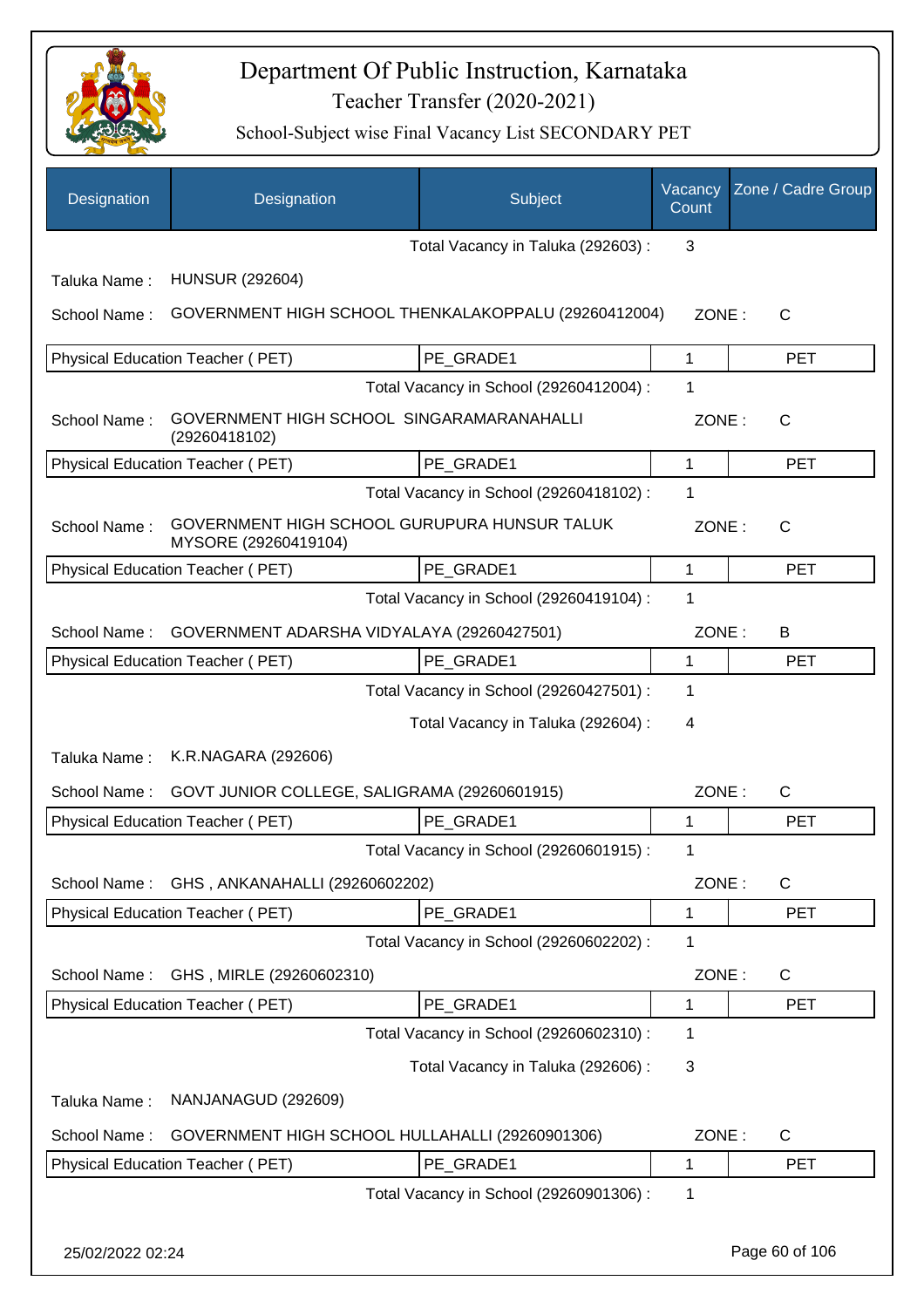

| Designation      | Designation                                        | Subject                                 | Vacancy<br>Count | Zone / Cadre Group |
|------------------|----------------------------------------------------|-----------------------------------------|------------------|--------------------|
| School Name:     | GOVERNMENT HIGH SCHOOL HEGGADA HALLI (29260907302) |                                         | ZONE:            | $\mathsf{C}$       |
|                  | Physical Education Teacher (PET)                   | PE_GRADE1                               | 1                | <b>PET</b>         |
|                  |                                                    | Total Vacancy in School (29260907302) : | $\mathbf 1$      |                    |
|                  |                                                    | Total Vacancy in Taluka (292609) :      | $\overline{2}$   |                    |
| Taluka Name:     | PERIYA PATNA (292610)                              |                                         |                  |                    |
| School Name:     | GHS HANDITHAVALLI (29261016902)                    |                                         | ZONE:            | C                  |
|                  | Physical Education Teacher (PET)                   | PE_GRADE1                               | 1                | <b>PET</b>         |
|                  |                                                    | Total Vacancy in School (29261016902) : | $\mathbf 1$      |                    |
| School Name:     | GOVT JUNIOR COLLEGE HALAGANA HALLI (29261017805)   |                                         | ZONE:            | $\mathsf{C}$       |
|                  | Physical Education Teacher (PET)                   | PE_GRADE1                               | $\mathbf 1$      | <b>PET</b>         |
|                  |                                                    | Total Vacancy in School (29261017805) : | 1                |                    |
| School Name:     | GOVT JUNIOR COLLEGE KANAGALU (29261018304)         |                                         | ZONE:            | $\mathsf{C}$       |
|                  | Physical Education Teacher (PET)                   | PE_GRADE1                               | 1                | <b>PET</b>         |
|                  |                                                    | Total Vacancy in School (29261018304) : | 1                |                    |
|                  |                                                    | Total Vacancy in Taluka (292610) :      | 3                |                    |
| Taluka Name:     | T.N.PURA (292611)                                  |                                         |                  |                    |
| School Name:     | GHPS KOLATHUR (RMSA UPGRADED) (29261108701)        |                                         | ZONE:            | $\mathsf{C}$       |
|                  | Physical Education Teacher (PET)                   | PE GRADE1                               | 1                | <b>PET</b>         |
|                  |                                                    | Total Vacancy in School (29261108701) : | 1                |                    |
| School Name:     | GOVT JUNIOR COLLEGE B.SEEHALLI (29261114802)       |                                         | ZONE:            | $\mathsf{C}$       |
|                  | Physical Education Teacher (PET)                   | PE_GRADE1                               | 1                | <b>PET</b>         |
|                  |                                                    | Total Vacancy in School (29261114802) : | 1                |                    |
|                  |                                                    | Total Vacancy in Taluka (292611) :      | $\overline{2}$   |                    |
|                  |                                                    | Total Vacancy in District (2926) :      | 17               |                    |
| District Name:   | CHAMARAJANAGARA (2927)                             |                                         |                  |                    |
| Taluka Name:     | CHAMARAJA NAGAR (292701)                           |                                         |                  |                    |
| School Name:     | GHS THAMMADAHALLI (29270108702)                    |                                         | ZONE:            | C                  |
|                  | Physical Education Teacher (PET)                   | PE_GRADE1                               | 1                | PET                |
|                  |                                                    | Total Vacancy in School (29270108702) : | 1                |                    |
| School Name:     | GHS YANAGALLI (29270110602)                        |                                         | ZONE:            | C                  |
|                  | Physical Education Teacher (PET)                   | PE_GRADE1                               | 1                | <b>PET</b>         |
| 25/02/2022 02:24 |                                                    |                                         |                  | Page 61 of 106     |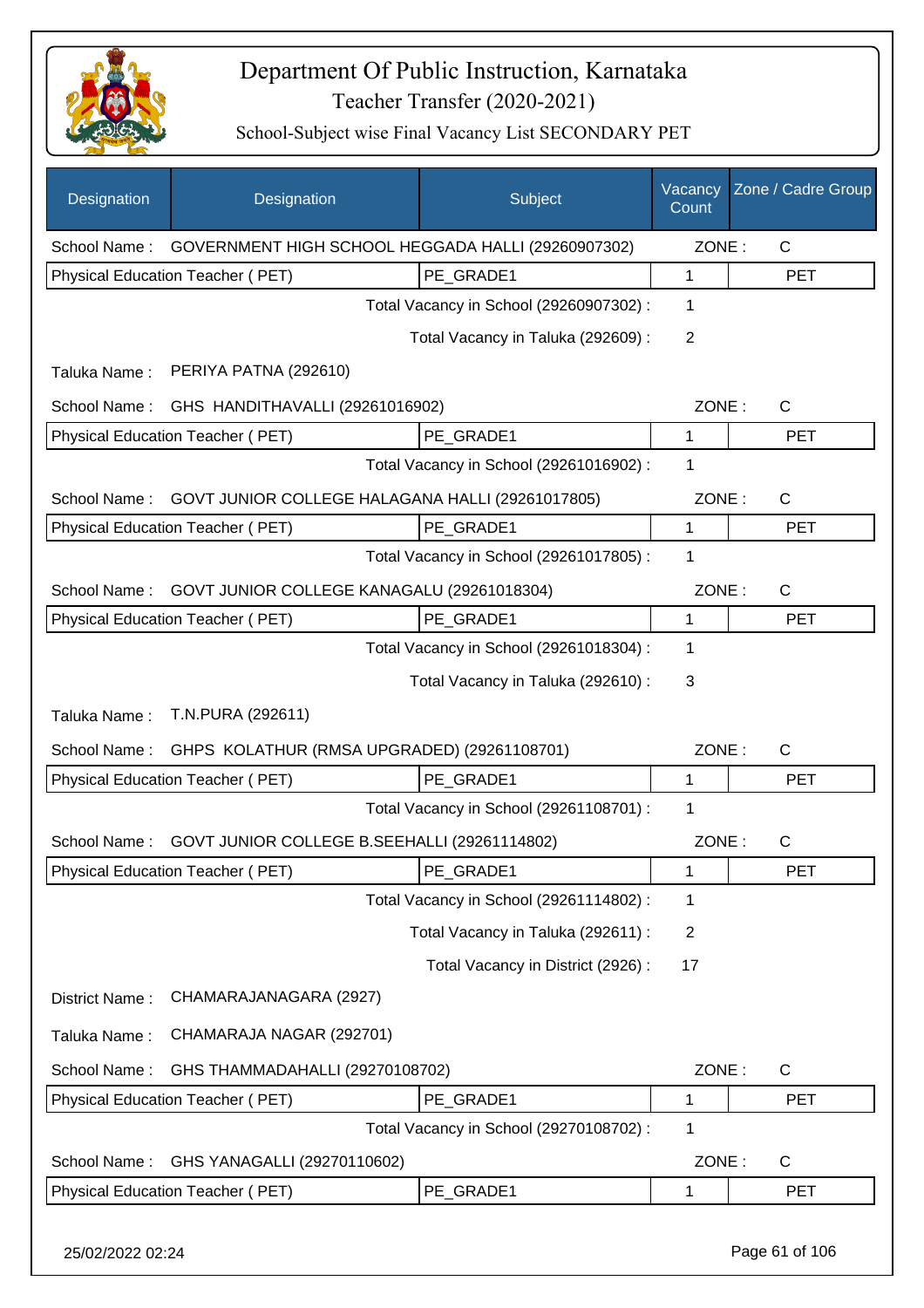

| Designation  | Designation                                          | Subject                                 | Vacancy<br>Count | Zone / Cadre Group |
|--------------|------------------------------------------------------|-----------------------------------------|------------------|--------------------|
|              |                                                      | Total Vacancy in School (29270110602) : | 1                |                    |
| School Name: | GHS YARAGANAHALLI (29270111102)                      |                                         | ZONE:            | $\mathsf{C}$       |
|              | Physical Education Teacher (PET)                     | PE GRADE1                               | 1                | <b>PET</b>         |
|              |                                                      | Total Vacancy in School (29270111102) : | 1                |                    |
|              |                                                      | Total Vacancy in Taluka (292701) :      | 3                |                    |
| Taluka Name: | <b>GUNDULPET (292702)</b>                            |                                         |                  |                    |
| School Name: | GPUC THERAKANAMBI (29270207910)                      |                                         | ZONE:            | $\mathsf{C}$       |
|              | <b>Physical Education Teacher (PET)</b>              | PE_GRADE1                               | $\mathbf{1}$     | <b>PET</b>         |
|              |                                                      | Total Vacancy in School (29270207910) : | 1                |                    |
| School Name: | GHS BOMMANA HALLI (29270210402)                      |                                         | ZONE:            | $\mathsf{C}$       |
|              | Physical Education Teacher (PET)                     | PE_GRADE1                               | 1                | <b>PET</b>         |
|              |                                                      | Total Vacancy in School (29270210402) : | 1                |                    |
|              |                                                      | Total Vacancy in Taluka (292702) :      | $\overline{2}$   |                    |
| Taluka Name: | <b>YELANDUR (292712)</b>                             |                                         |                  |                    |
| School Name: | GOVT HIGH SCHOOL MADDUR (29271202104)                |                                         | ZONE:            | $\mathsf{C}$       |
|              | Physical Education Teacher (PET)                     | PE_GRADE1                               | $\mathbf{1}$     | <b>PET</b>         |
|              |                                                      | Total Vacancy in School (29271202104) : | 1                |                    |
| School Name: | KARNATAKA PUBLIC SCHOOLS GPUC YELANDUR (29271204203) |                                         | ZONE:            | A                  |
|              | Physical Education Teacher (PET)                     | PE_GRADE1                               | 1                | <b>PET</b>         |
|              |                                                      | Total Vacancy in School (29271204203) : | 1                |                    |
|              |                                                      | Total Vacancy in Taluka (292712) :      | 2                |                    |
| Taluka Name: | HANUR (292713)                                       |                                         |                  |                    |
| School Name: | GOVT HS KURATTI HOSUR (29271301608)                  |                                         | ZONE:            | $\mathsf{C}$       |
|              | Physical Education Teacher (PET)                     | PE GRADE1                               | 1                | <b>PET</b>         |
|              |                                                      | Total Vacancy in School (29271301608) : | 1                |                    |
| School Name: | GHS (GVG) HANUR (29271302408)                        |                                         | ZONE:            | A                  |
|              | Physical Education Teacher (PET)                     | PE_GRADE1                               | 1                | <b>PET</b>         |
|              |                                                      | Total Vacancy in School (29271302408) : | 1                |                    |
| School Name: | GHS MINYAM (29271303503)                             |                                         | ZONE:            | $\mathsf{C}$       |
|              | Physical Education Teacher (PET)                     | PE_GRADE1                               | 1                | <b>PET</b>         |
|              |                                                      | Total Vacancy in School (29271303503) : | 1                |                    |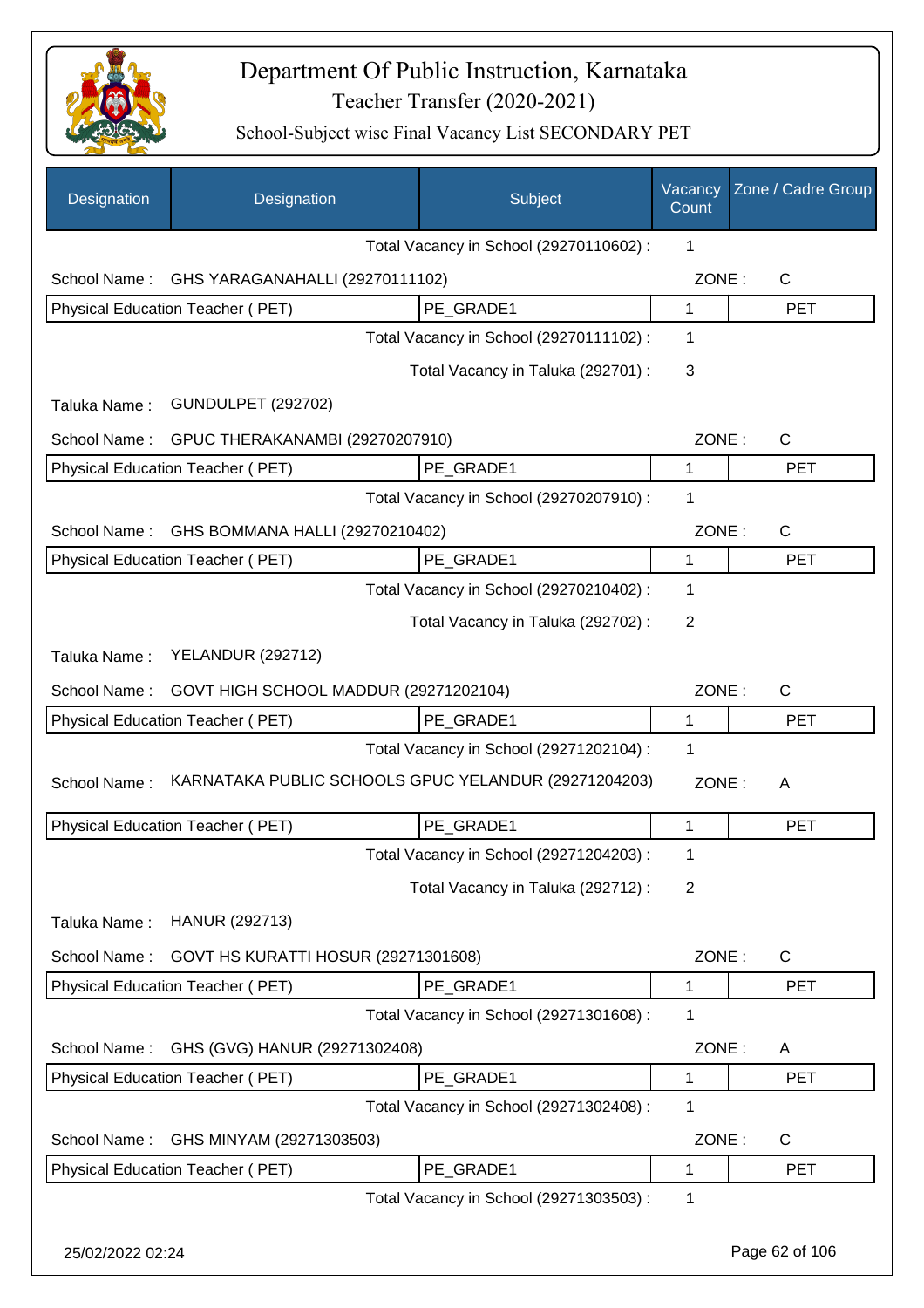

School-Subject wise Final Vacancy List SECONDARY PET

| Designation          | Designation                            | Subject                                 | Vacancy<br>Count | Zone / Cadre Group |
|----------------------|----------------------------------------|-----------------------------------------|------------------|--------------------|
| School Name:         | GHS RAMAPURA (29271303804)             |                                         | ZONE:            | $\mathsf{C}$       |
|                      | Physical Education Teacher (PET)       | PE GRADE1                               | 1                | <b>PET</b>         |
|                      |                                        | Total Vacancy in School (29271303804) : | 1                |                    |
| School Name:         | GHS GIRLS RAMAPURA (29271303805)       |                                         | ZONE:            | $\mathsf{C}$       |
|                      | Physical Education Teacher (PET)       | PE GRADE1                               | 1                | <b>PET</b>         |
|                      |                                        | Total Vacancy in School (29271303805) : | 1                |                    |
| School Name:         | GHS SHAGYAM (29271303902)              |                                         | ZONE:            | $\mathsf{C}$       |
|                      | Physical Education Teacher (PET)       | PE GRADE1                               | $\mathbf{1}$     | <b>PET</b>         |
|                      |                                        | Total Vacancy in School (29271303902) : | 1                |                    |
| School Name:         | GHS GOPINATHAM (29271306272)           |                                         | ZONE:            | $\mathsf{C}$       |
|                      | Physical Education Teacher (PET)       | PE GRADE1                               | 1                | <b>PET</b>         |
|                      |                                        | Total Vacancy in School (29271306272) : | 1                |                    |
|                      |                                        | Total Vacancy in Taluka (292713) :      | 7                |                    |
|                      |                                        | Total Vacancy in District (2927) :      | 14               |                    |
|                      |                                        | Total Vacancy in Division (2):          | 283              |                    |
| <b>Division Name</b> | Belagavi (3)                           |                                         |                  |                    |
| District Name:       | BELAGAVI (2901)                        |                                         |                  |                    |
|                      |                                        |                                         |                  |                    |
| Taluka Name:         | BAILHONGAL (290102)                    |                                         |                  |                    |
| School Name:         | GOVT HIGH SCHOOL BAILWAD (29010200805) |                                         | ZONE:            | B                  |
|                      | Physical Education Teacher (PET)       | PE_GRADE1                               |                  | PET                |
|                      |                                        | Total Vacancy in School (29010200805) : | 1                |                    |
|                      |                                        | Total Vacancy in Taluka (290102):       | 1                |                    |
| Taluka Name:         | RAMDURG (290111)                       |                                         |                  |                    |
| School Name:         | GOVT HIGHSCHOOL ANEGUDDI (29011100202) |                                         | ZONE:            | $\mathsf{C}$       |
|                      | Physical Education Teacher (PET)       | PE_GRADE1                               | 1                | <b>PET</b>         |
|                      |                                        | Total Vacancy in School (29011100202) : | 1                |                    |
| School Name:         | GHS CHUNCHANUR (29011102208)           |                                         | ZONE:            | $\mathsf{C}$       |
|                      | Physical Education Teacher (PET)       | PE GRADE1                               | 1                | <b>PET</b>         |
|                      |                                        | Total Vacancy in School (29011102208) : | 1                |                    |
| School Name:         | GOVT HIGHSCHOOL MUDAKAVI (29011107203) |                                         | ZONE:            | C                  |
|                      | Physical Education Teacher (PET)       | PE_GRADE1                               | 1                | <b>PET</b>         |
|                      |                                        |                                         |                  |                    |

25/02/2022 02:24 Page 63 of 106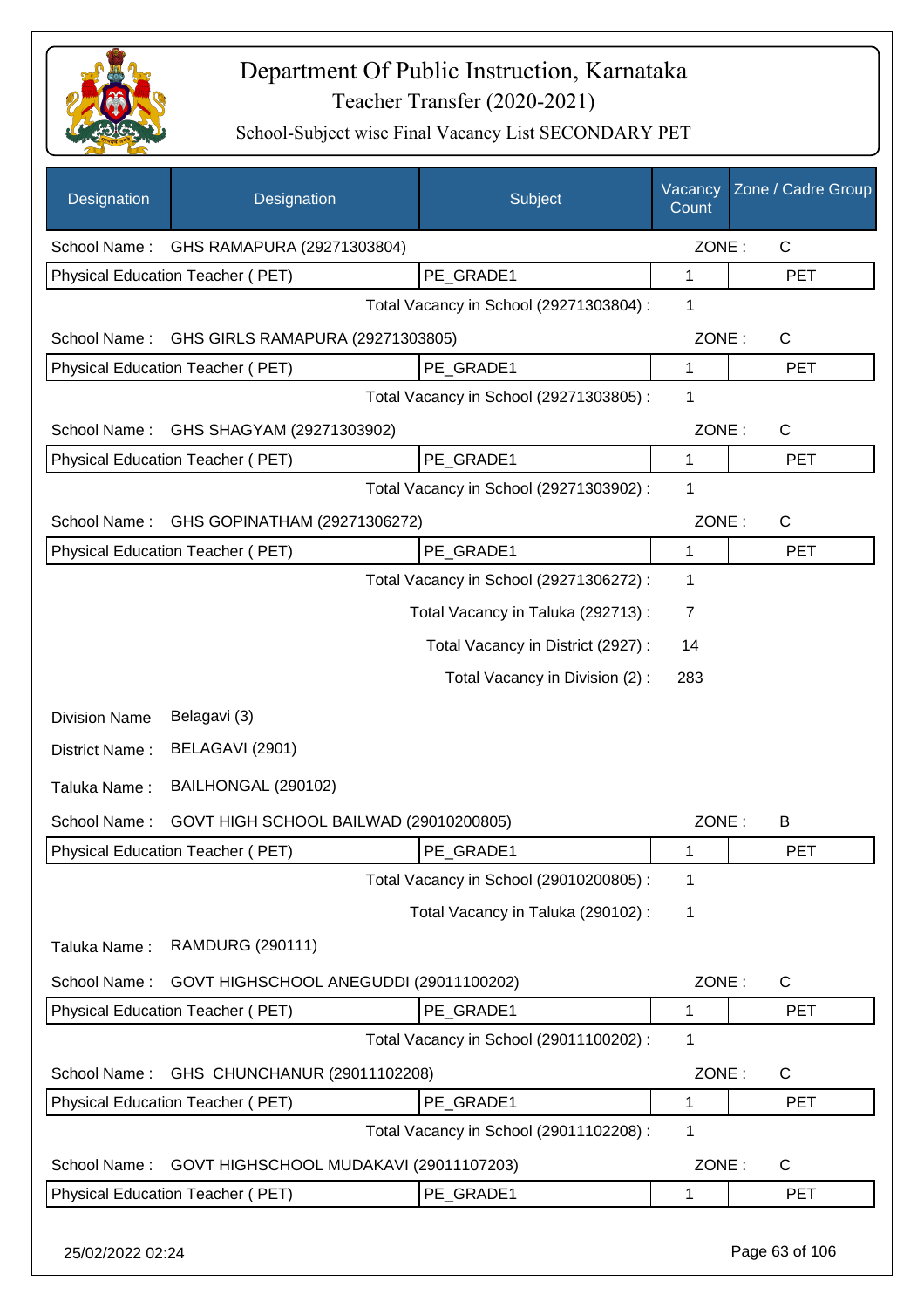

| Designation      | Designation                                                                                       | Subject                                 | Vacancy<br>Count | Zone / Cadre Group |
|------------------|---------------------------------------------------------------------------------------------------|-----------------------------------------|------------------|--------------------|
|                  |                                                                                                   | Total Vacancy in School (29011107203) : | 1                |                    |
| School Name:     | KANNADA HIGHER PRIMARY SCHOOL NARSAPUR AND<br>GOVERNMENT HIGH SCHOOL RMSA NARASAPUR (29011108001) |                                         | ZONE:            | $\mathsf{C}$       |
|                  | Physical Education Teacher (PET)                                                                  | PE_GRADE1                               | 1                | <b>PET</b>         |
|                  |                                                                                                   | Total Vacancy in School (29011108001) : | 1                |                    |
| School Name:     | GOVT HIGHSCHOOL SUREBAN (29011109311)                                                             |                                         | ZONE:            | $\mathsf{C}$       |
|                  | Physical Education Teacher (PET)                                                                  | PE_GRADE1                               | 1                | <b>PET</b>         |
|                  |                                                                                                   | Total Vacancy in School (29011109311) : | 1                |                    |
|                  |                                                                                                   | Total Vacancy in Taluka (290111) :      | 5                |                    |
| Taluka Name:     | KITTUR (290113)                                                                                   |                                         |                  |                    |
| School Name:     | GOVT. HIGH SCHOOL TURKARSHIGIHALLI (29010211713)                                                  |                                         | ZONE:            | $\mathsf{C}$       |
|                  | Physical Education Teacher (PET)                                                                  | PE_GRADE1                               | 1                | <b>PET</b>         |
|                  |                                                                                                   | Total Vacancy in School (29010211713) : | 1                |                    |
|                  |                                                                                                   | Total Vacancy in Taluka (290113):       | 1                |                    |
|                  |                                                                                                   | Total Vacancy in District (2901) :      | 7                |                    |
| District Name:   | BAGALKOT (2902)                                                                                   |                                         |                  |                    |
| Taluka Name:     | <b>BILAGI (290206)</b>                                                                            |                                         |                  |                    |
| School Name:     | GOVT- HIGH SCHOOL BILAGI CROSS (29020603004)                                                      |                                         | ZONE:            | B                  |
|                  | Physical Education Teacher (PET)                                                                  | PE_GRADE1                               | 1                | <b>PET</b>         |
|                  |                                                                                                   | Total Vacancy in School (29020603004) : | 1                |                    |
|                  |                                                                                                   | Total Vacancy in Taluka (290206) :      | 1                |                    |
| Taluka Name:     | <b>HUNAGUND (290207)</b>                                                                          |                                         |                  |                    |
| School Name:     | GOVT-HIGH SCHOOL GANJIHAL (29020704903)                                                           |                                         | ZONE:            | $\mathsf{C}$       |
|                  | Physical Education Teacher (PET)                                                                  | PE_GRADE1                               | 1                | <b>PET</b>         |
|                  |                                                                                                   | Total Vacancy in School (29020704903) : | 1                |                    |
|                  |                                                                                                   | Total Vacancy in Taluka (290207) :      | 1                |                    |
| Taluka Name:     | JAMAKHANDI (290209)                                                                               |                                         |                  |                    |
| School Name:     | GOVT HS HIREPADASALAGI (29020902110)                                                              |                                         | ZONE:            | $\mathsf{C}$       |
|                  | Physical Education Teacher (PET)                                                                  | PE_GRADE1                               | 1                | <b>PET</b>         |
|                  |                                                                                                   | Total Vacancy in School (29020902110) : | 1                |                    |
| School Name:     | GOVT CO.JR COLLEGE HUNNUR (29020902409)                                                           |                                         | ZONE:            | B                  |
| 25/02/2022 02:24 |                                                                                                   |                                         |                  | Page 64 of 106     |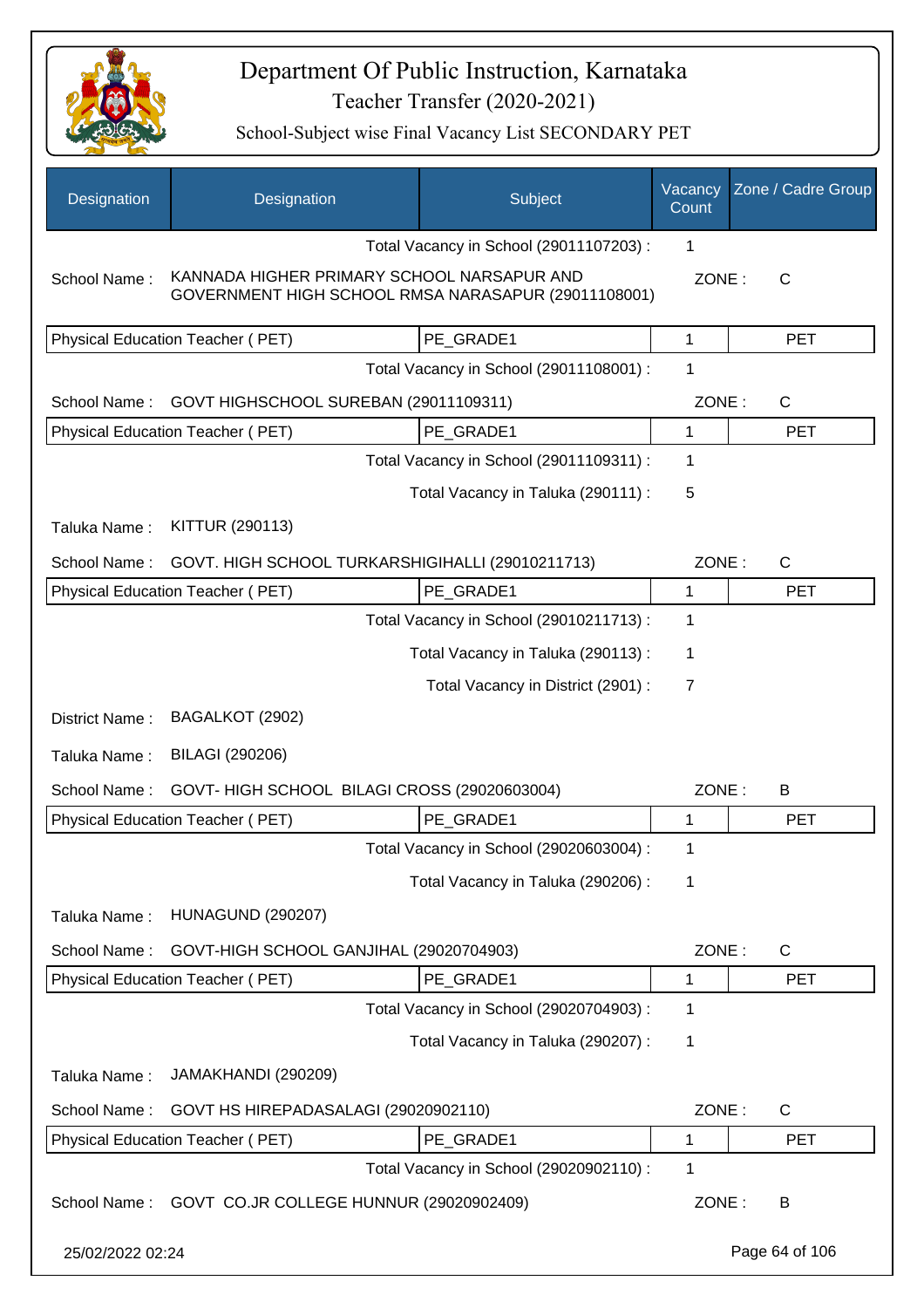

| Designation      | Designation                            | Subject                                 | Vacancy<br>Count | Zone / Cadre Group |
|------------------|----------------------------------------|-----------------------------------------|------------------|--------------------|
|                  | Physical Education Teacher (PET)       | PE_GRADE1                               | 1                | <b>PET</b>         |
|                  |                                        | Total Vacancy in School (29020902409) : | 1                |                    |
|                  |                                        | Total Vacancy in Taluka (290209):       | $\overline{2}$   |                    |
| Taluka Name:     | MUDHOL (290211)                        |                                         |                  |                    |
| School Name:     | GOVT- HIGH SCHOOL MANTUR (29021105110) |                                         | ZONE:            | $\mathsf C$        |
|                  | Physical Education Teacher (PET)       | PE_GRADE1                               | 1                | <b>PET</b>         |
|                  |                                        | Total Vacancy in School (29021105110) : | 1                |                    |
| School Name:     | GOVT- HIGH SCHOOL UTTUR (29021107303)  |                                         | ZONE:            | $\mathsf C$        |
|                  | Physical Education Teacher (PET)       | PE_GRADE1                               | $\mathbf{1}$     | <b>PET</b>         |
|                  |                                        | Total Vacancy in School (29021107303) : | 1                |                    |
|                  |                                        | Total Vacancy in Taluka (290211) :      | $\overline{2}$   |                    |
|                  |                                        | Total Vacancy in District (2902):       | 6                |                    |
| District Name:   | VIJAYAPURA (2903)                      |                                         |                  |                    |
| Taluka Name:     | BIJAPUR RURAL (290305)                 |                                         |                  |                    |
| School Name:     | GHS JUMANAL (29030505309)              |                                         | ZONE:            | B                  |
|                  | Physical Education Teacher (PET)       | PE_GRADE1                               | 1                | <b>PET</b>         |
|                  |                                        | Total Vacancy in School (29030505309) : | 1                |                    |
|                  |                                        | Total Vacancy in Taluka (290305):       | 1                |                    |
| Taluka Name:     | INDI (290308)                          |                                         |                  |                    |
| School Name : .  | GOVT P U COLLEGE LACHYAN (29030806912) |                                         | ZONE:            | C                  |
|                  | Physical Education Teacher (PET)       | PE_GRADE1                               | 1                | <b>PET</b>         |
|                  |                                        | Total Vacancy in School (29030806912) : | 1                |                    |
|                  |                                        | Total Vacancy in Taluka (290308) :      | 1                |                    |
| Taluka Name:     | CHADACHAN (290313)                     |                                         |                  |                    |
| School Name:     | GHS HATTALLI (29031302403)             |                                         | ZONE:            | $\mathsf C$        |
|                  | Physical Education Teacher (PET)       | PE_GRADE1                               | 1                | PET                |
|                  |                                        | Total Vacancy in School (29031302403) : | 1                |                    |
| School Name:     | GHS UMARANI (29031305309)              |                                         | ZONE:            | C                  |
|                  | Physical Education Teacher (PET)       | PE_GRADE1                               | 1                | <b>PET</b>         |
|                  |                                        | Total Vacancy in School (29031305309) : | 1                |                    |
|                  |                                        | Total Vacancy in Taluka (290313):       | $\overline{2}$   |                    |
| 25/02/2022 02:24 |                                        |                                         |                  | Page 65 of 106     |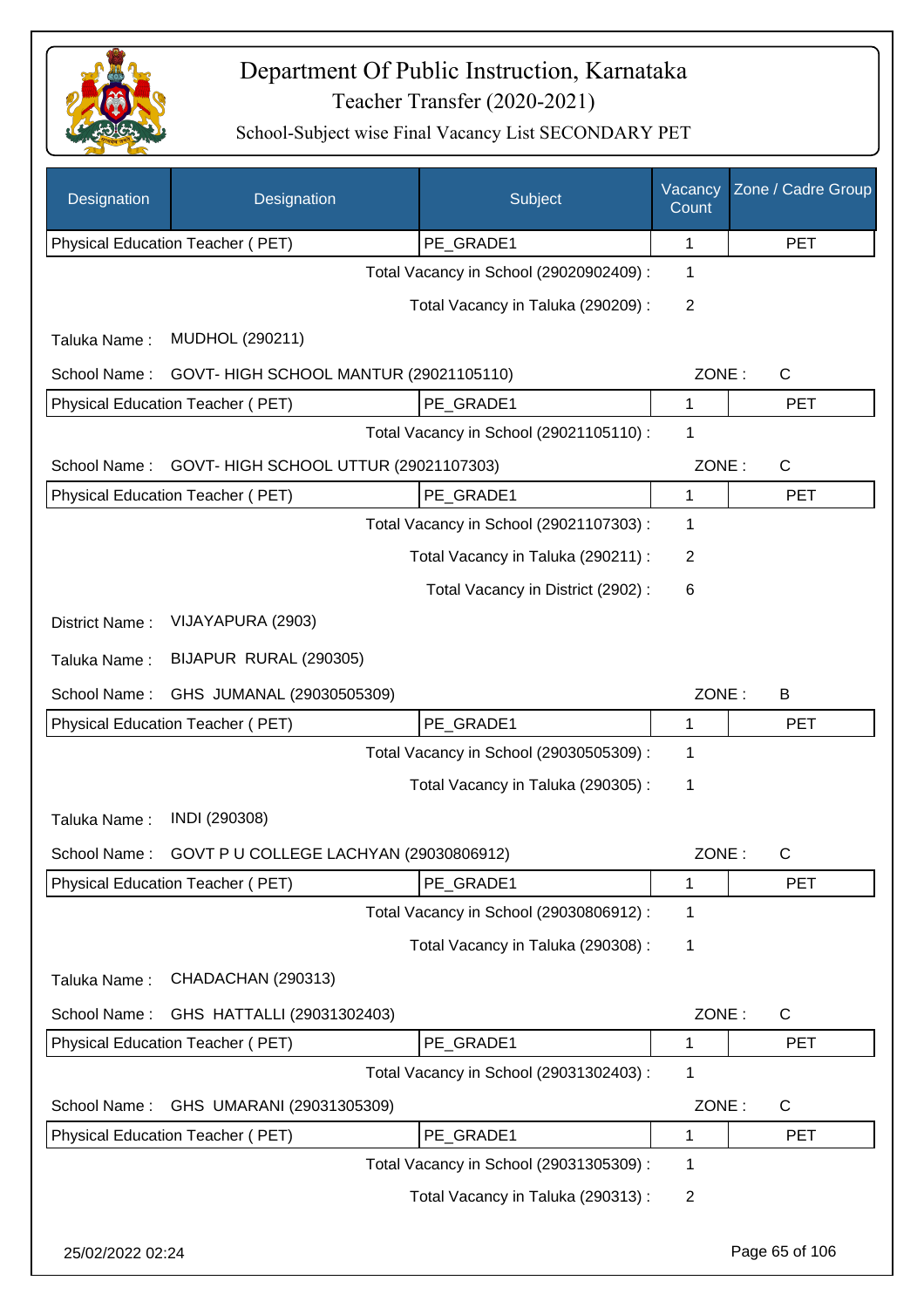

| Designation      | Designation                                                                        | Subject                                 | Vacancy<br>Count | Zone / Cadre Group |
|------------------|------------------------------------------------------------------------------------|-----------------------------------------|------------------|--------------------|
|                  |                                                                                    | Total Vacancy in District (2903):       | $\overline{4}$   |                    |
| District Name:   | GADAG (2908)                                                                       |                                         |                  |                    |
| Taluka Name:     | <b>MUNDARAGI (290802)</b>                                                          |                                         |                  |                    |
| School Name:     | GHPS CHIKKAWADDATTI (29080202201)                                                  |                                         | ZONE:            | C                  |
|                  | Physical Education Teacher (PET)                                                   | PE GRADE1                               | 1                | <b>PET</b>         |
|                  |                                                                                    | Total Vacancy in School (29080202201) : | 1                |                    |
| School Name:     | GOVT HS BIDARALLI (29080204902)                                                    |                                         | ZONE:            | $\mathsf{C}$       |
|                  | Physical Education Teacher (PET)                                                   | PE GRADE1                               | $\mathbf{1}$     | <b>PET</b>         |
|                  |                                                                                    | Total Vacancy in School (29080204902) : | 1                |                    |
|                  |                                                                                    | Total Vacancy in Taluka (290802):       | $\overline{2}$   |                    |
| Taluka Name:     | <b>NARAGUND (290803)</b>                                                           |                                         |                  |                    |
| School Name:     | KARNATAKA PUBLIC SCHOOLS S.D.S.K GOVT HIGH<br>SCHOOL, CHIKKANARAGUND (29080300605) |                                         | ZONE:            | C                  |
|                  | Physical Education Teacher (PET)                                                   | PE_GRADE1                               | 1                | <b>PET</b>         |
|                  |                                                                                    | Total Vacancy in School (29080300605) : | 1                |                    |
|                  |                                                                                    | Total Vacancy in Taluka (290803) :      | 1                |                    |
| Taluka Name:     | RON (290804)                                                                       |                                         |                  |                    |
| School Name:     | GOVT HS MENASAGI (29080400304)                                                     |                                         | ZONE:            | C                  |
|                  | Physical Education Teacher (PET)                                                   | PE GRADE1                               | 1                | <b>PET</b>         |
|                  |                                                                                    | Total Vacancy in School (29080400304) : | 1                |                    |
| School Name:     | GOVT HS KOUJAGERI (29080402302)                                                    |                                         | ZONE:            | $\mathsf C$        |
|                  | Physical Education Teacher (PET)                                                   | PE GRADE1                               | 1                | <b>PET</b>         |
|                  |                                                                                    | Total Vacancy in School (29080402302) : | 1                |                    |
| School Name:     | GOVT HS MALLAPUR (29080402503)                                                     |                                         | ZONE:            | C                  |
|                  | Physical Education Teacher (PET)                                                   | PE_GRADE1                               | 1                | <b>PET</b>         |
|                  |                                                                                    | Total Vacancy in School (29080402503) : | 1                |                    |
| School Name:     | GOVT COMP JUN COL HIREHAL (29080403105)                                            |                                         | ZONE:            | C                  |
|                  | Physical Education Teacher (PET)                                                   | PE_GRADE1                               | 1                | <b>PET</b>         |
|                  |                                                                                    | Total Vacancy in School (29080403105) : | 1                |                    |
| School Name:     | GHPS MARANABASARI (29080407202)                                                    |                                         | ZONE:            | $\mathsf C$        |
|                  | Physical Education Teacher (PET)                                                   | PE_GRADE1                               | 1                | <b>PET</b>         |
|                  |                                                                                    | Total Vacancy in School (29080407202) : | 1                |                    |
| 25/02/2022 02:24 |                                                                                    |                                         |                  | Page 66 of 106     |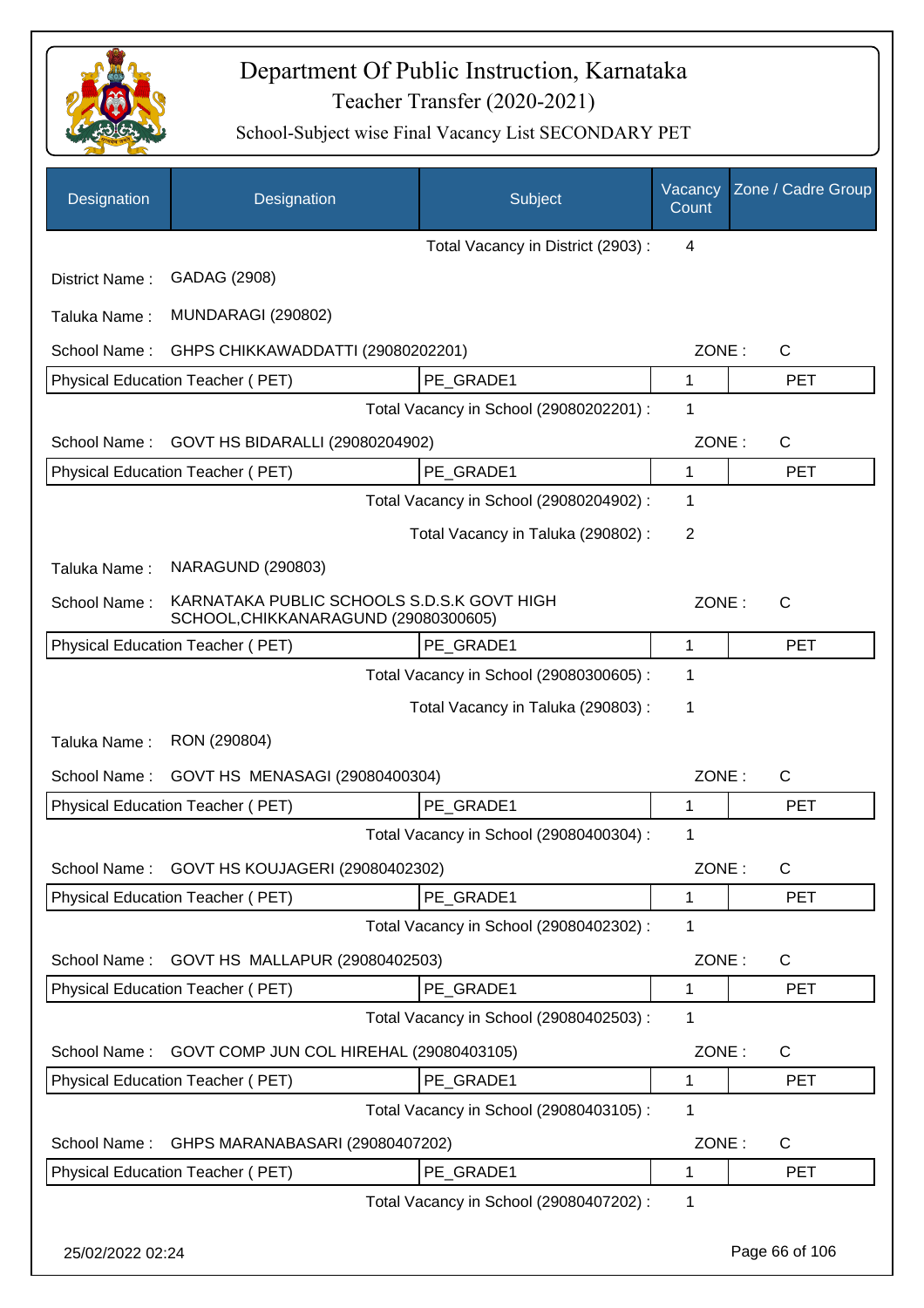

| Designation      | Designation                                                         | Subject                                 | Vacancy<br>Count | Zone / Cadre Group |
|------------------|---------------------------------------------------------------------|-----------------------------------------|------------------|--------------------|
| School Name:     | GHPS HALAKERI (29080407502)                                         |                                         | ZONE:            | $\mathsf{C}$       |
|                  | Physical Education Teacher (PET)                                    | PE GRADE1                               | 1                | <b>PET</b>         |
|                  |                                                                     | Total Vacancy in School (29080407502) : | 1                |                    |
|                  | School Name: ADARSHA VIDYALAYA RMSA ITAGI (29080413202)             |                                         | ZONE:            | $\mathsf{C}$       |
|                  | Physical Education Teacher (PET)                                    | PE_GRADE1                               | 1                | <b>PET</b>         |
|                  |                                                                     | Total Vacancy in School (29080413202) : | 1                |                    |
| School Name:     | GOVT GIRLS HIGH SCHOOL GAJENDRAGAD (29080413205)                    |                                         | ZONE:            | A                  |
|                  | Physical Education Teacher (PET)                                    | PE GRADE1                               | $\mathbf{1}$     | <b>PET</b>         |
|                  |                                                                     | Total Vacancy in School (29080413205) : | 1                |                    |
|                  | School Name: GOVT HS RON (29080417101)                              |                                         | ZONE:            | A                  |
|                  | Physical Education Teacher (PET)                                    | PE GRADE1                               | 1                | <b>PET</b>         |
|                  |                                                                     | Total Vacancy in School (29080417101) : | 1                |                    |
|                  |                                                                     | Total Vacancy in Taluka (290804) :      | 9                |                    |
| Taluka Name:     | <b>SHIRHATTI (290805)</b>                                           |                                         |                  |                    |
| School Name:     | GOVT HS BATTUR (29080501002)                                        |                                         | ZONE:            | $\mathsf{C}$       |
|                  | Physical Education Teacher (PET)                                    | PE_GRADE1                               | 1                | <b>PET</b>         |
|                  |                                                                     | Total Vacancy in School (29080501002) : | 1                |                    |
| School Name:     | SRI S.C.H GOVT HS F.BADNI (29080501302)                             |                                         | ZONE:            | $\mathsf{C}$       |
|                  | Physical Education Teacher (PET)                                    | PE GRADE1                               | 1                | <b>PET</b>         |
|                  |                                                                     | Total Vacancy in School (29080501302) : | 1                |                    |
| School Name:     | KARNATAKA PUBLIC SCHOOLS GOVT COMP JUN COL KADAKOL<br>(29080504004) |                                         | ZONE:            | C                  |
|                  | Physical Education Teacher (PET)                                    | PE GRADE1                               | 1                | <b>PET</b>         |
|                  |                                                                     | Total Vacancy in School (29080504004) : | 1                |                    |
| School Name:     | GHS RMSA MAJJUR (29080504201)                                       |                                         | ZONE:            | $\mathsf{C}$       |
|                  | Physical Education Teacher (PET)                                    | PE_GRADE1                               | 1                | <b>PET</b>         |
|                  |                                                                     | Total Vacancy in School (29080504201) : | 1                |                    |
| School Name:     | SHRI CCN GOVT HS SHIRAHATTI (29080512303)                           |                                         | ZONE:            | A                  |
|                  | Physical Education Teacher (PET)                                    | PE GRADE1                               | 1                | <b>PET</b>         |
|                  |                                                                     | Total Vacancy in School (29080512303) : | 1                |                    |
|                  |                                                                     | Total Vacancy in Taluka (290805):       | 5                |                    |
| Taluka Name:     | GADAG RURAL (290806)                                                |                                         |                  |                    |
| 25/02/2022 02:24 |                                                                     |                                         |                  | Page 67 of 106     |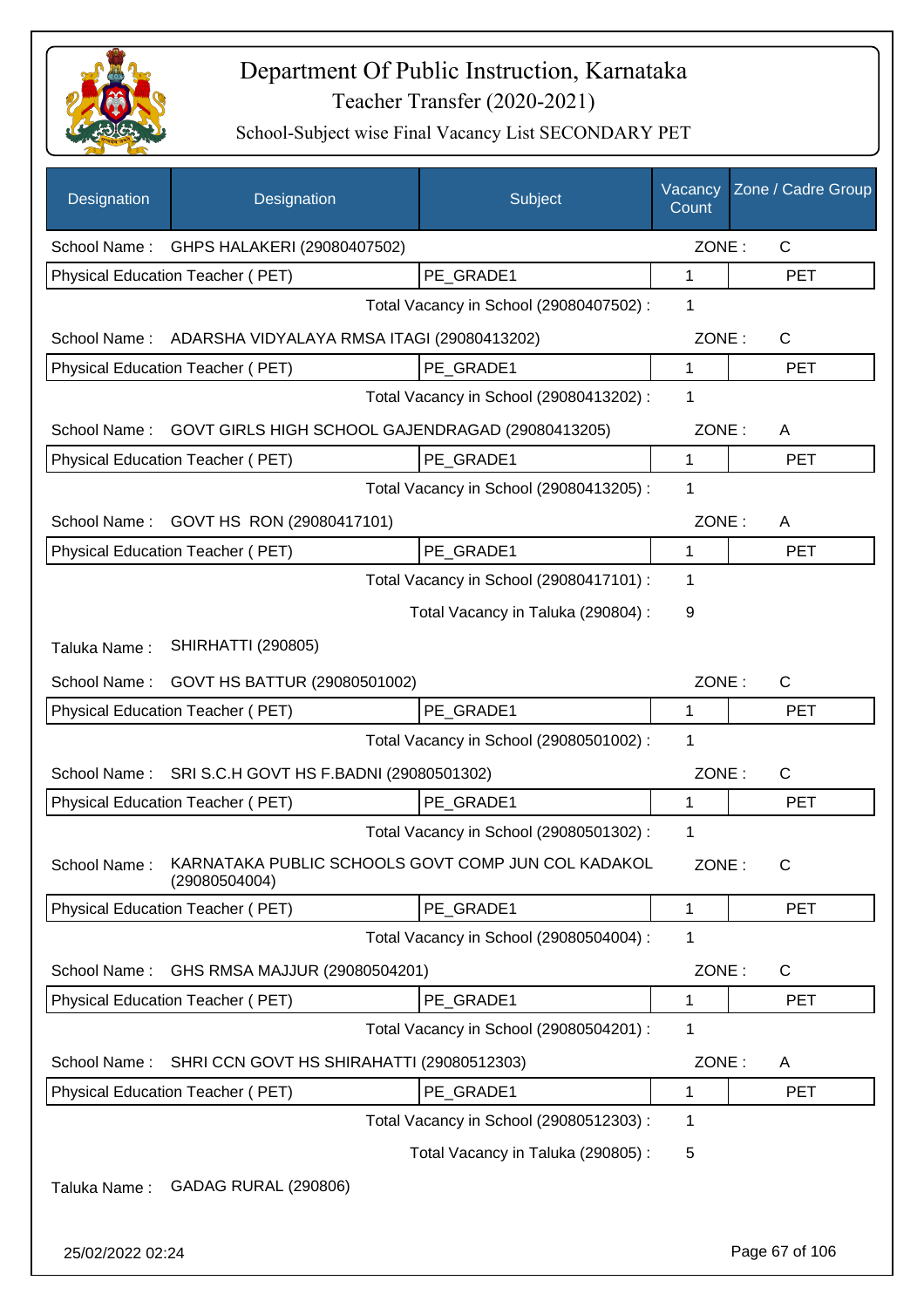

| Designation      | Designation                                                                     | Subject                                 | Vacancy<br>Count | Zone / Cadre Group |
|------------------|---------------------------------------------------------------------------------|-----------------------------------------|------------------|--------------------|
| School Name:     | GMPBS MULAGUND (29080606003)                                                    |                                         | ZONE:            | A                  |
|                  | Physical Education Teacher (PET)                                                | PE_GRADE1                               | 1                | <b>PET</b>         |
|                  |                                                                                 | Total Vacancy in School (29080606003) : | 1                |                    |
|                  |                                                                                 | Total Vacancy in Taluka (290806) :      | 1                |                    |
|                  |                                                                                 | Total Vacancy in District (2908):       | 18               |                    |
| District Name:   | DHARWAD (2909)                                                                  |                                         |                  |                    |
| Taluka Name:     | DHARWAD (290901)                                                                |                                         |                  |                    |
| School Name:     | GHPS PUDAKALAKATTI-RMSA UPGRADED (29090109301)                                  |                                         | ZONE:            | $\mathsf{C}$       |
|                  | Physical Education Teacher (PET)                                                | PE_GRADE1                               | 1                | <b>PET</b>         |
|                  |                                                                                 | Total Vacancy in School (29090109301) : | 1                |                    |
|                  |                                                                                 | Total Vacancy in Taluka (290901) :      | 1                |                    |
| Taluka Name:     | KALGHATAGI (290903)                                                             |                                         |                  |                    |
| School Name:     | GHS COMPOSITE DEVIKOPPA (29090302105)                                           |                                         | ZONE:            | $\mathsf{C}$       |
|                  | Physical Education Teacher (PET)                                                | PE_GRADE1                               | 1                | <b>PET</b>         |
|                  |                                                                                 | Total Vacancy in School (29090302105) : | 1                |                    |
| School Name:     | GHS MUTTAGI (29090306002)                                                       |                                         | ZONE:            | C                  |
|                  | Physical Education Teacher (PET)                                                | PE_GRADE1                               | 1                | <b>PET</b>         |
|                  |                                                                                 | Total Vacancy in School (29090306002) : | 1                |                    |
| School Name:     | GHS SURASHETTIKOPPA (29090308002)                                               |                                         | ZONE:            | $\mathsf{C}$       |
|                  | Physical Education Teacher (PET)                                                | PE GRADE1                               | 1                | <b>PET</b>         |
|                  |                                                                                 | Total Vacancy in School (29090308002) : | 1                |                    |
|                  |                                                                                 | Total Vacancy in Taluka (290903):       | 3                |                    |
| Taluka Name:     | <b>KUNDAGOL (290904)</b>                                                        |                                         |                  |                    |
| School Name:     | GHS BARADWAD TQ.KUNDGOL (29090400203)                                           |                                         | ZONE:            | C                  |
|                  | Physical Education Teacher (PET)                                                | PE GRADE1                               | 1                | <b>PET</b>         |
|                  |                                                                                 | Total Vacancy in School (29090400203) : | 1                |                    |
| School Name:     | KARNATAKA PUBLIC SCHOOLS F.C.M KARNATAK PUBLIC<br>SCHOOL, GUDGERI (29090401708) |                                         | ZONE:            | $\mathsf{C}$       |
|                  | Physical Education Teacher (PET)                                                | PE_GRADE1                               | 1                | <b>PET</b>         |
|                  |                                                                                 | Total Vacancy in School (29090401708) : | 1                |                    |
| School Name:     | GHS HARALAPUR (29090402104)                                                     |                                         | ZONE:            | $\mathsf{C}$       |
|                  | Physical Education Teacher (PET)                                                | PE_GRADE1                               | 1                | <b>PET</b>         |
| 25/02/2022 02:24 |                                                                                 |                                         |                  | Page 68 of 106     |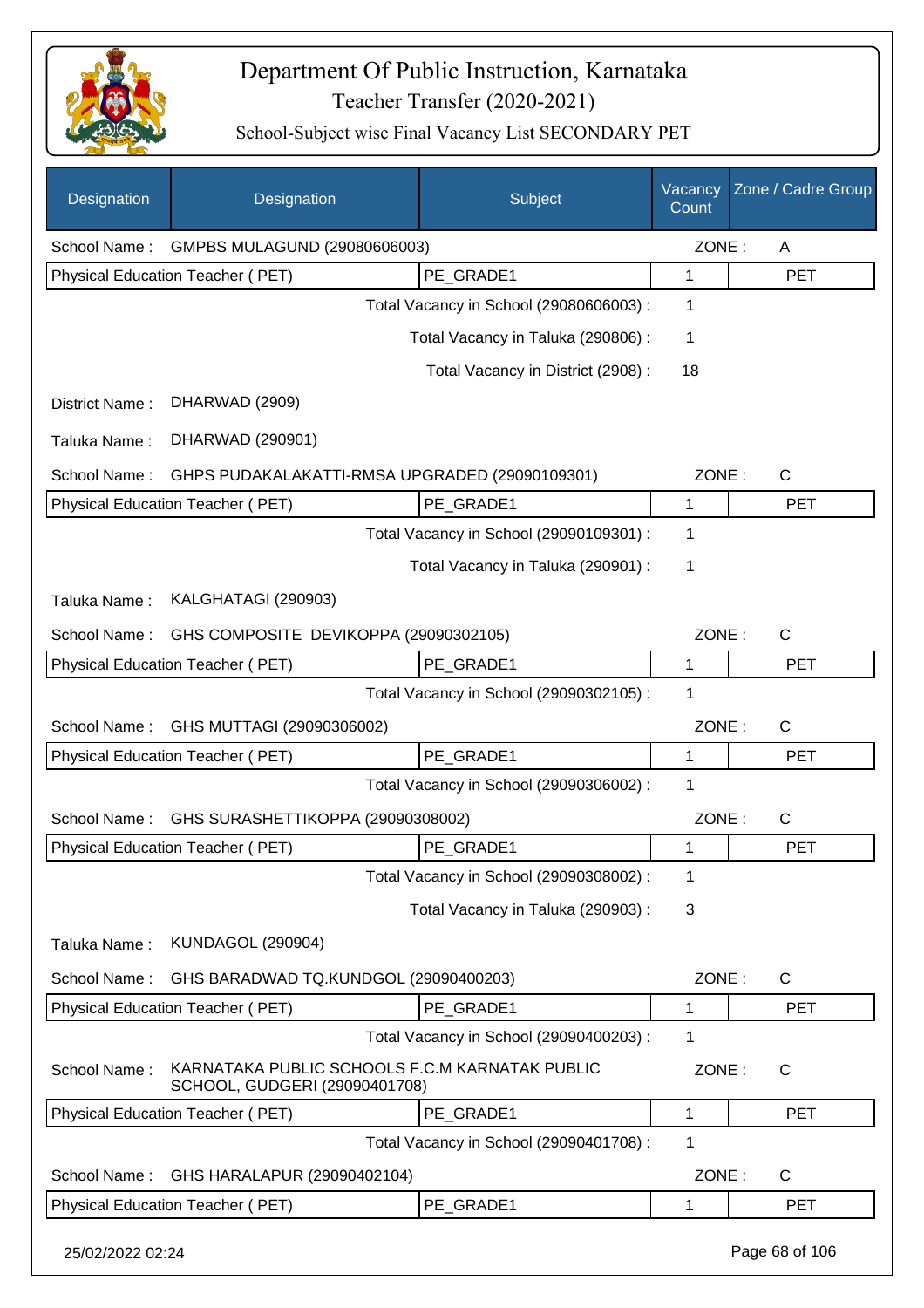

| Designation      | Designation                                                         | Subject                                 | Vacancy<br>Count | Zone / Cadre Group |
|------------------|---------------------------------------------------------------------|-----------------------------------------|------------------|--------------------|
|                  |                                                                     | Total Vacancy in School (29090402104) : | 1                |                    |
| School Name:     | GHS HIRENARTI (29090402502)                                         |                                         | ZONE:            | C                  |
|                  | Physical Education Teacher (PET)                                    | PE_GRADE1                               | 1                | <b>PET</b>         |
|                  |                                                                     | Total Vacancy in School (29090402502) : | 1                |                    |
| School Name:     | GHS MALALI (29090403702)                                            |                                         | ZONE:            | C                  |
|                  | Physical Education Teacher (PET)                                    | PE_GRADE1                               | 1                | <b>PET</b>         |
|                  |                                                                     | Total Vacancy in School (29090403702) : | 1                |                    |
| School Name:     | GHS TARLAGHATTA (29090406103)                                       |                                         | ZONE:            | C                  |
|                  | Physical Education Teacher (PET)                                    | PE_GRADE1                               | 1                | <b>PET</b>         |
|                  |                                                                     | Total Vacancy in School (29090406103) : | 1                |                    |
|                  |                                                                     | Total Vacancy in Taluka (290904) :      | 6                |                    |
| Taluka Name:     | NAVALGUND (290905)                                                  |                                         |                  |                    |
| School Name:     | GHS DATANAL (29090501703)                                           |                                         | ZONE:            | C                  |
|                  | Physical Education Teacher (PET)                                    | PE_GRADE1                               | 1                | <b>PET</b>         |
|                  |                                                                     | Total Vacancy in School (29090501703) : | 1                |                    |
| School Name:     | VRP GHS NALAVADI (29090504204)                                      |                                         | ZONE:            | C                  |
|                  | Physical Education Teacher (PET)                                    | PE_GRADE1                               | 1                | <b>PET</b>         |
|                  |                                                                     | Total Vacancy in School (29090504204) : | 1                |                    |
| School Name:     | GHS URDU BOYS RMSA ANNIGERI (29090505910)                           |                                         | ZONE:            | A                  |
|                  | Physical Education Teacher (PET)                                    | PE GRADE1                               | 1                | <b>PET</b>         |
|                  |                                                                     | Total Vacancy in School (29090505910) : | 1                |                    |
|                  |                                                                     | Total Vacancy in Taluka (290905):       | 3                |                    |
|                  |                                                                     | Total Vacancy in District (2909) :      | 13               |                    |
| District Name:   | UTTARA KANNADA (2910)                                               |                                         |                  |                    |
| Taluka Name:     | ANKOLA (291001)                                                     |                                         |                  |                    |
| School Name:     | GHS ANKOLA NAGAR (29100112001)                                      |                                         | ZONE:            | A                  |
|                  | Physical Education Teacher (PET)                                    | PE_GRADE1                               | 1                | <b>PET</b>         |
|                  |                                                                     | Total Vacancy in School (29100112001) : | 1                |                    |
|                  |                                                                     | Total Vacancy in Taluka (291001) :      | 1                |                    |
| Taluka Name:     | KUMTA (291005)                                                      |                                         |                  |                    |
| School Name:     | KARNATAKA PUBLIC SCHOOLS GOVT HIGHSCHOOL SANTEGULI<br>(29100509803) |                                         | ZONE:            | $\mathsf{C}$       |
| 25/02/2022 02:24 |                                                                     |                                         |                  | Page 69 of 106     |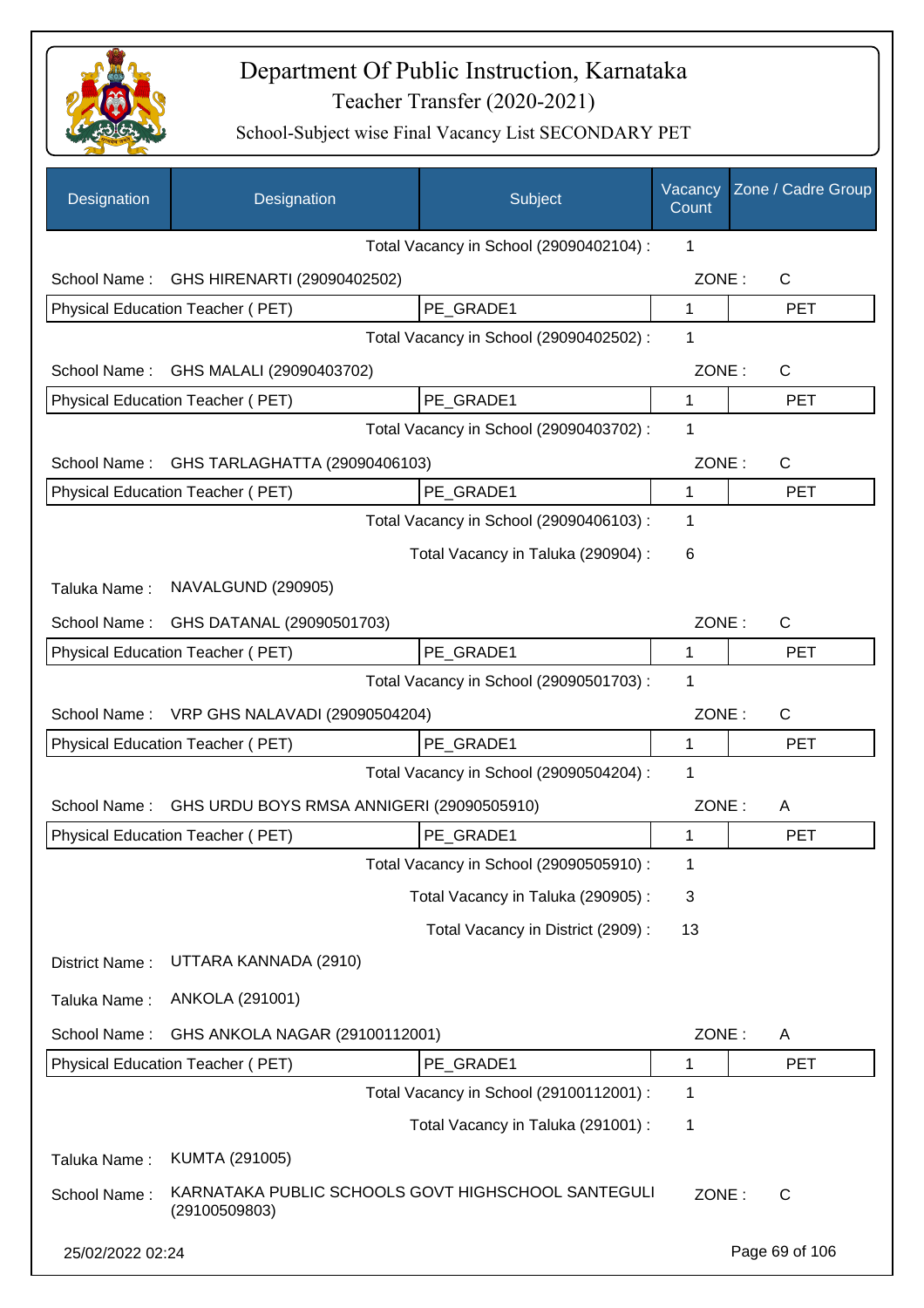

| Designation      | Designation                                                          | Subject                                 | Vacancy<br>Count | Zone / Cadre Group |
|------------------|----------------------------------------------------------------------|-----------------------------------------|------------------|--------------------|
|                  | Physical Education Teacher (PET)                                     | PE_GRADE1                               | 1                | <b>PET</b>         |
|                  |                                                                      | Total Vacancy in School (29100509803) : | 1                |                    |
| School Name:     | KARNATAKA PUBLIC SCHOOLS GOVT HIGH SCHOOL NELLIKERI<br>(29100512105) |                                         | ZONE:            | A                  |
|                  | Physical Education Teacher (PET)                                     | PE_GRADE1                               | 1                | <b>PET</b>         |
|                  |                                                                      | Total Vacancy in School (29100512105) : | 1                |                    |
|                  |                                                                      | Total Vacancy in Taluka (291005):       | $\overline{2}$   |                    |
| Taluka Name:     | <b>HONNAVAR (291008)</b>                                             |                                         |                  |                    |
| School Name:     | KARNATAKA PUBLIC SCHOOLS GHS MANKI (29100803329)                     |                                         | ZONE:            | $\mathsf{C}$       |
|                  | <b>Physical Education Teacher (PET)</b>                              | PE_GRADE1                               | $\mathbf 1$      | <b>PET</b>         |
|                  |                                                                      | Total Vacancy in School (29100803329) : | 1                |                    |
|                  |                                                                      | Total Vacancy in Taluka (291008) :      | 1                |                    |
| Taluka Name:     | <b>BHATKAL (291009)</b>                                              |                                         |                  |                    |
| School Name:     | GHS JALI (29100900913)                                               |                                         | ZONE:            | A                  |
|                  | Physical Education Teacher (PET)                                     | PE_GRADE1                               | 1                | <b>PET</b>         |
|                  |                                                                      | Total Vacancy in School (29100900913) : | 1                |                    |
| School Name:     | GHS MUNDALLI (29100901407)                                           |                                         | ZONE:            | C                  |
|                  | Physical Education Teacher (PET)                                     | PE_GRADE1                               | 1                | <b>PET</b>         |
|                  |                                                                      | Total Vacancy in School (29100901407) : | 1                |                    |
|                  |                                                                      | Total Vacancy in Taluka (291009):       | 2                |                    |
|                  |                                                                      | Total Vacancy in District (2910):       | 6                |                    |
| District Name:   | <b>HAVERI (2911)</b>                                                 |                                         |                  |                    |
| Taluka Name:     | <b>HANAGAL (291105)</b>                                              |                                         |                  |                    |
| School Name:     | GHS BELAGALAPET (29110501906)                                        |                                         | ZONE:            | $\mathsf{C}$       |
|                  | Physical Education Teacher (PET)                                     | PE GRADE1                               | 1                | <b>PET</b>         |
|                  |                                                                      | Total Vacancy in School (29110501906) : | 1                |                    |
| School Name:     | GHS BAMMANAHALLI (29110502313)                                       |                                         | ZONE:            | C                  |
|                  | Physical Education Teacher (PET)                                     | PE GRADE1                               | 1                | <b>PET</b>         |
|                  |                                                                      | Total Vacancy in School (29110502313) : | 1                |                    |
| School Name:     | GHS KADASHETTIHALLI (29110507703)                                    |                                         | ZONE:            | C                  |
|                  | Physical Education Teacher (PET)                                     | PE_GRADE1                               | 1                | <b>PET</b>         |
|                  |                                                                      | Total Vacancy in School (29110507703) : | 1                |                    |
| 25/02/2022 02:24 |                                                                      |                                         |                  | Page 70 of 106     |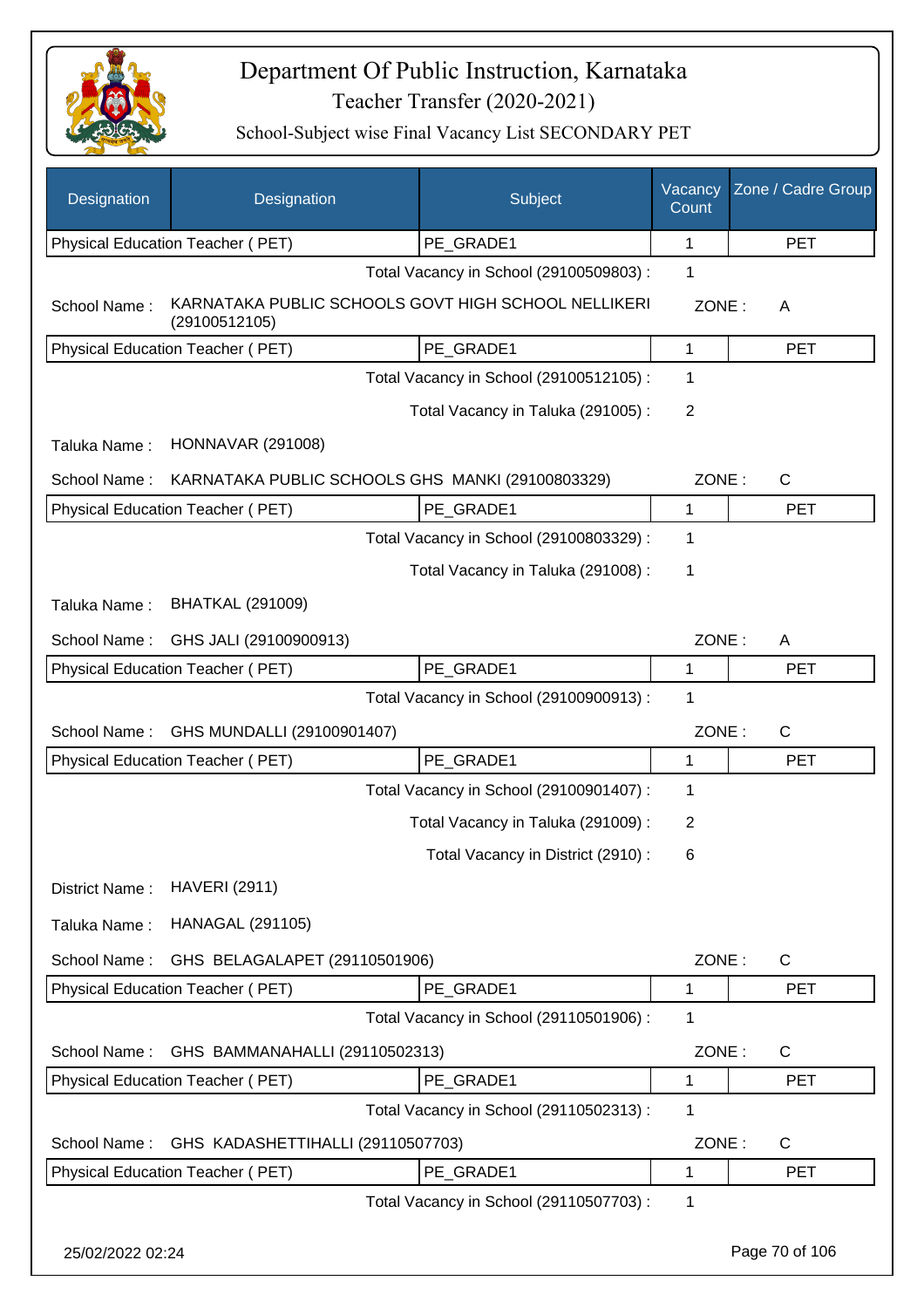

| Designation      | Designation                                          | Subject                                 | Vacancy<br>Count | Zone / Cadre Group |
|------------------|------------------------------------------------------|-----------------------------------------|------------------|--------------------|
|                  | School Name: GHS KANCHINEGLUR (29110508403)          |                                         | ZONE:            | $\mathsf{C}$       |
|                  | Physical Education Teacher (PET)                     | PE_GRADE1                               | 1                | <b>PET</b>         |
|                  |                                                      | Total Vacancy in School (29110508403) : | 1                |                    |
|                  | School Name: GHS KUDAL (29110509502)                 |                                         | ZONE:            | $\mathsf{C}$       |
|                  | <b>Physical Education Teacher (PET)</b>              | PE GRADE1                               | 1                | <b>PET</b>         |
|                  |                                                      | Total Vacancy in School (29110509502) : | 1                |                    |
| School Name:     | GHS SHESHAGIRI (29110512002)                         |                                         | ZONE:            | $\mathsf{C}$       |
|                  | Physical Education Teacher (PET)                     | PE GRADE1                               | $\mathbf{1}$     | <b>PET</b>         |
|                  |                                                      | Total Vacancy in School (29110512002) : | 1                |                    |
| School Name:     | GHS YALAVATTI (29110513705)                          |                                         | ZONE:            | C                  |
|                  | Physical Education Teacher (PET)                     | PE GRADE1                               | 1                | <b>PET</b>         |
|                  |                                                      | Total Vacancy in School (29110513705) : | 1                |                    |
| School Name:     | GOVT URDU HIGH SCHOOL NAVANAGAR HANGAL (29110518301) |                                         | ZONE:            | В                  |
|                  | Physical Education Teacher (PET)                     | PE_GRADE1                               | 1                | <b>PET</b>         |
|                  |                                                      | Total Vacancy in School (29110518301) : | 1                |                    |
|                  |                                                      | Total Vacancy in Taluka (291105):       | 8                |                    |
| Taluka Name:     | HAVERI (291106)                                      |                                         |                  |                    |
| School Name:     | GHS KANVALLI (29110602105)                           |                                         | ZONE:            | C                  |
|                  | <b>Physical Education Teacher (PET)</b>              | PE_GRADE1                               | 1                | <b>PET</b>         |
|                  |                                                      | Total Vacancy in School (29110602105) : | 1                |                    |
| School Name:     | GOVT URDU HIGH SCHOOL KANVALLI (29110602106)         |                                         | ZONE:            | C                  |
|                  | <b>Physical Education Teacher (PET)</b>              | PE_GRADE1                               | 1                | <b>PET</b>         |
|                  |                                                      | Total Vacancy in School (29110602106) : | 1                |                    |
| School Name:     | GHS HAVANUR (29110603706)                            |                                         | ZONE:            | C                  |
|                  | <b>Physical Education Teacher (PET)</b>              | PE GRADE1                               | 1                | <b>PET</b>         |
|                  |                                                      | Total Vacancy in School (29110603706) : | 1                |                    |
| School Name:     | SMT GANGAMMA KADAPPA MAROL GHS AKKUR (29110607302)   |                                         | ZONE:            | $\mathsf{C}$       |
|                  | Physical Education Teacher (PET)                     | PE_GRADE1                               | 1                | <b>PET</b>         |
|                  |                                                      | Total Vacancy in School (29110607302):  | 1                |                    |
|                  |                                                      | Total Vacancy in Taluka (291106) :      | 4                |                    |
| Taluka Name:     | <b>HIREKERUR (291107)</b>                            |                                         |                  |                    |
| 25/02/2022 02:24 |                                                      |                                         |                  | Page 71 of 106     |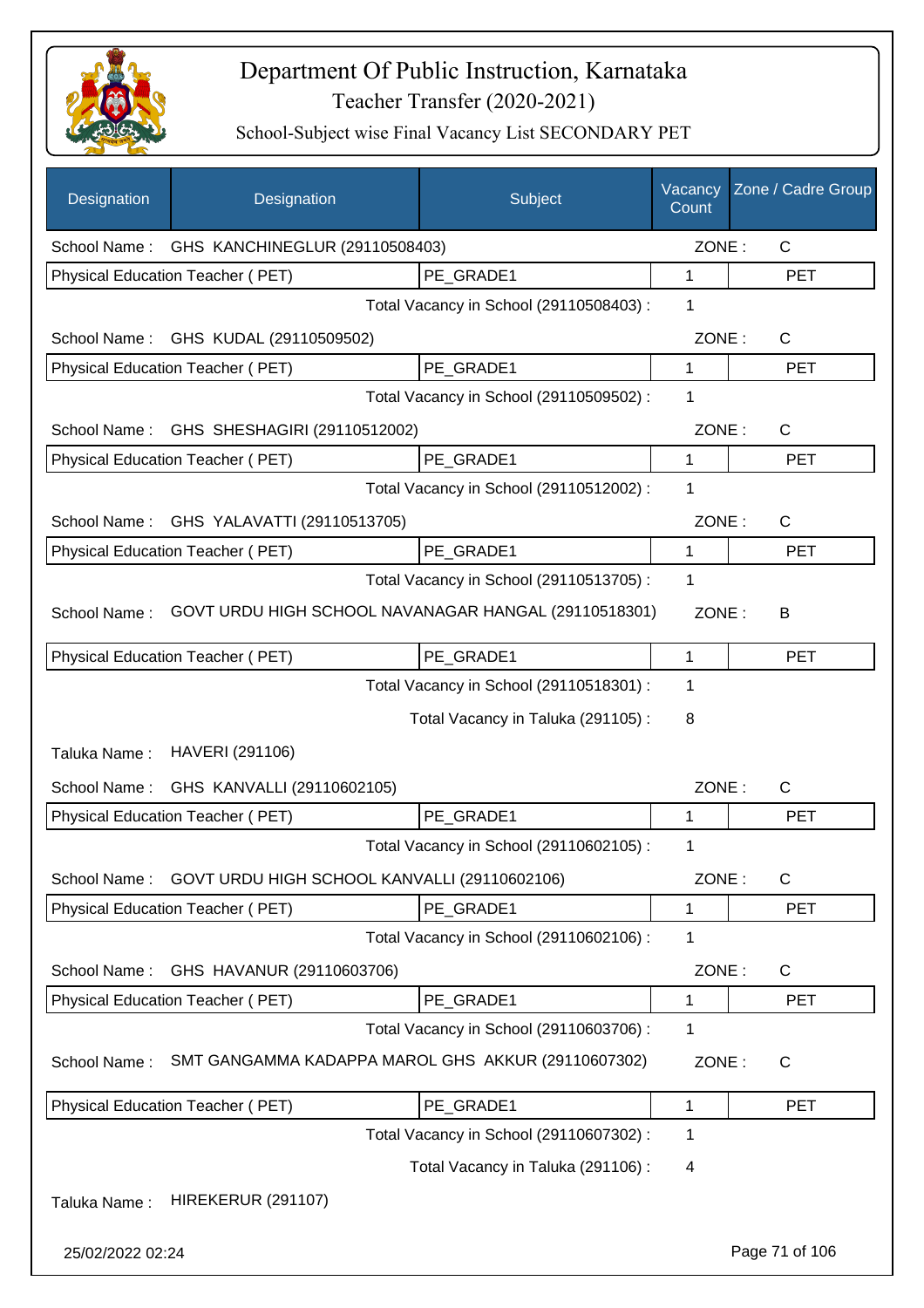

| Designation      | Designation                                         | <b>Subject</b>                          | Vacancy<br>Count | Zone / Cadre Group |
|------------------|-----------------------------------------------------|-----------------------------------------|------------------|--------------------|
| School Name:     | GOVT URDU HIGH SCHOOL HAMSABHAVI (29110704617)      |                                         | ZONE:            | $\mathsf{C}$       |
|                  | Physical Education Teacher (PET)                    | PE GRADE1                               | 1                | <b>PET</b>         |
|                  |                                                     | Total Vacancy in School (29110704617) : | 1                |                    |
| School Name:     | GOVT KAN HIGH SCHOOL KUNCHUR (29110707702)          |                                         | ZONE:            | $\mathsf{C}$       |
|                  | Physical Education Teacher (PET)                    | PE GRADE1                               | 1                | <b>PET</b>         |
|                  |                                                     | Total Vacancy in School (29110707702) : | 1                |                    |
|                  |                                                     | Total Vacancy in Taluka (291107) :      | $\overline{2}$   |                    |
| Taluka Name:     | RANNEBENNUR (291114)                                |                                         |                  |                    |
| School Name:     | GOVT HIGH SCH GUDIHONNATTI (29111403207)            |                                         | ZONE:            | $\mathsf{C}$       |
|                  | Physical Education Teacher (PET)                    | PE GRADE1                               | 1                | <b>PET</b>         |
|                  |                                                     | Total Vacancy in School (29111403207) : | 1                |                    |
| School Name:     | GOVT HIGH SCH MAKNUR (29111407906)                  |                                         | ZONE:            | $\mathsf{C}$       |
|                  | Physical Education Teacher (PET)                    | PE_GRADE1                               | 1                | <b>PET</b>         |
|                  |                                                     | Total Vacancy in School (29111407906) : | 1                |                    |
|                  |                                                     | Total Vacancy in Taluka (291114) :      | 2                |                    |
| Taluka Name:     | SAVANUR (291116)                                    |                                         |                  |                    |
| School Name:     | SHREE S F DODDAGOUDAR GHS HATTIMATTUR (29111601709) |                                         | ZONE:            | $\mathsf{C}$       |
|                  | Physical Education Teacher (PET)                    | PE_GRADE1                               | $\mathbf{1}$     | <b>PET</b>         |
|                  |                                                     | Total Vacancy in School (29111601709) : | 1                |                    |
| School Name:     | GOVT URDU HIGH SCH KARADAGI (29111604004)           |                                         | ZONE:            | C                  |
|                  | Physical Education Teacher (PET)                    | PE_GRADE1                               | 1                | <b>PET</b>         |
|                  |                                                     | Total Vacancy in School (29111604004) : | 1                |                    |
| School Name:     | RMSA UPGRADED URDU HS SAVANUR (29111607402)         |                                         | ZONE:            | A                  |
|                  | Physical Education Teacher (PET)                    | PE_GRADE1                               | 1                | <b>PET</b>         |
|                  |                                                     | Total Vacancy in School (29111607402) : | 1                |                    |
|                  |                                                     | Total Vacancy in Taluka (291116) :      | 3                |                    |
| Taluka Name:     | <b>SHIGGOAN (291117)</b>                            |                                         |                  |                    |
| School Name:     | GHS ATTIGERI (29111700403)                          |                                         | ZONE:            | $\mathsf{C}$       |
|                  | Physical Education Teacher (PET)                    | PE_GRADE1                               | 1                | <b>PET</b>         |
|                  |                                                     | Total Vacancy in School (29111700403) : | 1                |                    |
| School Name:     | GHS HIREBENDIGERI (29111702304)                     |                                         | ZONE:            | $\mathsf{C}$       |
| 25/02/2022 02:24 |                                                     |                                         |                  | Page 72 of 106     |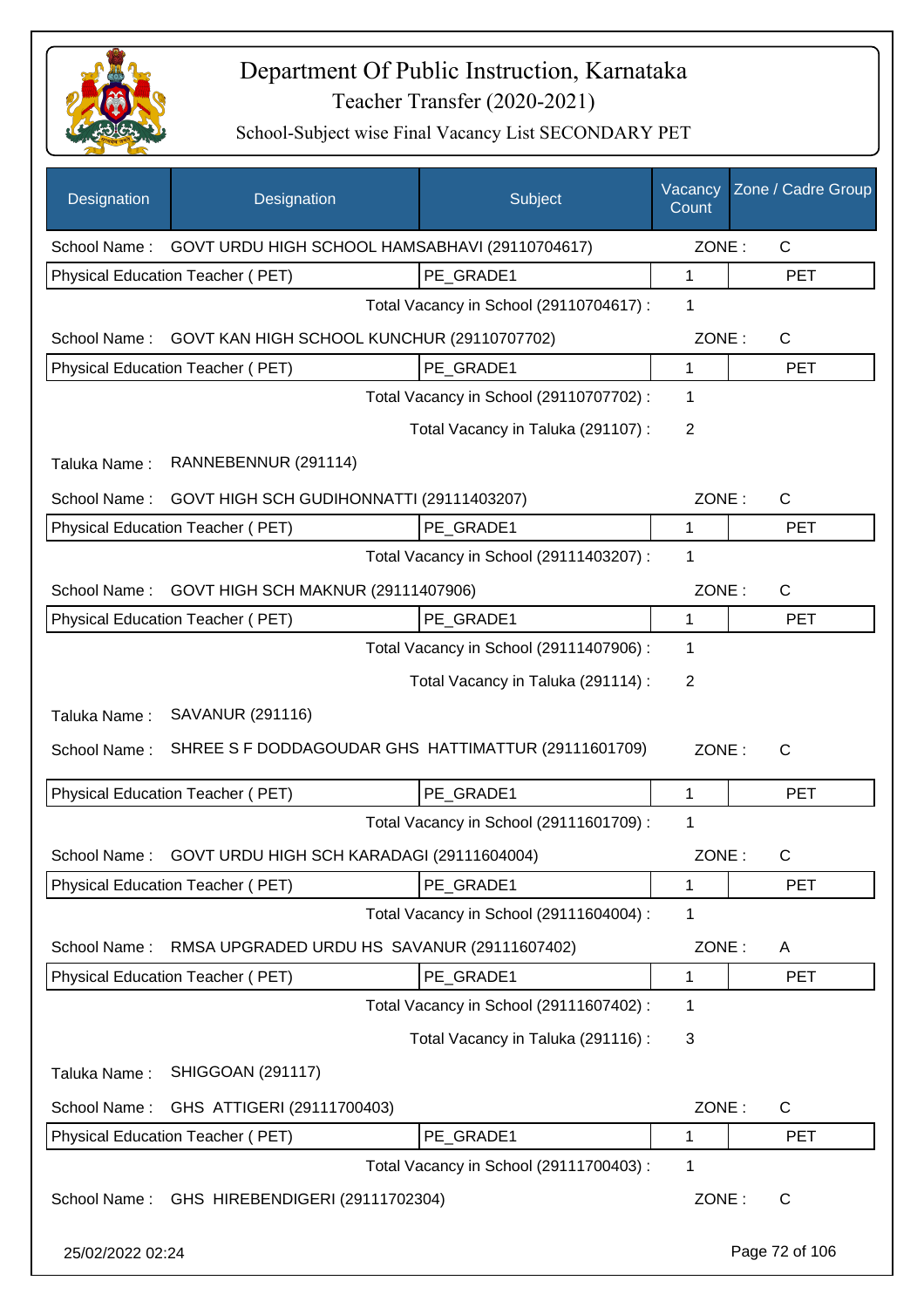

| Designation      | Designation                                                           | Subject                                                        | Vacancy<br>Count | Zone / Cadre Group |
|------------------|-----------------------------------------------------------------------|----------------------------------------------------------------|------------------|--------------------|
|                  | Physical Education Teacher (PET)                                      | PE_GRADE1                                                      | 1                | <b>PET</b>         |
|                  |                                                                       | Total Vacancy in School (29111702304) :                        | 1                |                    |
|                  |                                                                       | Total Vacancy in Taluka (291117) :                             | 2                |                    |
|                  |                                                                       | Total Vacancy in District (2911) :                             | 21               |                    |
| District Name:   | BELAGAVI CHIKKODI (2930)                                              |                                                                |                  |                    |
| Taluka Name:     | ATHANI (293001)                                                       |                                                                |                  |                    |
| School Name:     | GOVT H.S. AND PU COLLEGE ADAHALLI (29300100710)                       |                                                                | ZONE:            | $\mathsf{C}$       |
|                  | Physical Education Teacher (PET)                                      | PE_GRADE1                                                      | 1                | <b>PET</b>         |
|                  |                                                                       | Total Vacancy in School (29300100710) :                        | 1                |                    |
| School Name:     | GHS ARATAL-BADAGI (29300101603)                                       |                                                                | ZONE:            | C                  |
|                  | Physical Education Teacher (PET)                                      | PE GRADE1                                                      | 1                | <b>PET</b>         |
|                  |                                                                       | Total Vacancy in School (29300101603) :                        | 1                |                    |
| School Name:     | BANNUR (29300101901)                                                  | Govt Kannada Higher Primary and Upgraded RMSA Secondary School | ZONE:            | $\mathsf{C}$       |
|                  | Physical Education Teacher (PET)                                      | PE GRADE1                                                      | $\mathbf{1}$     | <b>PET</b>         |
|                  |                                                                       | Total Vacancy in School (29300101901) :                        | 1                |                    |
| School Name:     | GALAGALI BANDHUGALA GOVT HIGH SCHOOL GHATANATTI<br>(29300102402)      |                                                                | ZONE:            | $\mathsf{C}$       |
|                  | Physical Education Teacher (PET)                                      | PE_GRADE1                                                      | 1                | <b>PET</b>         |
|                  |                                                                       | Total Vacancy in School (29300102402) :                        | 1                |                    |
| School Name:     | Govt K.H.P.S. and Upgraded RMSA High School KIRANAGI<br>(29300103801) |                                                                | ZONE:            | С                  |
|                  | Physical Education Teacher (PET)                                      | PE GRADE1                                                      | 1                | <b>PET</b>         |
|                  |                                                                       | Total Vacancy in School (29300103801) :                        | 1                |                    |
| School Name:     | GHS KOHALLI (29300104208)                                             |                                                                | ZONE:            | $\mathsf{C}$       |
|                  | Physical Education Teacher (PET)                                      | PE GRADE1                                                      | $\mathbf{1}$     | <b>PET</b>         |
|                  |                                                                       | Total Vacancy in School (29300104208) :                        | 1                |                    |
| School Name:     | GOVT PU COLLEGE, KOKATANOOR (29300104535)                             |                                                                | ZONE:            | $\mathsf{C}$       |
|                  | Physical Education Teacher (PET)                                      | PE_GRADE1                                                      | 2                | <b>PET</b>         |
|                  |                                                                       | Total Vacancy in School (29300104535) :                        | $\overline{2}$   |                    |
| School Name:     | GOVT. HIGH SCHOOL SAVADI (29300106911)                                |                                                                | ZONE:            | C                  |
|                  | Physical Education Teacher (PET)                                      | PE_GRADE1                                                      | $\mathbf{1}$     | <b>PET</b>         |
|                  |                                                                       | Total Vacancy in School (29300106911) :                        | 1                |                    |
|                  |                                                                       |                                                                |                  |                    |
| 25/02/2022 02:24 |                                                                       |                                                                |                  | Page 73 of 106     |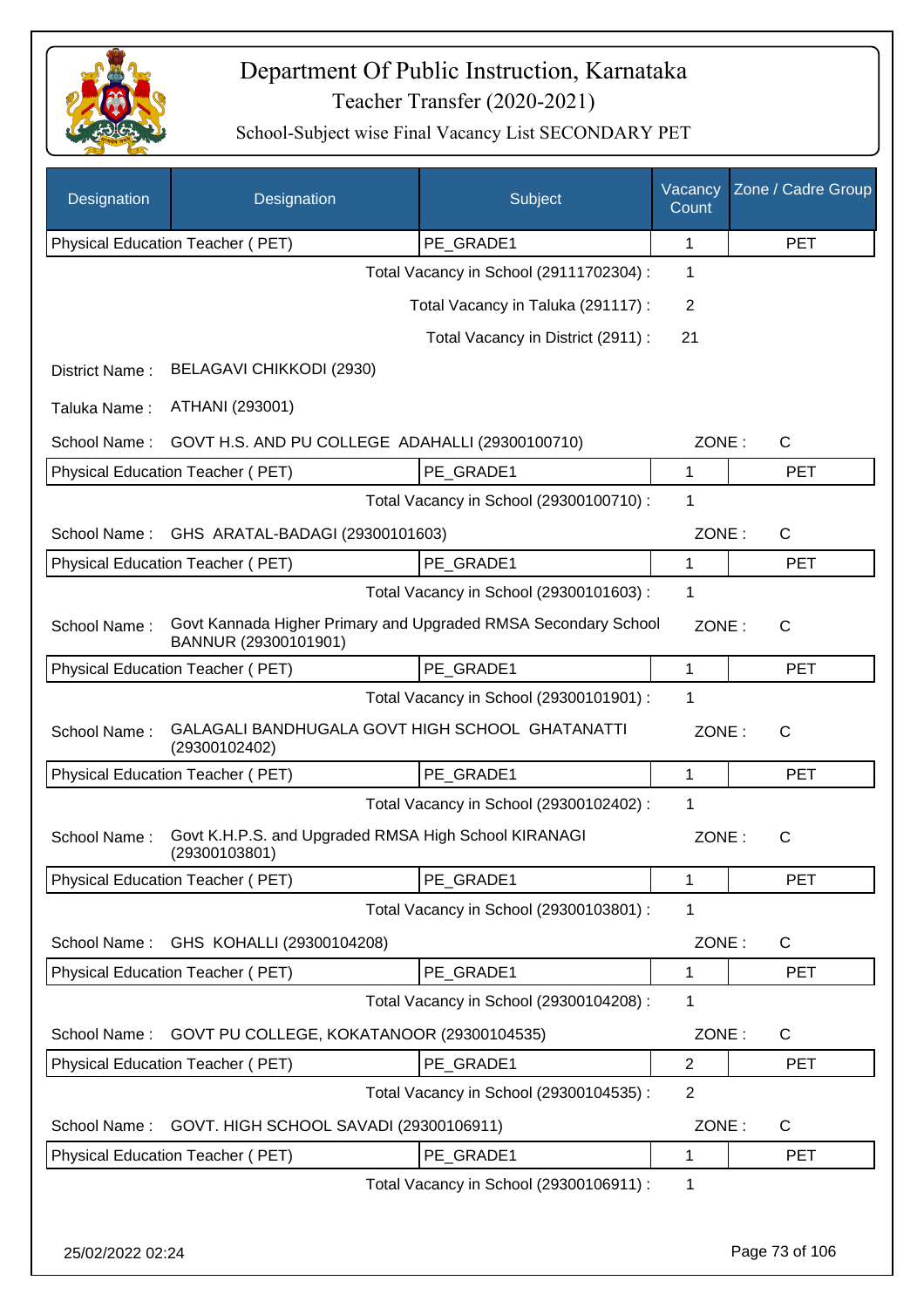

| Designation      | Designation                                                                                   | Subject                                 | Vacancy<br>Count | Zone / Cadre Group |
|------------------|-----------------------------------------------------------------------------------------------|-----------------------------------------|------------------|--------------------|
|                  |                                                                                               | Total Vacancy in Taluka (293001) :      | 9                |                    |
| Taluka Name:     | CHIKODI (293005)                                                                              |                                         |                  |                    |
| School Name:     | Government High School Kabbur (29300507409)                                                   |                                         | ZONE:            | A                  |
|                  | Physical Education Teacher (PET)                                                              | PE GRADE1                               | 1                | <b>PET</b>         |
|                  |                                                                                               | Total Vacancy in School (29300507409) : | 1                |                    |
| School Name:     | GOVT COMPOSITE PRE UNIVERSITY COLLEGE MAJALATTI<br>(29300509202)                              |                                         | ZONE:            | $\mathsf{C}$       |
|                  | Physical Education Teacher (PET)                                                              | PE GRADE1                               | 1                | <b>PET</b>         |
|                  |                                                                                               | Total Vacancy in School (29300509202) : | 1                |                    |
| School Name:     | Govt Kannada Higher Primary and Upgraded RMSA Secondary School<br>MEERAPURHATTI (29300509701) |                                         | ZONE:            | A                  |
|                  | Physical Education Teacher (PET)                                                              | PE GRADE1                               | $\mathbf{1}$     | <b>PET</b>         |
|                  |                                                                                               | Total Vacancy in School (29300509701) : | 1                |                    |
|                  |                                                                                               | Total Vacancy in Taluka (293005):       | 3                |                    |
| Taluka Name:     | GOKAK (293006)                                                                                |                                         |                  |                    |
| School Name:     | KARNATAKA PUBLIC SCHOOLS GHS KHANAGAON (29300605790)                                          |                                         | ZONE:            | C                  |
|                  | Physical Education Teacher (PET)                                                              | PE GRADE1                               | 1                | <b>PET</b>         |
|                  |                                                                                               | Total Vacancy in School (29300605790) : | 1                |                    |
| School Name:     | Govt New Secodary School GOKAK WARD NO.1 (29300613101)                                        |                                         | ZONE:            | A                  |
|                  | Physical Education Teacher (PET)                                                              | PE_GRADE1                               | 1                | <b>PET</b>         |
|                  |                                                                                               | Total Vacancy in School (29300613101) : | 1                |                    |
|                  |                                                                                               | Total Vacancy in Taluka (293006):       | $\overline{2}$   |                    |
| Taluka Name:     | <b>HUKKERI (293007)</b>                                                                       |                                         |                  |                    |
| School Name:     | GHS ARJUNAWAD (29300700302)                                                                   |                                         | ZONE:            | $\mathsf{C}$       |
|                  | Physical Education Teacher (PET)                                                              | PE_GRADE1                               | 1                | <b>PET</b>         |
|                  |                                                                                               | Total Vacancy in School (29300700302) : | 1                |                    |
| School Name:     | GOVT HIGH SCHOOL BENIWAD (29300701203)                                                        |                                         | ZONE:            | $\mathsf{C}$       |
|                  | Physical Education Teacher (PET)                                                              | PE_GRADE1                               | 1                | <b>PET</b>         |
|                  |                                                                                               | Total Vacancy in School (29300701203) : | 1                |                    |
| School Name:     | GHS BASAPUR (29300701805)                                                                     |                                         | ZONE:            | C                  |
|                  | Physical Education Teacher (PET)                                                              | PE_GRADE1                               | 1                | <b>PET</b>         |
|                  |                                                                                               | Total Vacancy in School (29300701805) : | 1                |                    |
| 25/02/2022 02:24 |                                                                                               |                                         |                  | Page 74 of 106     |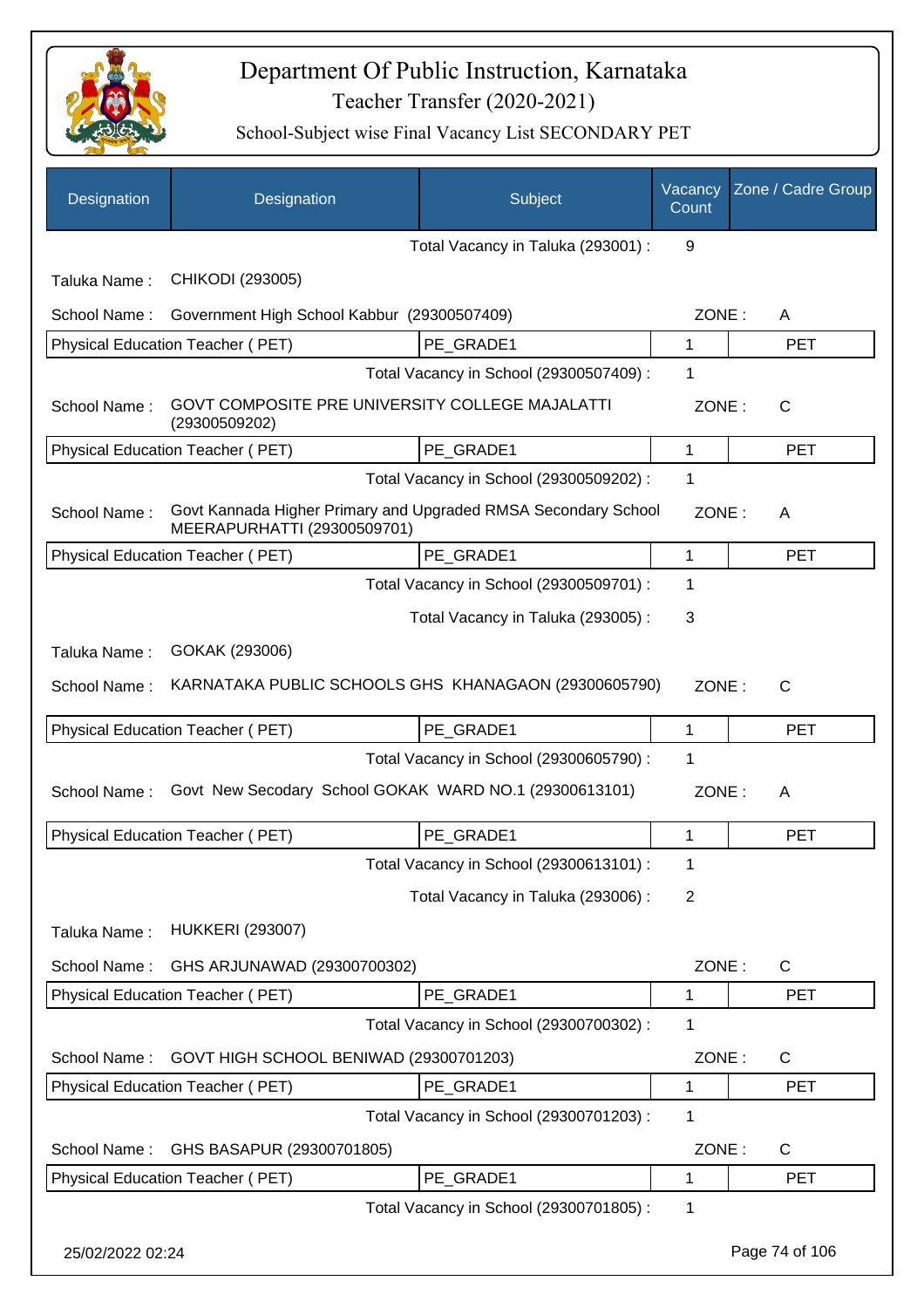

| Designation      | Designation                                                        | Subject                                 | Vacancy<br>Count | Zone / Cadre Group |
|------------------|--------------------------------------------------------------------|-----------------------------------------|------------------|--------------------|
|                  | School Name: GHS AND PU COLLEGE BAAD (29300702403)                 |                                         | ZONE:            | C                  |
|                  | Physical Education Teacher (PET)                                   | PE GRADE1                               | 1                | <b>PET</b>         |
|                  |                                                                    | Total Vacancy in School (29300702403) : | 1                |                    |
|                  | School Name: GHS NERLI (29300707706)                               |                                         | ZONE:            | $\mathsf{C}$       |
|                  | Physical Education Teacher (PET)                                   | PE GRADE1                               | 1                | <b>PET</b>         |
|                  |                                                                    | Total Vacancy in School (29300707706) : | 1                |                    |
| School Name:     | KARNATAKA PUBLIC SCHOOLS DBH PU and HS U-KHANAPUR<br>(29300709806) |                                         | ZONE:            | C                  |
|                  | Physical Education Teacher (PET)                                   | PE GRADE1                               | 1                | <b>PET</b>         |
|                  |                                                                    | Total Vacancy in School (29300709806) : | 1                |                    |
| School Name:     | Govt URDU and KAN H S SANKESHWAR (29300712701)                     |                                         | ZONE:            | A                  |
|                  | <b>Physical Education Teacher (PET)</b>                            | PE GRADE1                               | 1                | <b>PET</b>         |
|                  |                                                                    | Total Vacancy in School (29300712701) : | 1                |                    |
|                  |                                                                    | Total Vacancy in Taluka (293007) :      | 7                |                    |
| Taluka Name:     | NIPPANI (293009)                                                   |                                         |                  |                    |
| School Name:     | M.L.N GHS NEJ (29300902912)                                        |                                         | ZONE:            | C                  |
|                  | Physical Education Teacher (PET)                                   | PE_GRADE1                               | 1                | <b>PET</b>         |
|                  |                                                                    | Total Vacancy in School (29300902912) : | 1                |                    |
| School Name:     | GHS DHONEWADI (29300904701)                                        |                                         | ZONE:            | C                  |
|                  | Physical Education Teacher (PET)                                   | PE GRADE1                               | 1                | <b>PET</b>         |
|                  |                                                                    | Total Vacancy in School (29300904701) : | 1                |                    |
|                  |                                                                    | Total Vacancy in Taluka (293009):       | 2                |                    |
| Taluka Name:     | RAIBAG (293010)                                                    |                                         |                  |                    |
| School Name:     | GHS KANKANWADI (29301002923)                                       |                                         | ZONE:            | A                  |
|                  | Physical Education Teacher (PET)                                   | PE_GRADE1                               | 1                | <b>PET</b>         |
|                  |                                                                    | Total Vacancy in School (29301002923) : | 1                |                    |
| School Name:     | GHS MORAB (29301003808)                                            |                                         | ZONE:            | C                  |
|                  | Physical Education Teacher (PET)                                   | PE GRADE1                               | 1                | <b>PET</b>         |
|                  |                                                                    | Total Vacancy in School (29301003808) : | 1                |                    |
| School Name:     | GHS KUDACHI (29301008405)                                          |                                         | ZONE:            | A                  |
|                  | Physical Education Teacher (PET)                                   | PE GRADE1                               | 1                | <b>PET</b>         |
|                  |                                                                    | Total Vacancy in School (29301008405) : | 1                |                    |
|                  |                                                                    |                                         |                  |                    |
| 25/02/2022 02:24 |                                                                    |                                         |                  | Page 75 of 106     |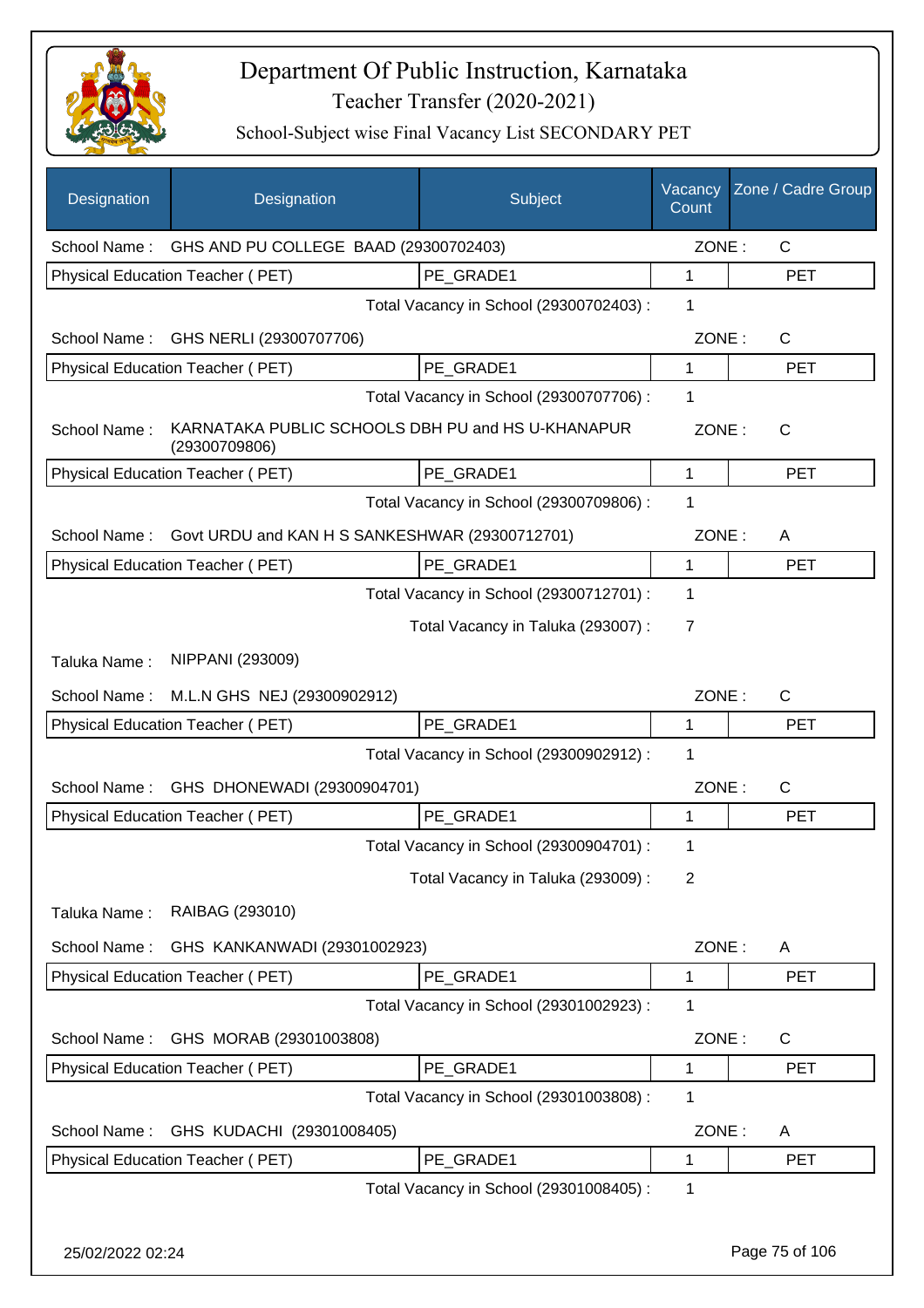

| Designation      | Designation                                                       | Subject                                           | Vacancy<br>Count | Zone / Cadre Group |
|------------------|-------------------------------------------------------------------|---------------------------------------------------|------------------|--------------------|
|                  |                                                                   | Total Vacancy in Taluka (293010) :                | 3                |                    |
| Taluka Name:     | KAGWAD (293013)                                                   |                                                   |                  |                    |
| School Name:     | GHS SHIRAGUPPI (29301301511)                                      |                                                   | ZONE:            | C                  |
|                  | Physical Education Teacher (PET)                                  | PE_GRADE1                                         | 1                | <b>PET</b>         |
|                  |                                                                   | Total Vacancy in School (29301301511) :           | 1                |                    |
|                  |                                                                   | Total Vacancy in Taluka (293013):                 | 1                |                    |
| Taluka Name:     | <b>MUDALGI (293014)</b>                                           |                                                   |                  |                    |
| School Name:     | RMSA ARALIMATTI (29301400301)                                     | GOVERNMENT HIGHER PRIMARY AND UPGRADED HIGHSCHOOL | ZONE:            | C                  |
|                  | Physical Education Teacher (PET)                                  | PE GRADE1                                         | 1                | <b>PET</b>         |
|                  |                                                                   | Total Vacancy in School (29301400301) :           | 1                |                    |
| School Name:     | GOVT. HIGH SCHOOL AWARADI (29301400404)                           |                                                   | ZONE:            | $\mathsf{C}$       |
|                  | Physical Education Teacher (PET)                                  | PE GRADE1                                         | 1                | <b>PET</b>         |
|                  |                                                                   | Total Vacancy in School (29301400404) :           | 1                |                    |
| School Name:     | K.H.P.S. DANDAPUR (29301401501)                                   |                                                   | ZONE:            | C                  |
|                  | Physical Education Teacher (PET)                                  | PE_GRADE1                                         | 1                | <b>PET</b>         |
|                  |                                                                   | Total Vacancy in School (29301401501) :           | 1                |                    |
| School Name:     | K.H.P.S.HADAGINAL (29301402401)                                   |                                                   | ZONE:            | C                  |
|                  | <b>Physical Education Teacher (PET)</b>                           | PE_GRADE1                                         | 1                | <b>PET</b>         |
|                  |                                                                   | Total Vacancy in School (29301402401) :           | 1                |                    |
| School Name:     | K.H.P.S. and Upgraded RMSA High School MANNIKERI<br>(29301404301) |                                                   | ZONE:            | C                  |
|                  | <b>Physical Education Teacher (PET)</b>                           | PE_GRADE1                                         | 1                | <b>PET</b>         |
|                  |                                                                   | Total Vacancy in School (29301404301) :           | 1                |                    |
| School Name:     | K.H.P.S.MUNNYAL (29301404601)                                     |                                                   | ZONE:            | C                  |
|                  | Physical Education Teacher (PET)                                  | PE GRADE1                                         | 1                | <b>PET</b>         |
|                  |                                                                   | Total Vacancy in School (29301404601) :           | 1                |                    |
| School Name:     | GOVT. HIGH SCHOOL UDAGATTI (29301406403)                          |                                                   | ZONE:            | C                  |
|                  | Physical Education Teacher (PET)                                  | PE_GRADE1                                         | 1                | <b>PET</b>         |
|                  |                                                                   | Total Vacancy in School (29301406403) :           | 1                |                    |
| School Name:     | G.H.S. KHANNATI (29301406803)                                     |                                                   | ZONE:            | C                  |
|                  | Physical Education Teacher (PET)                                  | PE_GRADE1                                         | 1                | <b>PET</b>         |
|                  |                                                                   | Total Vacancy in School (29301406803) :           | 1                |                    |
| 25/02/2022 02:24 |                                                                   |                                                   |                  | Page 76 of 106     |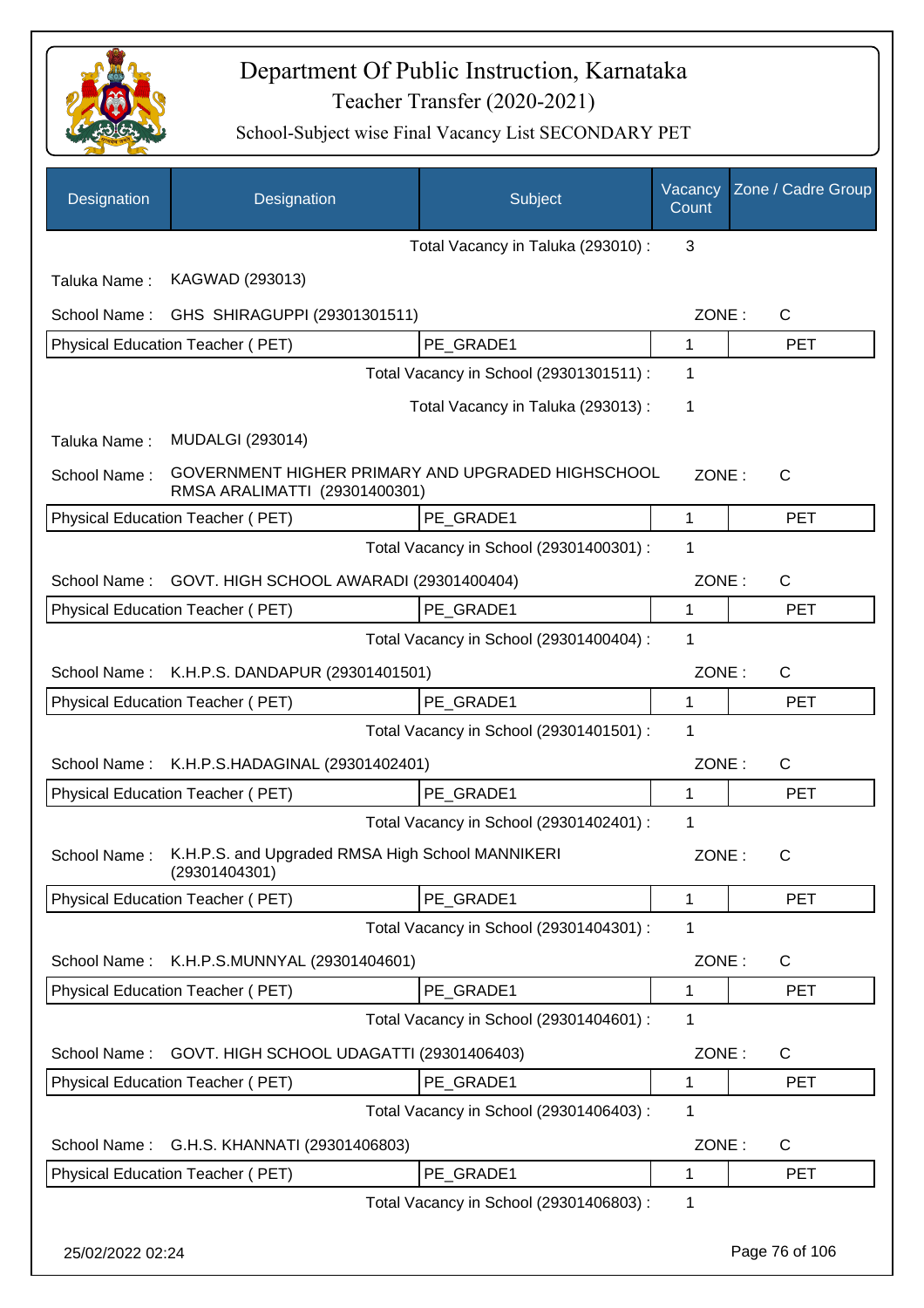

| Designation      | Designation                                                                                          | Subject                                 | Vacancy<br>Count | Zone / Cadre Group |
|------------------|------------------------------------------------------------------------------------------------------|-----------------------------------------|------------------|--------------------|
| School Name:     | G.H.S. MUDALGI (29301409107)                                                                         |                                         | ZONE:            | A                  |
|                  | <b>Physical Education Teacher (PET)</b>                                                              | PE_GRADE1                               | 1                | <b>PET</b>         |
|                  |                                                                                                      | Total Vacancy in School (29301409107) : | 1                |                    |
|                  |                                                                                                      | Total Vacancy in Taluka (293014) :      | 9                |                    |
|                  |                                                                                                      | Total Vacancy in District (2930):       | 36               |                    |
| District Name:   | UTTARA KANNADA SIRSI (2934)                                                                          |                                         |                  |                    |
| Taluka Name:     | <b>HALIYAL (293404)</b>                                                                              |                                         |                  |                    |
| School Name:     | GOVT.HIGH SCHOOL GUNDOLLI (29340421102)                                                              |                                         | ZONE:            | $\mathsf{C}$       |
|                  | <b>Physical Education Teacher (PET)</b>                                                              | PE GRADE1                               | 1                | <b>PET</b>         |
|                  |                                                                                                      | Total Vacancy in School (29340421102) : | 1                |                    |
| School Name:     | GOVT.HIGH SCHOOL.RMSA TATTIGERI (29340421301)                                                        |                                         | ZONE:            | C                  |
|                  | Physical Education Teacher (PET)                                                                     | PE GRADE1                               | 1                | <b>PET</b>         |
|                  |                                                                                                      | Total Vacancy in School (29340421301) : | 1                |                    |
|                  |                                                                                                      | Total Vacancy in Taluka (293404) :      | $\overline{2}$   |                    |
| Taluka Name:     | SIDDAPUR (293406)                                                                                    |                                         |                  |                    |
| School Name:     | GOVT. HIGH SCHOOL LAMBAPURA (29340624101)                                                            |                                         | ZONE:            | $\mathsf{C}$       |
|                  | Physical Education Teacher (PET)                                                                     | PE_GRADE1                               | 1                | <b>PET</b>         |
|                  |                                                                                                      | Total Vacancy in School (29340624101) : | 1                |                    |
|                  |                                                                                                      | Total Vacancy in Taluka (293406) :      | 1                |                    |
| Taluka Name:     | <b>YELLAPUR (293407)</b>                                                                             |                                         |                  |                    |
|                  | School Name: GHS MALAVALLI (29340702609)                                                             |                                         | ZONE:            | C                  |
|                  | <b>Physical Education Teacher (PET)</b>                                                              | PE GRADE1                               | 1                | <b>PET</b>         |
|                  |                                                                                                      | Total Vacancy in School (29340702609) : | 1                |                    |
| School Name:     | KARNATAKA PUBLIC SCHOOLS GOVT HIGH SCHOOL KIRAWATTI<br>TQ-YELLAPUR DIST-UTTARA KANNADA (29340707009) |                                         | ZONE:            | C                  |
|                  | Physical Education Teacher (PET)                                                                     | PE_GRADE1                               | 1                | <b>PET</b>         |
|                  |                                                                                                      | Total Vacancy in School (29340707009) : | 1                |                    |
|                  |                                                                                                      | Total Vacancy in Taluka (293407) :      | $\overline{2}$   |                    |
| Taluka Name:     | JOIDA (293411)                                                                                       |                                         |                  |                    |
| School Name:     | GOVT. HIGH SCHOOL RAMNAGAR (29341102008)                                                             |                                         | ZONE:            | C                  |
|                  | Physical Education Teacher (PET)                                                                     | PE_GRADE1                               | 1                | <b>PET</b>         |
|                  |                                                                                                      | Total Vacancy in School (29341102008) : | 1                |                    |
| 25/02/2022 02:24 |                                                                                                      |                                         |                  | Page 77 of 106     |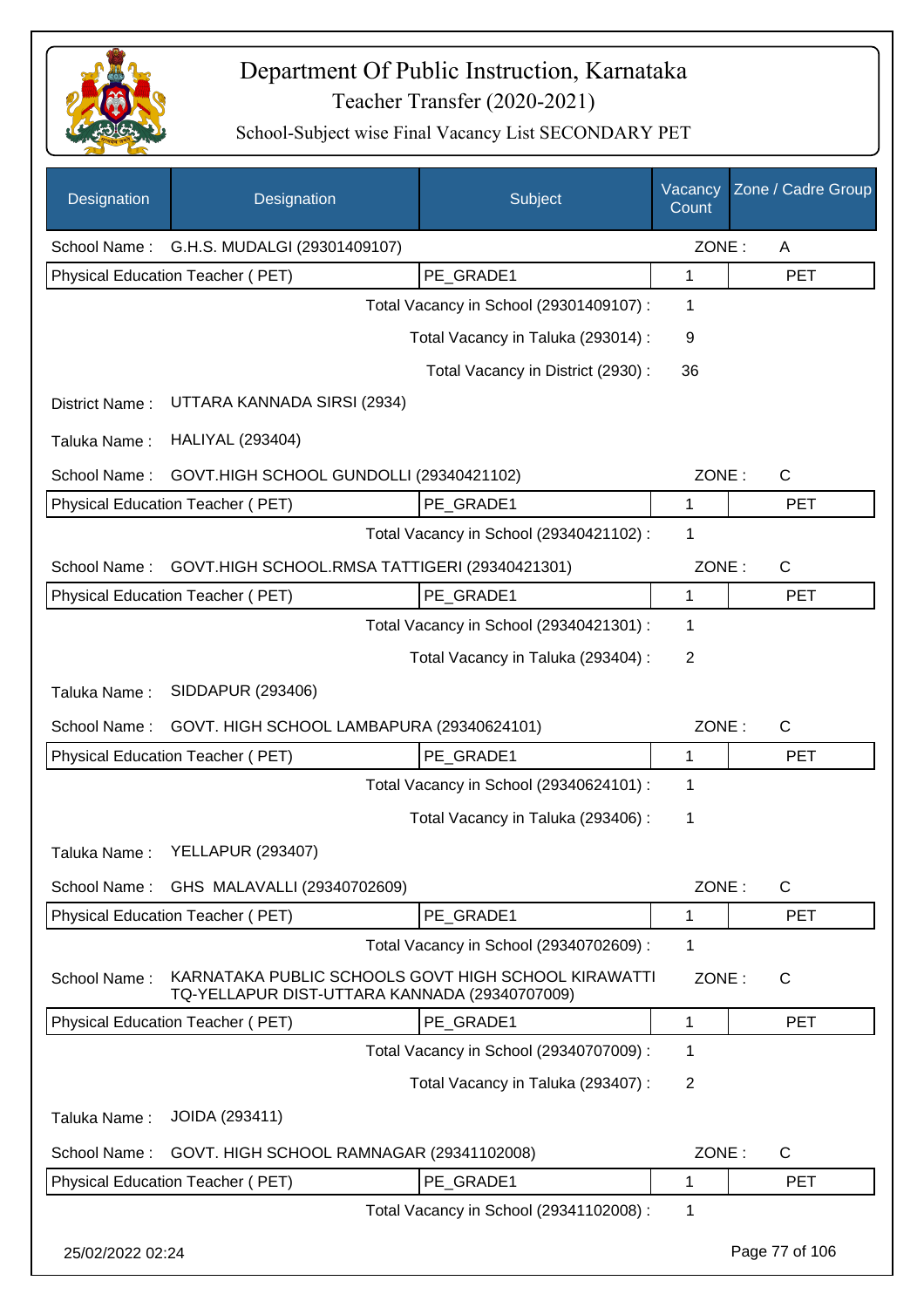

| Designation          | Designation                                  | Subject                                 | Vacancy<br>Count | Zone / Cadre Group |
|----------------------|----------------------------------------------|-----------------------------------------|------------------|--------------------|
| School Name:         | GOVT. HIGHSCHOOL TINNAIGHAT (29341109101)    |                                         | ZONE:            | $\mathsf{C}$       |
|                      | Physical Education Teacher (PET)             | PE GRADE1                               | 1                | <b>PET</b>         |
|                      |                                              | Total Vacancy in School (29341109101) : | 1                |                    |
| School Name:         | GOVT. SHRIRAM HIGHSCHOOL JOIDA (29341109210) |                                         | ZONE:            | $\mathsf{C}$       |
|                      | Physical Education Teacher (PET)             | PE_GRADE1                               | 1                | <b>PET</b>         |
|                      |                                              | Total Vacancy in School (29341109210) : | 1                |                    |
|                      |                                              | Total Vacancy in Taluka (293411) :      | 3                |                    |
|                      |                                              | Total Vacancy in District (2934) :      | 8                |                    |
|                      |                                              | Total Vacancy in Division (3):          | 119              |                    |
| <b>Division Name</b> | Kalburgi (4)                                 |                                         |                  |                    |
| District Name:       | KALBURGI (2904)                              |                                         |                  |                    |
| Taluka Name:         | ALAND (290401)                               |                                         |                  |                    |
| School Name:         | GHS ALANGA (29040100203)                     |                                         | ZONE:            | $\mathsf{C}$       |
|                      | Physical Education Teacher (PET)             | PE GRADE1                               | 1                | <b>PET</b>         |
|                      |                                              | Total Vacancy in School (29040100203) : | 1                |                    |
| School Name:         | GHS BELAMAGI (29040101406)                   |                                         | ZONE:            | $\mathsf{C}$       |
|                      | Physical Education Teacher (PET)             | PE GRADE1                               | 1                | <b>PET</b>         |
|                      |                                              | Total Vacancy in School (29040101406) : | 1                |                    |
| School Name:         | GHS BODHAN (29040102103)                     |                                         | ZONE:            | $\mathsf{C}$       |
|                      | Physical Education Teacher (PET)             | PE GRADE1                               | 1                | <b>PET</b>         |
|                      |                                              | Total Vacancy in School (29040102103) : | 1                |                    |
| School Name:         | GHS CHICHANSUR (29040102407)                 |                                         | ZONE:            | $\mathsf{C}$       |
|                      | Physical Education Teacher (PET)             | PE_GRADE1                               | 1                | <b>PET</b>         |
|                      |                                              | Total Vacancy in School (29040102407) : | 1                |                    |
| School Name:         | GOVT HPS CHITALI (29040102701)               |                                         | ZONE:            | C                  |
|                      | Physical Education Teacher (PET)             | PE_GRADE1                               | 1                | <b>PET</b>         |
|                      |                                              | Total Vacancy in School (29040102701) : | 1                |                    |
| School Name:         | GHS DHANGAPUR (29040103203)                  |                                         | ZONE:            | $\mathsf{C}$       |
|                      | Physical Education Teacher (PET)             | PE_GRADE1                               | 1                | <b>PET</b>         |
|                      |                                              | Total Vacancy in School (29040103203) : | 1                |                    |
| School Name:         | GHS HADALGI (29040103803)                    |                                         | ZONE:            | C                  |
|                      |                                              |                                         |                  |                    |
| 25/02/2022 02:24     |                                              |                                         |                  | Page 78 of 106     |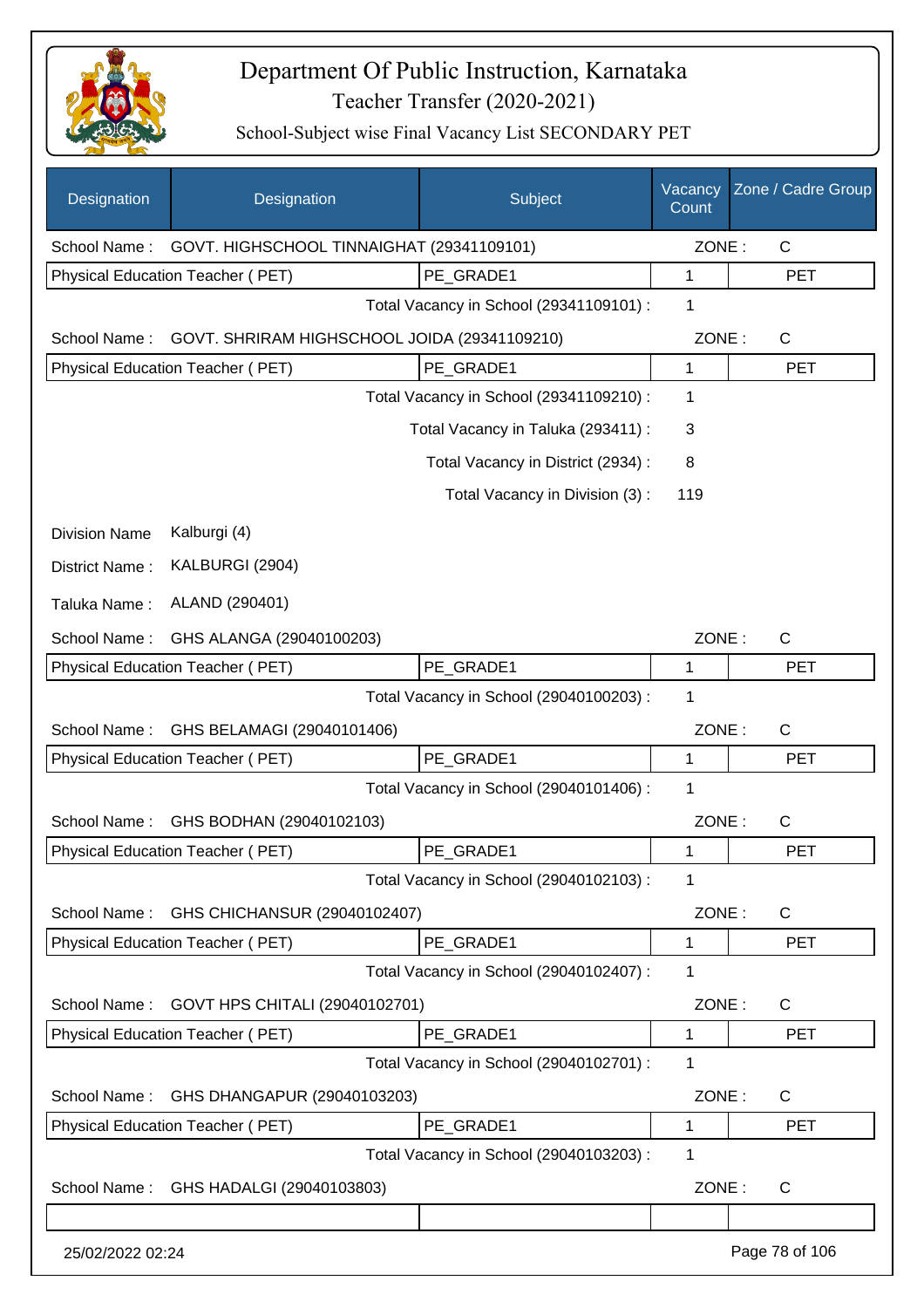

| Designation      | Designation                                                     | Subject                                 | Vacancy<br>Count | Zone / Cadre Group |
|------------------|-----------------------------------------------------------------|-----------------------------------------|------------------|--------------------|
|                  | Physical Education Teacher (PET)                                | PE_GRADE1                               | 1                | <b>PET</b>         |
|                  |                                                                 | Total Vacancy in School (29040103803) : | 1                |                    |
| School Name:     | GHS HALLI SALAGAR (29040104204)                                 |                                         | ZONE:            | C                  |
|                  | Physical Education Teacher (PET)                                | PE_GRADE1                               | 1                | <b>PET</b>         |
|                  |                                                                 | Total Vacancy in School (29040104204) : | 1                |                    |
| School Name:     | GHS JAWALI D (29040105304)                                      |                                         | ZONE:            | C                  |
|                  | Physical Education Teacher (PET)                                | PE GRADE1                               | 1                | <b>PET</b>         |
|                  |                                                                 | Total Vacancy in School (29040105304) : | 1                |                    |
| School Name:     | GHS KAWALAGA (29040106302)                                      |                                         | ZONE:            | $\mathsf{C}$       |
|                  | Physical Education Teacher (PET)                                | PE GRADE1                               | 1                | <b>PET</b>         |
|                  |                                                                 | Total Vacancy in School (29040106302) : | 1                |                    |
|                  | School Name: GHS KHAJURI (29040106605)                          |                                         | ZONE:            | C                  |
|                  | Physical Education Teacher (PET)                                | PE_GRADE1                               | 1                | <b>PET</b>         |
|                  |                                                                 | Total Vacancy in School (29040106605) : | 1                |                    |
| School Name:     | GHS KINNI SULTAN (29040107105)                                  |                                         | ZONE:            | C                  |
|                  | Physical Education Teacher (PET)                                | PE_GRADE1                               | 1                | <b>PET</b>         |
|                  |                                                                 | Total Vacancy in School (29040107105) : | 1                |                    |
| School Name:     | GOVT HIGH SCHOOL KOTANHIPPARGA (29040107402)                    |                                         | ZONE:            | C                  |
|                  | Physical Education Teacher (PET)                                | PE_GRADE1                               | 1                | <b>PET</b>         |
|                  |                                                                 | Total Vacancy in School (29040107402) : | 1                |                    |
| School Name:     | GHS DARGA SHIROOR (29040108110)                                 |                                         | ZONE:            | C                  |
|                  | Physical Education Teacher (PET)                                | PE_GRADE1                               | 1                | <b>PET</b>         |
|                  |                                                                 | Total Vacancy in School (29040108110) : | 1                |                    |
| School Name:     | KARNATAKA PUBLIC SCHOOLS GOVT HS MADANHIPPARGA<br>(29040108114) |                                         | ZONE:            | C                  |
|                  | Physical Education Teacher (PET)                                | PE_GRADE1                               | $\mathbf 1$      | <b>PET</b>         |
|                  |                                                                 | Total Vacancy in School (29040108114) : | 1                |                    |
| School Name:     | GHS MUNNALLI (29040108804)                                      |                                         | ZONE:            | C                  |
|                  | Physical Education Teacher (PET)                                | PE_GRADE1                               | 1                | <b>PET</b>         |
|                  |                                                                 | Total Vacancy in School (29040108804) : | 1                |                    |
| School Name:     | GHS NIMBAL (29040109403)                                        |                                         | ZONE:            | C                  |
|                  | Physical Education Teacher (PET)                                | PE_GRADE1                               | 1                | <b>PET</b>         |
|                  |                                                                 | Total Vacancy in School (29040109403) : | 1                |                    |
| 25/02/2022 02:24 |                                                                 |                                         |                  | Page 79 of 106     |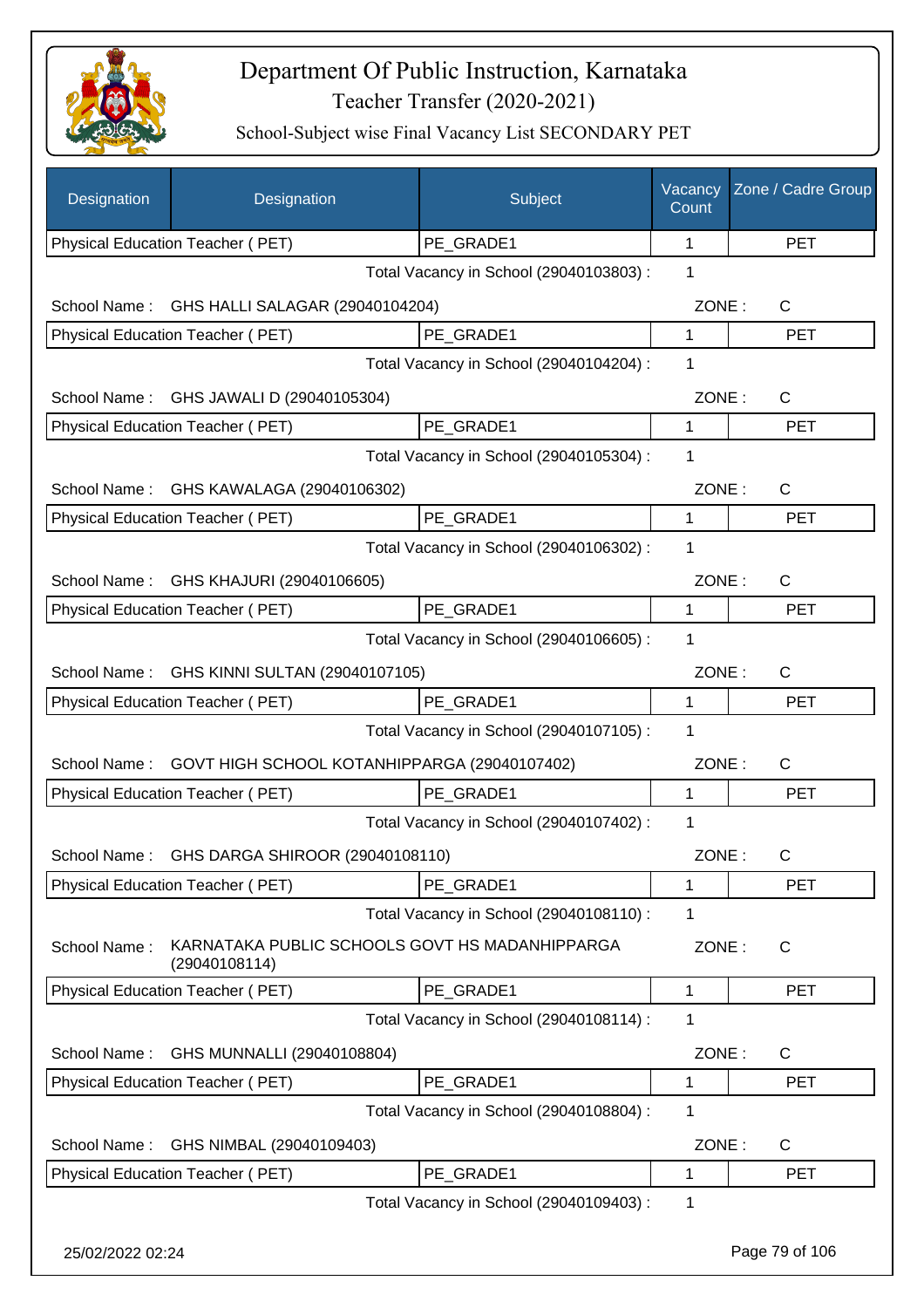

| Designation      | Designation                                                | Subject                                 | Vacancy<br>Count | Zone / Cadre Group |
|------------------|------------------------------------------------------------|-----------------------------------------|------------------|--------------------|
|                  | School Name: GHS NIBMBARGA (29040109509)                   |                                         | ZONE:            | C                  |
|                  | Physical Education Teacher (PET)                           | PE GRADE1                               | 1                | <b>PET</b>         |
|                  |                                                            | Total Vacancy in School (29040109509) : | 1                |                    |
|                  | School Name: GOVT HPS NINGADALLI (29040109601)             |                                         | ZONE:            | $\mathsf{C}$       |
|                  | Physical Education Teacher (PET)                           | PE GRADE1                               | $\mathbf{1}$     | <b>PET</b>         |
|                  |                                                            | Total Vacancy in School (29040109601) : | 1                |                    |
|                  | School Name: GOVT HPS NIRAGUDI (29040109701)               |                                         | ZONE:            | $\mathsf{C}$       |
|                  | Physical Education Teacher (PET)                           | PE GRADE1                               | $\mathbf 1$      | <b>PET</b>         |
|                  |                                                            | Total Vacancy in School (29040109701) : | 1                |                    |
|                  | School Name: GHS PADSAVALI (29040109804)                   |                                         | ZONE:            | C                  |
|                  | Physical Education Teacher (PET)                           | PE GRADE1                               | 1                | <b>PET</b>         |
|                  |                                                            | Total Vacancy in School (29040109804) : | 1                |                    |
|                  | School Name: GHS SARASAMBA (29040110907)                   |                                         | ZONE:            | C                  |
|                  | Physical Education Teacher (PET)                           | PE_GRADE1                               | 1                | <b>PET</b>         |
|                  |                                                            | Total Vacancy in School (29040110907) : | 1                |                    |
| School Name:     | GHS TADOAL (29040111803)                                   |                                         | ZONE:            | C                  |
|                  | Physical Education Teacher (PET)                           | PE_GRADE1                               | 1                | <b>PET</b>         |
|                  |                                                            | Total Vacancy in School (29040111803) : | 1                |                    |
|                  |                                                            | Total Vacancy in Taluka (290401) :      | 23               |                    |
|                  | Taluka Name: AFZALPUR (290402)                             |                                         |                  |                    |
| School Name:     | GOVT HPS ANKALAGA (RMSA UPGRADED) (29040200601)            |                                         | ZONE:            | $\mathsf C$        |
|                  | <b>Physical Education Teacher (PET)</b>                    | PE_GRADE1                               | 1                | <b>PET</b>         |
|                  |                                                            | Total Vacancy in School (29040200601) : | 1                |                    |
| School Name:     | GOVT HS BHOSAGA (29040202502)                              |                                         | ZONE:            | C                  |
|                  | Physical Education Teacher (PET)                           | PE_GRADE1                               | 1                | <b>PET</b>         |
|                  |                                                            | Total Vacancy in School (29040202502) : | 1                |                    |
| School Name:     | GOVT HS CHINCHOLI (29040202602)                            |                                         | ZONE:            | C                  |
|                  | Physical Education Teacher (PET)                           | PE_GRADE1                               | 1                | <b>PET</b>         |
|                  |                                                            | Total Vacancy in School (29040202602) : | 1                |                    |
| School Name:     | KARNATAKA PUBLIC SCHOOLS GOVT HS KARAJAGI<br>(29040205807) |                                         | ZONE:            | $\mathsf{C}$       |
|                  | Physical Education Teacher (PET)                           | PE_GRADE1                               | 1                | <b>PET</b>         |
|                  |                                                            | Total Vacancy in School (29040205807) : | 1                |                    |
| 25/02/2022 02:24 |                                                            |                                         |                  | Page 80 of 106     |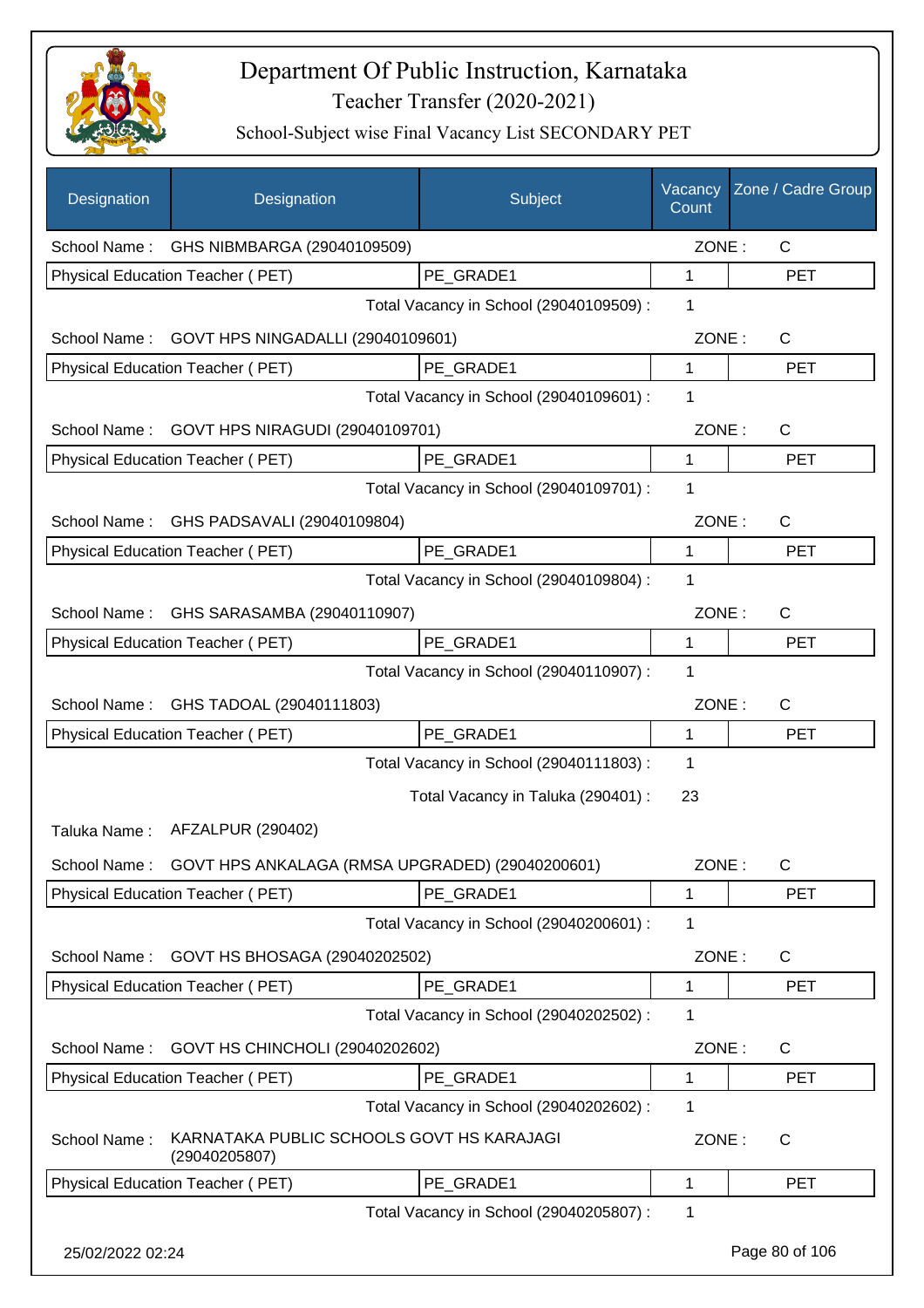

| Designation  | Designation                                                 | Subject                                 | Vacancy<br>Count | Zone / Cadre Group |
|--------------|-------------------------------------------------------------|-----------------------------------------|------------------|--------------------|
|              | School Name: GOVT HPS KOGANOOR (RMSA UPGRADE) (29040206201) |                                         | ZONE:            | $\mathsf{C}$       |
|              | <b>Physical Education Teacher (PET)</b>                     | PE GRADE1                               | 1                | <b>PET</b>         |
|              |                                                             | Total Vacancy in School (29040206201) : | 1                |                    |
| School Name: | GOVT HS MANNUR (29040207015)                                |                                         | ZONE:            | $\mathsf{C}$       |
|              | Physical Education Teacher (PET)                            | PE GRADE1                               | $\mathbf{1}$     | <b>PET</b>         |
|              |                                                             | Total Vacancy in School (29040207015) : | 1                |                    |
| School Name: | GOVT HS HOSUR (29040209203)                                 |                                         | ZONE:            | C                  |
|              | Physical Education Teacher (PET)                            | PE GRADE1                               | 1                | <b>PET</b>         |
|              |                                                             | Total Vacancy in School (29040209203) : | 1                |                    |
|              |                                                             | Total Vacancy in Taluka (290402):       | $\overline{7}$   |                    |
| Taluka Name: | <b>CHINCHOLI (290403)</b>                                   |                                         |                  |                    |
| School Name: | GHS AINAPUR (29040300109)                                   |                                         | ZONE:            | C                  |
|              | Physical Education Teacher (PET)                            | PE_GRADE1                               | 1                | <b>PET</b>         |
|              |                                                             | Total Vacancy in School (29040300109) : | 1                |                    |
| School Name: | GHS CHENGATA (29040301708)                                  |                                         | ZONE:            | C                  |
|              | Physical Education Teacher (PET)                            | PE_GRADE1                               | $\mathbf{1}$     | <b>PET</b>         |
|              |                                                             | Total Vacancy in School (29040301708) : | 1                |                    |
| School Name: | GHS CHIMMANNCHOD (29040302114)                              |                                         | ZONE:            | C                  |
|              | <b>Physical Education Teacher (PET)</b>                     | PE GRADE1                               | 1                | <b>PET</b>         |
|              |                                                             | Total Vacancy in School (29040302114) : | 1                |                    |
|              | School Name: GHS KEROLLI (29040305802)                      |                                         | ZONE:            | C                  |
|              | Physical Education Teacher (PET)                            | PE_GRADE1                               | 1                | PET                |
|              |                                                             | Total Vacancy in School (29040305802) : | 1                |                    |
| School Name: | GHS RAIKOD (29040309502)                                    |                                         | ZONE:            | C                  |
|              | Physical Education Teacher (PET)                            | PE_GRADE1                               | 1                | <b>PET</b>         |
|              |                                                             | Total Vacancy in School (29040309502) : | 1                |                    |
| School Name: | GHS RUDANOOR (29040309902)                                  |                                         | ZONE:            | C                  |
|              | Physical Education Teacher (PET)                            | PE GRADE1                               | 1                | <b>PET</b>         |
|              |                                                             | Total Vacancy in School (29040309902) : | 1                |                    |
| School Name: | GHS RUMMANGUD (29040310003)                                 |                                         | ZONE:            | C                  |
|              | Physical Education Teacher (PET)                            | PE_GRADE1                               | 1                | <b>PET</b>         |
|              |                                                             | Total Vacancy in School (29040310003) : | 1                |                    |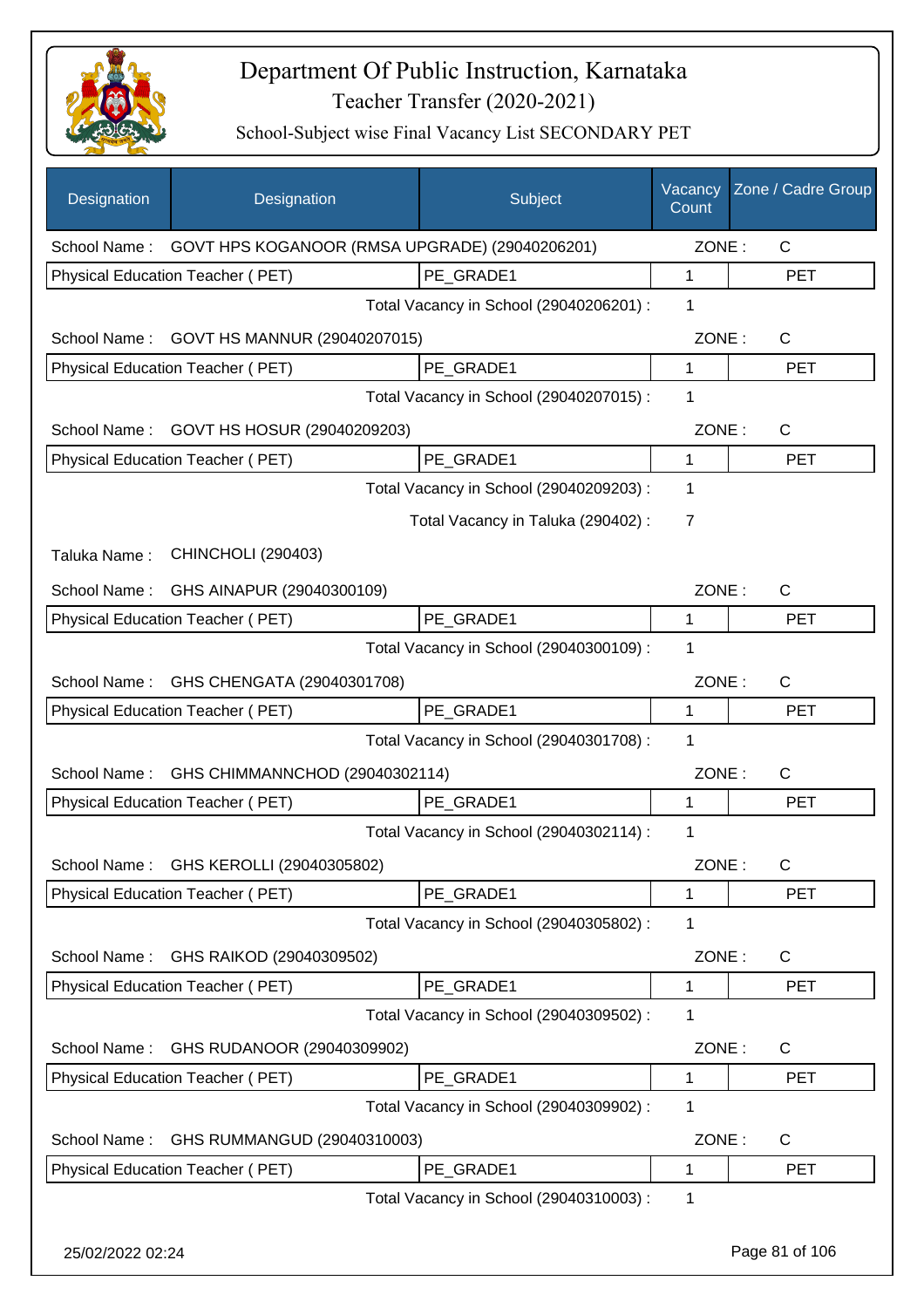

| Designation      | Designation                                   | Subject                                 | Vacancy<br>Count | Zone / Cadre Group |
|------------------|-----------------------------------------------|-----------------------------------------|------------------|--------------------|
|                  |                                               | Total Vacancy in Taluka (290403) :      | 7                |                    |
| Taluka Name:     | CHITTAPUR (290404)                            |                                         |                  |                    |
| School Name:     | GOVT HPS BEDSUR (29040401301)                 |                                         | ZONE:            | $\mathsf{C}$       |
|                  | <b>Physical Education Teacher (PET)</b>       | PE GRADE1                               | $\mathbf 1$      | <b>PET</b>         |
|                  |                                               | Total Vacancy in School (29040401301) : | 1                |                    |
| School Name:     | GHS BHIMANAHALLI (29040402004)                |                                         | ZONE:            | C                  |
|                  | Physical Education Teacher (PET)              | PE_GRADE1                               | $\mathbf{1}$     | <b>PET</b>         |
|                  |                                               | Total Vacancy in School (29040402004) : | 1                |                    |
|                  | School Name: GHS CHINCHILLI (H) (29040402304) |                                         | ZONE:            | C                  |
|                  | Physical Education Teacher (PET)              | PE_GRADE1                               | 1                | <b>PET</b>         |
|                  |                                               | Total Vacancy in School (29040402304) : | 1                |                    |
| School Name:     | GHS KARADAL (29040405806)                     |                                         | ZONE:            | C                  |
|                  | Physical Education Teacher (PET)              | PE_GRADE1                               | 1                | <b>PET</b>         |
|                  |                                               | Total Vacancy in School (29040405806) : | 1                |                    |
|                  | School Name: GHS KOLLUR (29040406607)         |                                         | ZONE:            | C                  |
|                  | Physical Education Teacher (PET)              | PE_GRADE1                               | 1                | <b>PET</b>         |
|                  |                                               | Total Vacancy in School (29040406607) : | 1                |                    |
| School Name:     | GOVT HS REVAGGI (29040409805)                 |                                         | ZONE:            | C                  |
|                  | Physical Education Teacher (PET)              | PE_GRADE1                               | 1                | <b>PET</b>         |
|                  |                                               | Total Vacancy in School (29040409805) : | 1                |                    |
| School Name:     | GOVT HPS YAGAPUR (29040412001)                |                                         | ZONE:            | $\mathsf C$        |
|                  | <b>Physical Education Teacher (PET)</b>       | PE_GRADE1                               | 1                | <b>PET</b>         |
|                  |                                               | Total Vacancy in School (29040412001) : | 1                |                    |
|                  |                                               | Total Vacancy in Taluka (290404) :      | 7                |                    |
| Taluka Name:     | <b>JEWARGI (290406)</b>                       |                                         |                  |                    |
| School Name:     | GOVT HS ANKALAGA (29040600804)                |                                         | ZONE:            | C                  |
|                  | Physical Education Teacher (PET)              | PE_GRADE1                               | 1                | <b>PET</b>         |
|                  |                                               | Total Vacancy in School (29040600804) : | 1                |                    |
| School Name:     | GOVT HS BALABATTI (29040601203)               |                                         | ZONE:            | $\mathsf{C}$       |
|                  | Physical Education Teacher (PET)              | PE_GRADE1                               | 1                | <b>PET</b>         |
|                  |                                               | Total Vacancy in School (29040601203) : | 1                |                    |
|                  | School Name: GOVT HS ITAGA (29040605304)      |                                         | ZONE:            | $\mathsf{C}$       |
| 25/02/2022 02:24 |                                               |                                         |                  | Page 82 of 106     |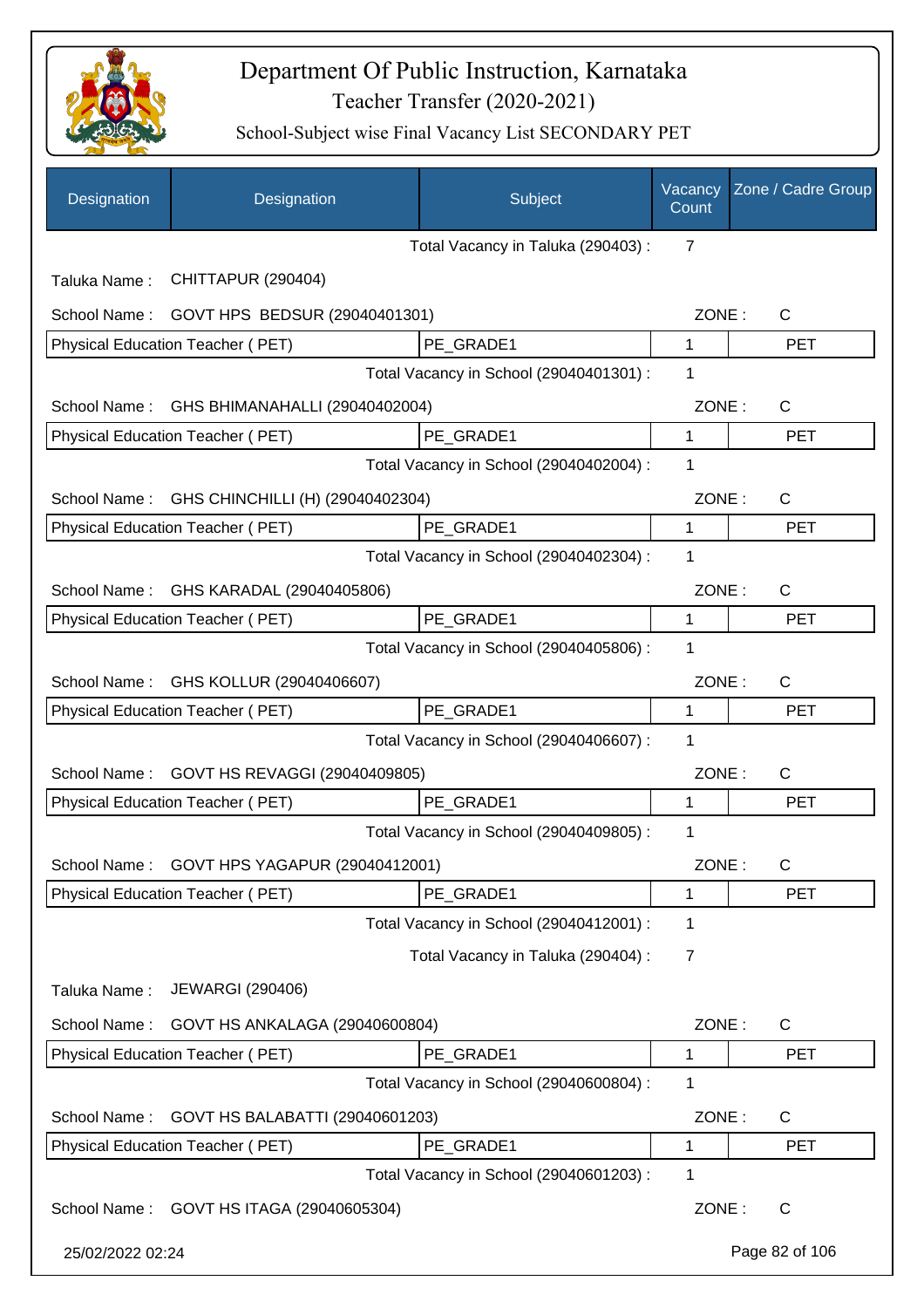

| Designation      | Designation                                                                      | Subject                                 | Vacancy<br>Count | Zone / Cadre Group |
|------------------|----------------------------------------------------------------------------------|-----------------------------------------|------------------|--------------------|
|                  | Physical Education Teacher (PET)                                                 | PE GRADE1                               | 1                | <b>PET</b>         |
|                  |                                                                                  | Total Vacancy in School (29040605304) : | 1                |                    |
| School Name:     | GOVT HS KONDAGOLI (29040608003)                                                  |                                         | ZONE:            | $\mathsf{C}$       |
|                  | Physical Education Teacher (PET)                                                 | PE_GRADE1                               | 1                | <b>PET</b>         |
|                  |                                                                                  | Total Vacancy in School (29040608003) : | 1                |                    |
| School Name:     | GOVT HPS KURALAGERA (RMSA UPGRADED) (29040608501)                                |                                         | ZONE:            | C                  |
|                  | Physical Education Teacher (PET)                                                 | PE_GRADE1                               | 1                | <b>PET</b>         |
|                  |                                                                                  | Total Vacancy in School (29040608501) : | 1                |                    |
| School Name:     | GOVT HS NELOGI (29040611521)                                                     |                                         | ZONE:            | C                  |
|                  | Physical Education Teacher (PET)                                                 | PE GRADE1                               | 1                | <b>PET</b>         |
|                  |                                                                                  | Total Vacancy in School (29040611521) : | 1                |                    |
| School Name:     | Government high school RMSA upgraded Vastari, Jewargi, Kalburgi<br>(29040613502) |                                         | ZONE:            | $\mathsf{C}$       |
|                  | Physical Education Teacher (PET)                                                 | PE_GRADE1                               | 1                | <b>PET</b>         |
|                  |                                                                                  | Total Vacancy in School (29040613502) : | 1                |                    |
| School Name:     | ADARSHA VIDYALAYA RMSA CHANNUR (29040619304)                                     |                                         | ZONE:            | A                  |
|                  | Physical Education Teacher (PET)                                                 | PE_GRADE1                               | 1                | <b>PET</b>         |
|                  |                                                                                  | Total Vacancy in School (29040619304) : | 1                |                    |
|                  |                                                                                  | Total Vacancy in Taluka (290406) :      | 8                |                    |
| Taluka Name:     | SEDAM (290409)                                                                   |                                         |                  |                    |
| School Name:     | GOVT. H.S KANAGADDA (29040905103)                                                |                                         | ZONE:            | С                  |
|                  | <b>Physical Education Teacher (PET)</b>                                          | PE GRADE1                               | 1                | <b>PET</b>         |
|                  |                                                                                  | Total Vacancy in School (29040905103) : | 1                |                    |
| School Name:     | GOVT. H.S KOLKUNDA (29040905510)                                                 |                                         | ZONE:            | C                  |
|                  | Physical Education Teacher (PET)                                                 | PE_GRADE1                               | 1                | <b>PET</b>         |
|                  |                                                                                  | Total Vacancy in School (29040905510) : | 1                |                    |
| School Name:     | GOVT. H.S LINGAMPALLI (29040906103)                                              |                                         | ZONE:            | C                  |
|                  | Physical Education Teacher (PET)                                                 | PE_GRADE1                               | 1                | <b>PET</b>         |
|                  |                                                                                  | Total Vacancy in School (29040906103) : | 1                |                    |
| School Name:     | GOVT. H.S RIBBANPALLI (29040908602)                                              |                                         | ZONE:            | $\mathsf{C}$       |
|                  | Physical Education Teacher (PET)                                                 | PE_GRADE1                               | 1                | <b>PET</b>         |
|                  |                                                                                  | Total Vacancy in School (29040908602) : | 1                |                    |
|                  | School Name: GOVT. H.S UDGI (29040913404)                                        |                                         | ZONE:            | $\mathsf{C}$       |
| 25/02/2022 02:24 |                                                                                  |                                         |                  | Page 83 of 106     |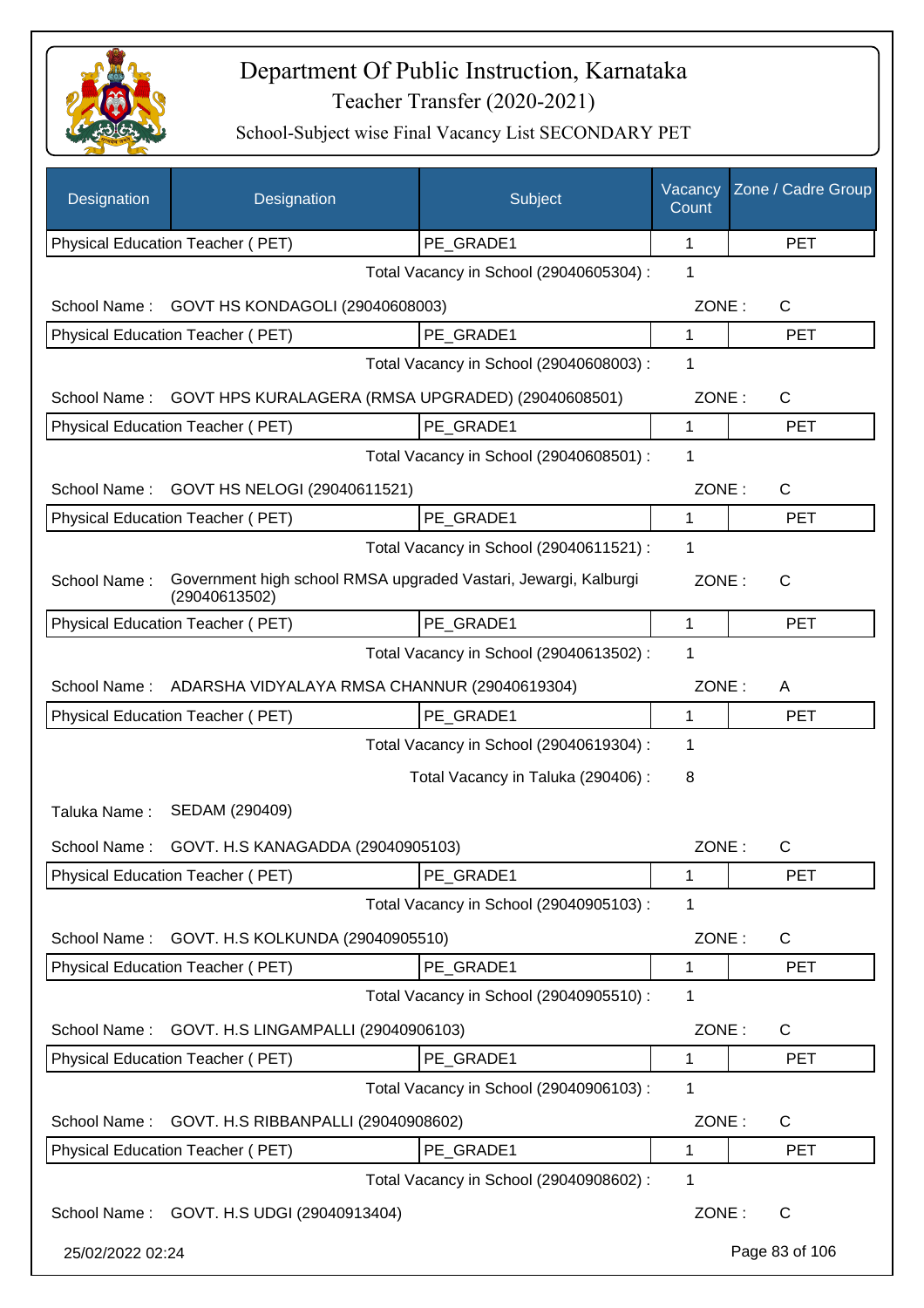

| Designation      | Designation                                    | Subject                                 | Vacancy<br>Count | Zone / Cadre Group |
|------------------|------------------------------------------------|-----------------------------------------|------------------|--------------------|
|                  | Physical Education Teacher (PET)               | PE GRADE1                               | 1                | <b>PET</b>         |
|                  |                                                | Total Vacancy in School (29040913404) : | 1                |                    |
|                  |                                                | Total Vacancy in Taluka (290409) :      | 5                |                    |
|                  |                                                | Total Vacancy in District (2904) :      | 57               |                    |
| District Name:   | <b>BIDAR (2905)</b>                            |                                         |                  |                    |
| Taluka Name:     | AURAD (290501)                                 |                                         |                  |                    |
| School Name:     | GOVT H.S AURAD (B) (29050100132)               |                                         | ZONE:            | A                  |
|                  | Physical Education Teacher (PET)               | PE GRADE1                               | 1                | <b>PET</b>         |
|                  |                                                | Total Vacancy in School (29050100132) : | 1                |                    |
| School Name:     | RMSA ADARSHA VIDHYALYA AURAD (B) (29050100158) |                                         | ZONE:            | A                  |
|                  | Physical Education Teacher (PET)               | PE GRADE1                               | $\mathbf{1}$     | <b>PET</b>         |
|                  |                                                | Total Vacancy in School (29050100158) : | 1                |                    |
| School Name:     | GOVT H.S BHANDARKUMTA (29050100904)            |                                         | ZONE:            | $\mathsf{C}$       |
|                  | Physical Education Teacher (PET)               | PE GRADE1                               | 1                | <b>PET</b>         |
|                  |                                                | Total Vacancy in School (29050100904) : | 1                |                    |
| School Name:     | GOVT H.S. HOLSAMUDRA (29050106103)             |                                         | ZONE:            | $\mathsf{C}$       |
|                  | Physical Education Teacher (PET)               | PE GRADE1                               | 1                | <b>PET</b>         |
|                  |                                                | Total Vacancy in School (29050106103) : | 1                |                    |
| School Name:     | GOVT H.S. KOLLUR (29050107202)                 |                                         | ZONE:            | C                  |
|                  | Physical Education Teacher (PET)               | PE GRADE1                               | 1                | <b>PET</b>         |
|                  |                                                | Total Vacancy in School (29050107202) : | 1                |                    |
| School Name:     | GOVT H.S KUSHNOOR(T) (29050107908)             |                                         | ZONE:            | $\mathsf{C}$       |
|                  | Physical Education Teacher (PET)               | PE_GRADE1                               | 1                | <b>PET</b>         |
|                  |                                                | Total Vacancy in School (29050107908) : | 1                |                    |
| School Name:     | GOVT H.S. MURKI (29050110507)                  |                                         | ZONE:            | $\mathsf{C}$       |
|                  | Physical Education Teacher (PET)               | PE_GRADE1                               | 1                | <b>PET</b>         |
|                  |                                                | Total Vacancy in School (29050110507) : | 1                |                    |
| School Name:     | GOVT H.S. MUDHOL(B) (29050110809)              |                                         | ZONE:            | $\mathsf{C}$       |
|                  | Physical Education Teacher (PET)               | PE GRADE1                               | 1                | <b>PET</b>         |
|                  |                                                | Total Vacancy in School (29050110809):  | 1                |                    |
| School Name:     | GOVT H.S. MADNOOR (29050111204)                |                                         | ZONE:            | $\mathsf{C}$       |
|                  | Physical Education Teacher (PET)               | PE_GRADE1                               | 1                | <b>PET</b>         |
| 25/02/2022 02:24 |                                                |                                         |                  | Page 84 of 106     |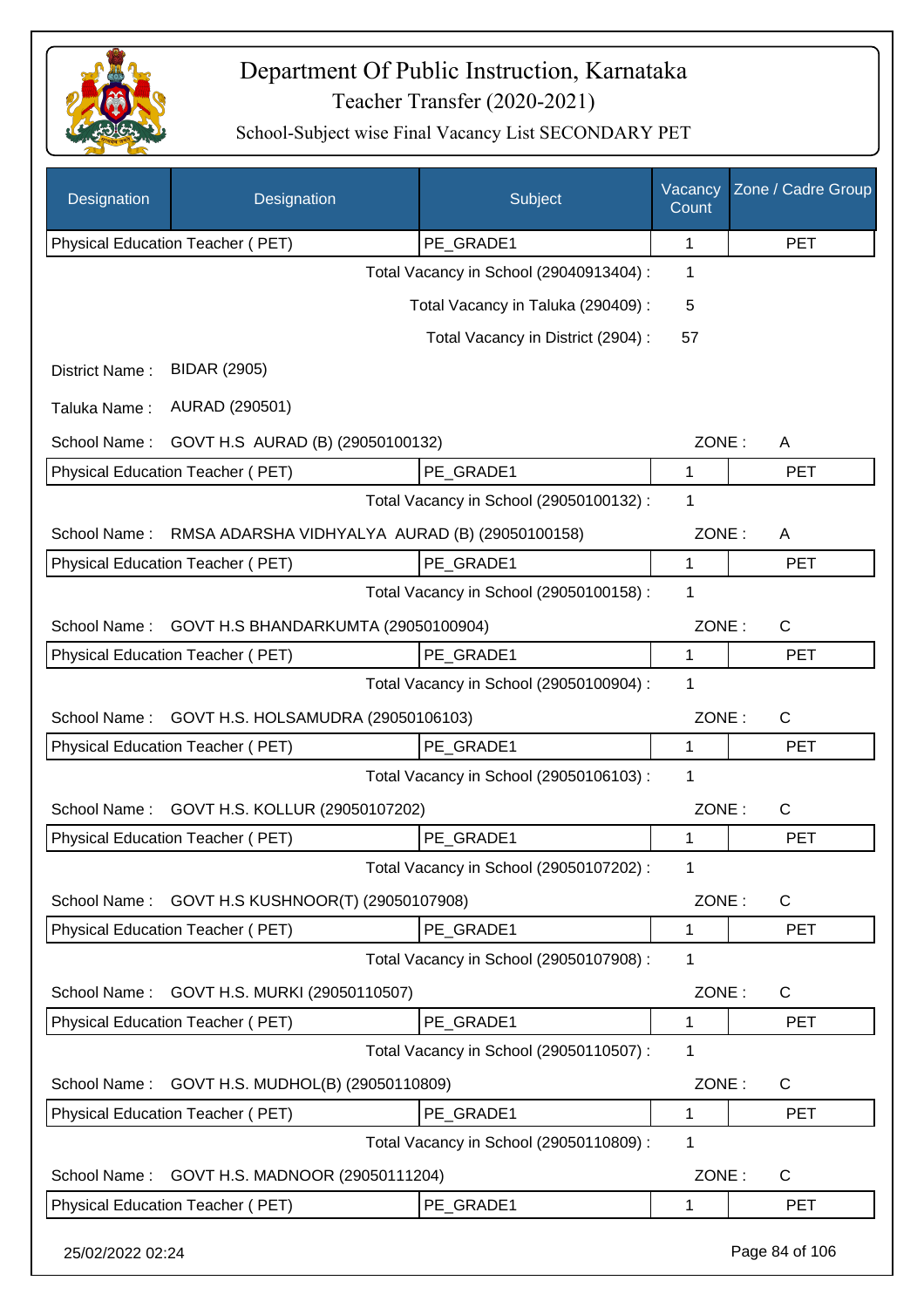

| Designation      | Designation                                                        | Subject                                 | Vacancy<br>Count | Zone / Cadre Group |
|------------------|--------------------------------------------------------------------|-----------------------------------------|------------------|--------------------|
|                  |                                                                    | Total Vacancy in School (29050111204) : | 1                |                    |
|                  | School Name: GOVT H.S CHAVAR DAPKA (29050115611)                   |                                         | ZONE:            | $\mathsf{C}$       |
|                  | Physical Education Teacher (PET)                                   | PE_GRADE1                               | 1                | <b>PET</b>         |
|                  |                                                                    | Total Vacancy in School (29050115611) : | $\mathbf 1$      |                    |
|                  |                                                                    | Total Vacancy in Taluka (290501) :      | 10               |                    |
| Taluka Name:     | BASAVAKALYAN (290502)                                              |                                         |                  |                    |
| School Name:     | GOVT HIGH SCHOOL BELUR (29050200910)                               |                                         | ZONE:            | C                  |
|                  | Physical Education Teacher (PET)                                   | PE_GRADE1                               | 1                | <b>PET</b>         |
|                  |                                                                    | Total Vacancy in School (29050200910) : | 1                |                    |
| School Name:     | GOVT H.S. EKAMBA (29050203802)                                     |                                         | ZONE:            | C                  |
|                  | Physical Education Teacher (PET)                                   | PE_GRADE1                               | 1                | <b>PET</b>         |
|                  |                                                                    | Total Vacancy in School (29050203802) : | 1                |                    |
| School Name:     | GOVT.H.S.GADLEGAON (B) (29050205503)                               |                                         | ZONE:            | C                  |
|                  | Physical Education Teacher (PET)                                   | PE GRADE1                               | 1                | <b>PET</b>         |
|                  |                                                                    | Total Vacancy in School (29050205503) : | 1                |                    |
| School Name:     | GOVT HIGH SCHOOL HULSOOR (29050205910)                             |                                         | ZONE:            | C                  |
|                  | Physical Education Teacher (PET)                                   | PE GRADE1                               | 1                | <b>PET</b>         |
|                  |                                                                    | Total Vacancy in School (29050205910) : | $\mathbf 1$      |                    |
| School Name:     | GOVT H.S. HARKOOD (29050206409)                                    |                                         | ZONE:            | C                  |
|                  | <b>Physical Education Teacher (PET)</b>                            | PE_GRADE1                               | 1                | <b>PET</b>         |
|                  |                                                                    | Total Vacancy in School (29050206409) : | 1                |                    |
| School Name:     | GOVT H.S. KOHINOOR (29050209005)                                   |                                         | ZONE:            | C                  |
|                  | Physical Education Teacher (PET)                                   | PE_GRADE1                               | 1                | <b>PET</b>         |
|                  |                                                                    | Total Vacancy in School (29050209005) : | 1                |                    |
| School Name:     | GOVT HIGH SCHOOL KOUDIYAL R (29050210102)                          |                                         | ZONE:            | C                  |
|                  | Physical Education Teacher (PET)                                   | PE_GRADE1                               | 1                | <b>PET</b>         |
|                  |                                                                    | Total Vacancy in School (29050210102) : | 1                |                    |
| School Name:     | KARNATAKA PUBLIC SCHOOLS GOVT HIGH SCHOOL MANTHAL<br>(29050211309) |                                         | ZONE:            | $\mathsf{C}$       |
|                  | Physical Education Teacher (PET)                                   | PE_GRADE1                               | $\overline{2}$   | PET                |
|                  |                                                                    | Total Vacancy in School (29050211309) : | $\overline{2}$   |                    |
| School Name:     | GOVT H.S. (URDU) MANTHAL (29050211310)                             |                                         | ZONE:            | C                  |
|                  | Physical Education Teacher (PET)                                   | PE_GRADE1                               | 1                | <b>PET</b>         |
| 25/02/2022 02:24 |                                                                    |                                         |                  | Page 85 of 106     |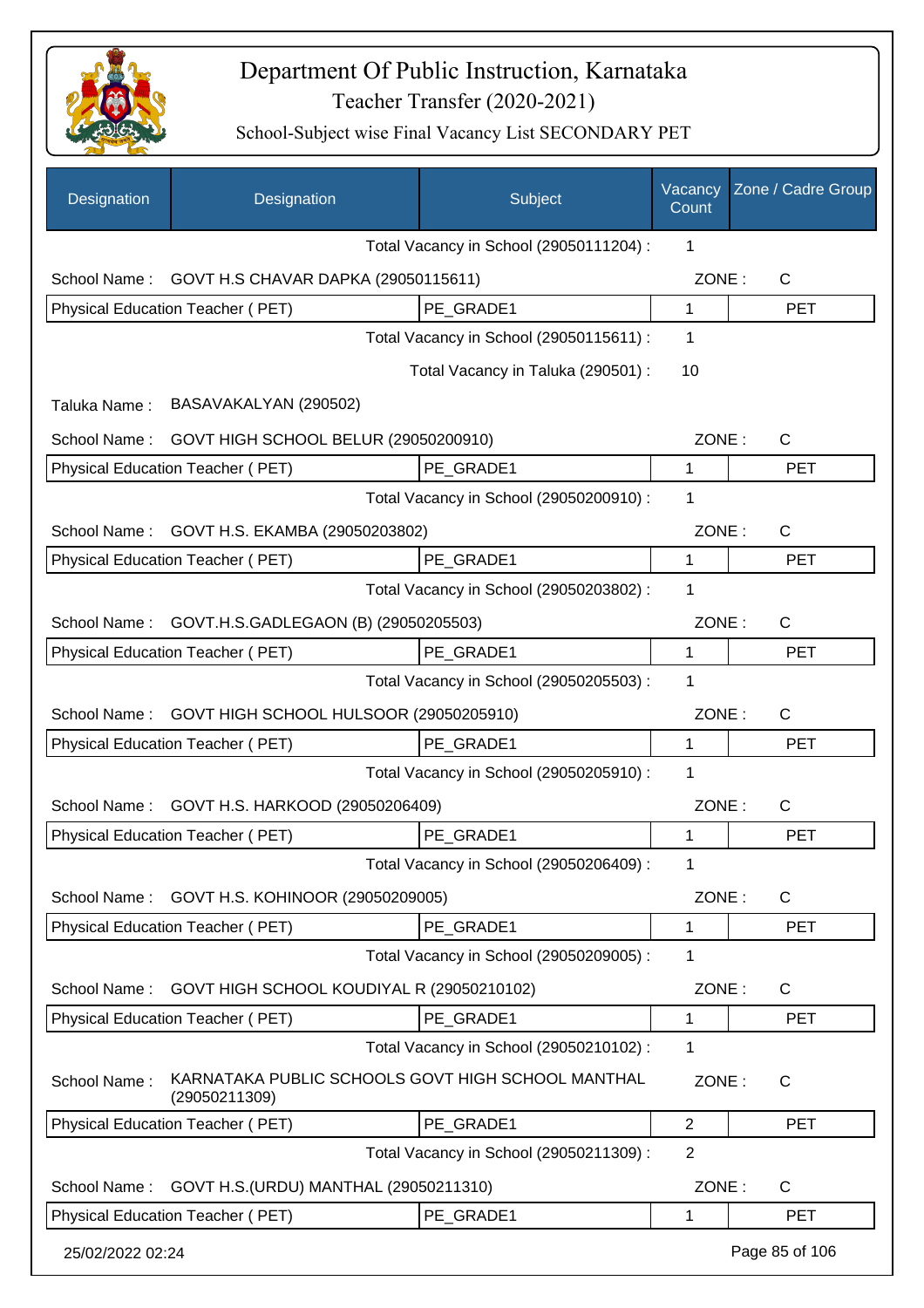

| Designation      | Designation                                        | Subject                                 | Vacancy<br>Count | Zone / Cadre Group |
|------------------|----------------------------------------------------|-----------------------------------------|------------------|--------------------|
|                  |                                                    | Total Vacancy in School (29050211310) : | 1                |                    |
|                  | School Name: GOVT H.S. MUDBI (29050211611)         |                                         | ZONE:            | C                  |
|                  | Physical Education Teacher (PET)                   | PE GRADE1                               | $\mathbf 1$      | <b>PET</b>         |
|                  |                                                    | Total Vacancy in School (29050211611) : | 1                |                    |
| School Name:     | GOVT GIRLS HIGH SCHOOL RAJESHWAR (29050213317)     |                                         | ZONE:            | C                  |
|                  | Physical Education Teacher (PET)                   | PE_GRADE1                               | $\mathbf{1}$     | <b>PET</b>         |
|                  |                                                    | Total Vacancy in School (29050213317) : | 1                |                    |
|                  | School Name: ADARSH VIDYALAYA RAJOLA (29050213410) |                                         | ZONE:            | $\mathsf{C}$       |
|                  | Physical Education Teacher (PET)                   | PE GRADE1                               | 1                | <b>PET</b>         |
|                  |                                                    | Total Vacancy in School (29050213410) : | 1                |                    |
| School Name:     | GOVT H.S. SASTAPUR (29050214105)                   |                                         | ZONE:            | В                  |
|                  | <b>Physical Education Teacher (PET)</b>            | PE GRADE1                               | $\mathbf 1$      | <b>PET</b>         |
|                  |                                                    | Total Vacancy in School (29050214105) : | 1                |                    |
| School Name:     | GOVT H.S. UJALAMB (29050215204)                    |                                         | ZONE:            | $\mathsf{C}$       |
|                  | Physical Education Teacher (PET)                   | PE_GRADE1                               | 1                | <b>PET</b>         |
|                  |                                                    | Total Vacancy in School (29050215204) : | 1                |                    |
|                  |                                                    | Total Vacancy in Taluka (290502) :      | 15               |                    |
| Taluka Name:     | <b>BHALKI (290503)</b>                             |                                         |                  |                    |
| School Name:     | GOVT HPS & HS RMSA BHATSANGAVI (29050301701)       |                                         | ZONE:            | C                  |
|                  | Physical Education Teacher (PET)                   | PE GRADE1                               | 1                | <b>PET</b>         |
|                  |                                                    | Total Vacancy in School (29050301701) : | 1                |                    |
| School Name:     | GOVT H.S. DONGAPUR (29050303003)                   |                                         | ZONE:            | $\mathsf{C}$       |
|                  | Physical Education Teacher (PET)                   | PE_GRADE1                               | 1                | <b>PET</b>         |
|                  |                                                    | Total Vacancy in School (29050303003) : | 1                |                    |
| School Name:     | GOVT H.S. KAKNAL (29050306302)                     |                                         | ZONE:            | $\mathsf{C}$       |
|                  | <b>Physical Education Teacher (PET)</b>            | PE_GRADE1                               | 1                | <b>PET</b>         |
|                  |                                                    | Total Vacancy in School (29050306302) : | 1                |                    |
| School Name:     | GOVT H.S. LAKHANGAON (29050308704)                 |                                         | ZONE:            | $\mathsf{C}$       |
|                  | Physical Education Teacher (PET)                   | PE_GRADE1                               | 1                | <b>PET</b>         |
|                  |                                                    | Total Vacancy in School (29050308704) : | $\mathbf{1}$     |                    |
| School Name:     | GOVT H.S. LADHA (29050308803)                      |                                         | ZONE:            | C                  |
|                  | Physical Education Teacher (PET)                   | PE_GRADE1                               | 1                | <b>PET</b>         |
| 25/02/2022 02:24 |                                                    |                                         |                  | Page 86 of 106     |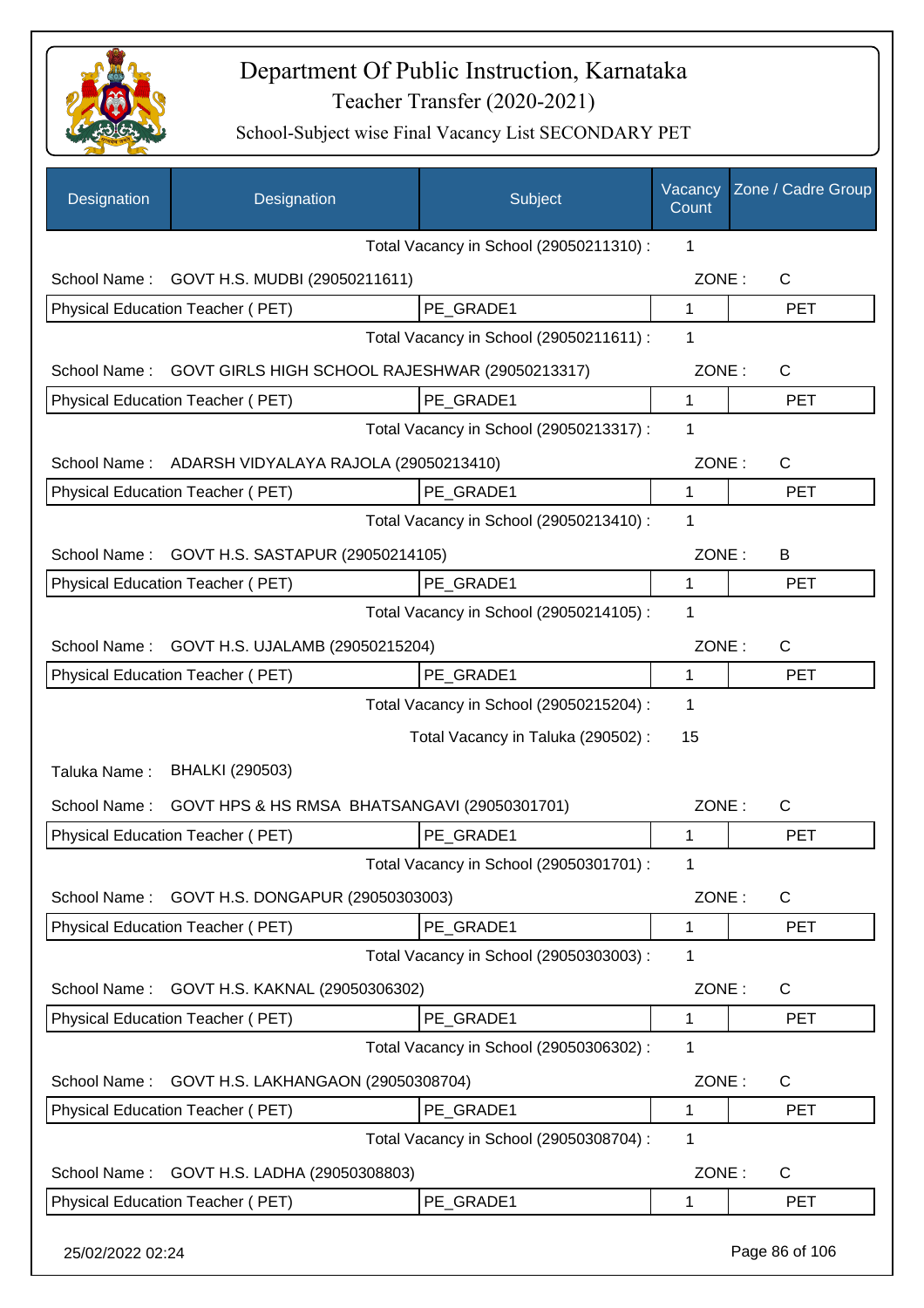

| Designation      | Designation                                                  | Subject                                 | Vacancy<br>Count | Zone / Cadre Group |
|------------------|--------------------------------------------------------------|-----------------------------------------|------------------|--------------------|
|                  |                                                              | Total Vacancy in School (29050308803) : | 1                |                    |
| School Name:     | GOVT.H.S. MEHKAR (29050309709)                               |                                         | ZONE:            | $\mathsf{C}$       |
|                  | Physical Education Teacher (PET)                             | PE GRADE1                               | $\mathbf{1}$     | <b>PET</b>         |
|                  |                                                              | Total Vacancy in School (29050309709) : | 1                |                    |
| School Name:     | GOVT H.S. TALWAD (M) (29050312703)                           |                                         | ZONE:            | $\mathsf{C}$       |
|                  | Physical Education Teacher (PET)                             | PE_GRADE1                               | 1                | <b>PET</b>         |
|                  |                                                              | Total Vacancy in School (29050312703) : | 1                |                    |
| School Name:     | GOVT HS WARWATTI (B) (29050313607)                           |                                         | ZONE:            | $\mathsf{C}$       |
|                  | Physical Education Teacher (PET)                             | PE GRADE1                               | $\mathbf{1}$     | <b>PET</b>         |
|                  |                                                              | Total Vacancy in School (29050313607) : | 1                |                    |
|                  |                                                              | Total Vacancy in Taluka (290503):       | 8                |                    |
| Taluka Name:     | <b>HUMNABAD (290505)</b>                                     |                                         |                  |                    |
| School Name:     | KARNATAKA PUBLIC SCHOOLS GOVT H.S BEMALKHED<br>(29050500905) |                                         | ZONE:            | $\mathsf{C}$       |
|                  | Physical Education Teacher (PET)                             | PE_GRADE1                               | $\mathbf 1$      | <b>PET</b>         |
|                  |                                                              | Total Vacancy in School (29050500905) : | 1                |                    |
| School Name:     | GOVT URDU HIGH SCHOOL NIRNA (29050506912)                    |                                         | ZONE:            | C                  |
|                  | Physical Education Teacher (PET)                             | PE GRADE1                               | 1                | <b>PET</b>         |
|                  |                                                              | Total Vacancy in School (29050506912) : | 1                |                    |
| School Name:     | GOVT H.S. UDBAL (29050508304)                                |                                         | ZONE:            | $\mathsf{C}$       |
|                  | Physical Education Teacher (PET)                             | PE_GRADE1                               |                  | <b>PET</b>         |
|                  |                                                              | Total Vacancy in School (29050508304) : | 1                |                    |
|                  |                                                              | Total Vacancy in Taluka (290505):       | 3                |                    |
|                  |                                                              | Total Vacancy in District (2905):       | 36               |                    |
| District Name:   | <b>RAICHUR (2906)</b>                                        |                                         |                  |                    |
| Taluka Name:     | DEVADURGA (290601)                                           |                                         |                  |                    |
| School Name:     | GOVT PU COLLEGE BOYS ARKERA (29060101203)                    |                                         | ZONE:            | C                  |
|                  | Physical Education Teacher (PET)                             | PE_GRADE1                               | 1                | PET                |
|                  |                                                              | Total Vacancy in School (29060101203) : | 1                |                    |
| School Name:     | ADARSHA VIDYALAYA ARAKERA (29060101215)                      |                                         | ZONE:            | C                  |
|                  | Physical Education Teacher (PET)                             | PE_GRADE1                               | $\mathbf 1$      | <b>PET</b>         |
|                  |                                                              | Total Vacancy in School (29060101215) : | 1                |                    |
| 25/02/2022 02:24 |                                                              |                                         |                  | Page 87 of 106     |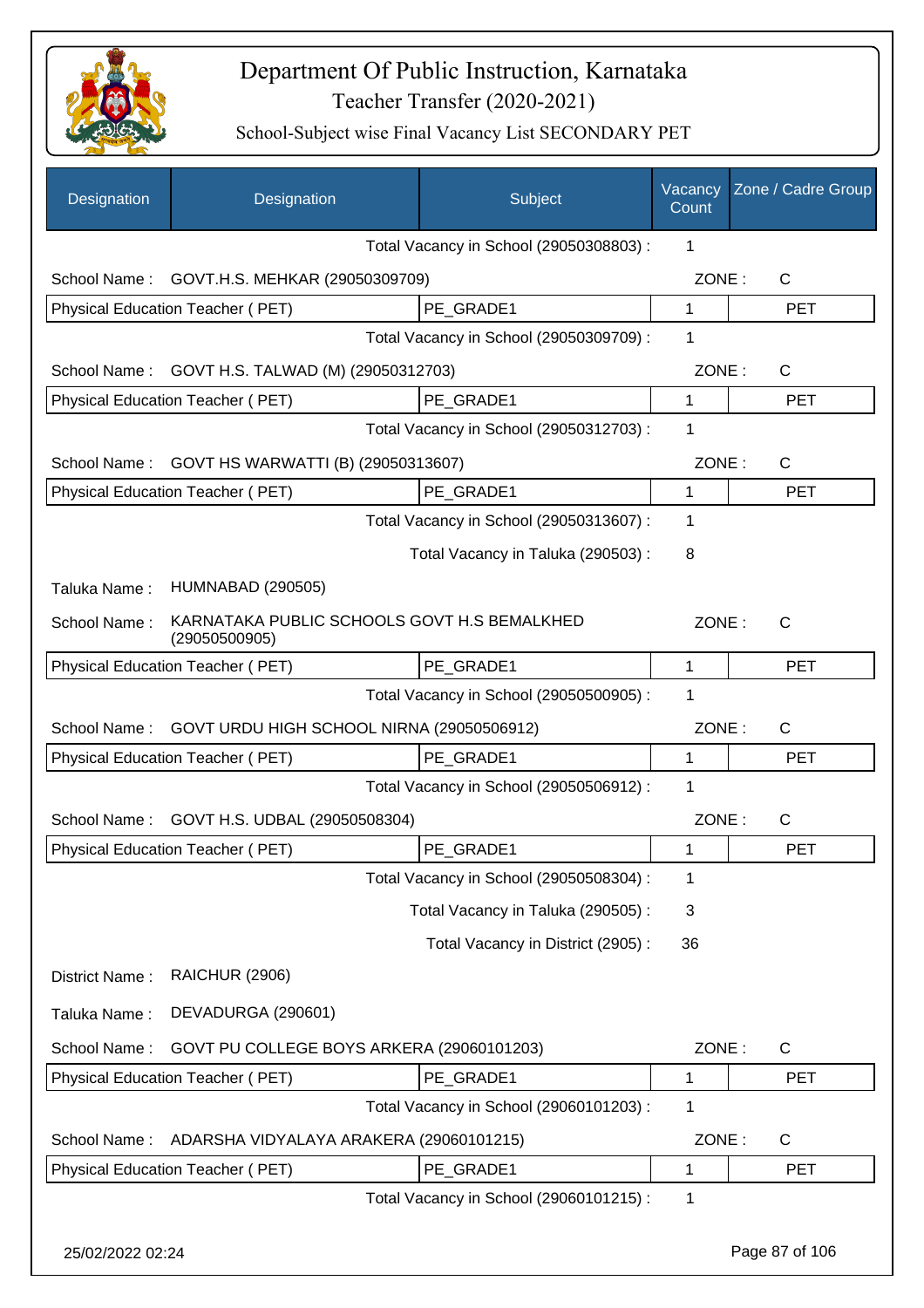

| Designation      | Designation                                                 | Subject                                 | Vacancy<br>Count | Zone / Cadre Group |
|------------------|-------------------------------------------------------------|-----------------------------------------|------------------|--------------------|
|                  | School Name: GHS GIRLS JALAHALLI (29060107810)              |                                         | ZONE:            | $\mathsf{C}$       |
|                  | Physical Education Teacher (PET)                            | PE GRADE1                               | 1                | <b>PET</b>         |
|                  |                                                             | Total Vacancy in School (29060107810) : | 1                |                    |
| School Name:     | GHS MASARKAL (29060111804)                                  |                                         | ZONE:            | $\mathsf{C}$       |
|                  | Physical Education Teacher (PET)                            | PE GRADE1                               | 1                | <b>PET</b>         |
|                  |                                                             | Total Vacancy in School (29060111804) : | 1                |                    |
| School Name:     | GHS MUSTUR (29060112802)                                    |                                         | ZONE:            | $\mathsf{C}$       |
|                  | Physical Education Teacher (PET)                            | PE_GRADE1                               | 1                | <b>PET</b>         |
|                  |                                                             | Total Vacancy in School (29060112802) : | 1                |                    |
| School Name:     | GOVT. HS BOYS DEVADURGA (29060120605)                       |                                         | ZONE:            | A                  |
|                  | Physical Education Teacher (PET)                            | PE GRADE1                               | $\overline{2}$   | <b>PET</b>         |
|                  |                                                             | Total Vacancy in School (29060120605) : | 2                |                    |
| School Name:     | GOVT GIRLS HIGH SCHOOL DEVDURGA (29060121602)               |                                         | ZONE:            | A                  |
|                  | Physical Education Teacher (PET)                            | PE_GRADE1                               | 1                | <b>PET</b>         |
|                  |                                                             | Total Vacancy in School (29060121602) : | 1                |                    |
|                  |                                                             | Total Vacancy in Taluka (290601) :      | 8                |                    |
| Taluka Name:     | LINGASUGUR (290605)                                         |                                         |                  |                    |
|                  | School Name: GHS BAIYAPUR (29060501904)                     |                                         | ZONE:            | C                  |
|                  | Physical Education Teacher (PET)                            | PE GRADE1                               | 1                | <b>PET</b>         |
|                  |                                                             | Total Vacancy in School (29060501904) : | 1                |                    |
| School Name:     | GOVT P U HIGH SCHOOL SECTION GURUGUNTA (29060506411)        |                                         | ZONE:            | $\mathsf C$        |
|                  | Physical Education Teacher (PET)                            | PE GRADE1                               | $\overline{2}$   | PET                |
|                  |                                                             | Total Vacancy in School (29060506411) : | $\overline{2}$   |                    |
| School Name:     | GHS KANNAL (29060510003)                                    |                                         | ZONE:            | C                  |
|                  | Physical Education Teacher (PET)                            | PE GRADE1                               | 1                | <b>PET</b>         |
|                  |                                                             | Total Vacancy in School (29060510003) : | 1                |                    |
| School Name:     | KARNATAKA PUBLIC SCHOOLS GPUC KHAIRAVADAGI<br>(29060510703) |                                         | ZONE:            | $\mathsf{C}$       |
|                  | Physical Education Teacher (PET)                            | PE_GRADE1                               | 1                | <b>PET</b>         |
|                  |                                                             | Total Vacancy in School (29060510703) : | 1                |                    |
| School Name:     | Govt High School MARALADINNI (29060512004)                  |                                         | ZONE:            | C                  |
|                  | Physical Education Teacher (PET)                            | PE_GRADE1                               | 1                | <b>PET</b>         |
|                  |                                                             | Total Vacancy in School (29060512004) : | 1                |                    |
| 25/02/2022 02:24 |                                                             |                                         |                  | Page 88 of 106     |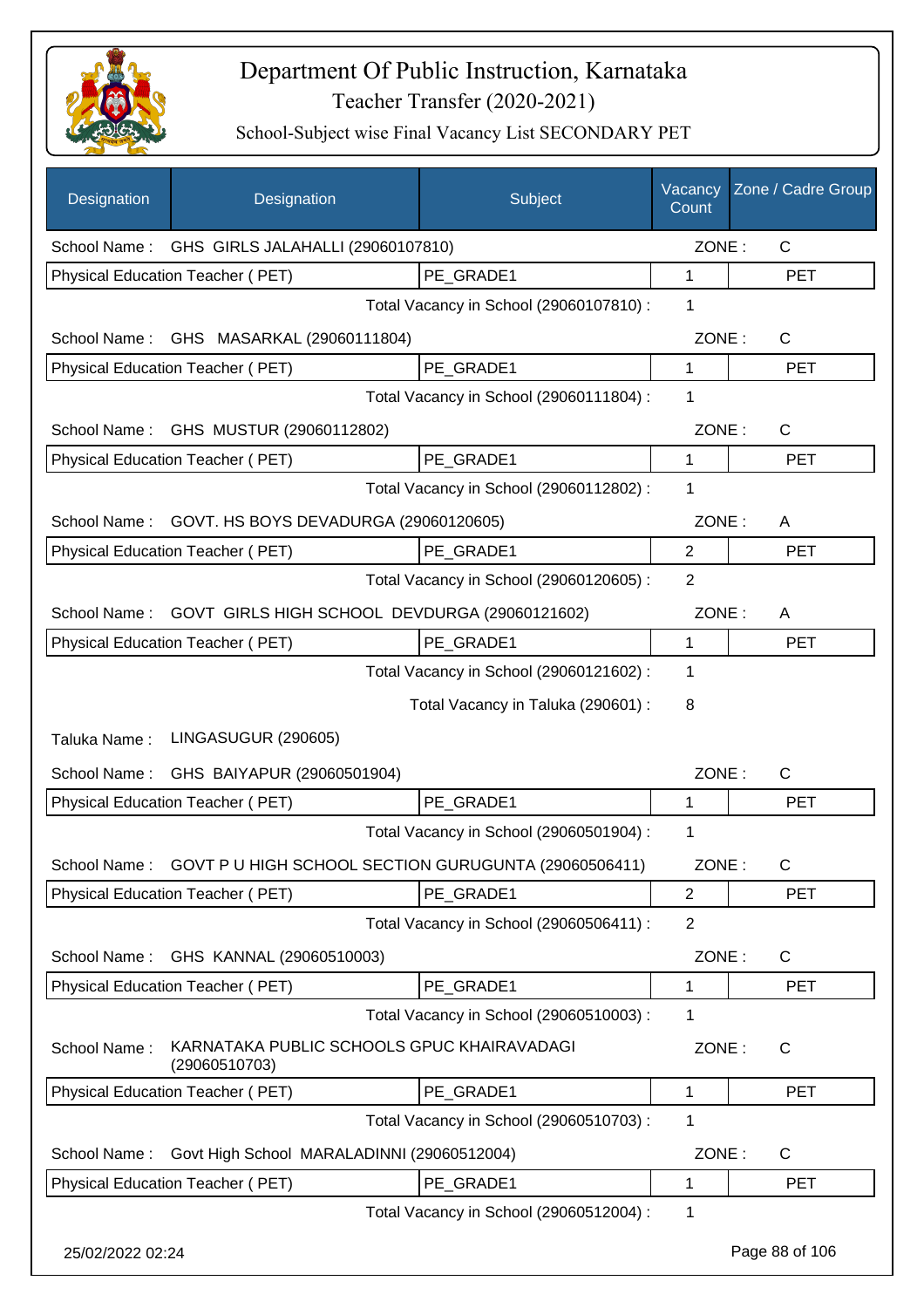

| Designation      | Designation                                                         | Subject                                 | Vacancy<br>Count | Zone / Cadre Group |
|------------------|---------------------------------------------------------------------|-----------------------------------------|------------------|--------------------|
|                  | School Name: GIRLS GOVT P U COLLEGE MASKI (29060512323)             |                                         | ZONE:            | A                  |
|                  | Physical Education Teacher (PET)                                    | PE GRADE1                               | $\overline{2}$   | <b>PET</b>         |
|                  |                                                                     | Total Vacancy in School (29060512323) : | 2                |                    |
|                  | School Name: GHS MEDIKINHAL (29060512705)                           |                                         | ZONE:            | $\mathsf{C}$       |
|                  | Physical Education Teacher (PET)                                    | PE GRADE1                               | 1                | <b>PET</b>         |
|                  |                                                                     | Total Vacancy in School (29060512705) : | 1                |                    |
|                  | School Name: GHS NAGALAPUR (29060513503)                            |                                         | ZONE:            | $\mathsf{C}$       |
|                  | Physical Education Teacher (PET)                                    | PE GRADE1                               | 1                | <b>PET</b>         |
|                  |                                                                     | Total Vacancy in School (29060513503) : | 1                |                    |
| School Name:     | GOVT P U COLLEGE HIGH SSCHOOL SECTION SAJJALAGUDDA<br>(29060515404) |                                         | ZONE:            | $\mathsf{C}$       |
|                  | Physical Education Teacher (PET)                                    | PE GRADE1                               | 1                | <b>PET</b>         |
|                  |                                                                     | Total Vacancy in School (29060515404) : | 1                |                    |
|                  | School Name: GHS THALEKHAN (29060516304)                            |                                         | ZONE:            | C                  |
|                  | Physical Education Teacher (PET)                                    | PE GRADE1                               | 1                | <b>PET</b>         |
|                  |                                                                     | Total Vacancy in School (29060516304) : | 1                |                    |
| School Name:     | GHS YALAGATTA (29060518902)                                         |                                         | ZONE:            | $\mathsf{C}$       |
|                  | Physical Education Teacher (PET)                                    | PE GRADE1                               | 1                | <b>PET</b>         |
|                  |                                                                     | Total Vacancy in School (29060518902) : | 1                |                    |
| School Name:     | ADARSHA VIDYALAYA (RMSA) LINGASUGUR (29060523106)                   |                                         | ZONE:            | A                  |
|                  | Physical Education Teacher (PET)                                    | PE GRADE1                               | 1                | <b>PET</b>         |
|                  |                                                                     | Total Vacancy in School (29060523106) : | 1                |                    |
|                  |                                                                     | Total Vacancy in Taluka (290605):       | 14               |                    |
| Taluka Name:     | MANVI (290606)                                                      |                                         |                  |                    |
| School Name:     | GOVT.HIGHER PRIMARY SCHOOL PU COLLEGE BAGALAWADA<br>(29060601001)   |                                         | ZONE:            | C                  |
|                  | <b>Physical Education Teacher (PET)</b>                             | PE_GRADE1                               | 1                | <b>PET</b>         |
|                  |                                                                     | Total Vacancy in School (29060601001) : | 1                |                    |
| School Name:     | KARNATAKA PUBLIC SCHOOLS GHS BAYGAWAT (29060602504)                 |                                         | ZONE:            | C                  |
|                  | Physical Education Teacher (PET)                                    | PE_GRADE1                               | 1                | <b>PET</b>         |
|                  |                                                                     | Total Vacancy in School (29060602504) : | 1                |                    |
| School Name:     | GOVT HIGH SCHOOL HEERA (29060605702)                                |                                         | ZONE:            | C                  |
|                  | Physical Education Teacher (PET)                                    | PE_GRADE1                               | 1                | <b>PET</b>         |
| 25/02/2022 02:24 |                                                                     |                                         |                  | Page 89 of 106     |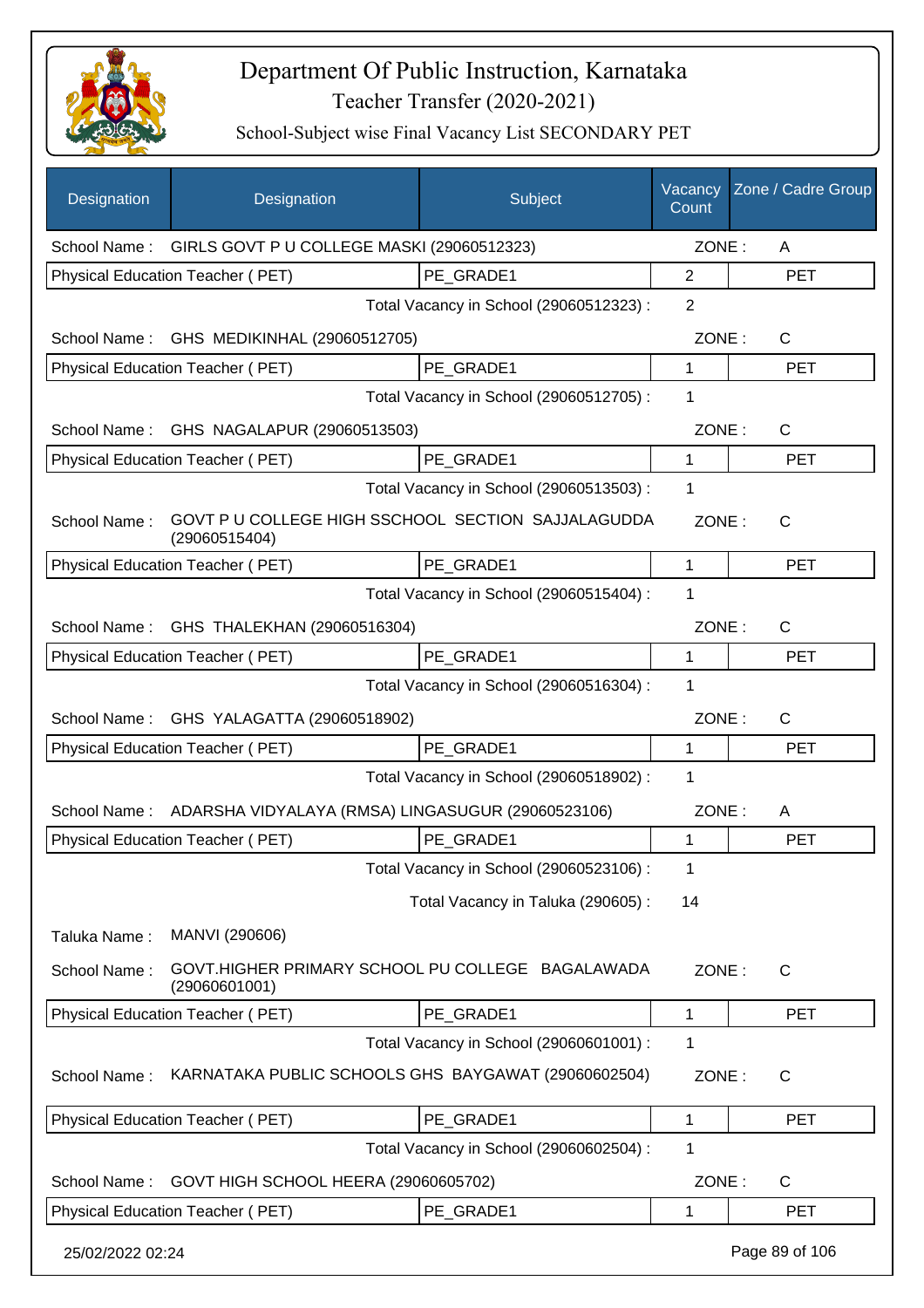

| Designation      | Designation                                                           | Subject                                 | Vacancy<br>Count | Zone / Cadre Group |
|------------------|-----------------------------------------------------------------------|-----------------------------------------|------------------|--------------------|
|                  |                                                                       | Total Vacancy in School (29060605702) : | 1                |                    |
| School Name:     | GOVT PU COLLEGE KAWTHAL (29060609420)                                 |                                         | ZONE:            | A                  |
|                  | Physical Education Teacher (PET)                                      | PE GRADE1                               | 1                | <b>PET</b>         |
|                  |                                                                       | Total Vacancy in School (29060609420) : | 1                |                    |
| School Name:     | GOVT COMPOSITE PU COLLEGE KURKUNDA (29060609702)                      |                                         | ZONE:            | $\mathsf{C}$       |
|                  | Physical Education Teacher (PET)                                      | PE GRADE1                               | $\mathbf 1$      | <b>PET</b>         |
|                  |                                                                       | Total Vacancy in School (29060609702) : | 1                |                    |
| School Name:     | GOVT.HIGHER PRIMARY SCHOOL (29060612901)                              |                                         | ZONE:            | $\mathsf{C}$       |
|                  | Physical Education Teacher (PET)                                      | PE GRADE1                               | 1                | <b>PET</b>         |
|                  |                                                                       | Total Vacancy in School (29060612901) : | 1                |                    |
| School Name:     | GHS (KANYA G) SIRWAR (29060613821)                                    |                                         | ZONE:            | A                  |
|                  | Physical Education Teacher (PET)                                      | PE_GRADE1                               | 1                | <b>PET</b>         |
|                  |                                                                       | Total Vacancy in School (29060613821) : | 1                |                    |
|                  |                                                                       | Total Vacancy in Taluka (290606) :      | 7                |                    |
| Taluka Name:     | RAICHUR (290607)                                                      |                                         |                  |                    |
| School Name:     | GHS GUNJALLI (29060704603)                                            |                                         | ZONE:            | C                  |
|                  | Physical Education Teacher (PET)                                      | PE_GRADE1                               | $\overline{2}$   | <b>PET</b>         |
|                  |                                                                       | Total Vacancy in School (29060704603) : | $\overline{2}$   |                    |
| School Name:     | GHS MARCHETHAL (29060709702)                                          |                                         | ZONE:            | C                  |
|                  | Physical Education Teacher (PET)                                      | PE GRADE1                               | 1                | <b>PET</b>         |
|                  |                                                                       | Total Vacancy in School (29060709702) : | 1                |                    |
| School Name:     | GHS TALAMARI (29060712304)                                            |                                         | ZONE:            | C                  |
|                  | Physical Education Teacher (PET)                                      | PE GRADE1                               | 1                | <b>PET</b>         |
|                  |                                                                       | Total Vacancy in School (29060712304) : | 1                |                    |
| School Name:     | KARNATAKA PUBLIC SCHOOLS GOVT PU COLLEGE YAPALADINNI<br>(29060713603) |                                         | ZONE:            | $\mathsf{C}$       |
|                  | Physical Education Teacher (PET)                                      | PE_GRADE1                               | $\overline{2}$   | <b>PET</b>         |
|                  |                                                                       | Total Vacancy in School (29060713603) : | $\overline{2}$   |                    |
| School Name:     | GMHIGHER PRIMARY SCHOOL YARAGERA_Upgraded_RMSA<br>(29060713901)       |                                         | ZONE:            | $\mathsf{C}$       |
|                  | Physical Education Teacher (PET)                                      | PE_GRADE1                               | 1                | <b>PET</b>         |
|                  |                                                                       | Total Vacancy in School (29060713901) : | 1                |                    |
| School Name:     | GHS ASKIHAL (29060716401)                                             |                                         | ZONE:            | A                  |
| 25/02/2022 02:24 |                                                                       |                                         |                  | Page 90 of 106     |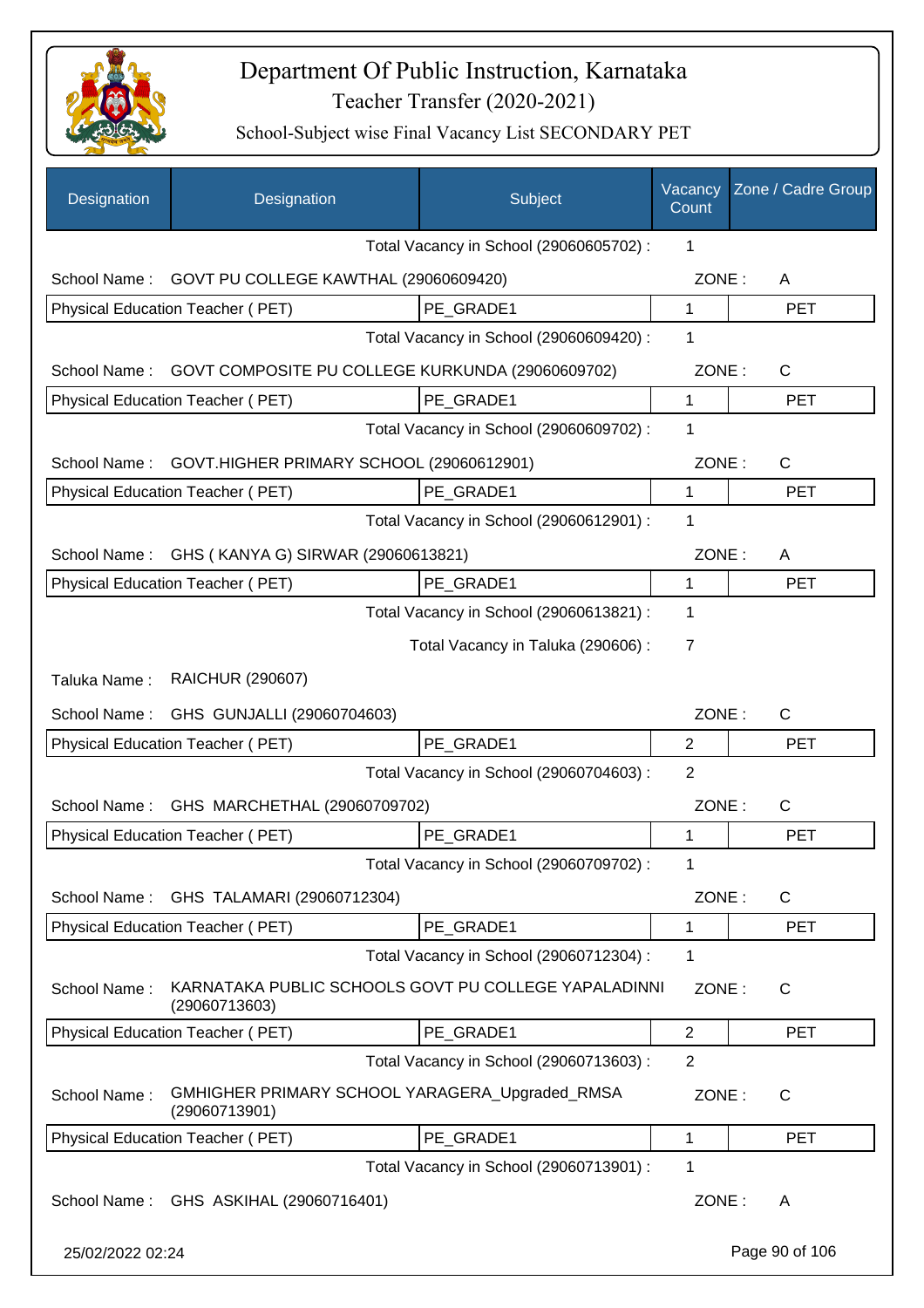

| Designation      | Designation                                                                | Subject                                 | Vacancy<br>Count | Zone / Cadre Group |
|------------------|----------------------------------------------------------------------------|-----------------------------------------|------------------|--------------------|
|                  | Physical Education Teacher (PET)                                           | PE_GRADE1                               | 1                | <b>PET</b>         |
|                  |                                                                            | Total Vacancy in School (29060716401) : | 1                |                    |
| School Name:     | GHS KEB (29060716903)                                                      |                                         | ZONE:            | A                  |
|                  | Physical Education Teacher (PET)                                           | PE_GRADE1                               | 1                | <b>PET</b>         |
|                  |                                                                            | Total Vacancy in School (29060716903) : | 1                |                    |
| School Name:     | GOVT BOYS HIGHSCHOOL RAICHUR (29060717302)                                 |                                         | ZONE:            | A                  |
|                  | Physical Education Teacher (PET)                                           | PE GRADE1                               | 1                | <b>PET</b>         |
|                  |                                                                            | Total Vacancy in School (29060717302) : | 1                |                    |
| School Name:     | GOVT.HIGHER PRIMARY SCHOOL LBS NAGAR<br>BRANCH_Upgraded_RMSA (29060719304) |                                         | ZONE:            | A                  |
|                  | Physical Education Teacher (PET)                                           | PE GRADE1                               | 1                | <b>PET</b>         |
|                  |                                                                            | Total Vacancy in School (29060719304) : | 1                |                    |
| School Name:     | GHS YERMARUS CAMP (29060719806)                                            |                                         | ZONE:            | A                  |
|                  | Physical Education Teacher (PET)                                           | PE_GRADE1                               | 1                | <b>PET</b>         |
|                  |                                                                            | Total Vacancy in School (29060719806) : | 1                |                    |
|                  |                                                                            | Total Vacancy in Taluka (290607) :      | 12               |                    |
| Taluka Name:     | <b>SINDHANUR (290608)</b>                                                  |                                         |                  |                    |
| School Name:     | GHS BALAGANUR (29060800818)                                                |                                         | ZONE:            | A                  |
|                  | Physical Education Teacher (PET)                                           | PE GRADE1                               | 1                | <b>PET</b>         |
|                  |                                                                            | Total Vacancy in School (29060800818) : | 1                |                    |
| School Name:     | GHS HAMPANAL (29060805202)                                                 |                                         | ZONE:            | С                  |
|                  | Physical Education Teacher (PET)                                           | PE_GRADE1                               | 1                | <b>PET</b>         |
|                  |                                                                            | Total Vacancy in School (29060805202) : | 1                |                    |
| School Name:     | GOVT.HIGHER PRIMARY SCHOOL HEDAGINAL (29060805801)                         |                                         | ZONE:            | C                  |
|                  | Physical Education Teacher (PET)                                           | PE GRADE1                               | 1                | <b>PET</b>         |
|                  |                                                                            | Total Vacancy in School (29060805801) : | 1                |                    |
| School Name:     | GHS KOLABALAL (29060808006)                                                |                                         | ZONE:            | $\mathsf{C}$       |
|                  | Physical Education Teacher (PET)                                           | PE_GRADE1                               | 1                | <b>PET</b>         |
|                  |                                                                            | Total Vacancy in School (29060808006) : | 1                |                    |
| School Name:     | GHS PAGADADINNI (29060809806)                                              |                                         | ZONE:            | C                  |
|                  | Physical Education Teacher (PET)                                           | PE_GRADE1                               | 1                | <b>PET</b>         |
|                  |                                                                            | Total Vacancy in School (29060809806) : | 1                |                    |
|                  | School Name: GHS RAGALAPARVI (29060810204)                                 |                                         | ZONE:            | C                  |
| 25/02/2022 02:24 |                                                                            |                                         |                  | Page 91 of 106     |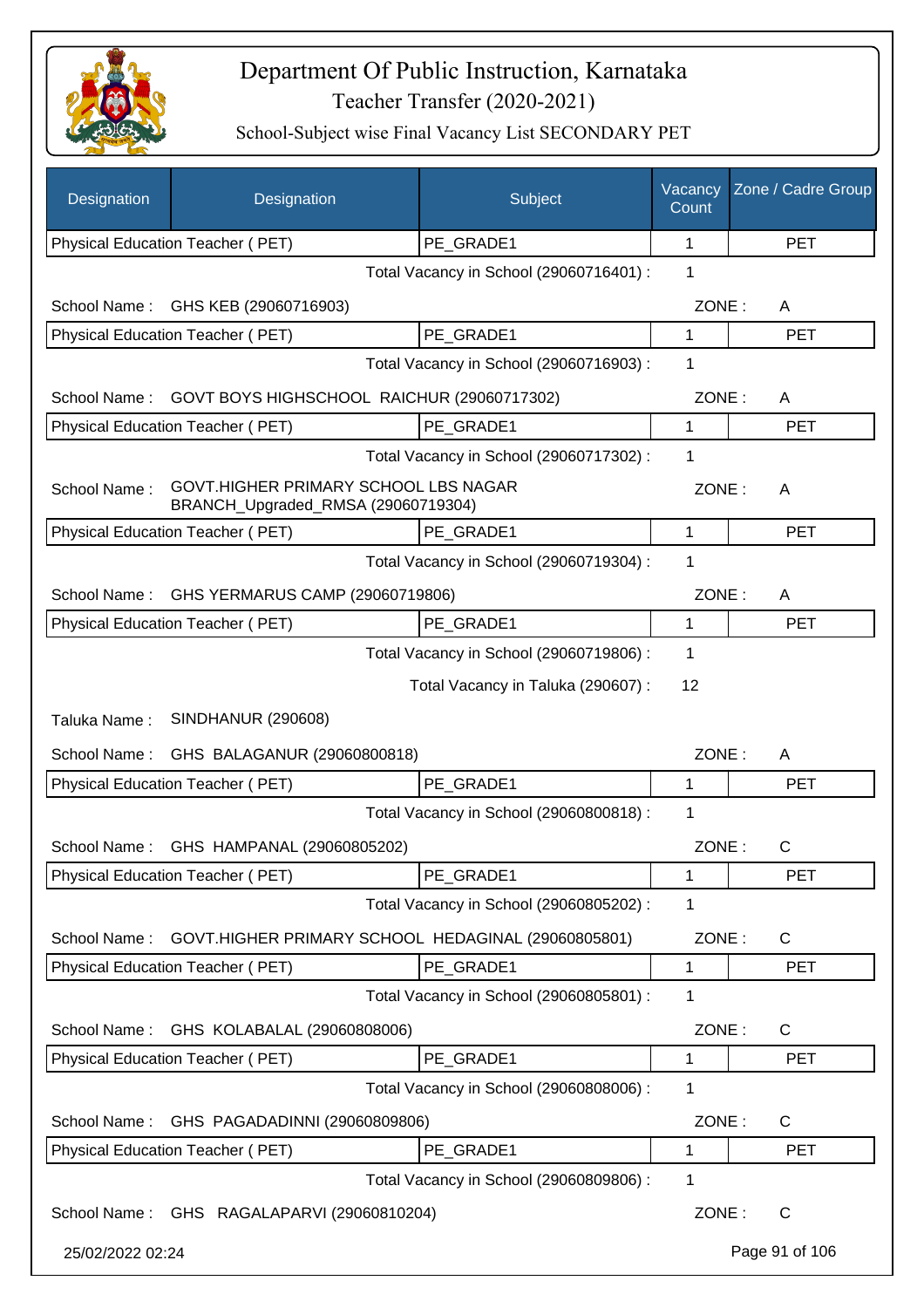

| Designation      | Designation                                               | Subject                                 | Vacancy<br>Count | Zone / Cadre Group |
|------------------|-----------------------------------------------------------|-----------------------------------------|------------------|--------------------|
|                  | Physical Education Teacher (PET)                          | PE_GRADE1                               | 1                | <b>PET</b>         |
|                  |                                                           | Total Vacancy in School (29060810204) : | 1                |                    |
| School Name:     | GHS R.H.NO.2 (29060811285)                                |                                         | ZONE:            | $\mathsf{C}$       |
|                  | Physical Education Teacher (PET)                          | PE GRADE1                               | 1                | <b>PET</b>         |
|                  |                                                           | Total Vacancy in School (29060811285) : | 1                |                    |
| School Name:     | GHS TURVIHAL (29060812028)                                |                                         | ZONE:            | A                  |
|                  | Physical Education Teacher (PET)                          | PE GRADE1                               | 1                | <b>PET</b>         |
|                  |                                                           | Total Vacancy in School (29060812028) : | 1                |                    |
| School Name:     | GOVT.HIGHER PRIMARY SCHOOL VEERAPUR (29060812701)         |                                         | ZONE:            | $\mathsf{C}$       |
|                  | <b>Physical Education Teacher (PET)</b>                   | PE GRADE1                               | $\mathbf{1}$     | <b>PET</b>         |
|                  |                                                           | Total Vacancy in School (29060812701) : | 1                |                    |
| School Name:     | GOVT.HIGHER PRIMARY SCHOOL WALKAMDINNI (29060812901)      |                                         | ZONE:            | $\mathsf{C}$       |
|                  | Physical Education Teacher (PET)                          | PE GRADE1                               | $\mathbf{1}$     | <b>PET</b>         |
|                  |                                                           | Total Vacancy in School (29060812901) : | 1                |                    |
| School Name:     | ADARSHA VIDYALAYA(RMSA) MOD SCHOOL (29060818108)          |                                         | ZONE:            | A                  |
|                  | Physical Education Teacher (PET)                          | PE_GRADE1                               | 1                | <b>PET</b>         |
|                  |                                                           | Total Vacancy in School (29060818108) : | 1                |                    |
|                  |                                                           | Total Vacancy in Taluka (290608) :      | 11               |                    |
|                  |                                                           | Total Vacancy in District (2906):       | 52               |                    |
| District Name:   | <b>KOPPAL (2907)</b>                                      |                                         |                  |                    |
| Taluka Name:     | <b>GANGAVATHI (290702)</b>                                |                                         |                  |                    |
| School Name:     | GHS AGOLI (29070200402)                                   |                                         | ZONE:            | $\mathsf{C}$       |
|                  | Physical Education Teacher (PET)                          | PE_GRADE1                               | 1                | <b>PET</b>         |
|                  |                                                           | Total Vacancy in School (29070200402) : | 1                |                    |
| School Name:     | GHS GIRLS BASAPATTANA (29070201610)                       |                                         | ZONE:            | B                  |
|                  | Physical Education Teacher (PET)                          | PE_GRADE1                               | 1                | <b>PET</b>         |
|                  |                                                           | Total Vacancy in School (29070201610) : | 1                |                    |
| School Name:     | GHS CHALLUR (29070202906)                                 |                                         | ZONE:            | C                  |
|                  | Physical Education Teacher (PET)                          | PE_GRADE1                               | 1                | <b>PET</b>         |
|                  |                                                           | Total Vacancy in School (29070202906) : | 1                |                    |
| School Name:     | UPGRADED RMSA GHS, GHPS SCHOOL, GOURIPUR<br>(29070204501) |                                         | ZONE:            | C                  |
| 25/02/2022 02:24 |                                                           |                                         |                  | Page 92 of 106     |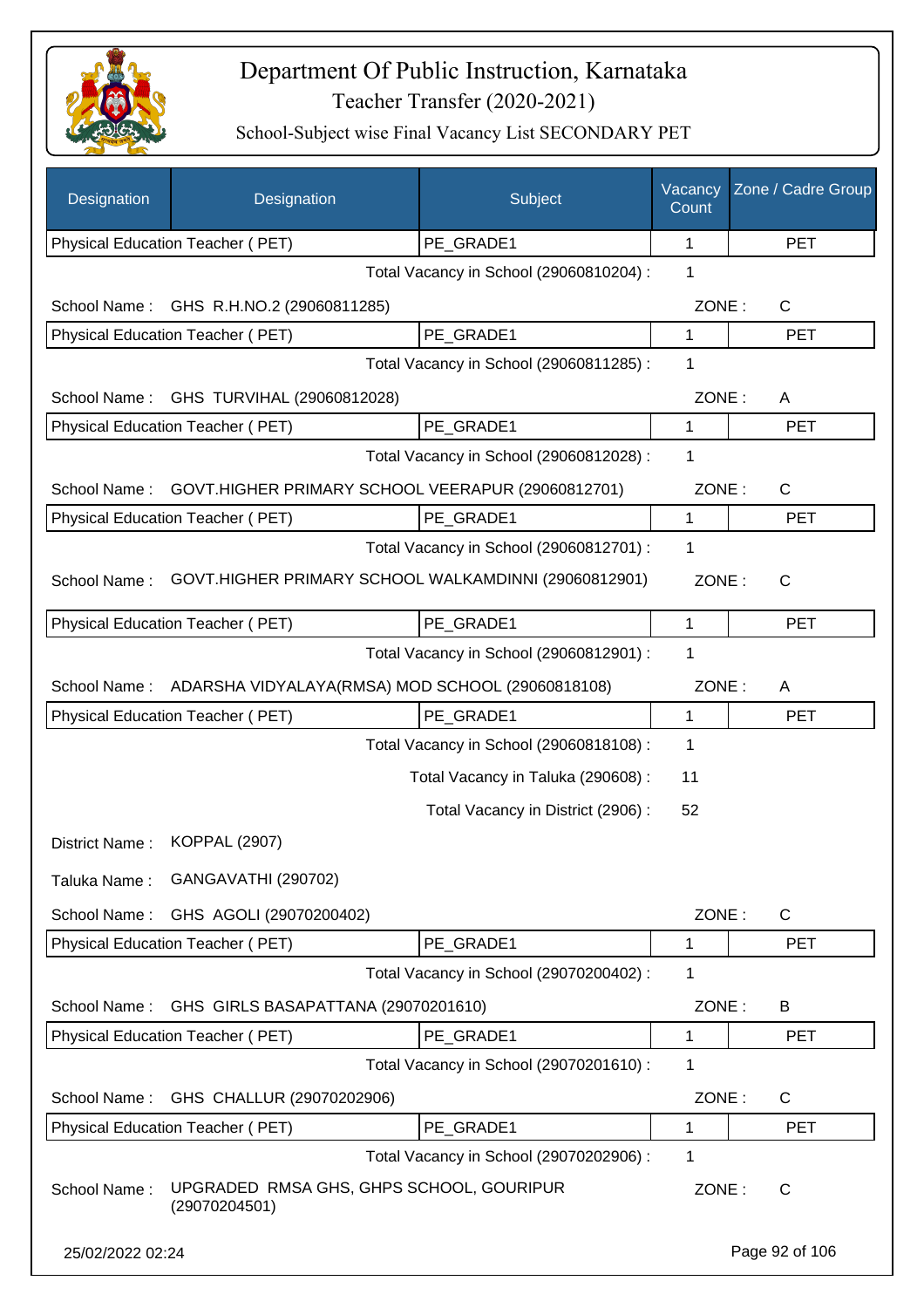

| Designation                             | Designation                                          | Subject                                 | Vacancy<br>Count     | Zone / Cadre Group         |
|-----------------------------------------|------------------------------------------------------|-----------------------------------------|----------------------|----------------------------|
|                                         | Physical Education Teacher (PET)                     | PE GRADE1                               | 1                    | <b>PET</b>                 |
|                                         |                                                      | Total Vacancy in School (29070204501) : | 1                    |                            |
| School Name:                            | GOVT. HIGH SCHOOL RMSA HULKIHAL (29070207201)        |                                         | ZONE:                | C                          |
|                                         | Physical Education Teacher (PET)                     | PE GRADE1                               | 1                    | <b>PET</b>                 |
|                                         |                                                      | Total Vacancy in School (29070207201) : | 1                    |                            |
| School Name:                            | GHS RMSA KALAKERI (29070208301)                      |                                         | ZONE:                | $\mathsf{C}$               |
|                                         | Physical Education Teacher (PET)                     | PE GRADE1                               | 1                    | <b>PET</b>                 |
|                                         |                                                      | Total Vacancy in School (29070208301) : | 1                    |                            |
| School Name:                            | KARNATAKA PUBLIC SCHOOLS GHS KARATAGI (29070208735)  |                                         | ZONE:                | A                          |
|                                         | Physical Education Teacher (PET)                     | PE GRADE1                               | $\mathbf{1}$         | <b>PET</b>                 |
|                                         |                                                      | Total Vacancy in School (29070208735) : | 1                    |                            |
| School Name:                            | GHS MAILAPUR (29070210503)                           |                                         | ZONE:                | $\mathsf{C}$               |
|                                         | Physical Education Teacher (PET)                     | PE GRADE1                               | 1                    | <b>PET</b>                 |
|                                         |                                                      | Total Vacancy in School (29070210503) : | 1                    |                            |
|                                         | School Name: GHS MUSTUR (29070211211)                |                                         | ZONE:                | $\mathsf{C}$               |
|                                         | Physical Education Teacher (PET)                     | PE_GRADE1                               | 1                    | <b>PET</b>                 |
| Total Vacancy in School (29070211211) : |                                                      |                                         | 1                    |                            |
| School Name:                            | GHPS RMSA UPGRADED HS HPS, NANDIHALLI. (29070211601) |                                         | ZONE:                | $\mathsf{C}$               |
|                                         | <b>Physical Education Teacher (PET)</b>              | PE_GRADE1                               | $\mathbf{1}$         | <b>PET</b>                 |
|                                         |                                                      | Total Vacancy in School (29070211601) : | 1                    |                            |
|                                         | School Name: GHS NAVALI (29070211806)                |                                         | ZONE:                | C.                         |
|                                         | Physical Education Teacher (PET)                     | PE GRADE1                               | 1                    | <b>PET</b>                 |
|                                         |                                                      | Total Vacancy in School (29070211806) : | 1                    |                            |
|                                         |                                                      |                                         |                      |                            |
| School Name:                            | GHPS SOMASAGAR (29070213501)                         | PE_GRADE1                               | ZONE:<br>$\mathbf 1$ | $\mathsf{C}$<br><b>PET</b> |
|                                         | Physical Education Teacher (PET)                     | Total Vacancy in School (29070213501) : | 1                    |                            |
|                                         |                                                      |                                         |                      |                            |
| School Name:                            | GHS UDAMAKAL (29070214202)                           |                                         | ZONE:                | C                          |
|                                         | Physical Education Teacher (PET)                     | PE GRADE1                               | 1                    | <b>PET</b>                 |
|                                         |                                                      | Total Vacancy in School (29070214202) : | 1                    |                            |
| School Name:                            | GHS DANAPUR (29070215505)                            |                                         | ZONE:                | $\mathsf{C}$               |
|                                         | Physical Education Teacher (PET)                     | PE_GRADE1                               | 1                    | <b>PET</b>                 |
|                                         |                                                      | Total Vacancy in School (29070215505) : | 1                    |                            |
| 25/02/2022 02:24                        |                                                      |                                         |                      | Page 93 of 106             |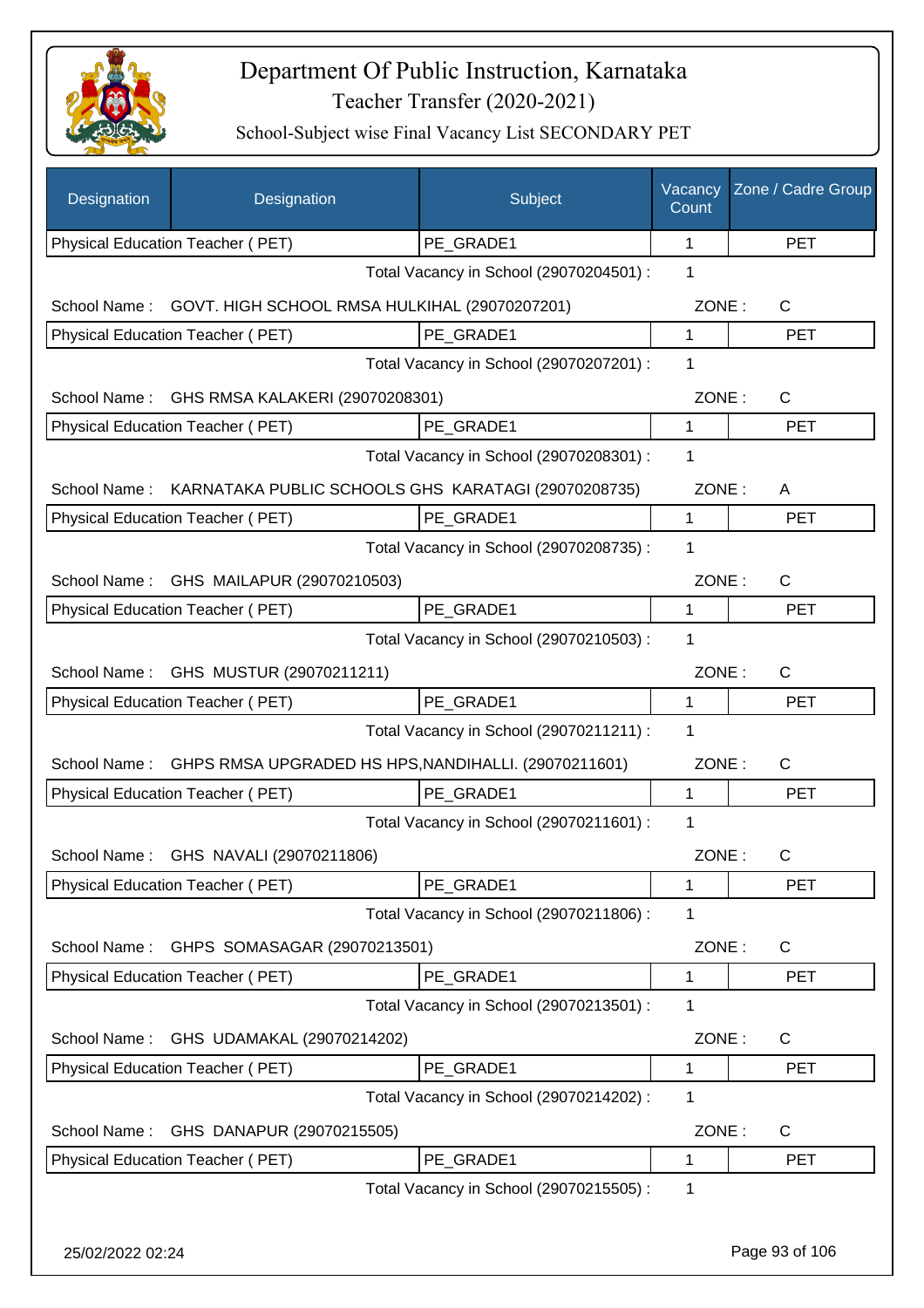

| Designation      | Designation                                    | Subject                                 | Vacancy<br>Count | Zone / Cadre Group |
|------------------|------------------------------------------------|-----------------------------------------|------------------|--------------------|
| School Name:     | GOVT URDU HIGH SCHOOL GANGAVATHI (29070217905) |                                         | ZONE:            | A                  |
|                  | Physical Education Teacher (PET)               | PE GRADE1                               | 1                | <b>PET</b>         |
|                  |                                                | Total Vacancy in School (29070217905) : | 1                |                    |
| School Name:     | GHS MNM GIRLS GANGAVATHI (29070217907)         |                                         | ZONE:            | A                  |
|                  | Physical Education Teacher (PET)               | PE GRADE1                               | 1                | <b>PET</b>         |
|                  |                                                | Total Vacancy in School (29070217907) : | 1                |                    |
|                  |                                                | Total Vacancy in Taluka (290702) :      | 16               |                    |
| Taluka Name:     | KOPPAL (290703)                                |                                         |                  |                    |
| School Name:     | GHS BHAGYANAGAR (29070302116)                  |                                         | ZONE:            | A                  |
|                  | Physical Education Teacher (PET)               | PE GRADE1                               | 1                | <b>PET</b>         |
|                  |                                                | Total Vacancy in School (29070302116) : | 1                |                    |
| School Name:     | GJC HIGH SCHOOL KINNAL (29070311010)           |                                         | ZONE:            | $\mathsf{C}$       |
|                  | Physical Education Teacher (PET)               | PE_GRADE1                               | 1                | <b>PET</b>         |
|                  |                                                | Total Vacancy in School (29070311010) : | 1                |                    |
|                  |                                                | Total Vacancy in Taluka (290703) :      | 2                |                    |
| Taluka Name:     | <b>KUSTAGI (290704)</b>                        |                                         |                  |                    |
| School Name:     | GHS CHALGERA (29070402205)                     |                                         | ZONE:            | C                  |
|                  | Physical Education Teacher (PET)               | PE GRADE1                               | 1                | <b>PET</b>         |
|                  |                                                | Total Vacancy in School (29070402205) : | 1                |                    |
| School Name:     | GHS JUMLAPUR (29070407202)                     |                                         | ZONE:            | $\mathsf{C}$       |
|                  | Physical Education Teacher (PET)               | PE GRADE1                               | 1                | <b>PET</b>         |
|                  |                                                | Total Vacancy in School (29070407202) : | 1                |                    |
| School Name:     | LINGADAHALLI (29070409802)<br><b>GHS</b>       |                                         | ZONE:            | C                  |
|                  | Physical Education Teacher (PET)               | PE_GRADE1                               | 1                | <b>PET</b>         |
|                  |                                                | Total Vacancy in School (29070409802) : | 1                |                    |
| School Name:     | MALAGITTI (29070410302)<br><b>GHS</b>          |                                         | ZONE:            | C                  |
|                  | Physical Education Teacher (PET)               | PE_GRADE1                               | 1                | <b>PET</b>         |
|                  |                                                | Total Vacancy in School (29070410302) : | 1                |                    |
| School Name:     | SANGNAL (29070414402)<br><b>GHS</b>            |                                         | ZONE:            | C                  |
|                  | Physical Education Teacher (PET)               | PE_GRADE1                               | 1                | <b>PET</b>         |
|                  |                                                | Total Vacancy in School (29070414402) : | 1                |                    |
| School Name:     | GHSMUDENOOR (29070415003)                      |                                         | ZONE:            | C                  |
| 25/02/2022 02:24 |                                                |                                         |                  | Page 94 of 106     |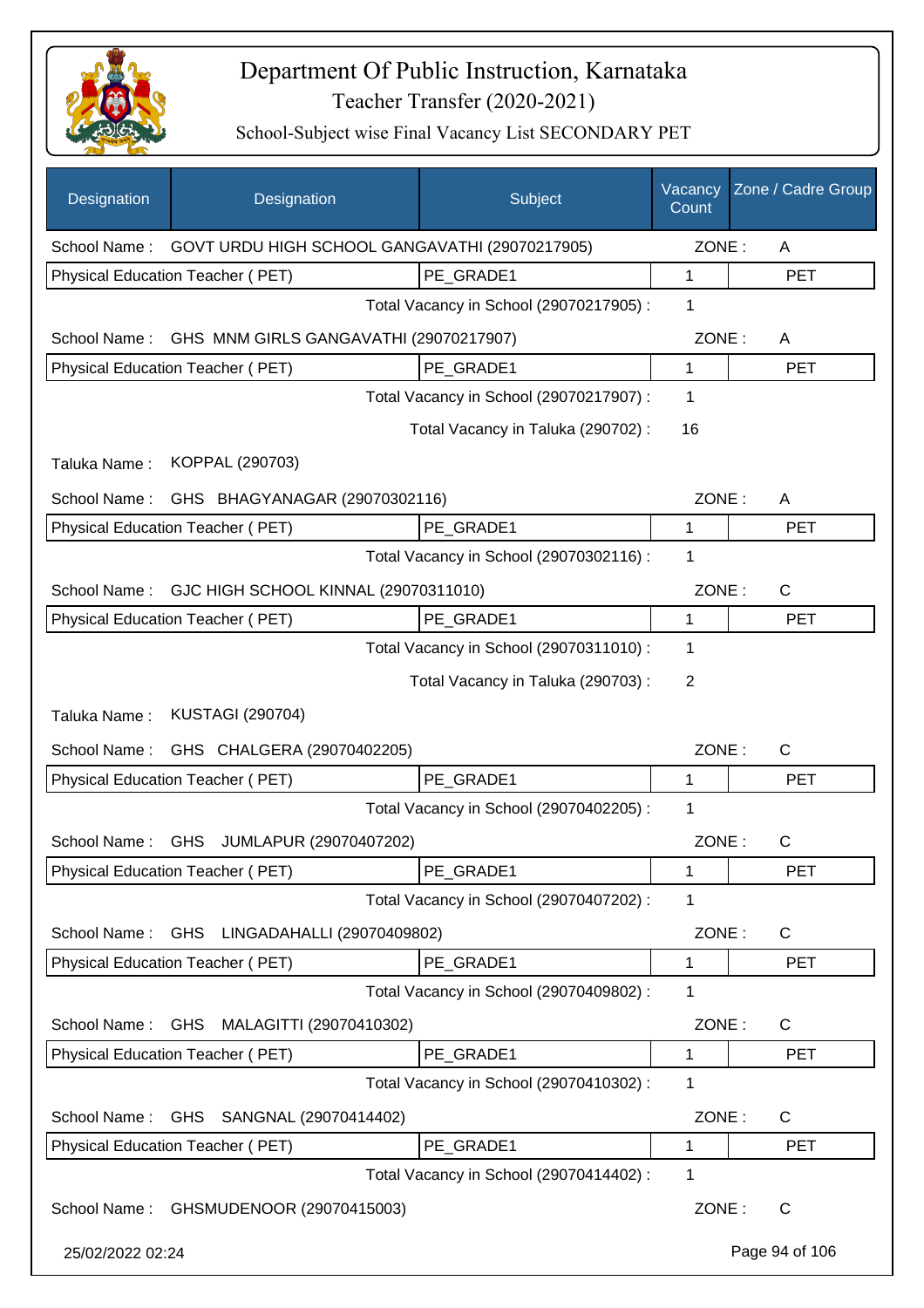

| Designation      | Designation                                                      | Subject                                 | Vacancy<br>Count | Zone / Cadre Group |
|------------------|------------------------------------------------------------------|-----------------------------------------|------------------|--------------------|
|                  | Physical Education Teacher (PET)                                 | PE_GRADE1                               | 1                | <b>PET</b>         |
|                  |                                                                  | Total Vacancy in School (29070415003) : | 1                |                    |
| School Name:     | GOVERNMENT HIGH SCHOOL, YARAGERA (29070417202)                   |                                         | ZONE:            | $\mathsf{C}$       |
|                  | Physical Education Teacher (PET)                                 | PE GRADE1                               | 1                | <b>PET</b>         |
|                  |                                                                  | Total Vacancy in School (29070417202) : | 1                |                    |
|                  |                                                                  | Total Vacancy in Taluka (290704) :      | 7                |                    |
| Taluka Name:     | <b>YELBURGA (290709)</b>                                         |                                         |                  |                    |
| School Name:     | SMT.SHIVAMMA B RADDER GOVT HIGH SCHOOL BALAGERI<br>(29070900605) |                                         | ZONE:            | $\mathsf{C}$       |
|                  | Physical Education Teacher (PET)                                 | PE_GRADE1                               | 1                | <b>PET</b>         |
|                  |                                                                  | Total Vacancy in School (29070900605) : | 1                |                    |
| School Name:     | GHS BANDIHAL (29070900903)                                       |                                         | ZONE:            | C                  |
|                  | Physical Education Teacher (PET)                                 | PE_GRADE1                               | 1                | <b>PET</b>         |
|                  |                                                                  | Total Vacancy in School (29070900903) : | 1                |                    |
| School Name:     | GHS BEVOOR (29070901407)                                         |                                         | ZONE:            | C                  |
|                  | Physical Education Teacher (PET)                                 | PE GRADE1                               | 1                | <b>PET</b>         |
|                  |                                                                  | Total Vacancy in School (29070901407) : | 1                |                    |
| School Name:     | GHS GANADAL (29070904002)                                        |                                         | ZONE:            | C                  |
|                  | Physical Education Teacher (PET)                                 | PE GRADE1                               | 1                | <b>PET</b>         |
|                  |                                                                  | Total Vacancy in School (29070904002) : | 1                |                    |
| School Name:     | GHS GUNNAL (29070904503)                                         |                                         | ZONE:            | С                  |
|                  | Physical Education Teacher (PET)                                 | PE_GRADE1                               | 1                | <b>PET</b>         |
|                  |                                                                  | Total Vacancy in School (29070904503) : | 1                |                    |
| School Name:     | GOVERNMENT JUNIOR COLLEGE HIREWANKALAKUNTA<br>(29070905354)      |                                         | ZONE:            | C                  |
|                  | Physical Education Teacher (PET)                                 | PE_GRADE1                               | 1                | <b>PET</b>         |
|                  |                                                                  | Total Vacancy in School (29070905354) : | 1                |                    |
| School Name:     | GOVERNMENT HIGHER PRIMARY SCHOOL HUNASIHAL<br>(29070906001)      |                                         | ZONE:            | C                  |
|                  | Physical Education Teacher (PET)                                 | PE_GRADE1                               | 1                | <b>PET</b>         |
|                  |                                                                  | Total Vacancy in School (29070906001) : | 1                |                    |
| School Name:     | GHPS RMSA KALLUR (29070906901)                                   |                                         | ZONE:            | C                  |
|                  | Physical Education Teacher (PET)                                 | PE_GRADE1                               | 1                | <b>PET</b>         |
|                  |                                                                  | Total Vacancy in School (29070906901) : | 1                |                    |
| 25/02/2022 02:24 |                                                                  |                                         |                  | Page 95 of 106     |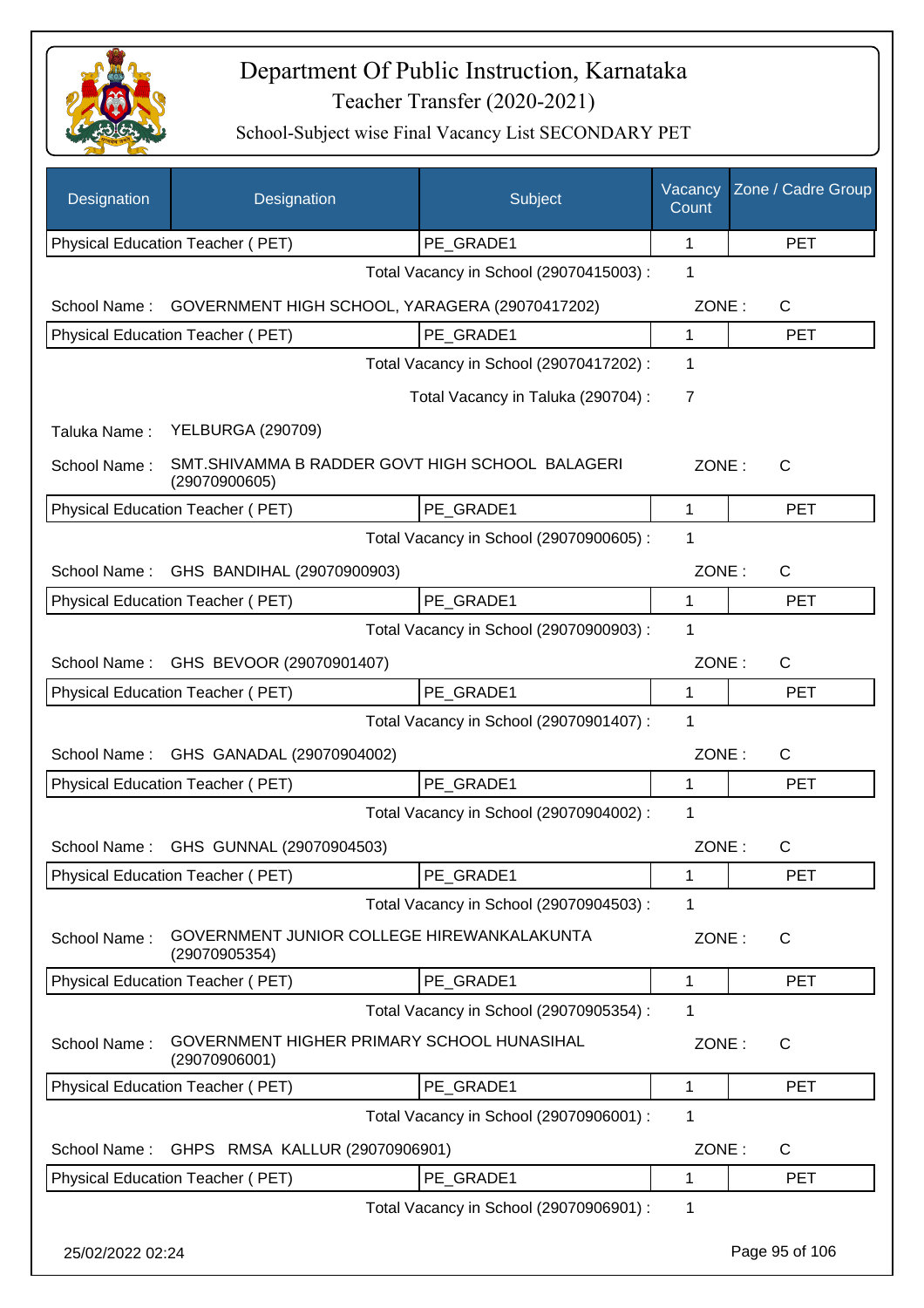

| Designation      | Designation                                                                             | Subject                                 | Vacancy<br>Count | Zone / Cadre Group |
|------------------|-----------------------------------------------------------------------------------------|-----------------------------------------|------------------|--------------------|
| School Name:     | GOVT HIGHER PRIMARY SCHOOL KONASAGAR HKRDB<br>(29070907701)                             |                                         | ZONE:            | C                  |
|                  | Physical Education Teacher (PET)                                                        | PE GRADE1                               | $\mathbf{1}$     | <b>PET</b>         |
|                  |                                                                                         | Total Vacancy in School (29070907701) : | 1                |                    |
| School Name:     | GOVT HIGH SCHOOL RAJOOR-ADOOR (29070908119)                                             |                                         | ZONE:            | B                  |
|                  | Physical Education Teacher (PET)                                                        | PE_GRADE1                               | 1                | <b>PET</b>         |
|                  |                                                                                         | Total Vacancy in School (29070908119) : | 1                |                    |
| School Name:     | GHS MANDALAGIRI (29070908902)                                                           |                                         | ZONE:            | C                  |
|                  | Physical Education Teacher (PET)                                                        | PE_GRADE1                               | 1                | <b>PET</b>         |
|                  |                                                                                         | Total Vacancy in School (29070908902) : | 1                |                    |
| School Name:     | KARNATAKA PUBLIC SCHOOLS GOVT PU COLLEGE MONGALORE<br>HIGH SCHOOL SECTION (29070909110) |                                         | ZONE:            | $\mathsf{C}$       |
|                  | Physical Education Teacher (PET)                                                        | PE_GRADE1                               | $\mathbf{1}$     | <b>PET</b>         |
|                  |                                                                                         | Total Vacancy in School (29070909110) : | 1                |                    |
| School Name:     | GHPS RYAVANAKI (29070911001)                                                            |                                         | ZONE:            | C                  |
|                  | Physical Education Teacher (PET)                                                        | PE GRADE1                               | 1                | <b>PET</b>         |
|                  |                                                                                         | Total Vacancy in School (29070911001) : | 1                |                    |
| School Name:     | GHS TALAKERI (29070912105)                                                              |                                         | ZONE:            | C                  |
|                  | Physical Education Teacher (PET)                                                        | PE_GRADE1                               | 1                | <b>PET</b>         |
|                  |                                                                                         | Total Vacancy in School (29070912105) : | 1                |                    |
| School Name:     | GHS TARALAKATTI (29070912302)                                                           |                                         | ZONE:            | C                  |
|                  | Physical Education Teacher (PET)                                                        | PE_GRADE1                               | 1                | <b>PET</b>         |
|                  |                                                                                         | Total Vacancy in School (29070912302) : | 1                |                    |
|                  | School Name: GHS VAJRABANDI (29070913004)                                               |                                         | ZONE:            | $\mathsf C$        |
|                  | Physical Education Teacher (PET)                                                        | PE_GRADE1                               | 1                | <b>PET</b>         |
|                  |                                                                                         | Total Vacancy in School (29070913004) : | 1                |                    |
| School Name:     | GOVT JUNIOR COLLEGE YELBURGA (29070915902)                                              |                                         | ZONE:            | A                  |
|                  | Physical Education Teacher (PET)                                                        | PE GRADE1                               | 1                | <b>PET</b>         |
|                  |                                                                                         | Total Vacancy in School (29070915902) : | 1                |                    |
| School Name:     | GHS GIRLS YELBURGA (29070916304)                                                        |                                         | ZONE:            | A                  |
|                  | Physical Education Teacher (PET)                                                        | PE_GRADE1                               | 1                | <b>PET</b>         |
|                  |                                                                                         | Total Vacancy in School (29070916304) : | 1                |                    |
|                  |                                                                                         | Total Vacancy in Taluka (290709) :      | 18               |                    |
| 25/02/2022 02:24 |                                                                                         |                                         |                  | Page 96 of 106     |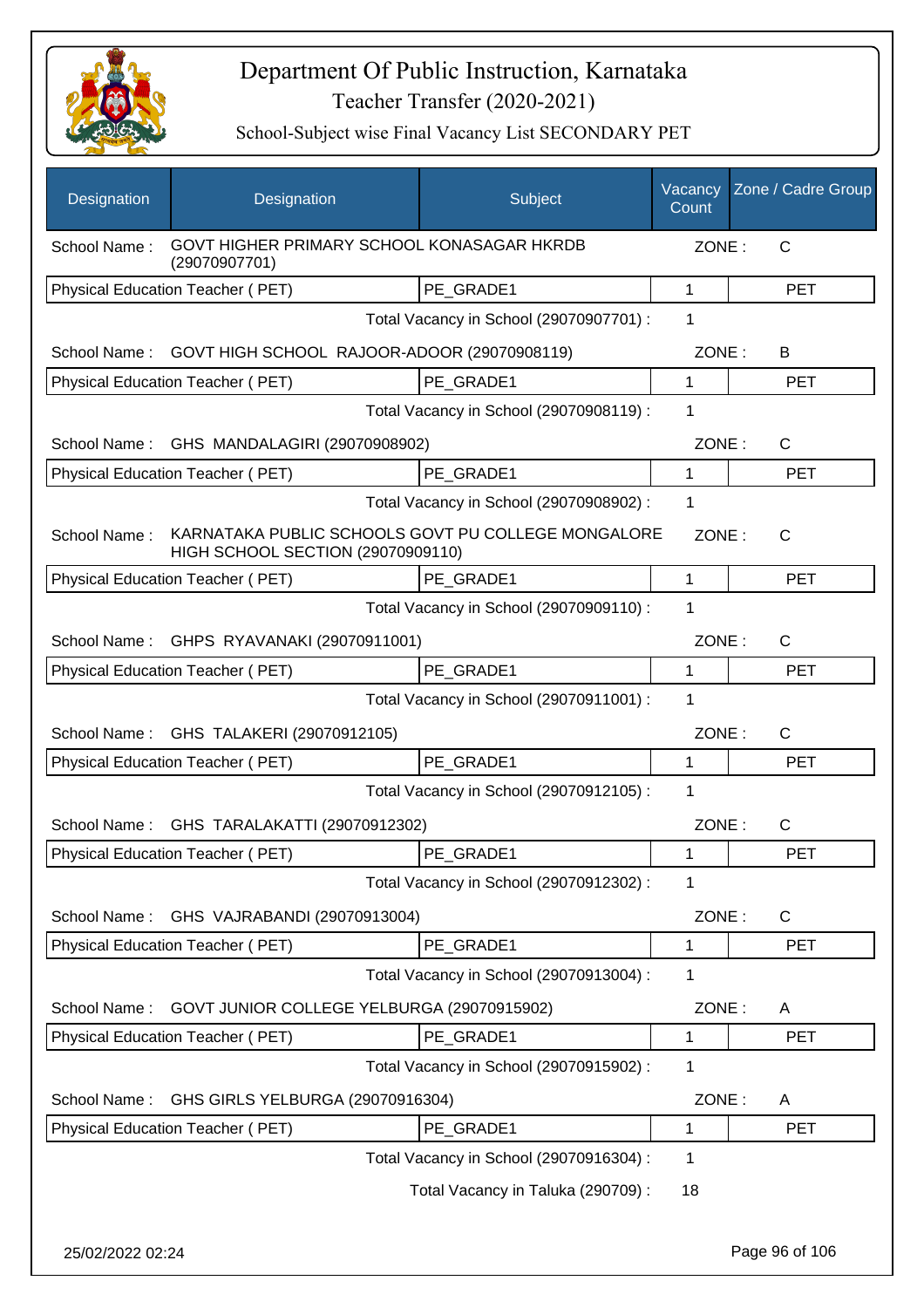

| Designation      | Designation                             | Subject                                 | Vacancy<br>Count | Zone / Cadre Group |
|------------------|-----------------------------------------|-----------------------------------------|------------------|--------------------|
|                  |                                         | Total Vacancy in District (2907):       | 43               |                    |
| District Name:   | <b>BALLARI (2912)</b>                   |                                         |                  |                    |
| Taluka Name:     | BELLARY WEST (291201)                   |                                         |                  |                    |
| School Name:     | GHPS & GHS BADANAHATTI (29120100501)    |                                         | ZONE:            | $\mathsf{C}$       |
|                  | Physical Education Teacher (PET)        | PE GRADE1                               | 1                | <b>PET</b>         |
|                  |                                         | Total Vacancy in School (29120100501) : | 1                |                    |
| School Name:     | GHS GENIKEHAL (29120102707)             |                                         | ZONE:            | $\mathsf{C}$       |
|                  | Physical Education Teacher (PET)        | PE GRADE1                               | $\mathbf{1}$     | <b>PET</b>         |
|                  |                                         | Total Vacancy in School (29120102707) : | 1                |                    |
| School Name:     | GHS KALLUKAMBHA (29120104505)           |                                         | ZONE:            | $\mathsf{C}$       |
|                  | <b>Physical Education Teacher (PET)</b> | PE GRADE1                               | 1                | <b>PET</b>         |
|                  |                                         | Total Vacancy in School (29120104505) : | 1                |                    |
| School Name:     | GHPS & GHS KOLUR (29120105701)          |                                         | ZONE:            | $\mathsf{C}$       |
|                  | Physical Education Teacher (PET)        | PE_GRADE1                               | 1                | <b>PET</b>         |
|                  |                                         | Total Vacancy in School (29120105701) : | 1                |                    |
| School Name:     | GHPS & GHS VADDATTI (29120109001)       |                                         | ZONE:            | $\mathsf{C}$       |
|                  | Physical Education Teacher (PET)        | PE GRADE1                               | 1                | <b>PET</b>         |
|                  |                                         | Total Vacancy in School (29120109001) : | 1                |                    |
| School Name:     | GHPS & GHS YELUBENCHI (29120109601)     |                                         | ZONE:            | $\mathsf{C}$       |
|                  | Physical Education Teacher (PET)        | PE_GRADE1                               | 1                | <b>PET</b>         |
|                  |                                         | Total Vacancy in School (29120109601) : | 1                |                    |
| School Name:     | GUHS HIRIYALKUDAM (29120115102)         |                                         | ZONE:            | A                  |
|                  | <b>Physical Education Teacher (PET)</b> | PE_GRADE1                               | 1                | <b>PET</b>         |
|                  |                                         | Total Vacancy in School (29120115102) : | 1                |                    |
|                  |                                         | Total Vacancy in Taluka (291201) :      | 7                |                    |
| Taluka Name:     | <b>HADAGALI (291202)</b>                |                                         |                  |                    |
| School Name:     | GHS BYALAHUNISI (29120200502)           |                                         | ZONE:            | $\mathsf{C}$       |
|                  | Physical Education Teacher (PET)        | PE_GRADE1                               | 1                | <b>PET</b>         |
|                  |                                         | Total Vacancy in School (29120200502) : | 1                |                    |
| School Name:     | GHS HIRE BANNIMATTI (29120201505)       |                                         | ZONE:            | $\mathsf{C}$       |
|                  | Physical Education Teacher (PET)        | PE_GRADE1                               | 1                | <b>PET</b>         |
|                  |                                         | Total Vacancy in School (29120201505) : | 1                |                    |
| 25/02/2022 02:24 |                                         |                                         |                  | Page 97 of 106     |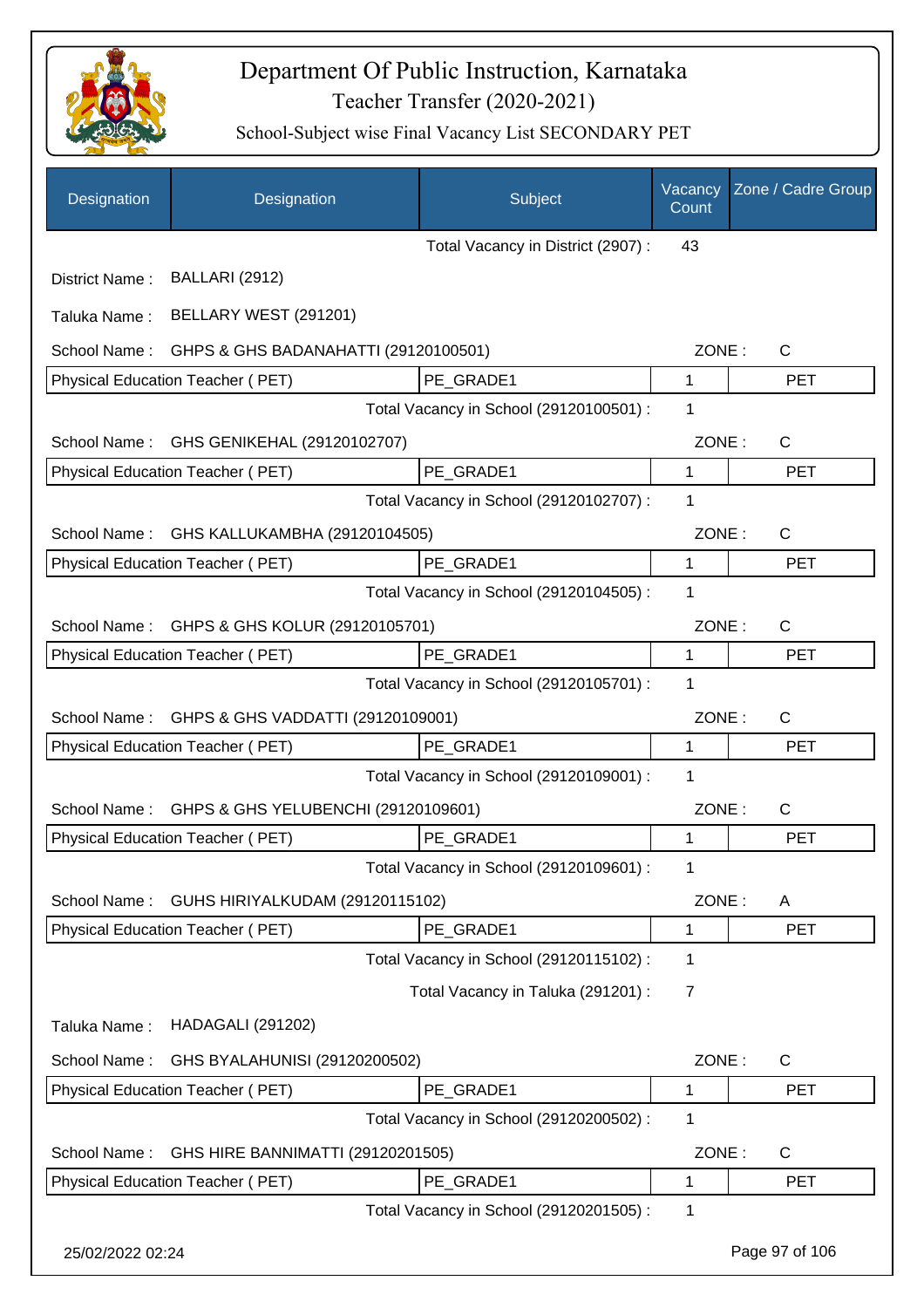

| Designation      | Designation                                      | Subject                                 | Vacancy<br>Count | Zone / Cadre Group |
|------------------|--------------------------------------------------|-----------------------------------------|------------------|--------------------|
|                  | School Name: GHS VKK HIRE HADAGALI (29120201610) |                                         | ZONE:            | $\mathsf{C}$       |
|                  | Physical Education Teacher (PET)                 | PE GRADE1                               | 1                | <b>PET</b>         |
|                  |                                                  | Total Vacancy in School (29120201610) : | 1                |                    |
| School Name:     | GHS HYARADA (29120202203)                        |                                         | ZONE:            | $\mathsf{C}$       |
|                  | Physical Education Teacher (PET)                 | PE GRADE1                               | 1                | <b>PET</b>         |
|                  |                                                  | Total Vacancy in School (29120202203) : | 1                |                    |
| School Name:     | GHS WEST KALVI (29120202507)                     |                                         | ZONE:            | $\mathsf{C}$       |
|                  | Physical Education Teacher (PET)                 | PE GRADE1                               | $\mathbf{1}$     | <b>PET</b>         |
|                  |                                                  | Total Vacancy in School (29120202507) : | 1                |                    |
| School Name:     | GHS MYLARA (29120203903)                         |                                         | ZONE:            | C                  |
|                  | Physical Education Teacher (PET)                 | PE_GRADE1                               | $\mathbf 1$      | <b>PET</b>         |
|                  |                                                  | Total Vacancy in School (29120203903) : | 1                |                    |
|                  |                                                  | Total Vacancy in Taluka (291202) :      | 6                |                    |
| Taluka Name:     | HAGARIBOMMANAHALLI (291203)                      |                                         |                  |                    |
| School Name:     | GOVT PU (HIGH SCHOOL), MORIGERI (29120303804)    |                                         | ZONE:            | C                  |
|                  | Physical Education Teacher (PET)                 | PE GRADE1                               | 1                | <b>PET</b>         |
|                  |                                                  | Total Vacancy in School (29120303804) : | 1                |                    |
| School Name:     | GOVT B N M HIGH SCHOOL TELUGOLI (29120304503)    |                                         | ZONE:            | С                  |
|                  | Physical Education Teacher (PET)                 | PE_GRADE1                               | 1                | <b>PET</b>         |
|                  |                                                  | Total Vacancy in School (29120304503) : | 1                |                    |
| School Name:     | GHS SONNA (29120304702)                          |                                         | ZONE:            | С                  |
|                  | Physical Education Teacher (PET)                 | PE_GRADE1                               | 1                | <b>PET</b>         |
|                  |                                                  | Total Vacancy in School (29120304702) : | 1                |                    |
|                  |                                                  | Total Vacancy in Taluka (291203):       | 3                |                    |
| Taluka Name:     | <b>HOSPET (291205)</b>                           |                                         |                  |                    |
| School Name:     | GHS BUKKA SAGARA (29120500303)                   |                                         | ZONE:            | C                  |
|                  | Physical Education Teacher (PET)                 | PE GRADE1                               | 1                | <b>PET</b>         |
|                  |                                                  | Total Vacancy in School (29120500303) : | 1                |                    |
| School Name:     | GHS CHIKKAJAIGNUR (29120500902)                  |                                         | ZONE:            | C                  |
|                  | Physical Education Teacher (PET)                 | PE_GRADE1                               | 1                | <b>PET</b>         |
|                  |                                                  | Total Vacancy in School (29120500902) : | 1                |                    |
| School Name:     | GHPS & GHS DEVALAPURA (29120501402)              |                                         | ZONE:            | C                  |
| 25/02/2022 02:24 |                                                  |                                         |                  | Page 98 of 106     |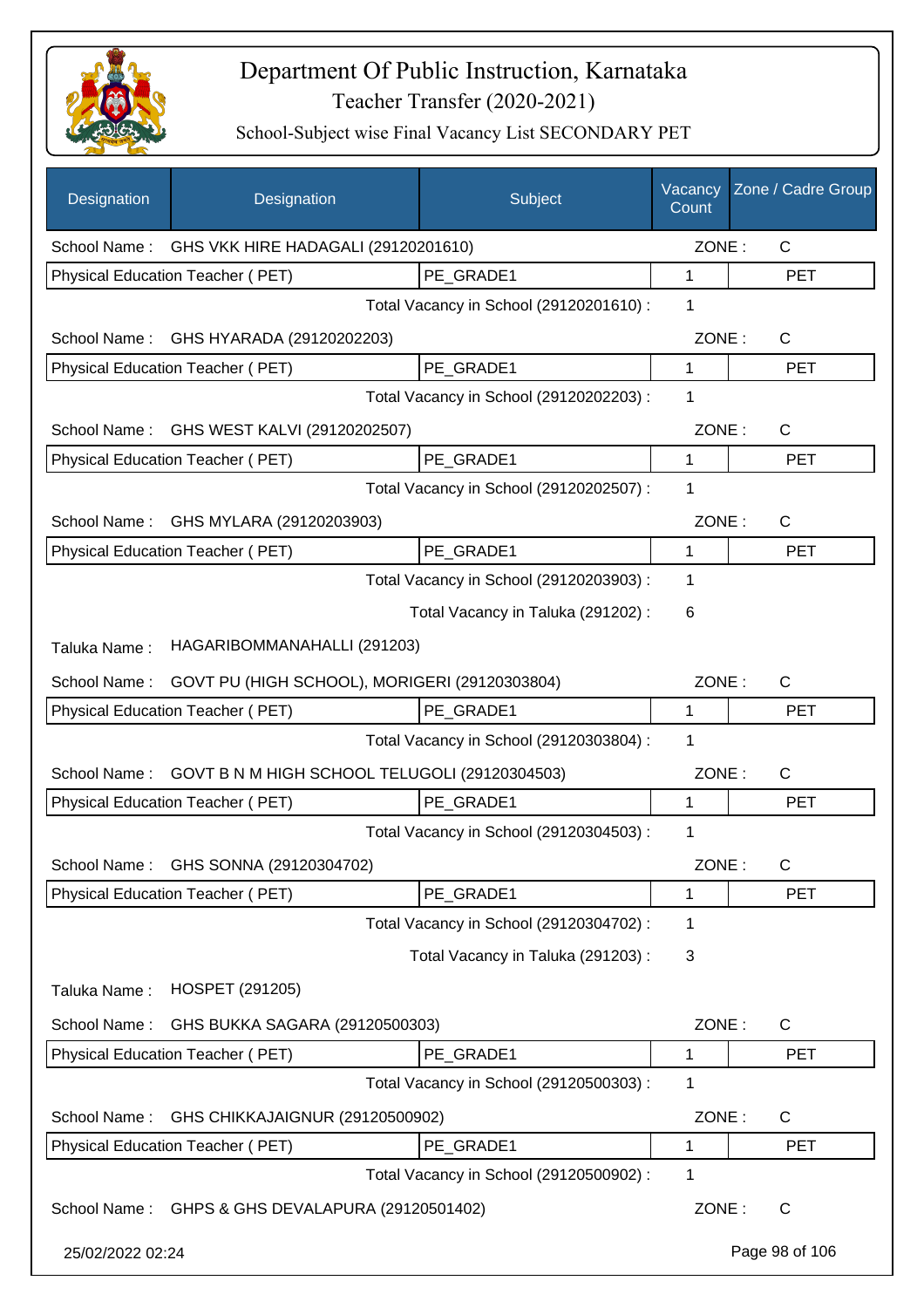

| Designation      | Designation                                                              | Subject                                 | Vacancy<br>Count | Zone / Cadre Group |
|------------------|--------------------------------------------------------------------------|-----------------------------------------|------------------|--------------------|
|                  | Physical Education Teacher (PET)                                         | PE_GRADE1                               | 1                | <b>PET</b>         |
|                  |                                                                          | Total Vacancy in School (29120501402) : | 1                |                    |
| School Name:     | GHS DEVA SAMUDRA (29120501508)                                           |                                         | ZONE:            | C                  |
|                  | Physical Education Teacher (PET)                                         | PE_GRADE1                               | 1                | <b>PET</b>         |
|                  |                                                                          | Total Vacancy in School (29120501508) : | 1                |                    |
| School Name:     | KARNATAKA PUBLIC SCHOOLS GHS GADHIGANUR (29120501702)                    |                                         | ZONE:            | C                  |
|                  | Physical Education Teacher (PET)                                         | PE_GRADE1                               | $\mathbf{1}$     | <b>PET</b>         |
|                  |                                                                          | Total Vacancy in School (29120501702) : | 1                |                    |
| School Name:     | GHS SRIRAMA RANGAPURA (29120505105)                                      |                                         | ZONE:            | $\mathsf{C}$       |
|                  | <b>Physical Education Teacher (PET)</b>                                  | PE GRADE1                               | $\mathbf 1$      | <b>PET</b>         |
|                  |                                                                          | Total Vacancy in School (29120505105) : | 1                |                    |
| School Name:     | GOVT PU (HIGH SCHOOL) COLLEGE CHITTAVADGI (29120509205)                  |                                         | ZONE:            | A                  |
|                  | Physical Education Teacher (PET)                                         | PE GRADE1                               | 1                | <b>PET</b>         |
|                  |                                                                          | Total Vacancy in School (29120509205) : | 1                |                    |
| School Name:     | GOVT PU (HIGH SCHOOL BOYS) KAMPLI (29120512701)                          |                                         | ZONE:            | A                  |
|                  | Physical Education Teacher (PET)                                         | PE GRADE1                               | 1                | <b>PET</b>         |
|                  |                                                                          | Total Vacancy in School (29120512701) : | 1                |                    |
| School Name:     | GOVT PU COLLEGE HS KAMALAPURA (29120514002)                              |                                         | ZONE:            | A                  |
|                  | <b>Physical Education Teacher (PET)</b>                                  | PE_GRADE1                               | 1                | <b>PET</b>         |
|                  |                                                                          | Total Vacancy in School (29120514002) : | 1                |                    |
|                  |                                                                          | Total Vacancy in Taluka (291205):       | 9                |                    |
| Taluka Name:     | <b>KUDLIGI (291206)</b>                                                  |                                         |                  |                    |
| School Name:     | GHS RAMA SAGARA HATTI (29120602005)                                      |                                         | ZONE:            | $\mathsf{C}$       |
|                  | Physical Education Teacher (PET)                                         | PE_GRADE1                               | 1                | <b>PET</b>         |
|                  |                                                                          | Total Vacancy in School (29120602005) : | 1                |                    |
| School Name:     | KARNATAKA PUBLIC SCHOOLS GOVT PU COLLEGE (HS),<br>GUDEKOTE (29120602215) |                                         | ZONE:            | C                  |
|                  | Physical Education Teacher (PET)                                         | PE_GRADE1                               | 1                | <b>PET</b>         |
|                  |                                                                          | Total Vacancy in School (29120602215) : | 1                |                    |
|                  |                                                                          | Total Vacancy in Taluka (291206) :      | 2                |                    |
| Taluka Name:     | SANDUR (291207)                                                          |                                         |                  |                    |
| 25/02/2022 02:24 |                                                                          |                                         |                  | Page 99 of 106     |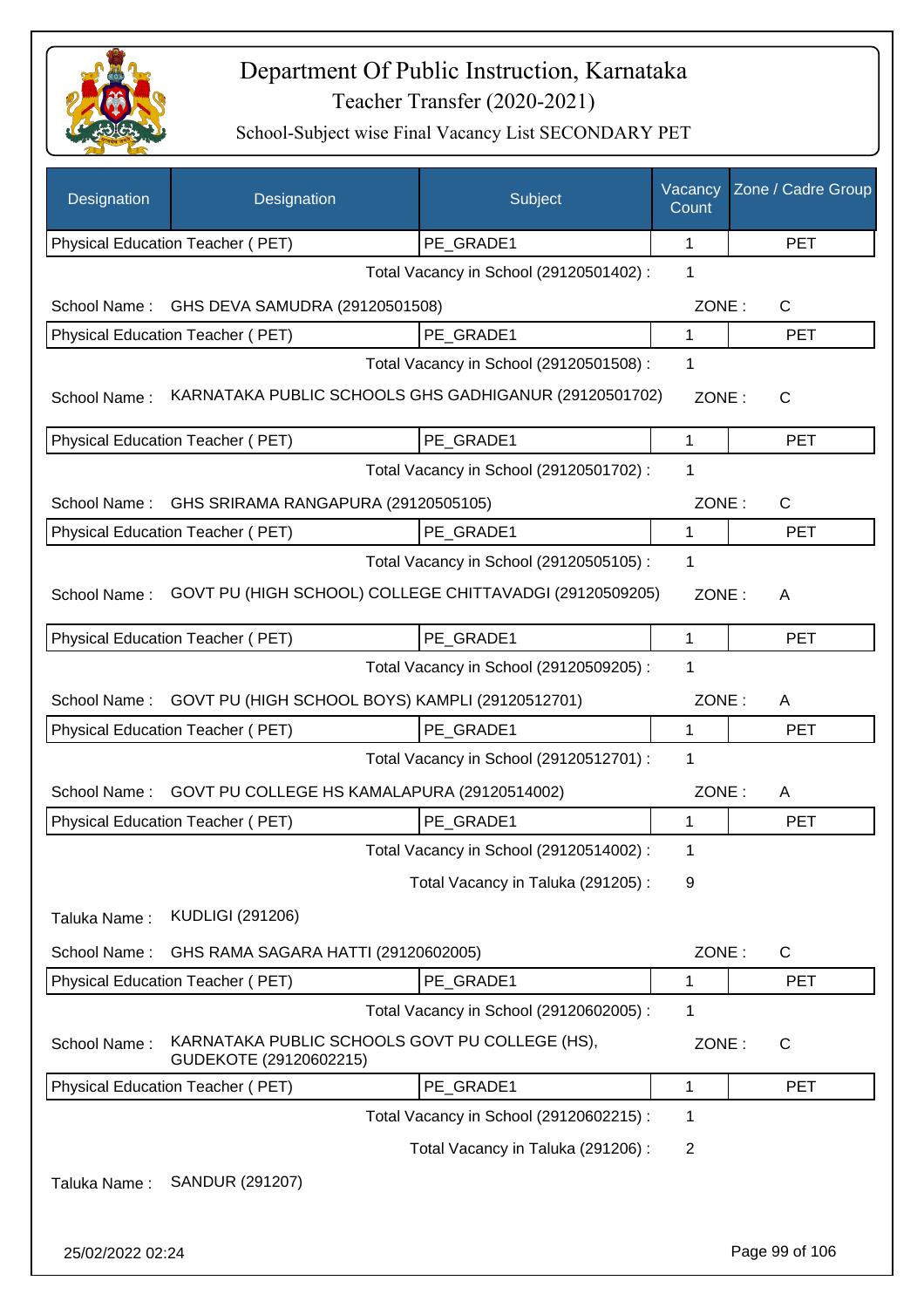

| Designation  | Designation                                      | Subject                                 | Vacancy<br>Count | Zone / Cadre Group |
|--------------|--------------------------------------------------|-----------------------------------------|------------------|--------------------|
|              | School Name: GHS THORANAGALLU (29120702810)      |                                         | ZONE:            | $\mathsf{C}$       |
|              | Physical Education Teacher (PET)                 | PE_GRADE1                               | 1                | <b>PET</b>         |
|              |                                                  | Total Vacancy in School (29120702810) : | 1                |                    |
|              | School Name: GHS DODDA ANTHAPURA (29120703203)   |                                         | ZONE:            | $\mathsf{C}$       |
|              | Physical Education Teacher (PET)                 | PE GRADE1                               | 1                | <b>PET</b>         |
|              |                                                  | Total Vacancy in School (29120703203) : | 1                |                    |
|              | School Name: GHPS & GHS BANNIHATTI (29120704001) |                                         | ZONE:            | $\mathsf{C}$       |
|              | Physical Education Teacher (PET)                 | PE GRADE1                               | $\mathbf{1}$     | <b>PET</b>         |
|              |                                                  | Total Vacancy in School (29120704001) : | 1                |                    |
|              |                                                  | Total Vacancy in Taluka (291207) :      | 3                |                    |
| Taluka Name: | <b>SIRUGUPPA (291208)</b>                        |                                         |                  |                    |
|              | School Name: GHPS & GHS ARALIGANUR (29120800401) |                                         | ZONE:            | C                  |
|              | Physical Education Teacher (PET)                 | PE_GRADE1                               | 1                | <b>PET</b>         |
|              |                                                  | Total Vacancy in School (29120800401) : | 1                |                    |
| School Name: | GHPS & GHS HAGALUR HOSALLI (29120802701)         |                                         | ZONE:            | C                  |
|              | Physical Education Teacher (PET)                 | PE GRADE1                               | 1                | <b>PET</b>         |
|              |                                                  | Total Vacancy in School (29120802701) : | 1                |                    |
| School Name: | GHPS & GHS HERKAL (29120803201)                  |                                         | ZONE:            | C                  |
|              | Physical Education Teacher (PET)                 | PE_GRADE1                               | 1                | <b>PET</b>         |
|              |                                                  | Total Vacancy in School (29120803201) : | 1                |                    |
| School Name: | GHPS & GHS S.W.S. KOTEHAL SUGUR (29120804402)    |                                         | ZONE:            | $\mathsf C$        |
|              | Physical Education Teacher (PET)                 | PE_GRADE1                               | 1                | PET                |
|              |                                                  | Total Vacancy in School (29120804402) : | 1                |                    |
| School Name: | GHPS & GHS KUDADHARAHAL (29120804601)            |                                         | ZONE:            | C                  |
|              | Physical Education Teacher (PET)                 | PE GRADE1                               | 1                | <b>PET</b>         |
|              |                                                  | Total Vacancy in School (29120804601) : | 1                |                    |
| School Name: | GHPS & GHS MOTA SUGUR (29120805401)              |                                         | ZONE:            | C                  |
|              | Physical Education Teacher (PET)                 | PE_GRADE1                               | 1                | <b>PET</b>         |
|              |                                                  | Total Vacancy in School (29120805401) : | 1                |                    |
| School Name: | GHS RAVIHAL (29120806403)                        |                                         | ZONE:            | C                  |
|              | Physical Education Teacher (PET)                 | PE_GRADE1                               | 1                | <b>PET</b>         |
|              |                                                  | Total Vacancy in School (29120806403) : | 1                |                    |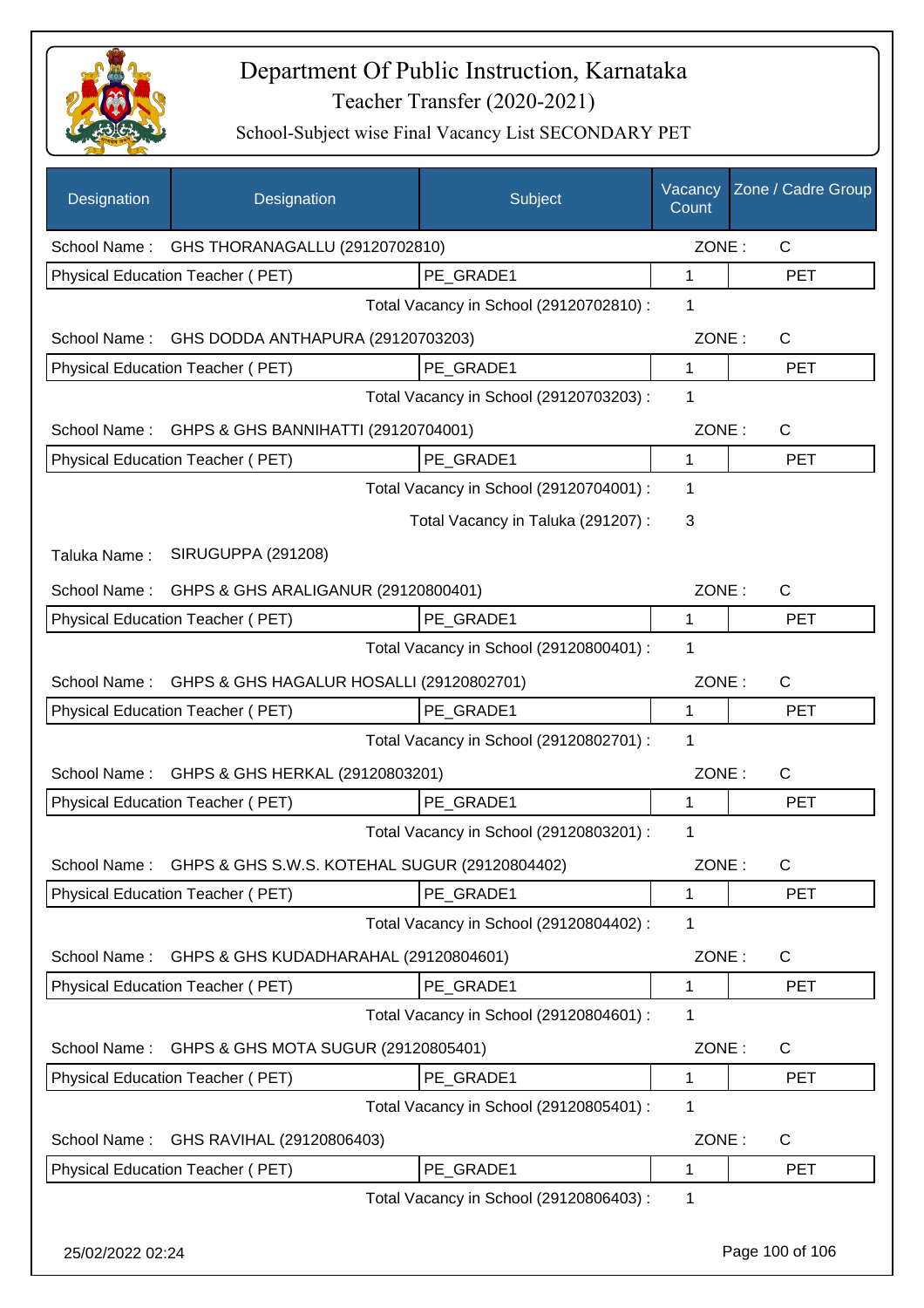

| Designation  | Designation                                                  | Subject                                 | Vacancy<br>Count | Zone / Cadre Group |
|--------------|--------------------------------------------------------------|-----------------------------------------|------------------|--------------------|
| School Name: | GHS SIRIGERI (29120806814)                                   |                                         | ZONE:            | C                  |
|              | Physical Education Teacher (PET)                             | PE GRADE1                               | 1                | <b>PET</b>         |
|              |                                                              | Total Vacancy in School (29120806814) : | 1                |                    |
| School Name: | GUHS SIRUGUPPA (29120809302)                                 |                                         | ZONE:            | A                  |
|              | Physical Education Teacher (PET)                             | PE GRADE1                               | 1                | <b>PET</b>         |
|              |                                                              | Total Vacancy in School (29120809302) : | 1                |                    |
| School Name: | GOVT PU COLLEGE (HS), SIRUGUPPA (29120810304)                |                                         | ZONE:            | A                  |
|              | Physical Education Teacher (PET)                             | PE GRADE1                               | $\mathbf 1$      | <b>PET</b>         |
|              |                                                              | Total Vacancy in School (29120810304) : | 1                |                    |
|              | School Name: GOVT PU (HIGH SCHOOL) TEKKALAKOTE (29120811502) |                                         | ZONE:            | A                  |
|              | Physical Education Teacher (PET)                             | PE GRADE1                               | $\mathbf{1}$     | <b>PET</b>         |
|              |                                                              | Total Vacancy in School (29120811502) : | 1                |                    |
| School Name: | GHS GIRLS TEKKALAKOTE (29120811602)                          |                                         | ZONE:            | A                  |
|              | Physical Education Teacher (PET)                             | PE GRADE1                               | 1                | <b>PET</b>         |
|              |                                                              | Total Vacancy in School (29120811602) : | 1                |                    |
|              |                                                              | Total Vacancy in Taluka (291208) :      | 12               |                    |
| Taluka Name: | BELLARY EAST (291209)                                        |                                         |                  |                    |
| School Name: | GHS KAMBLI BAZAR (29120900612)                               |                                         | ZONE:            | A                  |
|              | Physical Education Teacher (PET)                             | PE GRADE1                               | 1                | <b>PET</b>         |
|              |                                                              | Total Vacancy in School (29120900612) : | 1                |                    |
| School Name: | GHS ANDHRAL (29120900810)                                    |                                         | ZONE:            | A                  |
|              | Physical Education Teacher (PET)                             | PE_GRADE1                               | 1                | <b>PET</b>         |
|              |                                                              | Total Vacancy in School (29120900810) : | 1                |                    |
| School Name: | GHS S R COLONY BALLARI (29120901512)                         |                                         | ZONE:            | A                  |
|              | Physical Education Teacher (PET)                             | PE_GRADE1                               | $\mathbf 1$      | <b>PET</b>         |
|              |                                                              | Total Vacancy in School (29120901512) : | 1                |                    |
| School Name: | GHS EX-MUNCIPAL BALLARI (29120901725)                        |                                         | ZONE:            | A                  |
|              | Physical Education Teacher (PET)                             | PE_GRADE1                               | 1                | <b>PET</b>         |
|              |                                                              | Total Vacancy in School (29120901725) : | 1                |                    |
| School Name: | GHS BANAPURA (29120902403)                                   |                                         | ZONE:            | C                  |
|              | Physical Education Teacher (PET)                             | PE_GRADE1                               | $\mathbf 1$      | <b>PET</b>         |
|              |                                                              | Total Vacancy in School (29120902403) : | 1                |                    |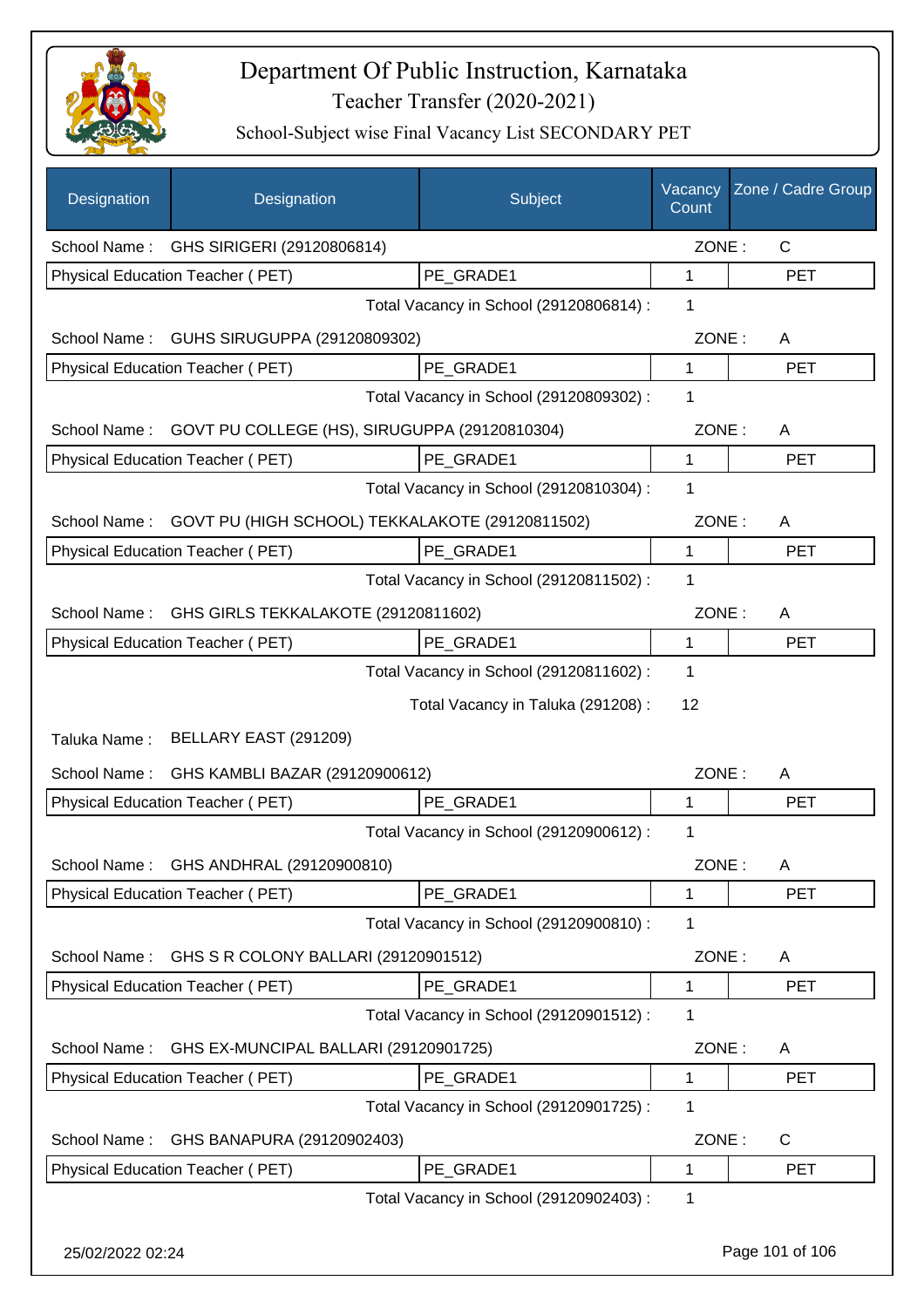

| Designation      | Designation                                                 | Subject                                 | Vacancy<br>Count | Zone / Cadre Group |
|------------------|-------------------------------------------------------------|-----------------------------------------|------------------|--------------------|
|                  | School Name: GHS BASARAKODU (29120902501)                   |                                         | ZONE:            | C                  |
|                  | <b>Physical Education Teacher (PET)</b>                     | PE_GRADE1                               | 1                | <b>PET</b>         |
|                  |                                                             | Total Vacancy in School (29120902501) : | 1                |                    |
| School Name:     | GHPS & GHS BENAKALLU (29120902701)                          |                                         | ZONE:            | C                  |
|                  | Physical Education Teacher (PET)                            | PE GRADE1                               | $\mathbf{1}$     | <b>PET</b>         |
|                  |                                                             | Total Vacancy in School (29120902701) : | 1                |                    |
| School Name:     | GHS YERRISWAMY CHELLAGURKI (29120903603)                    |                                         | ZONE:            | $\mathsf{C}$       |
|                  | Physical Education Teacher (PET)                            | PE GRADE1                               | $\mathbf{1}$     | <b>PET</b>         |
|                  |                                                             | Total Vacancy in School (29120903603) : | 1                |                    |
| School Name:     | GHPS and GHS K.VEERAPURA (29120905501)                      |                                         | ZONE:            | $\mathsf{C}$       |
|                  | Physical Education Teacher (PET)                            | PE GRADE1                               | $\mathbf{1}$     | <b>PET</b>         |
|                  |                                                             | Total Vacancy in School (29120905501) : | 1                |                    |
| School Name:     | KPS MOKA (29120906313)                                      |                                         | ZONE:            | C                  |
|                  | Physical Education Teacher (PET)                            | PE_GRADE1                               | 1                | <b>PET</b>         |
|                  |                                                             | Total Vacancy in School (29120906313) : | 1                |                    |
| School Name:     | GHS HAGARI FARM ARS (29120906705)                           |                                         | ZONE:            | В                  |
|                  | Physical Education Teacher (PET)                            | PE GRADE1                               | 1                | <b>PET</b>         |
|                  |                                                             | Total Vacancy in School (29120906705) : | 1                |                    |
| School Name:     | GHPS & GHS SINDHUVALA (29120907501)                         |                                         | ZONE:            | $\mathsf{C}$       |
|                  | Physical Education Teacher (PET)                            | PE_GRADE1                               | 1                | <b>PET</b>         |
|                  |                                                             | Total Vacancy in School (29120907501) : | 1                |                    |
| School Name:     | GHPS & GHS SINDHIGERI (29120907601)                         |                                         | ZONE:            | C                  |
|                  | Physical Education Teacher (PET)                            | PE_GRADE1                               | 1                | <b>PET</b>         |
|                  |                                                             | Total Vacancy in School (29120907601) : | 1                |                    |
| School Name:     | GHS YETTINA BUDIHAL (29120908505)                           |                                         | ZONE:            | C                  |
|                  | Physical Education Teacher (PET)                            | PE_GRADE1                               | 1                | <b>PET</b>         |
|                  |                                                             | Total Vacancy in School (29120908505) : | 1                |                    |
| School Name:     | KARNATAKA PUBLIC SCHOOLS GHS GIRLS BALLARI<br>(29120910117) |                                         | ZONE:            | A                  |
|                  | Physical Education Teacher (PET)                            | PE_GRADE1                               | 1                | <b>PET</b>         |
|                  |                                                             | Total Vacancy in School (29120910117) : | 1                |                    |
|                  |                                                             | Total Vacancy in Taluka (291209) :      | 15               |                    |
| Taluka Name:     | HARAPANAHALLI (291407)                                      |                                         |                  |                    |
| 25/02/2022 02:24 |                                                             |                                         |                  | Page 102 of 106    |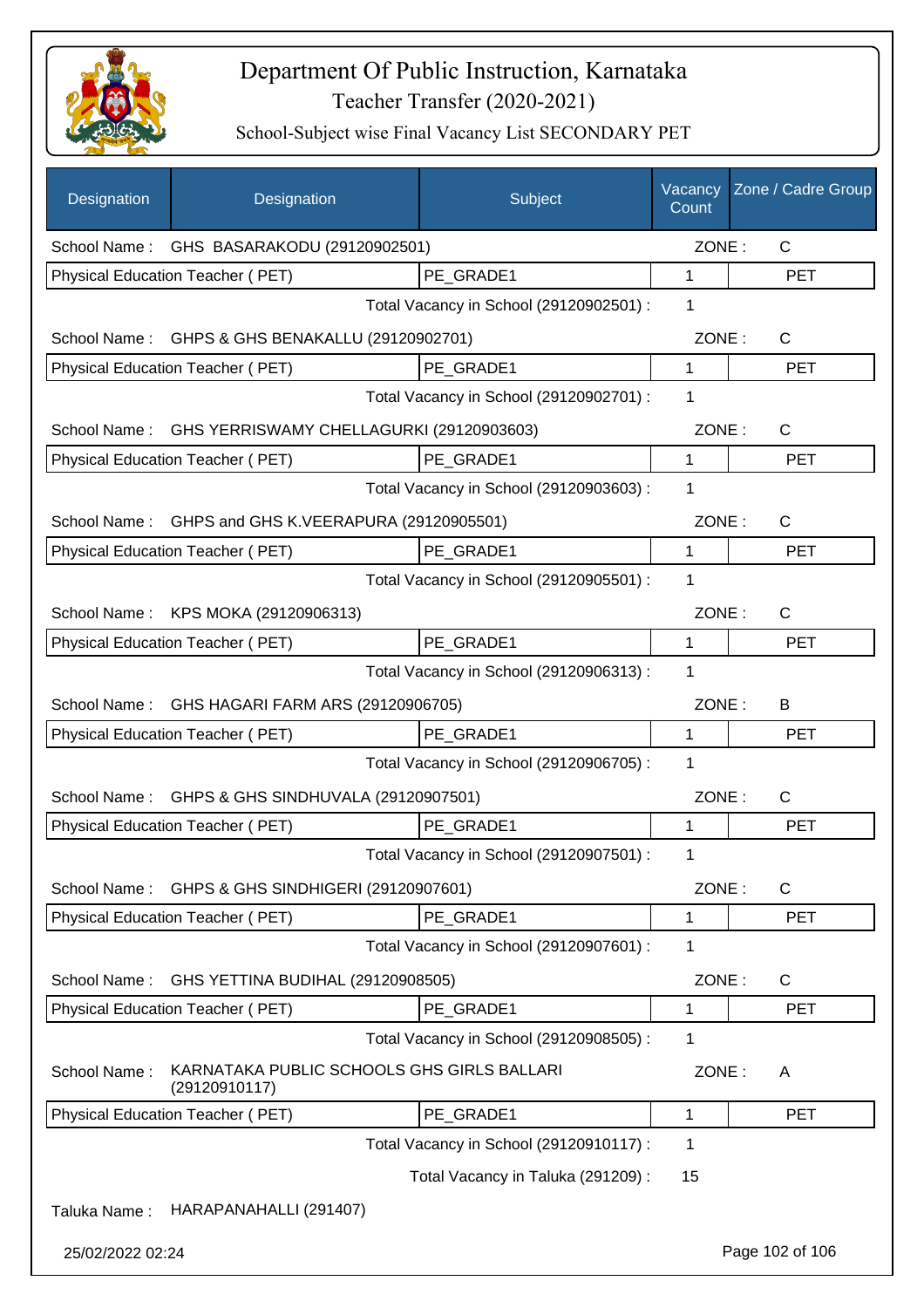

| Designation      | Designation                                                 | Subject                                 | Vacancy<br>Count | Zone / Cadre Group |
|------------------|-------------------------------------------------------------|-----------------------------------------|------------------|--------------------|
| School Name:     | DR PATEL NAGANAGOUDA BASAMMA GHS-ANAJIGERE<br>(29140700607) |                                         | ZONE:            | C                  |
|                  | Physical Education Teacher (PET)                            | PE GRADE1                               | 1                | <b>PET</b>         |
|                  |                                                             | Total Vacancy in School (29140700607) : | 1                |                    |
| School Name:     | KARNATAKA PUBLIC SCHOOLS GJC-HALUVAGALU (29140702610)       |                                         | ZONE:            | $\mathsf{C}$       |
|                  | Physical Education Teacher (PET)                            | PE GRADE1                               | 1                | <b>PET</b>         |
|                  |                                                             | Total Vacancy in School (29140702610) : | 1                |                    |
| School Name:     | GHS-THELIGI (29140708107)                                   |                                         | ZONE:            | $\mathsf{C}$       |
|                  | Physical Education Teacher (PET)                            | PE_GRADE1                               | 1                | <b>PET</b>         |
|                  |                                                             | Total Vacancy in School (29140708107) : | 1                |                    |
|                  |                                                             | Total Vacancy in Taluka (291407):       | 3                |                    |
|                  |                                                             | Total Vacancy in District (2912):       | 60               |                    |
| District Name:   | YADAGIRI (2933)                                             |                                         |                  |                    |
| Taluka Name:     | <b>SHAHAPUR (293307)</b>                                    |                                         |                  |                    |
| School Name:     | GHS BILHAR (29330702303)                                    |                                         | ZONE:            | $\mathsf{C}$       |
|                  | Physical Education Teacher (PET)                            | PE_GRADE1                               | $\mathbf 1$      | <b>PET</b>         |
|                  |                                                             | Total Vacancy in School (29330702303) : | 1                |                    |
| School Name:     | GOVT. HS CHATNALLI (29330703004)                            |                                         | ZONE:            | $\mathsf{C}$       |
|                  | Physical Education Teacher (PET)                            | PE_GRADE1                               | 1                | <b>PET</b>         |
|                  |                                                             | Total Vacancy in School (29330703004) : | 1                |                    |
| School Name:     | GOVT. HS DARSHANAPUR (29330703203)                          |                                         | ZONE:            | $\mathsf C$        |
|                  | Physical Education Teacher (PET)                            | PE_GRADE1                               | 1                | <b>PET</b>         |
|                  |                                                             | Total Vacancy in School (29330703203) : | 1                |                    |
| School Name:     | GOVT. HIGH SCHOOL DORANAHALLI (29330703611)                 |                                         | ZONE:            | C                  |
|                  | Physical Education Teacher (PET)                            | PE GRADE1                               | 1                | <b>PET</b>         |
|                  |                                                             | Total Vacancy in School (29330703611) : | 1                |                    |
| School Name:     | GOVT. HS KOLLUR (M) (29330708201)                           |                                         | ZONE:            | C                  |
|                  | Physical Education Teacher (PET)                            | PE GRADE1                               | 1                | <b>PET</b>         |
|                  |                                                             | Total Vacancy in School (29330708201) : | 1                |                    |
| School Name:     | GOVT. HS KONKAL (29330708602)                               |                                         | ZONE:            | $\mathsf{C}$       |
|                  | Physical Education Teacher (PET)                            | PE_GRADE1                               | 1                | <b>PET</b>         |
|                  |                                                             | Total Vacancy in School (29330708602) : | 1                |                    |
| 25/02/2022 02:24 |                                                             |                                         |                  | Page 103 of 106    |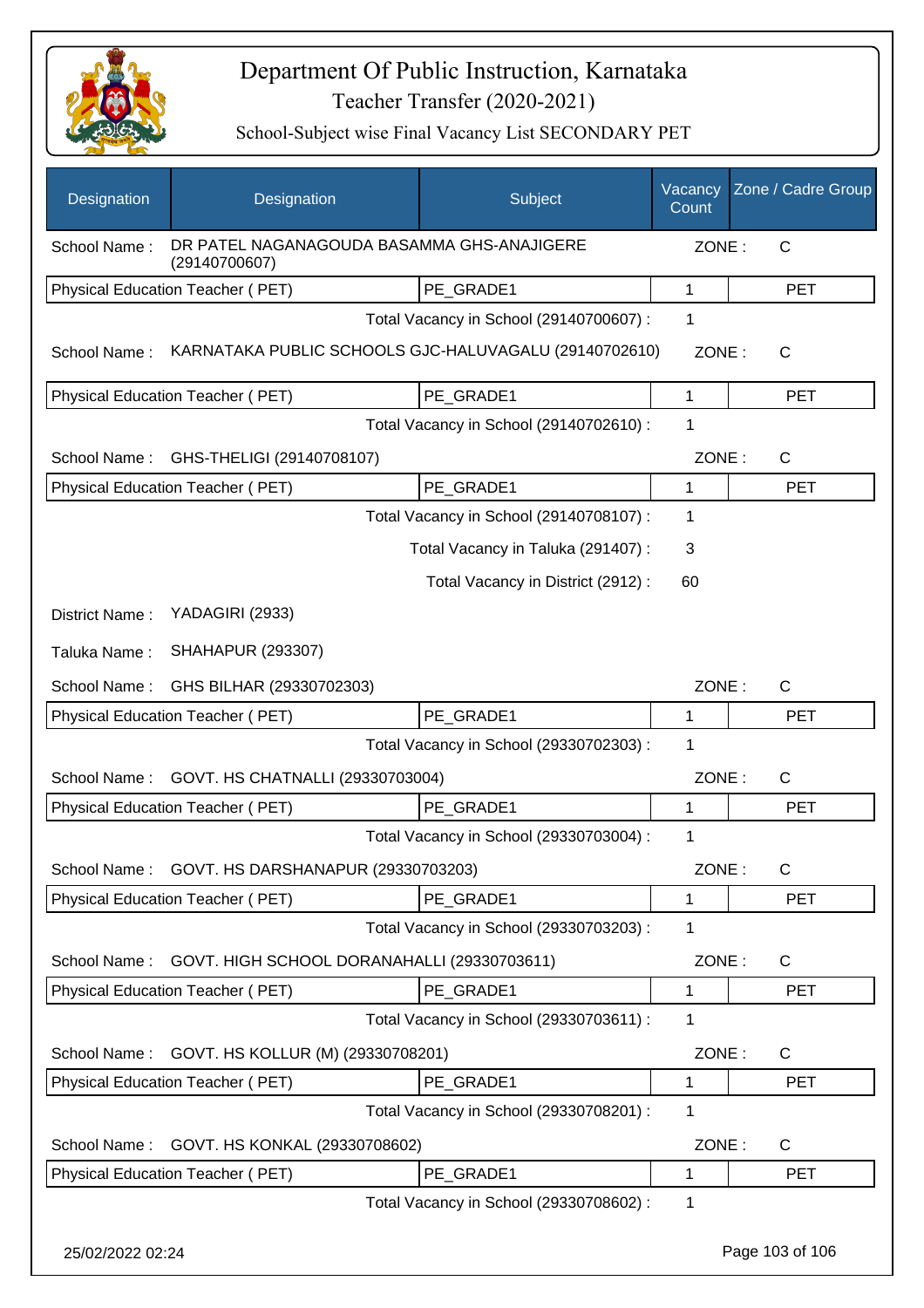

| Designation      | Designation                                     | Subject                                 | Vacancy<br>Count | Zone / Cadre Group |
|------------------|-------------------------------------------------|-----------------------------------------|------------------|--------------------|
|                  | School Name: GOVT. HS KURKUNDA (29330709104)    |                                         | ZONE:            | $\mathsf{C}$       |
|                  | Physical Education Teacher (PET)                | PE GRADE1                               | 1                | <b>PET</b>         |
|                  |                                                 | Total Vacancy in School (29330709104) : | 1                |                    |
| School Name:     | GOVT. HS MUDABOOL (29330710405)                 |                                         | ZONE:            | $\mathsf{C}$       |
|                  | Physical Education Teacher (PET)                | PE GRADE1                               | 1                | <b>PET</b>         |
|                  |                                                 | Total Vacancy in School (29330710405) : | 1                |                    |
| School Name:     | GOVERNMENT URDU HIGH SCHOOL SAGAR (29330711811) |                                         | ZONE:            | $\mathsf{C}$       |
|                  | Physical Education Teacher (PET)                | PE GRADE1                               | 1                | <b>PET</b>         |
|                  |                                                 | Total Vacancy in School (29330711811) : | 1                |                    |
| School Name:     | GOVT. HS WADAGERA (29330714211)                 |                                         | ZONE:            | $\mathsf{C}$       |
|                  | Physical Education Teacher (PET)                | PE_GRADE1                               | $\mathbf{1}$     | <b>PET</b>         |
|                  |                                                 | Total Vacancy in School (29330714211) : | 1                |                    |
|                  |                                                 | Total Vacancy in Taluka (293307) :      | 10               |                    |
| Taluka Name:     | <b>SHORAPUR (293308)</b>                        |                                         |                  |                    |
| School Name:     | GOVERMENT HIGH SCHOOL BACHIMATTI (29330801502)  |                                         | ZONE:            | C                  |
|                  | Physical Education Teacher (PET)                | PE_GRADE1                               | 1                | <b>PET</b>         |
|                  |                                                 | Total Vacancy in School (29330801502) : | 1                |                    |
| School Name:     | GHS CHINCHOLI (29330804602)                     |                                         | ZONE:            | $\mathsf{C}$       |
|                  | Physical Education Teacher (PET)                | PE_GRADE1                               | 1                | <b>PET</b>         |
|                  |                                                 | Total Vacancy in School (29330804602) : | 1                |                    |
| School Name:     | GHS DEVATKAL (29330805305)                      |                                         | ZONE:            | C                  |
|                  | Physical Education Teacher (PET)                | PE_GRADE1                               | 1                | <b>PET</b>         |
|                  |                                                 | Total Vacancy in School (29330805305) : | 1                |                    |
| School Name:     | GOVT HS JOGUNDABHAVI (29330810006)              |                                         | ZONE:            | C                  |
|                  | Physical Education Teacher (PET)                | PE GRADE1                               | 1                | <b>PET</b>         |
|                  |                                                 | Total Vacancy in School (29330810006) : | 1                |                    |
| School Name:     | GOVERNMENT HIGH SCHOOL NAGANUR (29330816506)    |                                         | ZONE:            | C                  |
|                  | Physical Education Teacher (PET)                | PE_GRADE1                               | 1                | <b>PET</b>         |
|                  |                                                 | Total Vacancy in School (29330816506) : | 1                |                    |
| School Name:     | GJC NARAYANPUR (29330816708)                    |                                         | ZONE:            | C                  |
|                  | Physical Education Teacher (PET)                | PE GRADE1                               | 1                | <b>PET</b>         |
|                  |                                                 | Total Vacancy in School (29330816708) : | 1                |                    |
| 25/02/2022 02:24 |                                                 |                                         |                  | Page 104 of 106    |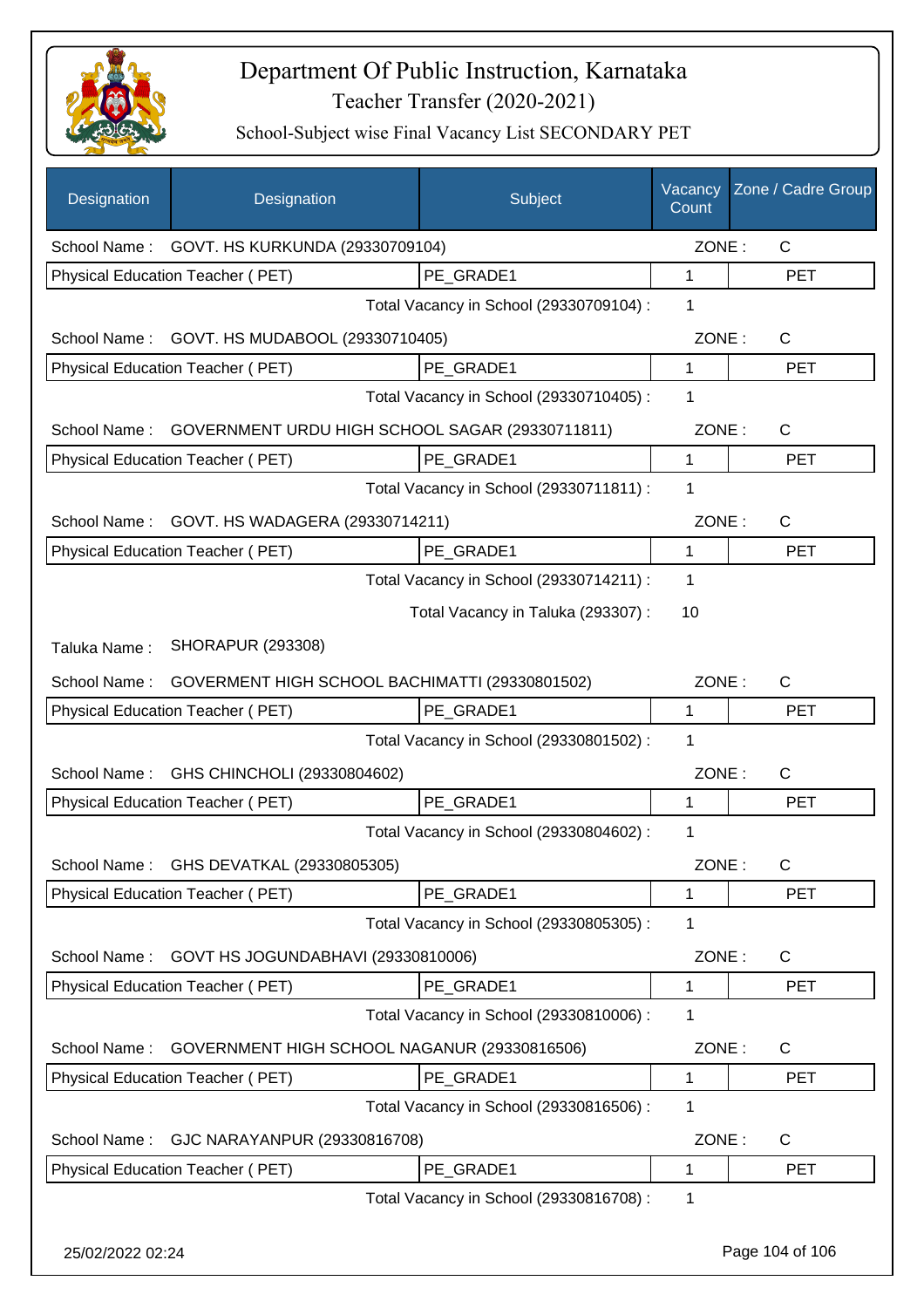

| Designation  | Designation                                               | Subject                                 | Vacancy<br>Count | Zone / Cadre Group |
|--------------|-----------------------------------------------------------|-----------------------------------------|------------------|--------------------|
|              | School Name: GOVT HIGH SCHOOL YANNIWADAGERA (29330821801) |                                         | ZONE:            | $\mathsf{C}$       |
|              | Physical Education Teacher (PET)                          | PE_GRADE1                               | 1                | <b>PET</b>         |
|              |                                                           | Total Vacancy in School (29330821801) : | 1                |                    |
|              |                                                           | Total Vacancy in Taluka (293308) :      | $\overline{7}$   |                    |
| Taluka Name: | YADGIR (293310)                                           |                                         |                  |                    |
|              | School Name: GOVT HS ALLIPUR (29331000209)                |                                         | ZONE:            | $\mathsf{C}$       |
|              | Physical Education Teacher (PET)                          | PE_GRADE1                               | 1                | <b>PET</b>         |
|              |                                                           | Total Vacancy in School (29331000209) : | 1                |                    |
| School Name: | GOVT HS AJALAPUR (29331000903)                            |                                         | ZONE:            | $\mathsf{C}$       |
|              | Physical Education Teacher (PET)                          | PE_GRADE1                               | 1                | <b>PET</b>         |
|              |                                                           | Total Vacancy in School (29331000903) : | 1                |                    |
| School Name: | GOVT HIGH SCHOOL RMSA BADDEPALLI (29331001101)            |                                         | ZONE:            | $\mathsf{C}$       |
|              | Physical Education Teacher (PET)                          | PE_GRADE1                               | 1                | <b>PET</b>         |
|              |                                                           | Total Vacancy in School (29331001101) : | 1                |                    |
| School Name: | GHS MOTANAHALLI (29331003607)                             |                                         | ZONE:            | $\mathsf{C}$       |
|              | Physical Education Teacher (PET)                          | PE_GRADE1                               | 1                | <b>PET</b>         |
|              |                                                           | Total Vacancy in School (29331003607) : | 1                |                    |
| School Name: | GOVT HS HATTIKUNI (29331004607)                           |                                         | ZONE:            | $\mathsf{C}$       |
|              | Physical Education Teacher (PET)                          | PE_GRADE1                               | 1                | <b>PET</b>         |
|              |                                                           | Total Vacancy in School (29331004607) : | 1                |                    |
| School Name: | GOVT HS KADECHUR (29331005404)                            |                                         | ZONE:            | $\mathsf C$        |
|              | Physical Education Teacher (PET)                          | PE_GRADE1                               | 1                | PET                |
|              |                                                           | Total Vacancy in School (29331005404) : | 1                |                    |
| School Name: | GOVT P U COLLEGE HS KONKAL (29331006905)                  |                                         | ZONE:            | $\mathsf{C}$       |
|              | Physical Education Teacher (PET)                          | PE GRADE1                               | 1                | <b>PET</b>         |
|              |                                                           | Total Vacancy in School (29331006905) : | 1                |                    |
| School Name: | GOVT HS KOTAGERA (29331007002)                            |                                         | ZONE:            | $\mathsf{C}$       |
|              | Physical Education Teacher (PET)                          | PE_GRADE1                               | 1                | <b>PET</b>         |
|              |                                                           | Total Vacancy in School (29331007002) : | 1                |                    |
| School Name: | GOVT HIGH SCHOOL PUTPAK (29331010506)                     |                                         | ZONE:            | $\mathsf{C}$       |
|              | Physical Education Teacher (PET)                          | PE_GRADE1                               | 1                | <b>PET</b>         |
|              |                                                           | Total Vacancy in School (29331010506) : | 1                |                    |